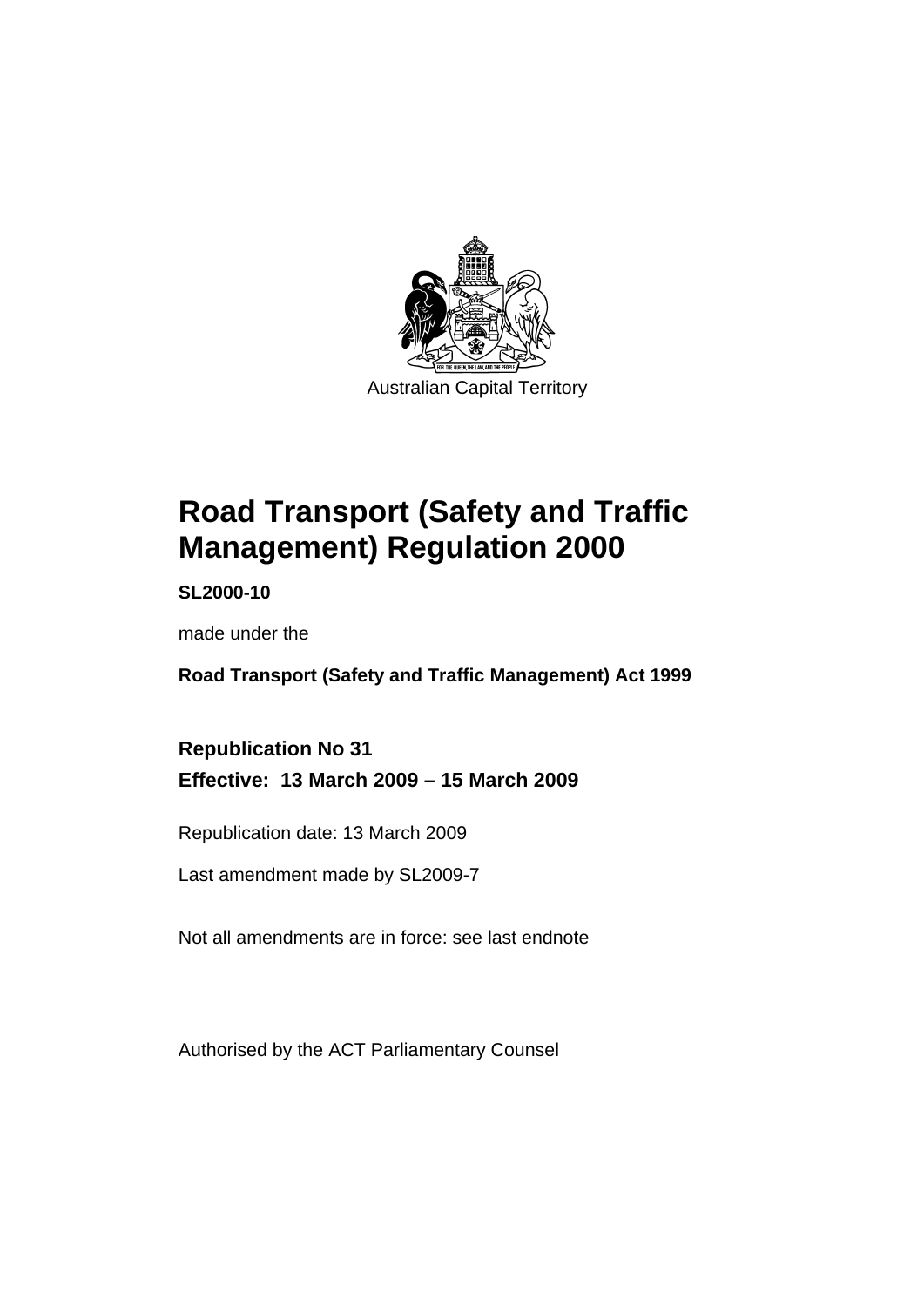#### **About this republication**

#### **The republished law**

This is a republication of the *Road Transport (Safety and Traffic Management) Regulation 2000*, made under the *[Road Transport \(Safety and Traffic Management\) Act 1999](#page-10-0)* (including any amendment made under the *Legislation Act 2001*, part 11.3 (Editorial changes)) as in force on 13 March 2009*.* It also includes any amendment, repeal or expiry affecting the republished law to 13 March 2009.

The legislation history and amendment history of the republished law are set out in endnotes 3 and 4.

#### **Kinds of republications**

The Parliamentary Counsel's Office prepares 2 kinds of republications of ACT laws (see the ACT legislation register at www.legislation.act.gov.au):

- authorised republications to which the *Legislation Act 2001* applies
- unauthorised republications.

The status of this republication appears on the bottom of each page.

#### **Editorial changes**

The *Legislation Act 2001*, part 11.3 authorises the Parliamentary Counsel to make editorial amendments and other changes of a formal nature when preparing a law for republication. Editorial changes do not change the effect of the law, but have effect as if they had been made by an Act commencing on the republication date (see *Legislation Act 2001*, s 115 and s 117). The changes are made if the Parliamentary Counsel considers they are desirable to bring the law into line, or more closely into line, with current legislative drafting practice.

This republication includes amendments made under part 11.3 (see endnote 1).

#### **Uncommenced provisions and amendments**

If a provision of the republished law has not commenced or is affected by an uncommenced amendment, the symbol  $\mathbf{U}$  appears immediately before the provision heading. The text of the uncommenced provision or amendment appears only in the last endnote.

#### **Modifications**

If a provision of the republished law is affected by a current modification, the symbol  $\vert \mathbf{M} \vert$ appears immediately before the provision heading. The text of the modifying provision appears in the endnotes. For the legal status of modifications, see *Legislation Act 2001*, section 95.

#### **Penalties**

The value of a penalty unit for an offence against this republished law at the republication date  $i<sub>s</sub>$ 

- (a) if the person charged is an individual—\$100; or
- (b) if the person charged is a corporation—\$500.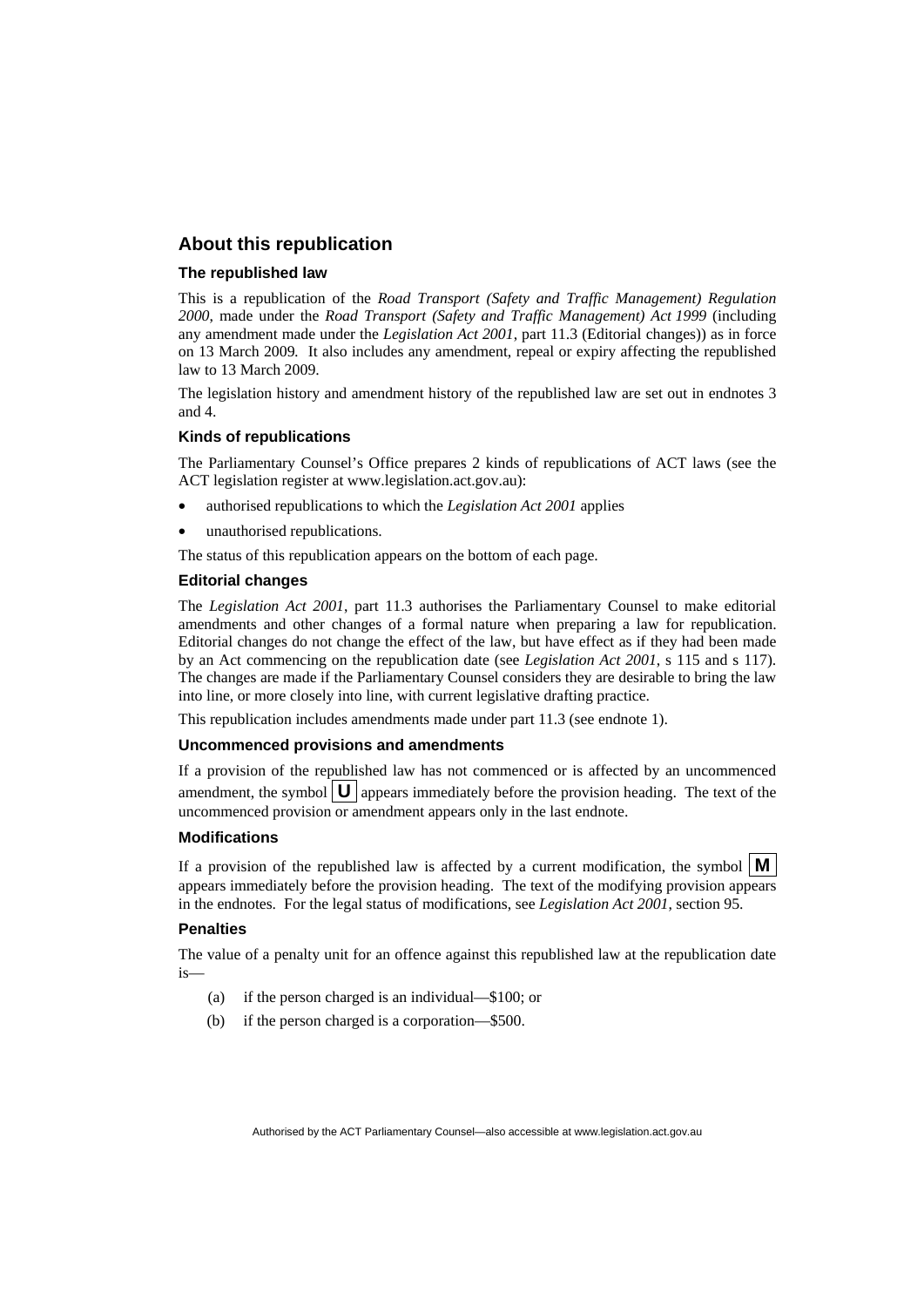

# **[Road Transport \(Safety and Traffic](#page-10-0)  [Management\) Regulation 2000](#page-10-0)**

made under the

**[Road Transport \(Safety and Traffic Management\) Act 1999](#page-10-0)** 

# **Contents**

Page

| <b>Chapter 1</b> | <b>Preliminary</b>                                                |            |
|------------------|-------------------------------------------------------------------|------------|
| 1                | Name of regulation                                                | 2          |
| 2                | Dictionary                                                        | 2          |
| 3                | Dictionary—application to Australian Road Rules                   | 2          |
| 3A               | Road includes road related area                                   | 2          |
| 3B               | Meaning of <i>park</i> and <i>stop</i>                            | 3          |
| 4                | <b>Notes</b>                                                      | 3          |
| 4A               | Offences against regulation—application of Criminal Code etc      | 3          |
| 4B               | Offences against regulation are strict liability offences         | 4          |
| R31<br>13/03/09  | Road Transport (Safety and Traffic Management)<br>Regulation 2000 | contents 1 |
|                  | Effective: 13/03/09-15/03/09                                      |            |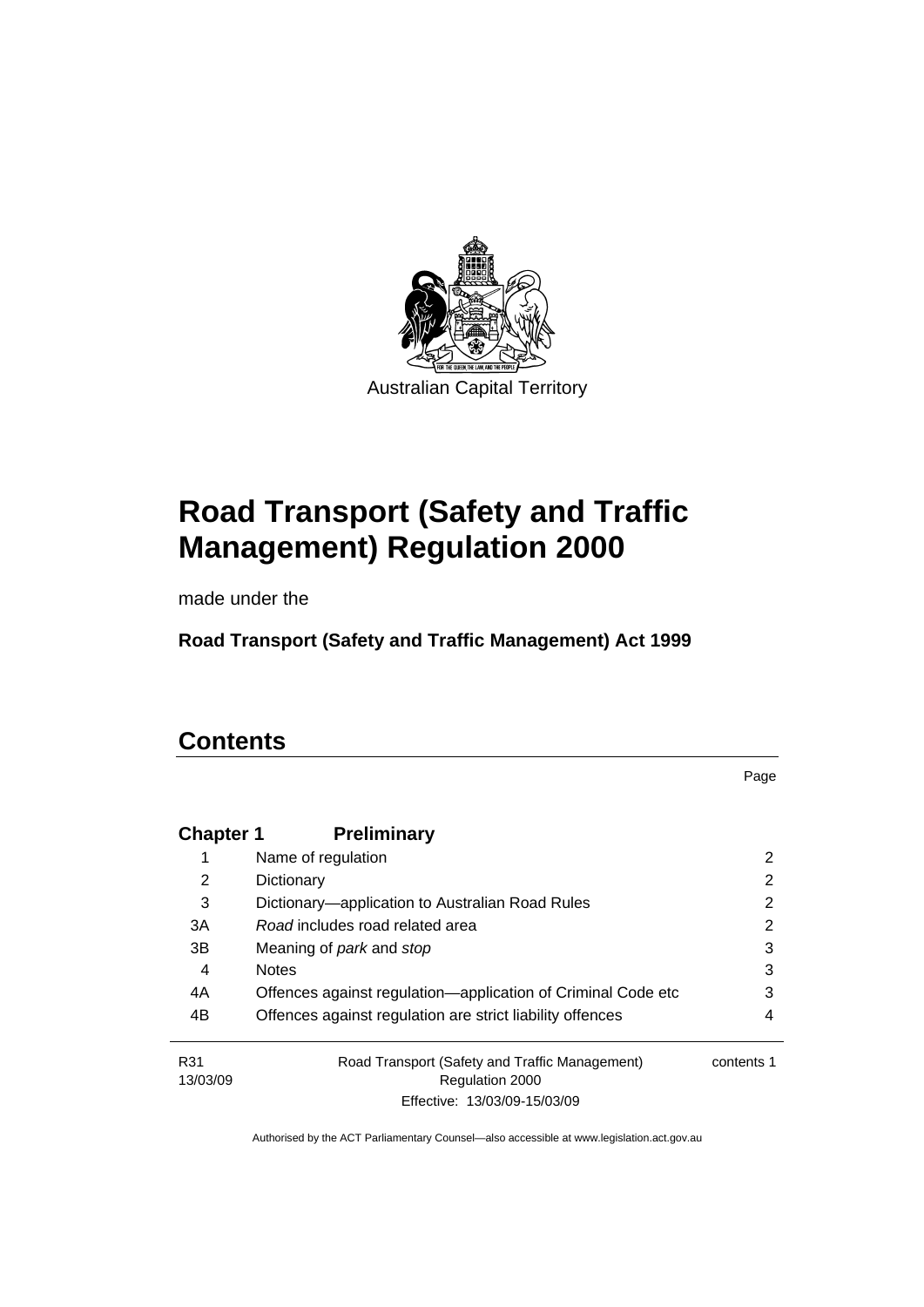|                  |                                                                                      | Page            |
|------------------|--------------------------------------------------------------------------------------|-----------------|
| 4C               | General defence of accident or reasonable effort                                     | 4               |
| <b>Chapter 2</b> | <b>Australian Road Rules</b>                                                         |                 |
| <b>Part 2.1</b>  | <b>Incorporation into ACT law</b>                                                    |                 |
| 5                | What are the Australian Road Rules                                                   | 5               |
| 6                | Incorporation of Australian Road Rules into ACT law                                  | 5               |
| <b>Part 2.2</b>  | How the Australian Road Rules are<br>incorporated                                    |                 |
| Division 2.2.1   | General                                                                              |                 |
| 7                | References to another law of this jurisdiction etc                                   | 9               |
| Division 2.2.2   | Other provisions for the Australian Road Rules                                       |                 |
| 8                | ARR r 10 (2)-penalties for offences                                                  | 9               |
| 9                | ARR r 95—emergency stopping lane only signs                                          | 10              |
| 10               | ARR r 104-no truck signs                                                             | 10              |
| 11               | ARR r 151 (3) (b)—riding a motorbike or bicycle alongside more than 1<br>other rider | 10              |
| 12               | ARR r 158 (2) (c)—other vehicles permitted to travel in bus lanes                    | 10              |
| 12A              | ARR r 170 (1)-driver not to stop in intersection unless permitted                    | 11              |
| 13               | ARR r 179 (1) (c)—stopping in a loading zone—goods and permit<br>vehicles            | 11              |
| 13A              | ARR r 179 (1) (c) and (2) (c)-stopping in loading zone-taxis                         | 11              |
| 13B              | ARR r 183-stopping in a bus zone                                                     | 12              |
| 13C              | ARR r 195-stopping at or near a bus stop                                             | 13              |
| 14               | ARR r 199 (2)-stopping near postbox                                                  | 13              |
| 15               | ARR $r$ 206 (2) (b), (c)—time extension for people with disabilities<br>permit       | 14              |
| 16               | ARR r 207 (2) (a)—fees for parking in pay parking spaces                             | 14              |
| 16A              | ARR r 213 (5)—making a motor vehicle secure—exception                                | 14              |
| 17               | ARR r 215 (4)-lights required to be fitted to a vehicle                              | 15              |
| 18               | ARR r 216 (3)-towing a vehicle at night or in hazardous weather<br>conditions        | 15              |
| contents 2       | Road Transport (Safety and Traffic Management)<br>Regulation 2000                    | R31<br>13/03/09 |
|                  |                                                                                      |                 |

Effective: 13/03/09-15/03/09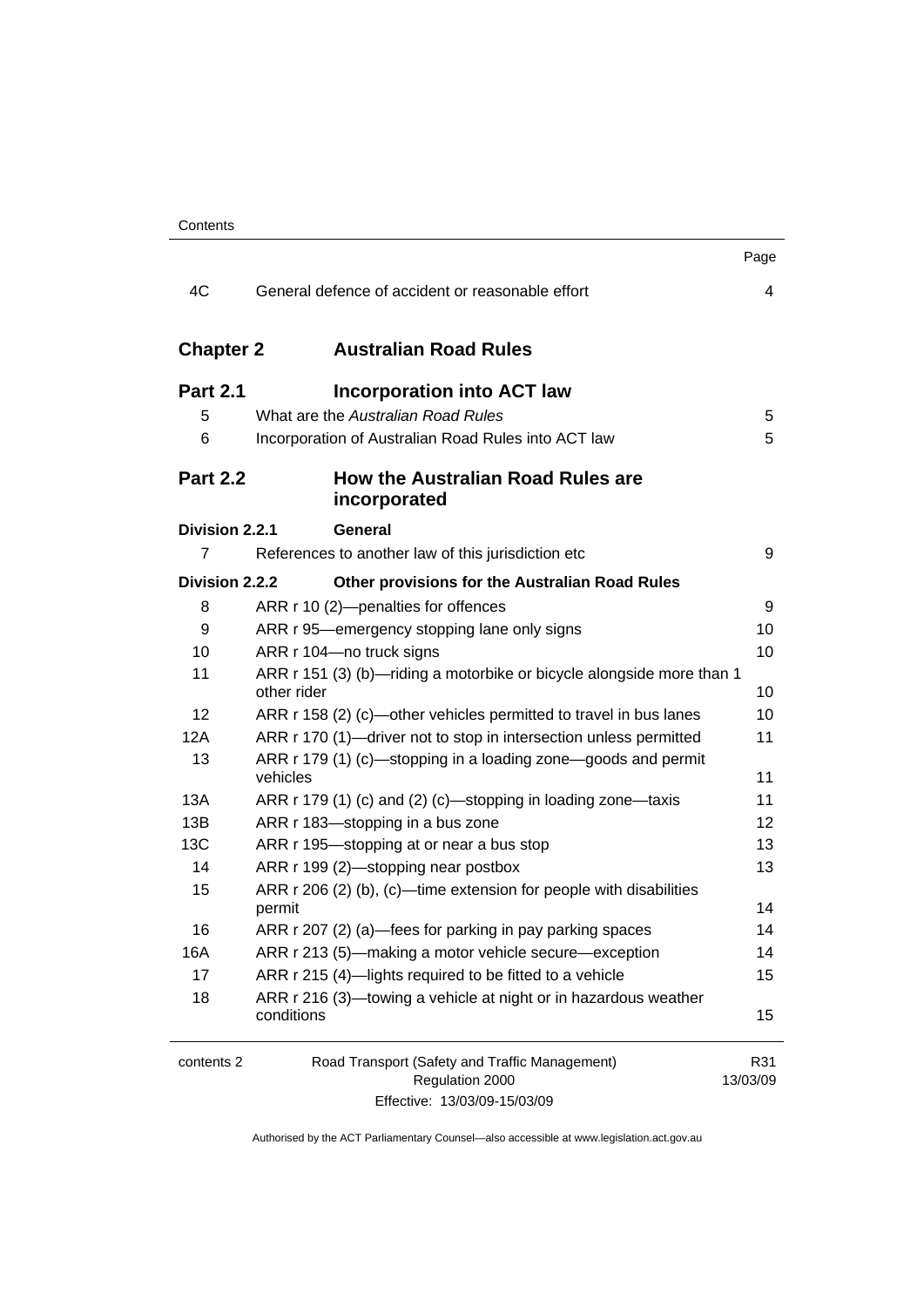| Contents |
|----------|
|----------|

|                 | Page                                                                                   |    |
|-----------------|----------------------------------------------------------------------------------------|----|
| 19              | ARR r 220 (3)—using lights on vehicles that are stopped                                | 15 |
| 20              | ARR r 221 (f)—using hazard warning lights on buses carrying children                   | 15 |
| 21              | ARR r 222-using warning lights on buses carrying children                              | 16 |
| 22              | ARR r 225-use of radar detectors                                                       | 16 |
| 22A             | ARR r 236 (6)—hitchhiking, roadside commerce etc permitted                             | 16 |
| 23              | ARR r 240 (2)-wheeled recreational devices and toys not to be used<br>on certain roads | 17 |
| 23B             | ARR r 266 (3) (b)—wearing of seatbelts by passengers under 16 years<br>old             | 17 |
| 24              | ARR r 266 (7)—wearing of seatbelts by passengers under 16 years<br>old                 | 18 |
| 25              | ARR r 267 (3)—certificates of exemption from wearing seatbelts                         | 18 |
| 26              | ARR r 270 (3)-wearing motorbike helmets                                                | 19 |
| 27              | ARR r 271 (6)-riding on motorbikes                                                     | 19 |
| 27A             | ARR r 280 (2) (a)—other vehicles to which B light rules apply                          | 19 |
| 28              | ARR r 287 (3), (4)-duties of participants in crashes                                   | 20 |
| 29              | ARR r 289 (1) (g)—driving on nature strip                                              | 21 |
| 30              | ARR r 298-driving with a person in or on trailer                                       | 21 |
| 31              | ARR r 310 (3), (4)-exemption for road workers etc                                      | 22 |
| 32              | ARR r 313-postal workers                                                               | 23 |
| 33              | ARR dict-definitions for dictionary                                                    | 23 |
| <b>Part 2.3</b> | <b>Additional ACT road rules</b>                                                       |    |
| Division 2.3.1  | Noise and other nuisances                                                              |    |
| 37              | Making unnecessary engine noise                                                        | 26 |
| 38              | Emission of waste oil or grease                                                        | 26 |
| Division 2.3.2  | Driver and passenger safety                                                            |    |
| 39              | Safety of persons on trailers                                                          | 27 |
| 40              | Passengers in sidecars to be seated                                                    | 28 |
| Division 2.3.3  | <b>Trailers and towing</b>                                                             |    |
| 41              | Number of vehicles that may be drawn                                                   | 28 |
| 42              | Towing by vehicles under 4.5t                                                          | 30 |
|                 |                                                                                        |    |

| R31      | Road Transport (Safety and Traffic Management) | contents 3 |
|----------|------------------------------------------------|------------|
| 13/03/09 | Regulation 2000                                |            |
|          | Effective: 13/03/09-15/03/09                   |            |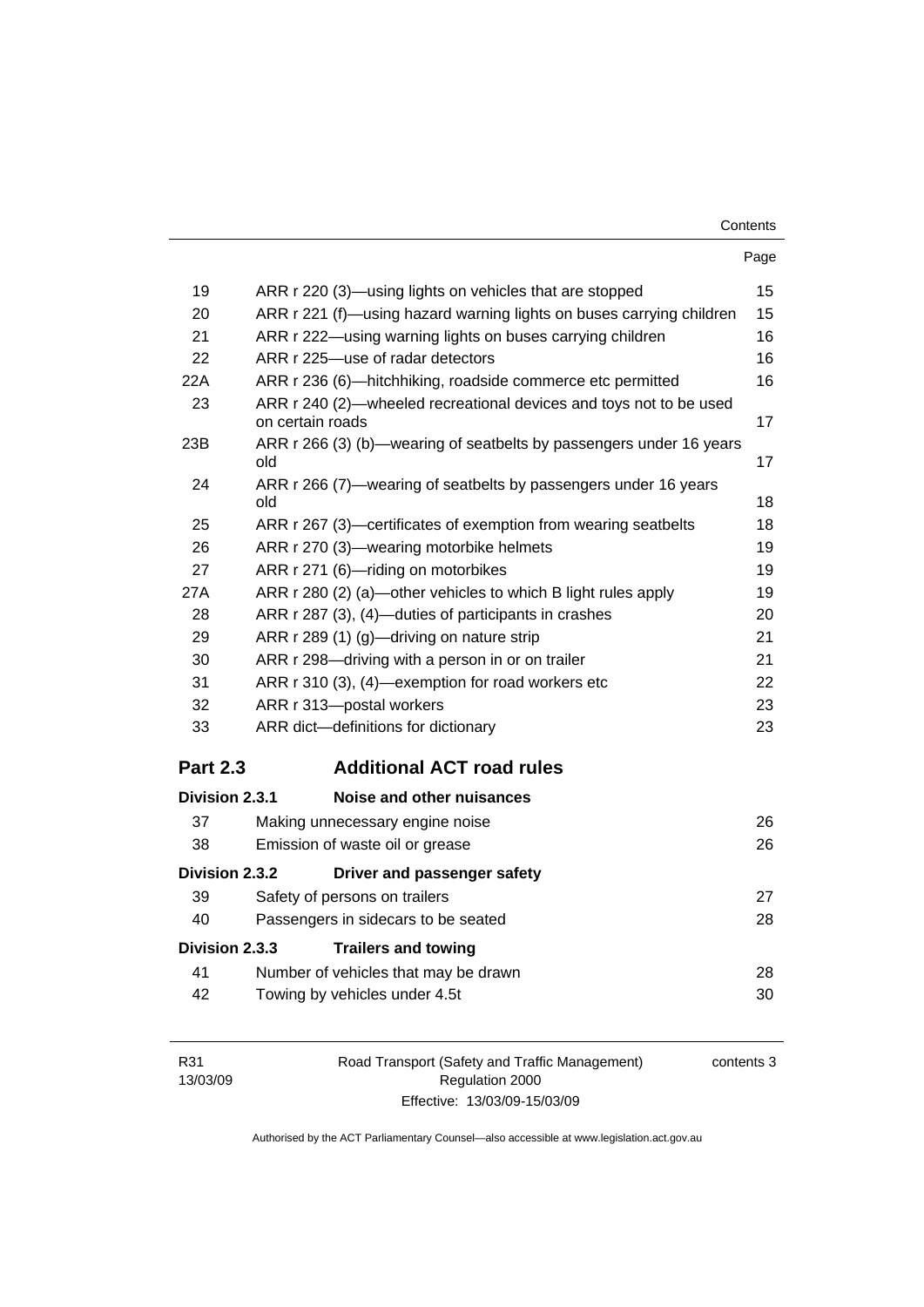#### **Contents**

|                |                                                                             | Page     |
|----------------|-----------------------------------------------------------------------------|----------|
| Division 2.3.4 | <b>Lights on vehicles</b>                                                   |          |
| 43             | Lights on motor vehicles generally                                          | 31       |
| Division 2.3.5 | <b>Metered parking</b>                                                      |          |
| 44             | Metered parking—parking in spaces                                           | 33       |
| 44A            | Metered parking-parking fees                                                | 33       |
| 44B            | Metered parking-maximum length of stay                                      | 34       |
| 45             | Metered parking-exceptions to s 44A and s 44B                               | 34       |
| 46             | Temporary closure of metered parking spaces                                 | 35       |
| 47             | Misuse of parking meters                                                    | 36       |
| 48             | Interfering with parking meters etc                                         | 36       |
| Division 2.3.6 | <b>Ticket parking</b>                                                       |          |
| 49             | Ticket parking-parking in spaces                                            | 36       |
| 49A            | Ticket parking-display of tickets                                           | 37       |
| 49B            | Ticket parking-maximum length of stay                                       | 39       |
| 50             | Ticket parking-exceptions to s 49A and s 49B                                | 40       |
| 51             | Temporary closure of ticket parking spaces and areas                        | 41       |
| 52             | Use of false or damaged parking tickets etc                                 | 42       |
| 53             | Misuse of parking ticket machines                                           | 42       |
| 54             | Interfering with parking ticket machines etc                                | 43       |
| 55             | Interfering with parking tickets                                            | 43       |
| Division 2.3.7 | Other ACT road rules about stopping and parking                             |          |
| 56             | Unauthorised use of parking permits and mobility parking scheme             |          |
|                | authorities                                                                 | 44       |
| 56A            | Interfering with parking permits and mobility parking scheme<br>authorities | 44       |
| 57A            | Stopping public buses in bus zones and at bus stops                         | 45       |
| 58             | Stopping in an emergency etc or to comply with another law                  | 46       |
| Division 2.3.8 | <b>Other ACT road rules</b>                                                 |          |
| 59             | Carrying dangerous substances                                               | 47       |
| 60             | Interrupting funeral processions etc                                        | 47       |
| 61             | Driving on roads closed to traffic                                          | 48       |
| 62             | Use of wheeled recreational devices and wheeled toys on roads               | 48       |
|                |                                                                             |          |
| contents 4     | Road Transport (Safety and Traffic Management)                              | R31      |
|                | Regulation 2000                                                             | 13/03/09 |
|                | Effective: 13/03/09-15/03/09                                                |          |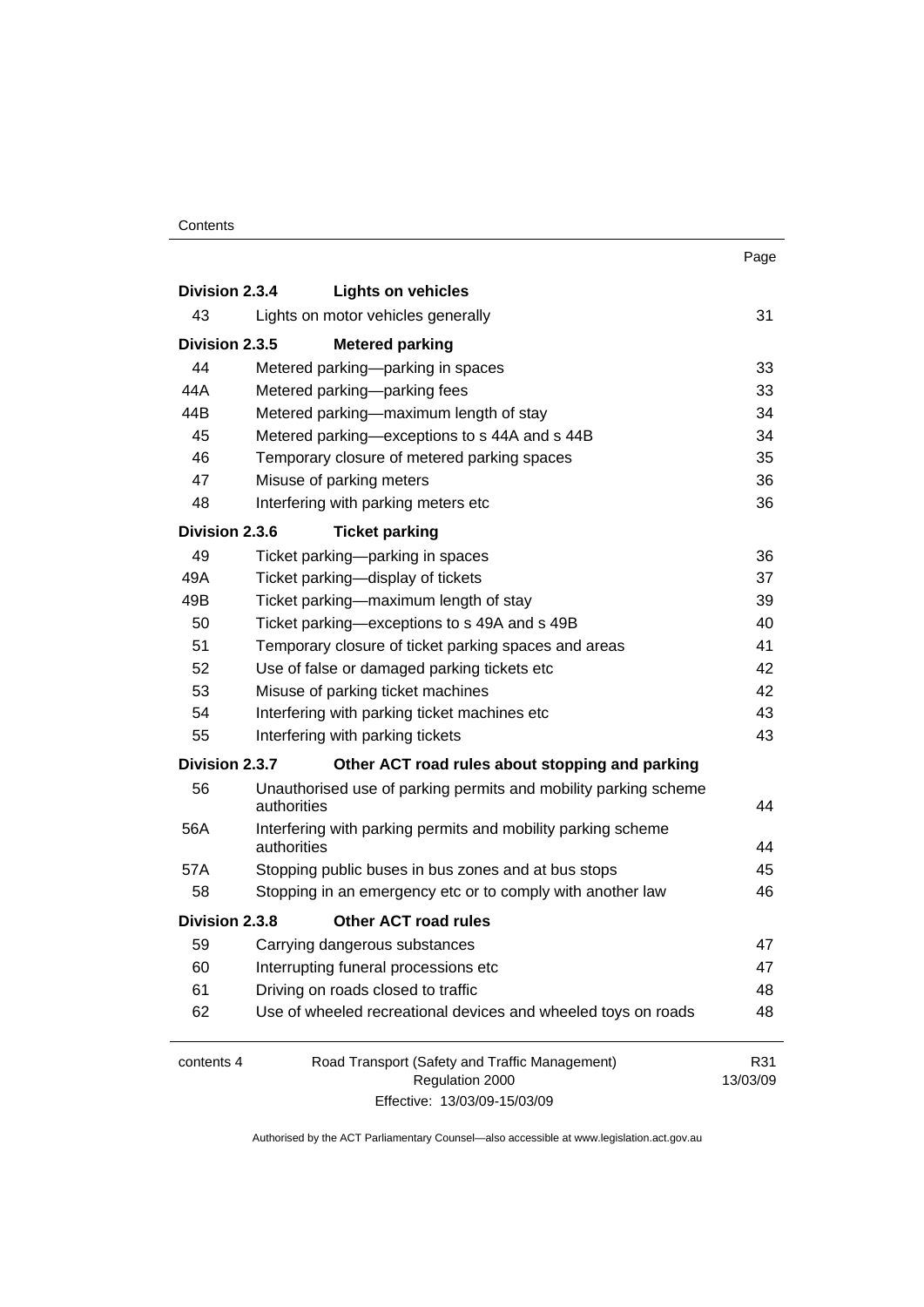| Contents |
|----------|
|----------|

| . . | I |
|-----|---|

| <b>Part 2.4</b> | <b>Other provisions</b>                                                                                 |    |
|-----------------|---------------------------------------------------------------------------------------------------------|----|
| 63              | Devices that are prescribed traffic control devices—Act, dict, def<br>prescribed traffic control device | 49 |
| 64              | Preventing prescribed traffic control devices being clearly visible                                     | 49 |
| 65              | Use of do not overtake turning vehicle sign                                                             | 50 |
| 66              | Approvals etc by road transport authority                                                               | 50 |
| 67              | Exemption from requirement about riding on motorbikes                                                   | 51 |
| 68              | Defence of complying with direction of police officer or authorised<br>person                           | 51 |
| 69              | Exemption for driver of police vehicles                                                                 | 51 |
| 70              | Exemption for driver of emergency vehicles                                                              | 52 |
| 71              | Stopping and parking exemption for police and emergency vehicles<br>and authorised people               | 52 |

# **Chapter 3 Parking**

| <b>Part 3.1</b> | <b>Parking schemes</b>                          |    |
|-----------------|-------------------------------------------------|----|
| Division 3.1.1  | <b>Metered parking schemes</b>                  |    |
| 72              | Metered parking schemes                         | 54 |
| 73              | Metered parking areas                           | 54 |
| 74              | Parking meters                                  | 54 |
| 75              | Metered parking spaces                          | 55 |
| Division 3.1.2  | <b>Ticket parking schemes</b>                   |    |
| 75A             | Parking authorities                             | 55 |
| 75B             | Parking authority guidelines                    | 55 |
| 76              | Ticket parking schemes—road transport authority | 56 |
| 76A             | Ticket parking schemes—parking authorities      | 56 |
| 77              | Ticket parking areas                            | 57 |
| 78              | Ticket parking spaces                           | 57 |
| 79              | Ticket machines                                 | 57 |
| 80              | Parking tickets                                 | 57 |
| 81              | Duration of parking tickets                     | 58 |

| R31      |
|----------|
| 13/03/09 |

Road Transport (Safety and Traffic Management) Regulation 2000 Effective: 13/03/09-15/03/09

contents 5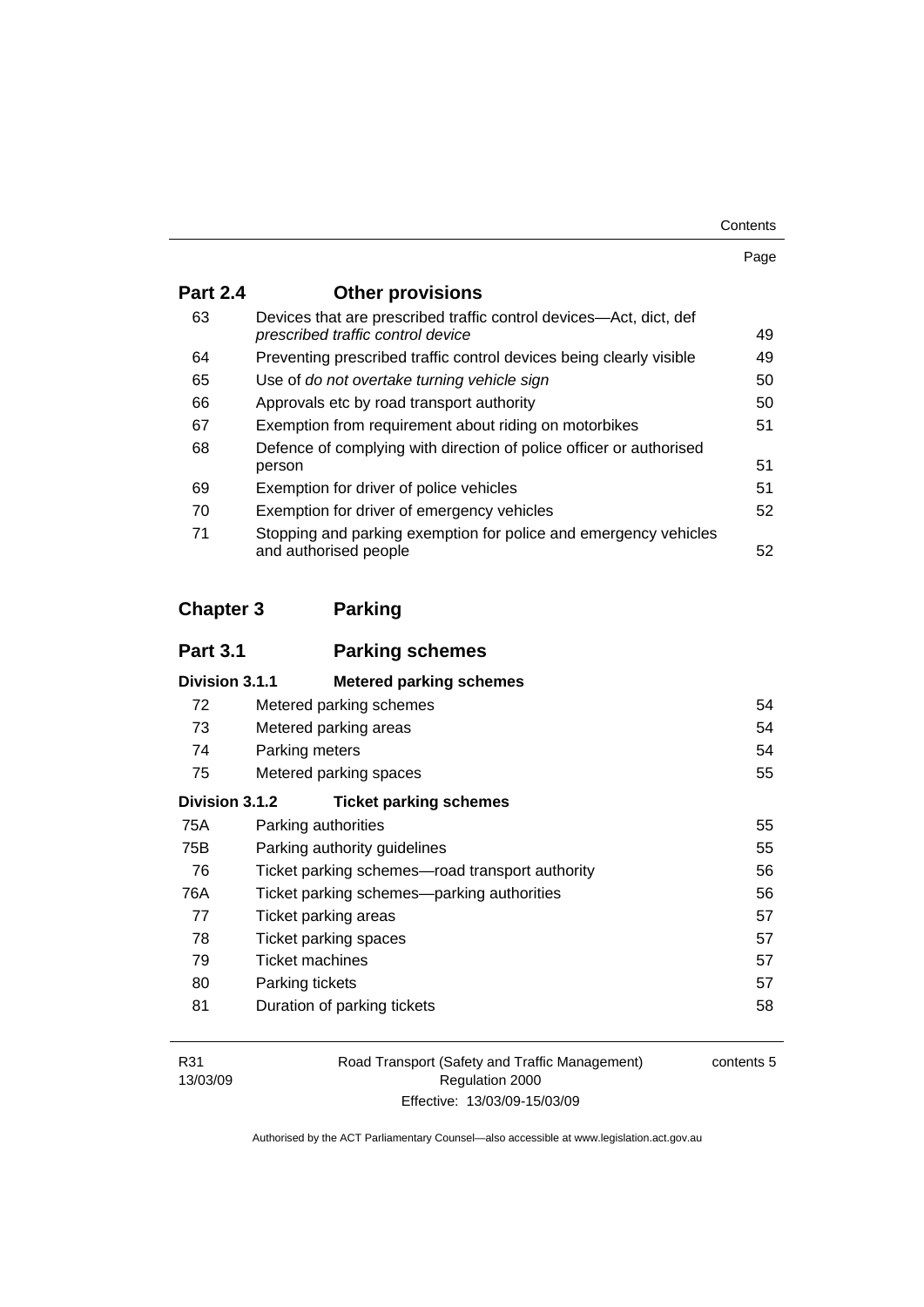| Division 3.1.3  | <b>Heavy vehicle parking</b>                                              |          |
|-----------------|---------------------------------------------------------------------------|----------|
| 82              | Definitions-div 3.1.3                                                     | 58       |
| 83              | References in div 3.1.3 to land adjoining residential land                | 59       |
| 84              | Vehicle parked partly on residential land                                 | 59       |
| 85              | Parking of certain vehicles on residential land prohibited                | 59       |
| 85A             | No more than 1 heavy vehicle on residential land                          | 59       |
| 85B             | Heavy vehicles to be parked away from residential land boundaries         | 60       |
| 86              | Parking of certain vehicles on land adjoining residential land prohibited | 61       |
| 87              | Parking of certain commercial vehicles on land with multi-unit housing    | 61       |
| 87A             | No offence if reasonable necessity etc                                    | 62       |
| 87B             | Heavy vehicle refrigeration units not to be operated on residential land  | 62       |
| 87C             | Prohibition on night operation of heavy vehicle                           | 63       |
| 88              | Daily infringement                                                        | 63       |
| Division 3.1.3A | Heavy vehicle parking-enforcement                                         |          |
| 89              | Meaning of occupier-div 3.1.3A                                            | 64       |
| 90              | Power to enter premises                                                   | 64       |
| 91              | Production of identity card                                               | 65       |
| 92              | Consent to entry                                                          | 65       |
| 93              | General powers on entry to premises                                       | 66       |
| 94              | Damage etc to be minimised                                                | 67       |
| 95              | Compensation for exercise of enforcement powers                           | 67       |
| Division 3.1.4  | <b>Miscellaneous</b>                                                      |          |
| 97A             | Other powers to provide pay parking                                       | 68       |
| 98              | Overlapping schemes                                                       | 68       |
| 98A             | Income from ticket parking scheme                                         | 68       |
| 98B             | Costs of ticket parking scheme                                            | 69       |
| 99              | Trailers not separately chargeable                                        | 69       |
| <b>Part 3.2</b> | Parking permits and mobility parking scheme<br>authorities                |          |
| 100             | Parking permits                                                           | 70       |
| 101             | Mobility parking scheme authorities                                       | 71       |
| contents 6      | Road Transport (Safety and Traffic Management)                            | R31      |
|                 | Regulation 2000                                                           | 13/03/09 |

Effective: 13/03/09-15/03/09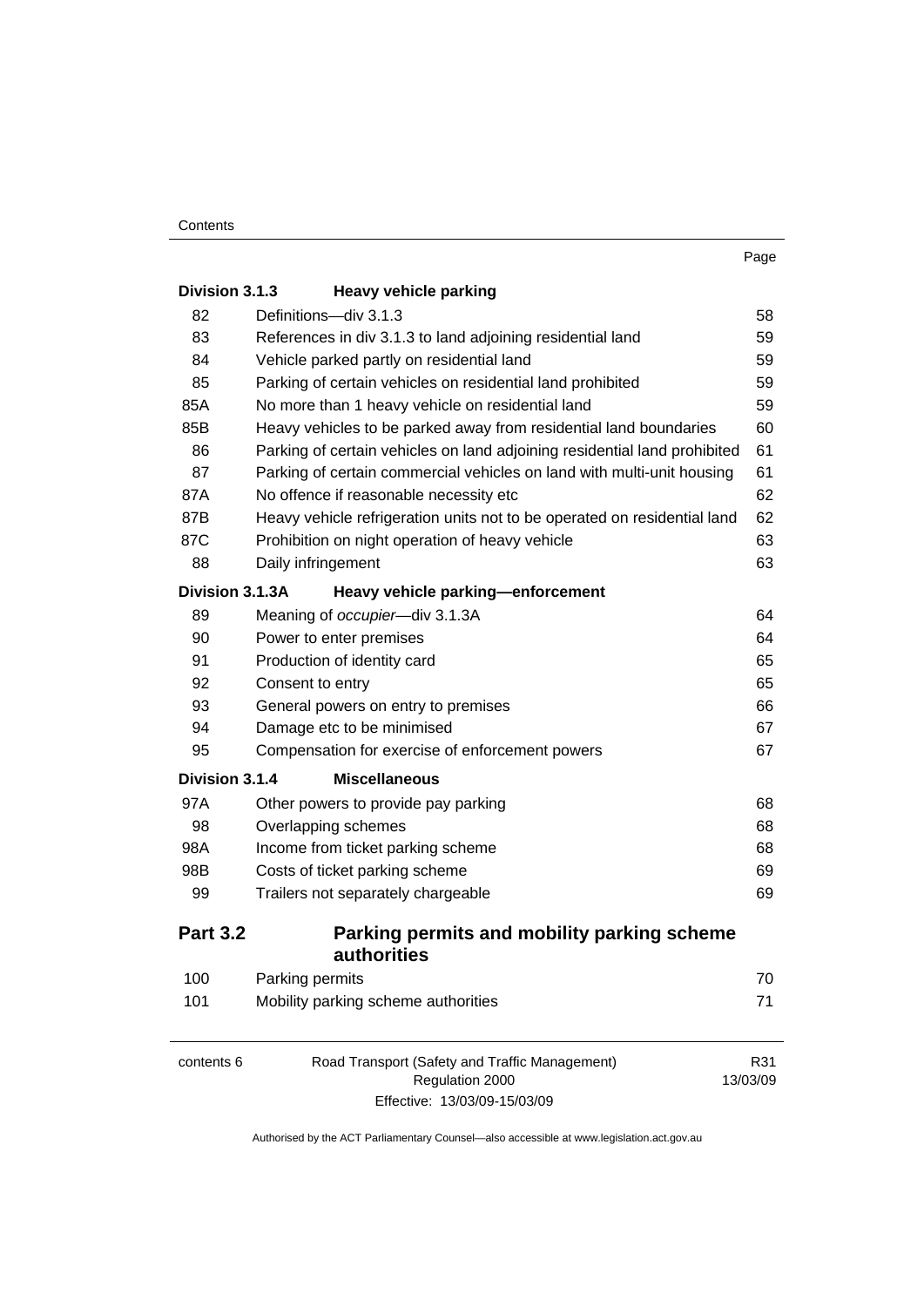|                  |                                                                                  | Contents |  |
|------------------|----------------------------------------------------------------------------------|----------|--|
|                  |                                                                                  | Page     |  |
| 101A             | Parking permits and mobility parking scheme authorities—cancellation             | 72       |  |
| 101B             | Parking permits and mobility parking scheme authorities—return when<br>cancelled | 73       |  |
| <b>Part 3.3</b>  | <b>Parking-other provisions</b>                                                  |          |  |
| 101C             | Marking tyres by parking inspectors                                              | 74       |  |
| <b>Chapter 4</b> | <b>Traffic offence detection devices</b>                                         |          |  |
| 102              | Definitions—ch 4                                                                 | 75       |  |
| 103              | Approved traffic offence detection devices                                       | 77       |  |
| 103A             | Approval of police vehicle speedometers                                          | 77       |  |
| 104              | Major testing of laser speed measuring devices                                   | 78       |  |
| 104A             | Major testing of other traffic offence detection devices                         | 79       |  |
| 104B             | Certification and sealing of traffic offence detection devices<br>81             |          |  |
| 105              | Use of certain digital camera detection devices<br>81                            |          |  |
| 105A             | Use of certain laser speed measuring devices<br>82                               |          |  |
| 105B             | Use of certain radar speed measuring devices                                     | 83       |  |
| 106              | Approved people—testing and sealing                                              | 84       |  |
| 107              | Approved people-use                                                              | 85       |  |
| 107A             | Recording of camera detection device image files—Act, s 23 (2) (c) (ii)<br>85    |          |  |
| 107B             | Verification of camera detection device image files-Act,<br>s 23 (2) (c) (iii)   | 86       |  |
| 108              | Meaning of vehicle image codes                                                   | 86       |  |
|                  |                                                                                  |          |  |
| <b>Chapter 5</b> | <b>Miscellaneous</b>                                                             |          |  |
| 109              | Additional powers of police                                                      | 91       |  |
| 110              | Prohibition on car minding                                                       | 91       |  |
| 111              | Removal of unattended vehicles-Act, s 32 (1) (c)                                 | 92       |  |
| 112              | Disposal of impounded vehicles-Act, s 10K                                        | 92       |  |
| 112A             | Disposal of forfeited vehicles-Act, s 10K                                        | 94       |  |
| 113              | Responsible person to inspect driver licence                                     | 94       |  |
| 114              | Responsible person's consent                                                     | 94       |  |
|                  |                                                                                  |          |  |

R31 13/03/09 Road Transport (Safety and Traffic Management) Regulation 2000 Effective: 13/03/09-15/03/09

contents 7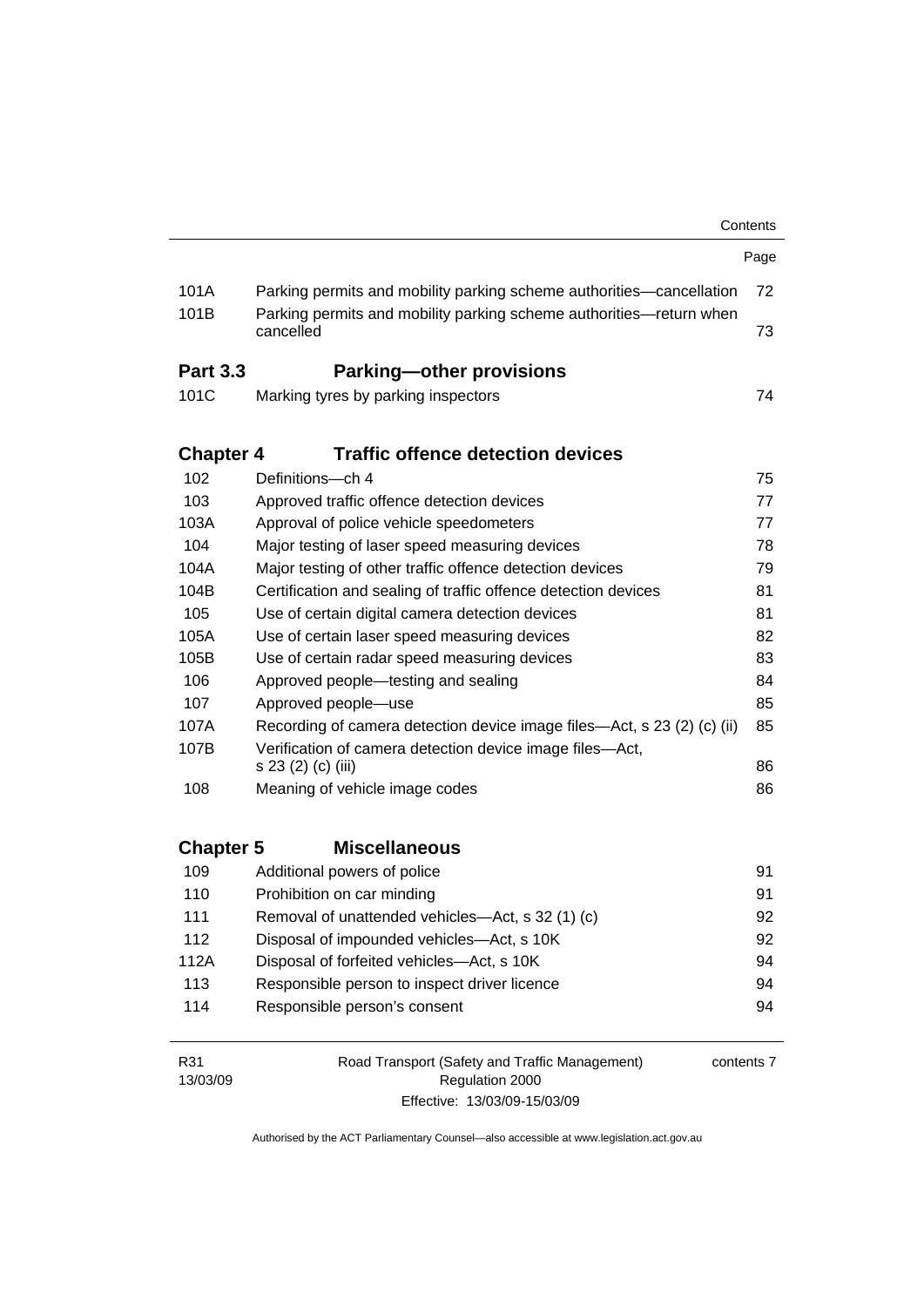|                   |                                                    | Page |
|-------------------|----------------------------------------------------|------|
| 115               | Standards for safe carriage of loads—Act, s 14 (2) | 94   |
| <b>Schedule 1</b> | Meaning of location codes on images                | 95   |
| <b>Part 1.1</b>   | <b>Digital camera detection devices</b>            | 95   |
| <b>Part 1.2</b>   | <b>Fixed camera detection devices</b>              | 101  |
| <b>Dictionary</b> |                                                    | 103  |
| <b>Endnotes</b>   |                                                    |      |
| 1                 | About the endnotes                                 | 113  |
| 2                 | Abbreviation key                                   |      |
| 3                 | Legislation history                                |      |
| 4                 | Amendment history                                  |      |
| 5                 | 135<br>Earlier republications                      |      |
| 6                 | Uncommenced amendments                             |      |
|                   |                                                    |      |

contents 8 Road Transport (Safety and Traffic Management) Regulation 2000 Effective: 13/03/09-15/03/09

R31 13/03/09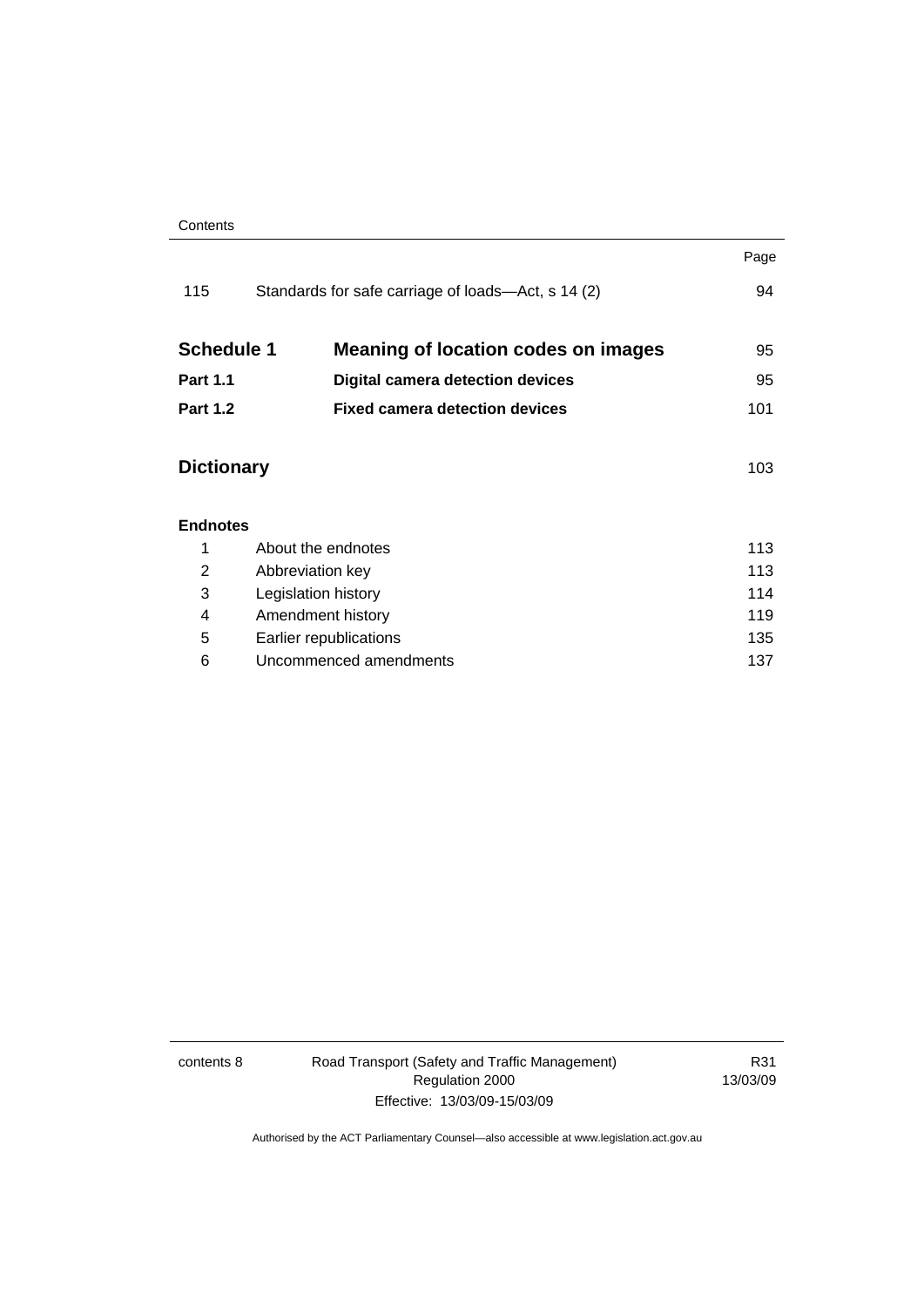<span id="page-10-0"></span>

# **Road Transport (Safety and Traffic Management) Regulation 2000**

made under the

**Road Transport (Safety and Traffic Management) Act 1999** 

R31 13/03/09

Ī

Road Transport (Safety and Traffic Management) Regulation 2000 Effective: 13/03/09-15/03/09

page 1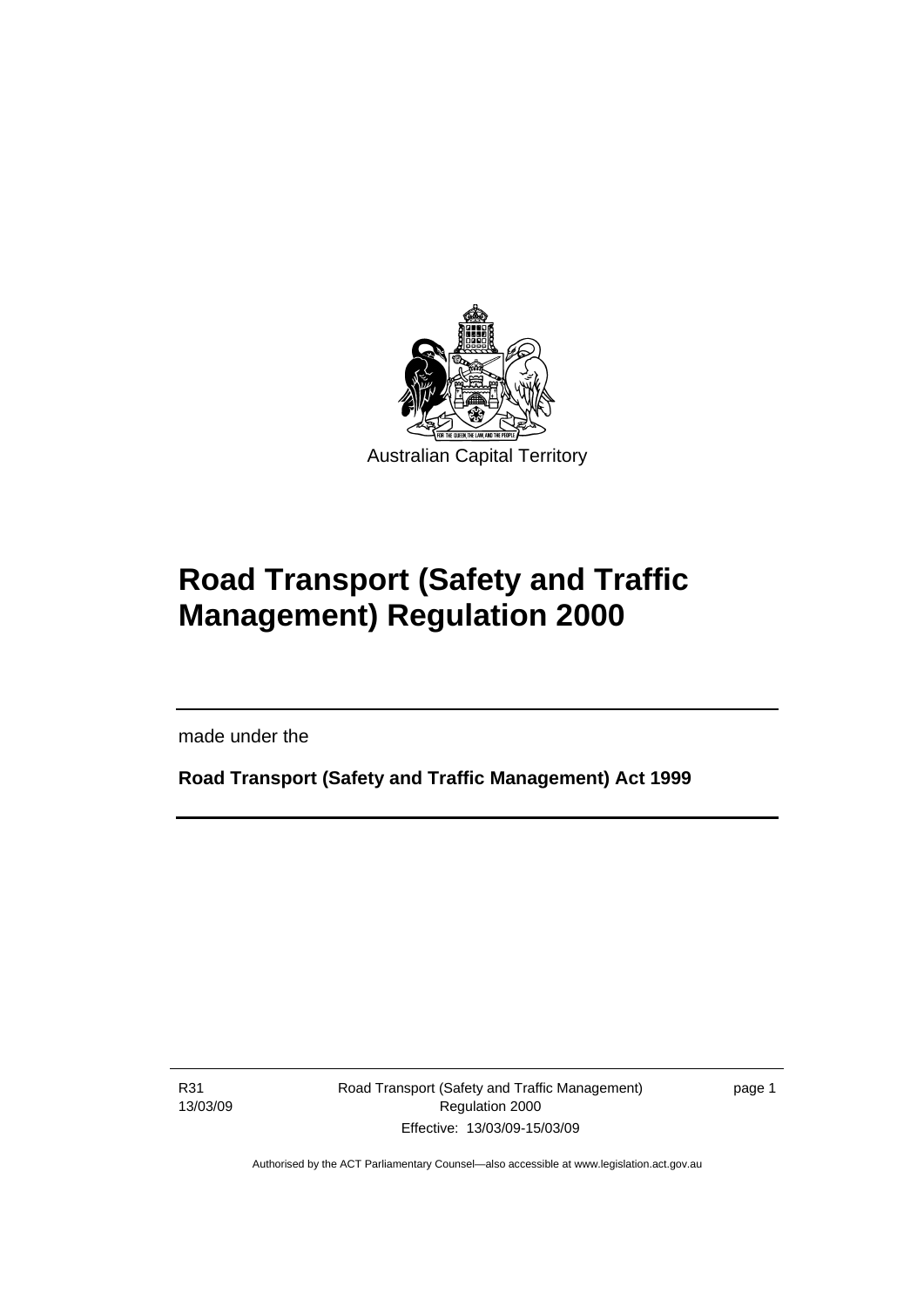<span id="page-11-0"></span>Section 1

# **Chapter 1** Preliminary

#### **1 Name of regulation**

This regulation is the *Road Transport (Safety and Traffic Management) Regulation 2000*.

#### **2 Dictionary**

The dictionary at the end of this regulation is part of the regulation.

*Note 1* The dictionary at the end of this regulation defines certain terms used in this regulation, and includes references (*signpost definitions*) to other terms defined elsewhere.

> For example, the signpost definition '*semitrailer*—see the *Road Transport (Vehicle Registration) Regulation 2000*, dictionary.' means that the term 'semitrailer' is defined in that dictionary and the definition applies to this regulation.

*Note 2* A definition in the dictionary (including a signpost definition) applies to the entire regulation unless the definition, or another provision of the regulation, provides otherwise or the contrary intention otherwise appears (see Legislation Act, s 155 and s 156 (1)).

#### **3 Dictionary—application to Australian Road Rules**

The definitions in the dictionary do not apply to the Australian Road Rules unless this regulation provides otherwise.

*Note* See div 2.2.1, note 2 for the relevant provisions of this regulation.

#### **3A** *Road* **includes road related area**

In this regulation:

*road* includes a road related area.

R31 13/03/09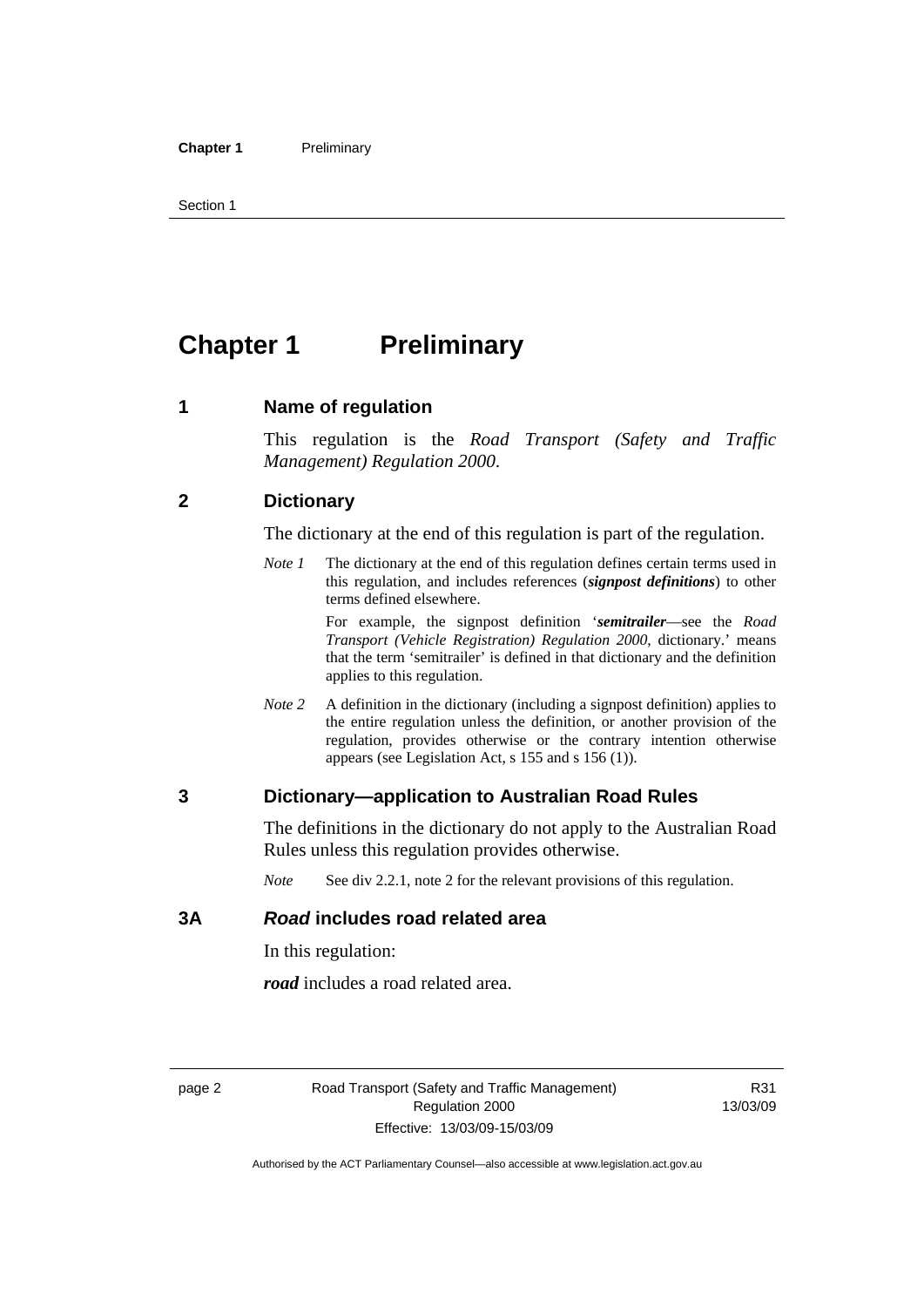### <span id="page-12-0"></span>**3B Meaning of** *park* **and** *stop*

In this regulation:

*park*, in relation to a driver, includes stop and allow the driver's vehicle to stay (whether or not the driver leaves the vehicle).

*stop*, for a driver, includes park, but does not include stop to reverse the driver's vehicle into a parking bay or other parking space.

#### **4 Notes**

A note in this regulation is explanatory and is not part of this regulation.

*Note* See the Legislation Act, s 127 (1), (4) and (5) for the legal status of notes.

#### **4A Offences against regulation—application of Criminal Code etc**

Other legislation applies in relation to offences against this regulation (including the Australian Road Rules).

*Note 1 Criminal Code*

The Criminal Code, ch 2 applies to an offence against this regulation (see Code, pt 2.1).

The chapter sets out the general principles of criminal responsibility (including burdens of proof and general defences), and defines terms used for offences to which the Code applies (eg *conduct*, *intention*, *recklessness* and *strict liability*).

*Note 2 Penalty units* 

The Legislation Act, s 133 deals with the meaning of offence penalties that are expressed in penalty units.

*Note 3* The Australian Road Rules are to be read with, and as if they formed part of, this regulation (see s 6).

R31 13/03/09 page 3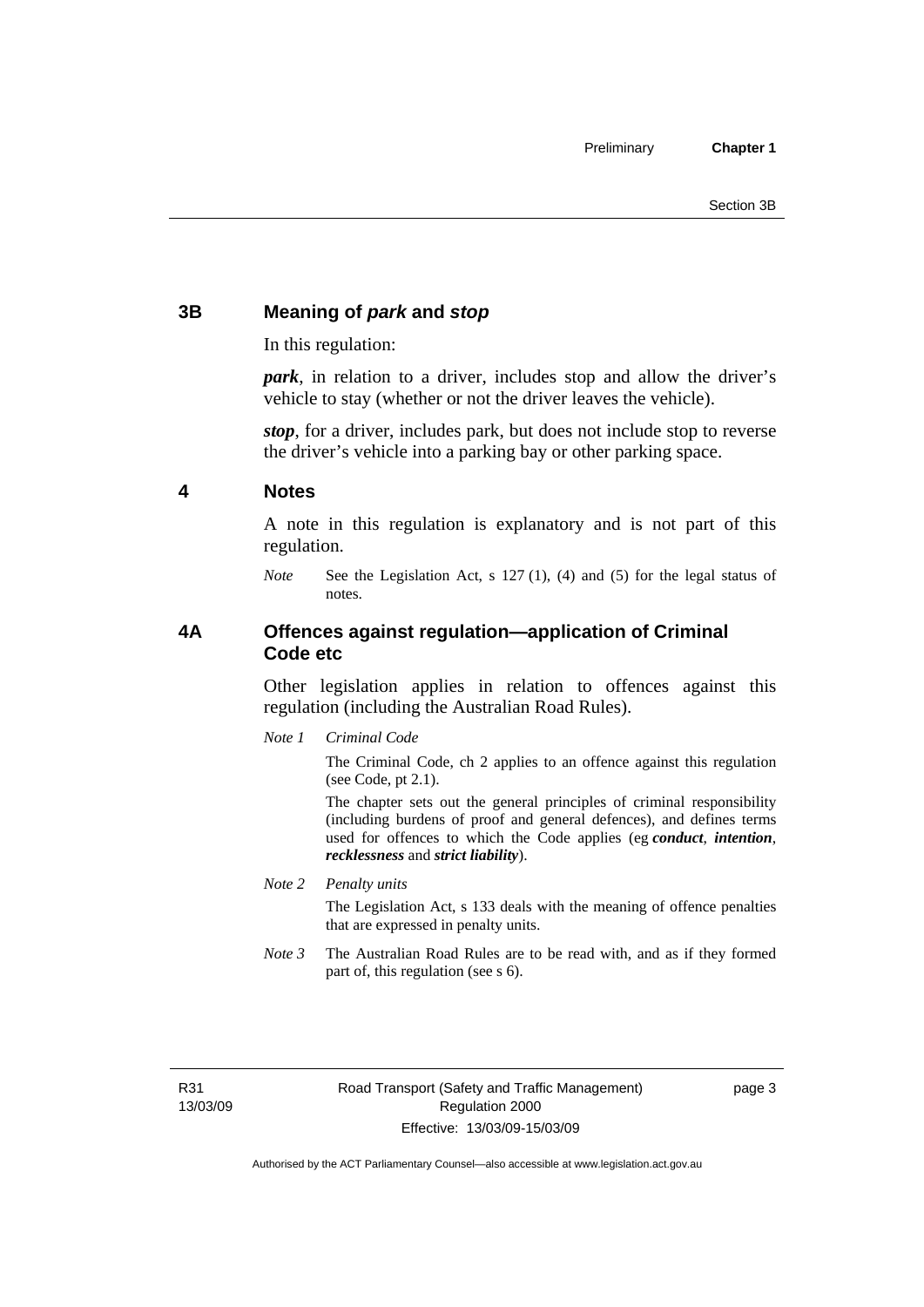#### <span id="page-13-0"></span>**Chapter 1** Preliminary

Section 4B

#### **4B Offences against regulation are strict liability offences**

An offence against this regulation (including the Australian Road Rules) is a strict liability offence.

#### **4C General defence of accident or reasonable effort**

Without limiting any other defence, it is a defence to an offence against this regulation (including the Australian Road Rules) if the defendant proves that the offence—

- (a) was the result of an accident; or
- (b) could not have been avoided by any reasonable efforts by the defendant.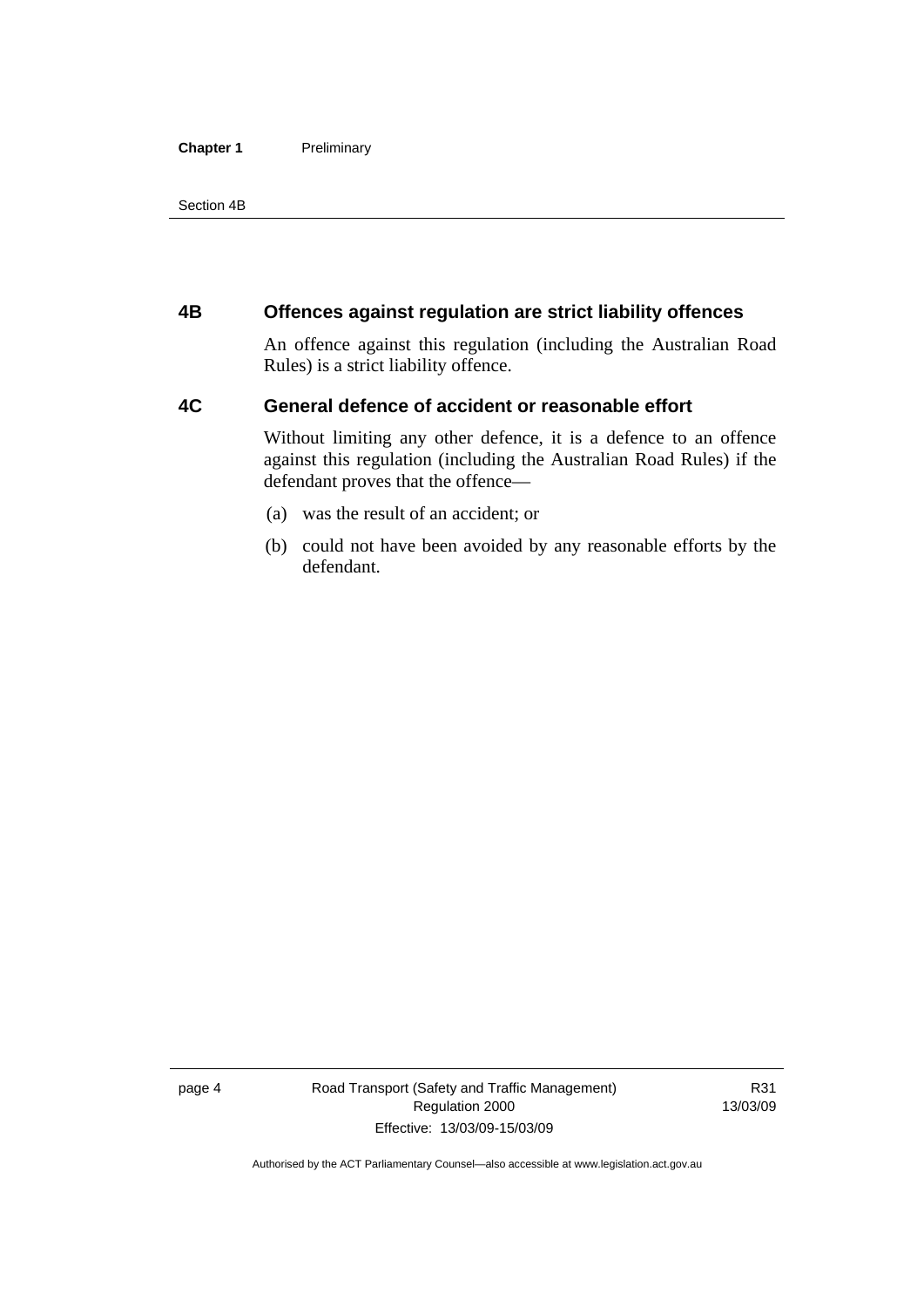# <span id="page-14-0"></span>**Chapter 2 Australian Road Rules**

# **Part 2.1 Incorporation into ACT law**

#### **5 What are the** *Australian Road Rules*

In this regulation, the *Australian Road Rules* are that part of the publication known as the Australian Road Rules, ISBN 0 7240 8874 1 published by the National Road Transport Commission on 22 October 2003 that consists of the rules approved by the Australian Transport Council under the *National Road Transport Commission Act 1991* (Cwlth).

- *Note 1* The Australian Road Rules are available on the ACT legislation register (www.legislation.act.gov.au).
- *Note 2* The National Road Transport Commission is now the National Transport Commission (see the *National Transport Commission Act 2003* (Cwlth)).

#### **6 Incorporation of Australian Road Rules into ACT law**

- (1) The Australian Road Rules (other than rule 2) are to be read with, and as if they formed part of, this regulation.
- (2) Subsection (1) has effect subject to this regulation.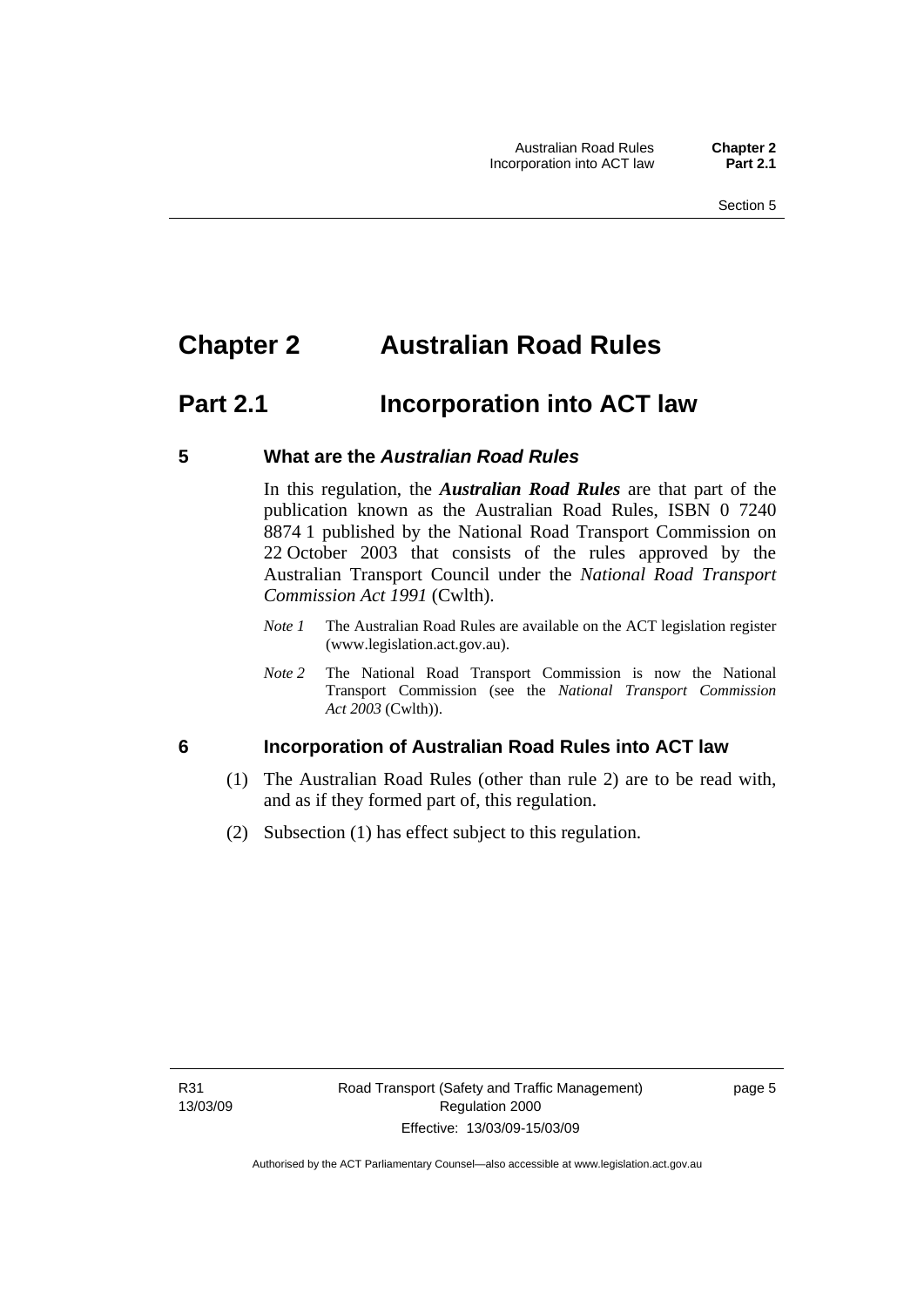# **Part 2.2 How the Australian Road Rules are incorporated**

## **Division 2.2.1 General**

*Note 1* The Australian Road Rules are not completely self-contained and need to be read with associated laws of each jurisdiction. Many of the rules provide for 'another law of this jurisdiction' to define terms used in the Australian Road Rules for application of the Australian Road Rules in the ACT, to permit things to be done in the ACT otherwise prohibited by the Australian Road Rules or to exempt persons in the ACT from complying with the Australian Road Rules.

| column 1       | column <sub>2</sub>             | column 3                     |
|----------------|---------------------------------|------------------------------|
| item           | <b>ARR</b> provision            | provision of this regulation |
| 1              | 10(2)                           | 8                            |
| $\overline{2}$ | 95                              | 9                            |
| 3              | 104                             | 10                           |
| 4              | 151(3)(b)                       | 11                           |
| 5              | 158(2)(c)                       | 12                           |
| 6              | 170(1)                          | 12A                          |
| 7              | 179(1)(c)                       | 13                           |
| 8              | 179 $(1)$ $(c)$ and $(2)$ $(c)$ | 13A                          |
| 9              | 183(1)                          | 13B                          |
| 10             | 195(1)                          | 13C                          |
| 11             | 199(2)                          | 14                           |
| 12             | $206(2)$ (b) and (c)            | 15                           |
| 13             | 207(2)(a)                       | 16                           |
|                |                                 |                              |

*Note 2* The following table sets out the provisions of the Australian Road Rules for which provision is made by this part:

#### page 6 Road Transport (Safety and Traffic Management) Regulation 2000 Effective: 13/03/09-15/03/09

R31 13/03/09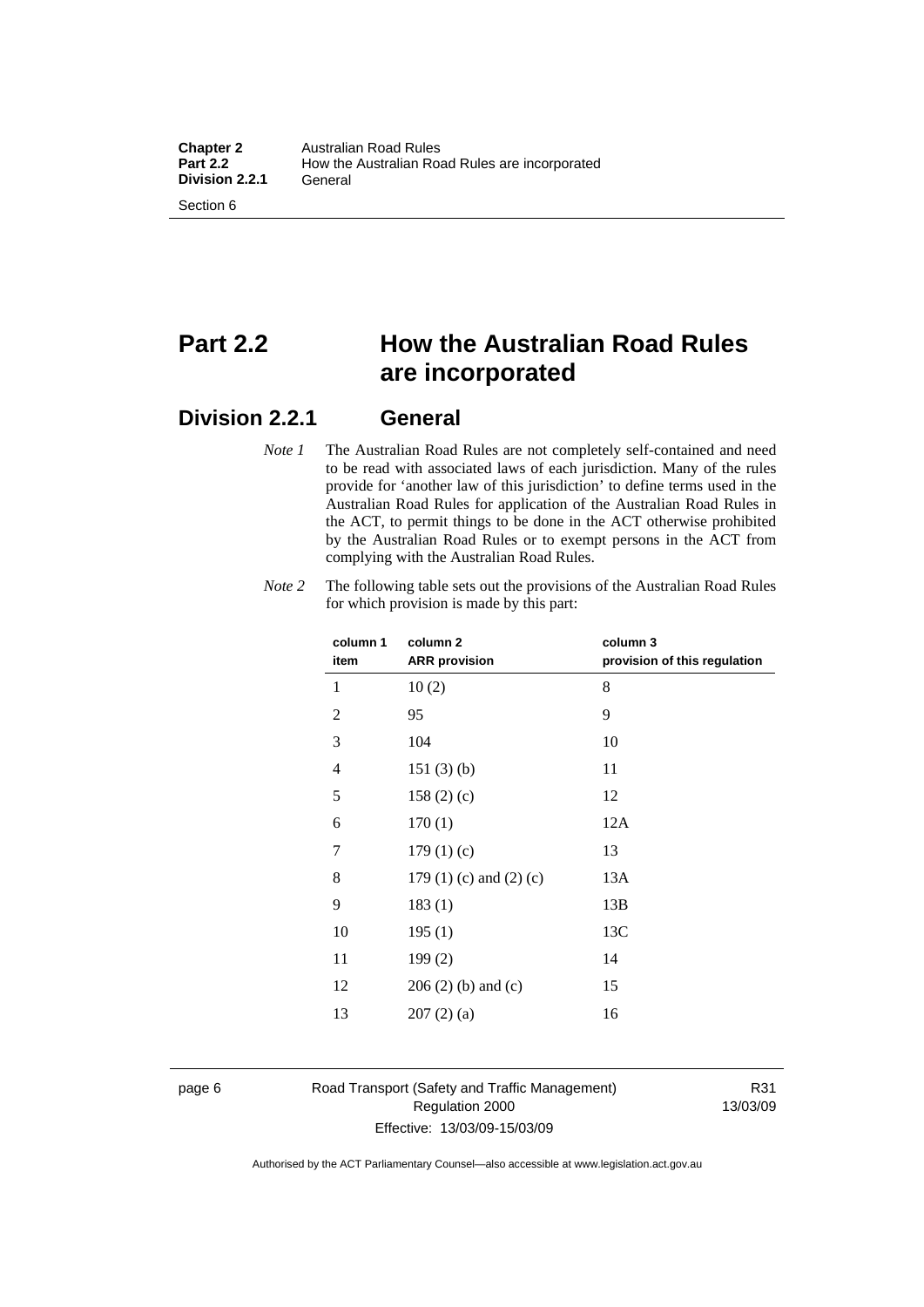#### Australian Road Rules **Chapter 2**  How the Australian Road Rules are incorporated<br>General **Division 2.2.1**

| column 1 | column <sub>2</sub>                  | column 3                     |
|----------|--------------------------------------|------------------------------|
| item     | <b>ARR</b> provision                 | provision of this regulation |
| 14       | 213(5)                               | 16A                          |
| 15       | 215(4)                               | 17                           |
| 16       | 216(3)                               | 18                           |
| 17       | 220(3)                               | 19                           |
| 18       | 221(f)                               | 20                           |
| 19       | 222                                  | 21                           |
| 20       | 225                                  | 22                           |
| 21       | 236(6)                               | 22A                          |
| 22       | 240(2)                               | 23                           |
| 23       | 266(3)(b)                            | 23B                          |
| 24       | 266(7)                               | 24                           |
| 25       | 267(3)                               | 25                           |
| 26       | 270(3)                               | 26                           |
| 27       | 271(6)                               | 27                           |
| 28       | 280(2)(a)                            | 27A                          |
| 29       | $287(3)$ (e) and (4)                 | 28                           |
| 30       | 289(1)(g)                            | 29                           |
| 31       | 298                                  | 30                           |
| 32       | $310(3)$ and $(4)$                   | 31                           |
| 33       | 313                                  | 32                           |
| 34       | dict, def approved bicycle<br>helmet | 33(1)                        |
| 35       | dict, def <i>authorised</i> person   | 33(1)                        |
| 36       | dict, def emergency worker           | 33(1)                        |
| 37       | dict, def GVM                        | 33(2)                        |

R31 13/03/09 Road Transport (Safety and Traffic Management) Regulation 2000 Effective: 13/03/09-15/03/09

page 7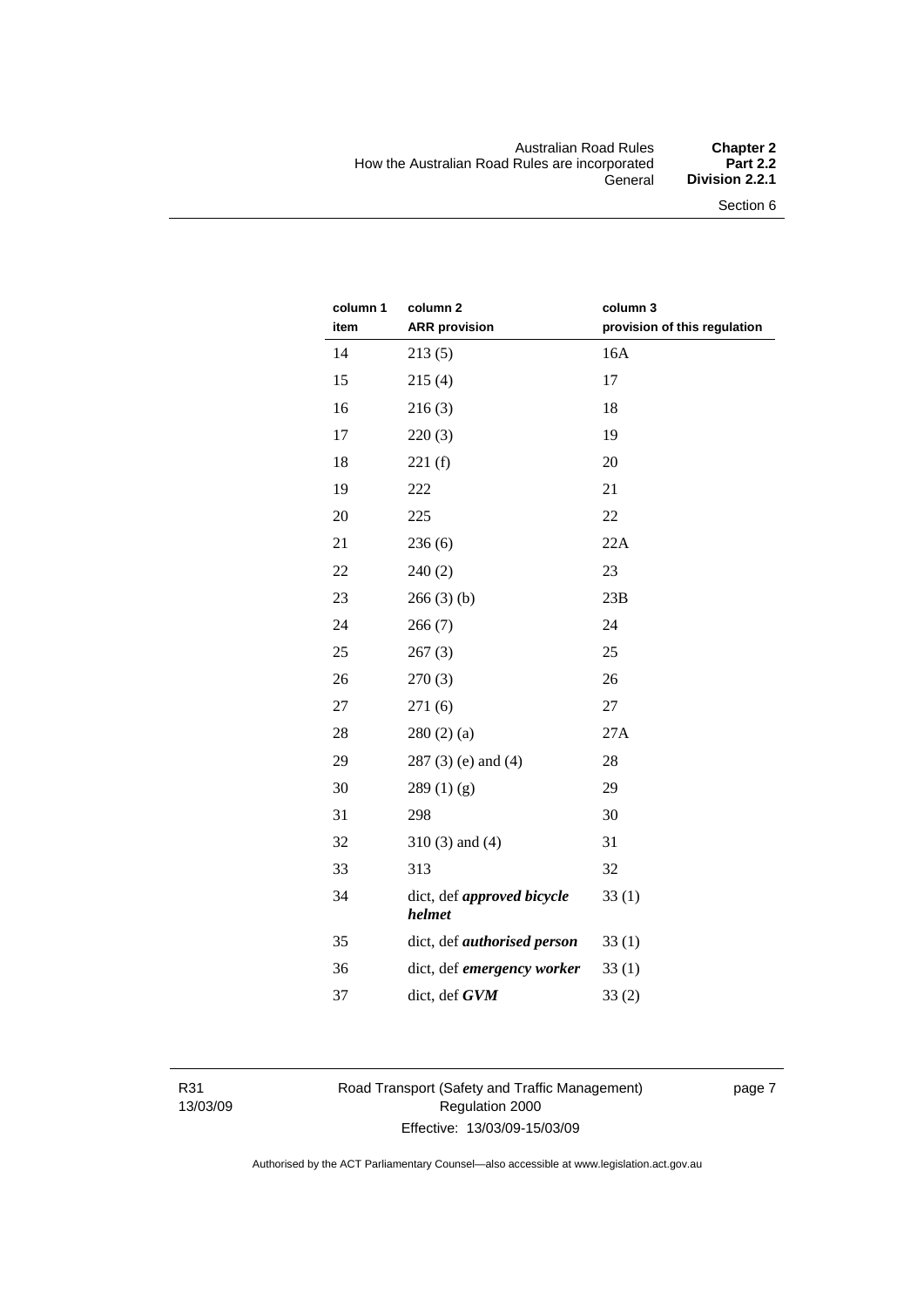Section 6

| column 1<br>item | column <sub>2</sub><br><b>ARR</b> provision   | column 3<br>provision of this regulation |
|------------------|-----------------------------------------------|------------------------------------------|
| 38               | dict, def <i>hazard</i> warning<br>lights     | 33(3)                                    |
| 39               | dict, def mechanical<br>signalling device     | 33(1)                                    |
| 40               | dict, def <i>oversize</i> vehicle             | 33 (1)                                   |
| 41               | dict, def <i>police</i> officer               | 33(1)                                    |
| 42               | dict, def <i>portable</i> warning<br>triangle | 33(4)                                    |
| 43               | dict, def <i>postal</i> worker                | 33(1)                                    |
| 44               | dict, def <i>public</i> bus                   | 33(1)                                    |
| 45               | dict, def taxi                                | 33(1)                                    |

*Note 3* The following table sets out other provisions of the Australian Road Rules for which provision is made by other territory laws (including provisions in other parts of this regulation):

| column 1<br>item | column <sub>2</sub><br><b>ARR</b> provision | column 3<br>other law                                            |
|------------------|---------------------------------------------|------------------------------------------------------------------|
| 1                | 12(2)                                       | Road Transport (General) Act 1999,<br>s 12                       |
| 2                | 13(2)                                       | Road Transport (General) Act 1999,<br>s 12                       |
| 3                | $28(2)$ , n 3                               | this regulation, s 65                                            |
| 4                | $32(2)$ , n 3                               | this regulation, s 65                                            |
| 5                | 185(1)                                      | this regulation, s 100                                           |
| 6                | $287(1)$ , n 2                              | Road Transport (Safety and Traffic<br>Management) Act 1999, s 16 |

page 8 Road Transport (Safety and Traffic Management) Regulation 2000 Effective: 13/03/09-15/03/09

R31 13/03/09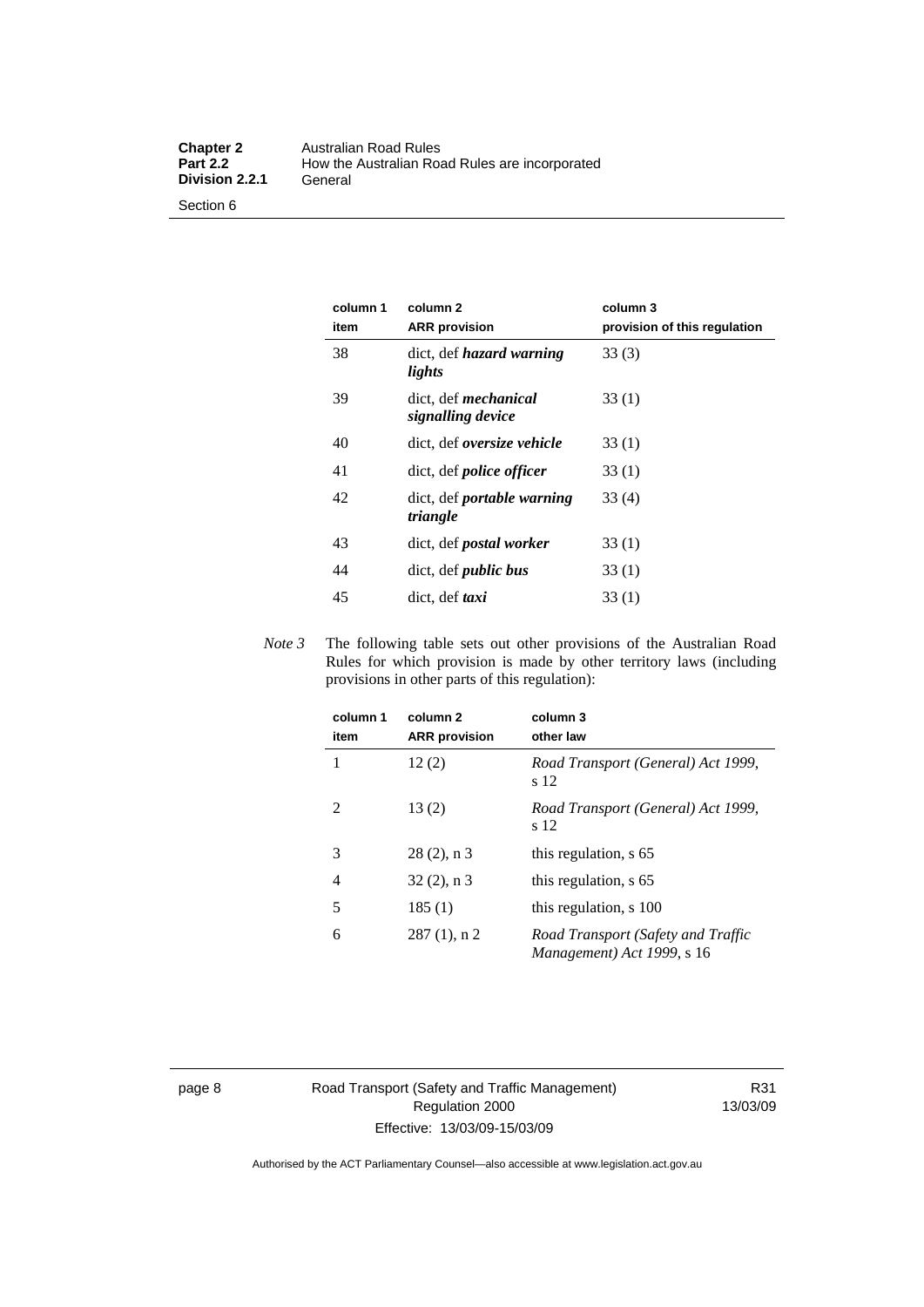<span id="page-18-0"></span>

| column 1<br>item | column 2<br><b>ARR</b> provision                                             | column 3<br>other law                                                     |
|------------------|------------------------------------------------------------------------------|---------------------------------------------------------------------------|
|                  | 311 $(1)(c)$                                                                 | Road Transport (Dimensions and<br>Mass) Act 1990                          |
| 8                | 312(3)(c)                                                                    | Road Transport (Safety and Traffic<br>Management) Act 1999, s 31 and s 32 |
| 9                | dict, def <i>parking</i><br><i>permit for</i><br>people with<br>disabilities | this regulation, s 101                                                    |

#### **7 References to another law of this jurisdiction etc**

- (1) In the Australian Road Rules, a reference to *another law of this jurisdiction* includes a reference to the Act.
	- *Note* A reference to an Act includes a reference to the statutory instruments made or in force under the Act, including any regulation (see Legislation Act, s 104).
- (2) In the Australian Road Rules:

*law of this jurisdiction* means a territory law or a law applying as a territory law.

*this jurisdiction* means the Australian Capital Territory.

## **Division 2.2.2 Other provisions for the Australian Road Rules**

#### **8 ARR r 10 (2)—penalties for offences**

For the Australian Road Rules, rule 10 (2), the penalty for an offence against the Australian Road Rules is a maximum penalty of 20 penalty units.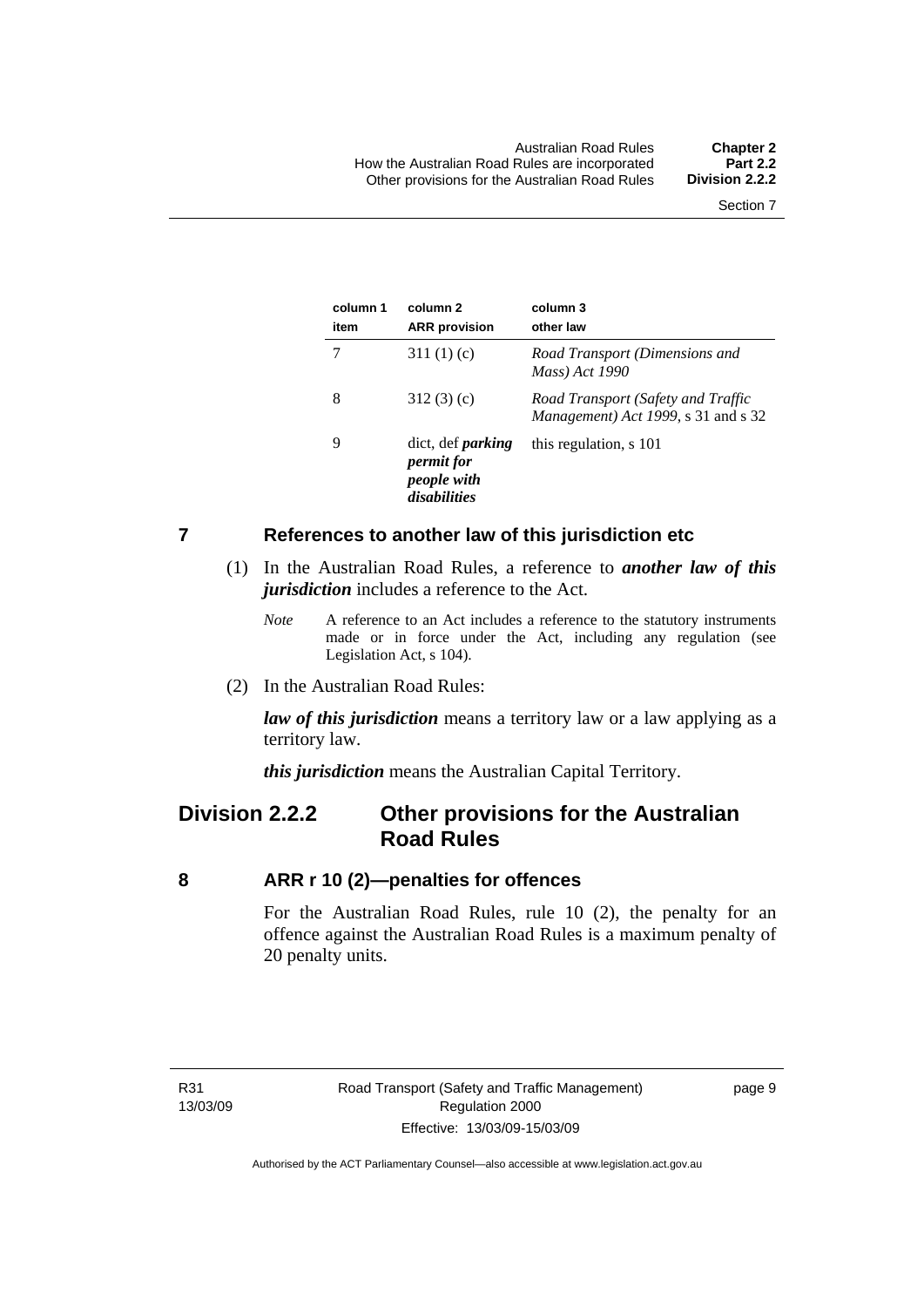#### <span id="page-19-0"></span>**9 ARR r 95—emergency stopping lane only signs**

For the Australian Road Rules, rule 95, the driver of a police vehicle or emergency vehicle is permitted to drive in an emergency stopping lane.

#### **10 ARR r 104—no truck signs**

For the Australian Road Rules, rule 104, a driver is permitted to drive the vehicle on a road (or a bridge, causeway, ramp or similar structure forming part of a road) past a *no trucks sign* mentioned in rule 104 (1), (2) or (3) if the destination of the driver's vehicle is a place on or reached from the road (or structure) and there is no alternative route by which to reach the destination.

#### **11 ARR r 151 (3) (b)—riding a motorbike or bicycle alongside more than 1 other rider**

For the Australian Road Rules, rule 151 (3) (b), the rider of a motorbike or bicycle is permitted to ride alongside more than 1 rider if each of the riders is taking part in an event approved by the road transport authority for this section.

#### **12 ARR r 158 (2) (c)—other vehicles permitted to travel in bus lanes**

The drivers of the following vehicles are permitted to drive in a bus lane:

- (a) taxis;
- (b) hire cars;
- (c) demand responsive service vehicles;
- (d) motorbikes.
- *Note* Section 27A applies the B light rules to drivers of taxis, hire cars, demand responsive service vehicles and motorbikes.

page 10 Road Transport (Safety and Traffic Management) Regulation 2000 Effective: 13/03/09-15/03/09

R31 13/03/09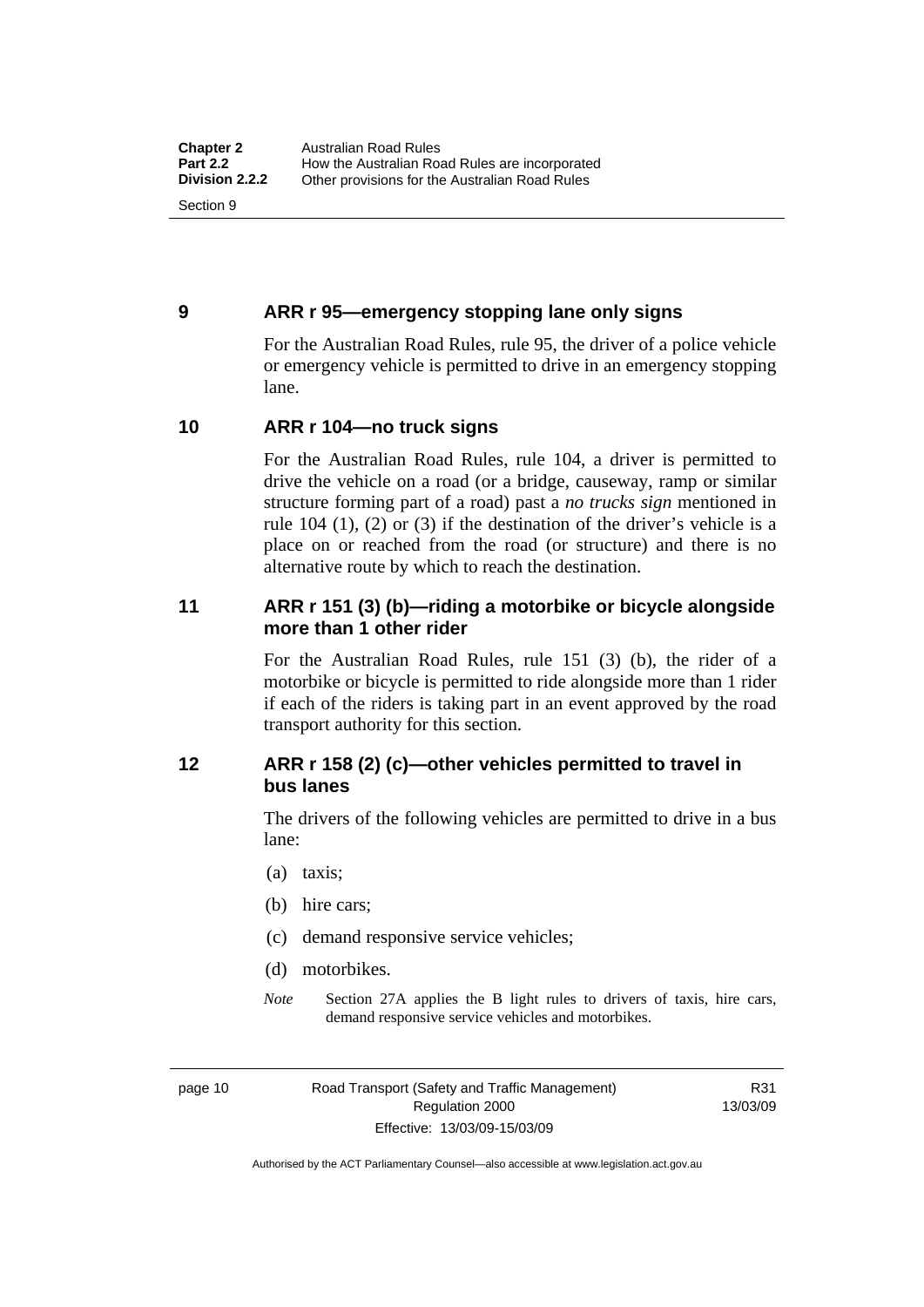#### <span id="page-20-0"></span>**12A ARR r 170 (1)—driver not to stop in intersection unless permitted**

A driver who contravenes the Australian Road Rules, rule 170 (1) commits an offence.

Maximum penalty: 20 penalty units.

#### **13 ARR r 179 (1) (c)—stopping in a loading zone—goods and permit vehicles**

- (1) For the Australian Road Rules, rule 179 (1) (c), the following vehicles are permitted to stop in a loading zone:
	- (a) a motor vehicle that is built mainly for the transport of goods if the vehicle is dropping off, or picking up, goods;
	- (b) a vehicle displaying a current loading zone permit if the vehicle is complying with the conditions of the permit.
- (2) In this section:

*loading zone permit* means a loading zone permit issued under section 100.

#### **13A ARR r 179 (1) (c) and (2) (c)—stopping in loading zone taxis**

- (1) For the Australian Road Rules, rule 179 (1) (c), a taxi that is dropping off, or picking up, a passenger is permitted to stop in a loading zone if—
	- (a) the driver of the taxi does not leave the taxi unattended, otherwise than to comply with a passenger assistance requirement; and
	- (b) the driver complies with subsection (2).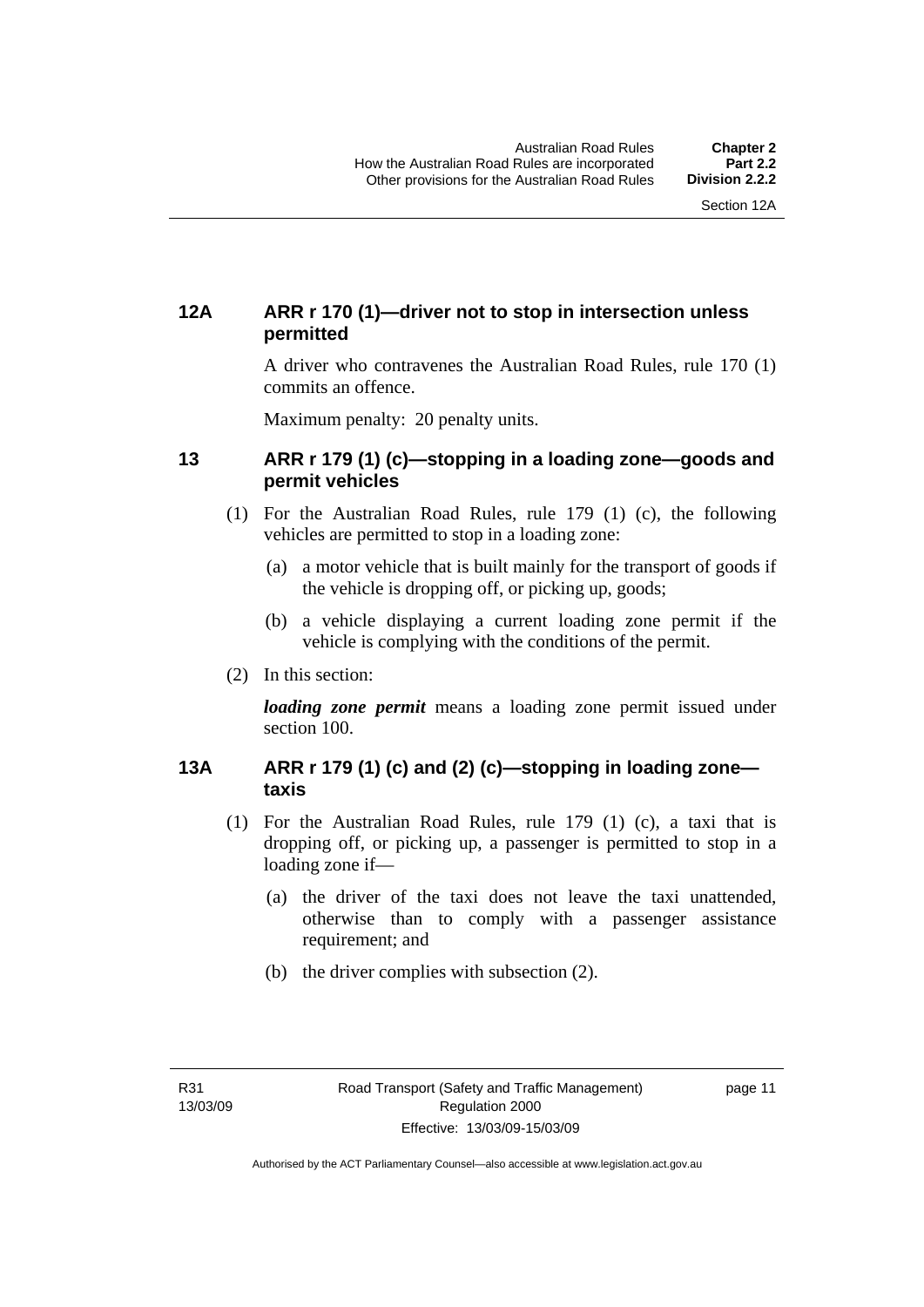- <span id="page-21-0"></span> (2) For the Australian Road Rules, rule 179 (2) (c), the driver must complete the dropping off, or picking up, of the passenger, and drive on—
	- (a) within 2 minutes; or
	- (b) if the driver is required to comply with a passenger assistance requirement—as soon as possible after the driver complies with the requirement.
- (3) In this section:

*passenger assistance requirement* means a requirement under the *Road Transport (Public Passenger Services) Regulation 2002*—

- (a) section 132 (5) (which requires the driver of a wheelchair-accessible taxi to provide reasonable assistance in loading and unloading a wheelchair, or a person in a wheelchair, into or from the taxi); or
- (b) section 135 (5) (which requires a taxi driver to provide reasonable assistance with a passenger's goods).
	- *Note Goods* includes luggage (see *Road Transport (Public Passenger Services) Regulation 2002*, dict).

*unattended*—a driver leaves a taxi *unattended* if the driver leaves the taxi so the driver is over 3m from the closest point of the taxi.

#### **13B ARR r 183—stopping in a bus zone**

- (1) Despite the Australian Road Rules, rule 183 (1), the driver of a demand responsive service vehicle may stop in a bus zone if—
	- (a) the driver is dropping off, or picking up, a passenger; and
	- (b) the vehicle is authorised to stop in the bus zone.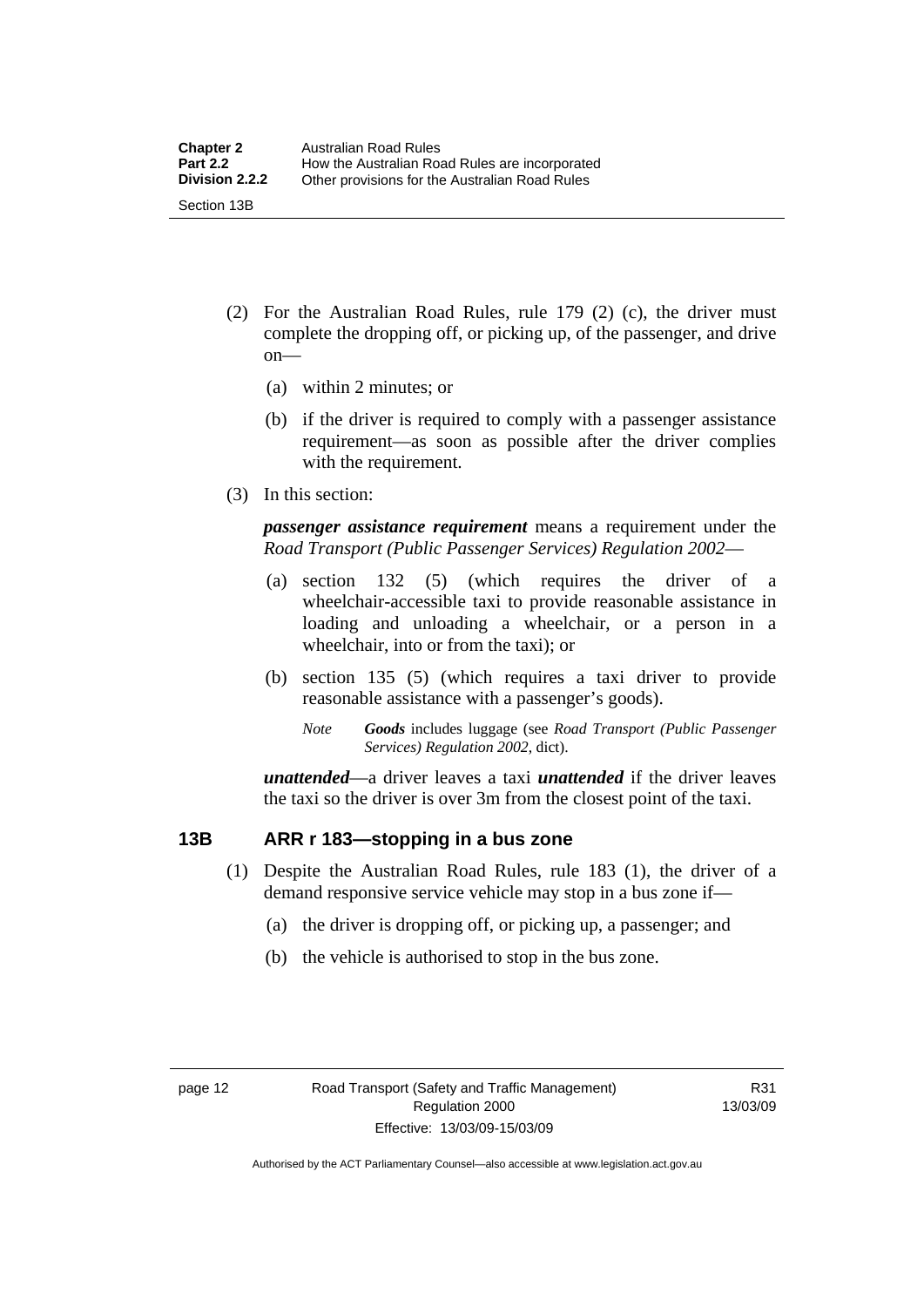<span id="page-22-0"></span>(2) In this section:

*authorised to stop*, in a bus zone, for a DRS vehicle, means a bus zone that the demand responsive service vehicle is authorised to stop in under an authority under the *Road Transport (Public Passenger Services) Regulation 2002*, section 305 (1) (DRS vehicles—bus stop and bus zone authorities).

#### **13C ARR r 195—stopping at or near a bus stop**

- (1) Despite the Australian Road Rules, rule 195 (1), the driver of a demand responsive service vehicle may stop at a bus stop, or on the road, within 20m before a sign on the road that indicates the bus stop, and 10m after the sign, if—
	- (a) the driver stops at a place on a length of road, or in an area, to which a parking control sign applies and the driver is permitted to stop at that place under the Australian Road Rules; or
	- (b) the driver is dropping off, or picking up, passengers and the vehicle is authorised to stop at the bus stop.
- (2) In this section:

*authorised to stop*, at a bus stop, for a DRS vehicle, means a bus stop that the demand responsive service vehicle is authorised to stop at under an authority under the *Road Transport (Public Passenger Services) Regulation 2002*, section 305 (1) (DRS vehicles—bus stop and bus zone authorities).

#### **14 ARR r 199 (2)—stopping near postbox**

For the Australian Road Rules, rule 199 (2):

*public postbox* means a postbox erected, maintained or used by Australia Post.

R31 13/03/09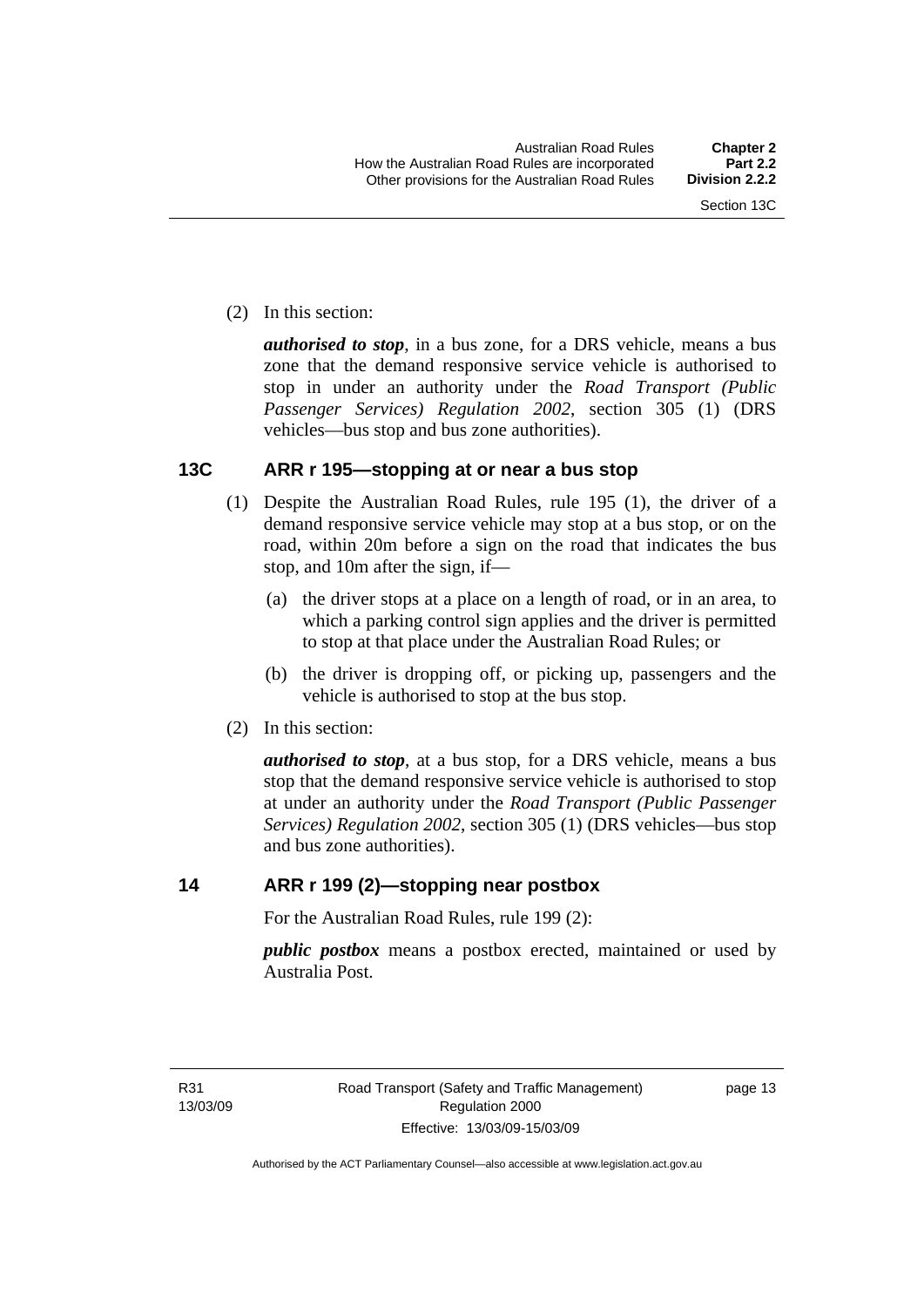#### <span id="page-23-0"></span>**15 ARR r 206 (2) (b), (c)—time extension for people with disabilities permit**

- (1) For the Australian Road Rules, rule 206 (2) (b), a driver to whom the Australian Road Rules, rule 206 applies may park for not longer than 2 hours on a length of road, or in an area, to which a *permissive parking sign* applies if the maximum period of parking allowed by the sign is not longer than 30 minutes.
- (2) For the Australian Road Rules, rule 206 (2) (c), a driver to whom the Australian Road Rules, rule 206 applies may park for an unlimited period on a length of road, or in an area, to which a *permissive parking sign* applies if the maximum period of parking allowed by the sign is longer than 30 minutes.

#### **16 ARR r 207 (2) (a)—fees for parking in pay parking spaces**

- (1) For the Australian Road Rules, rule 207 (2) (a), if a *permissive parking sign* applies to a length of road or area that is (or is part of) a pay parking area, the relevant parking fee is payable for parking in a pay parking space on the road or in the area.
- (2) For this section, the relevant parking fee does not become payable under subsection (1) until immediately after a vehicle is parked in the pay parking space concerned.
	- *Note* Pt 3.1 of this regulation makes provision for the administration of pay parking schemes (including the designation of pay parking areas by the erection of permissive parking signs and the fixing of fees).

#### **16A ARR r 213 (5)—making a motor vehicle secure exception**

Every driver is exempt from the Australian Road Rules, rule 213 (5).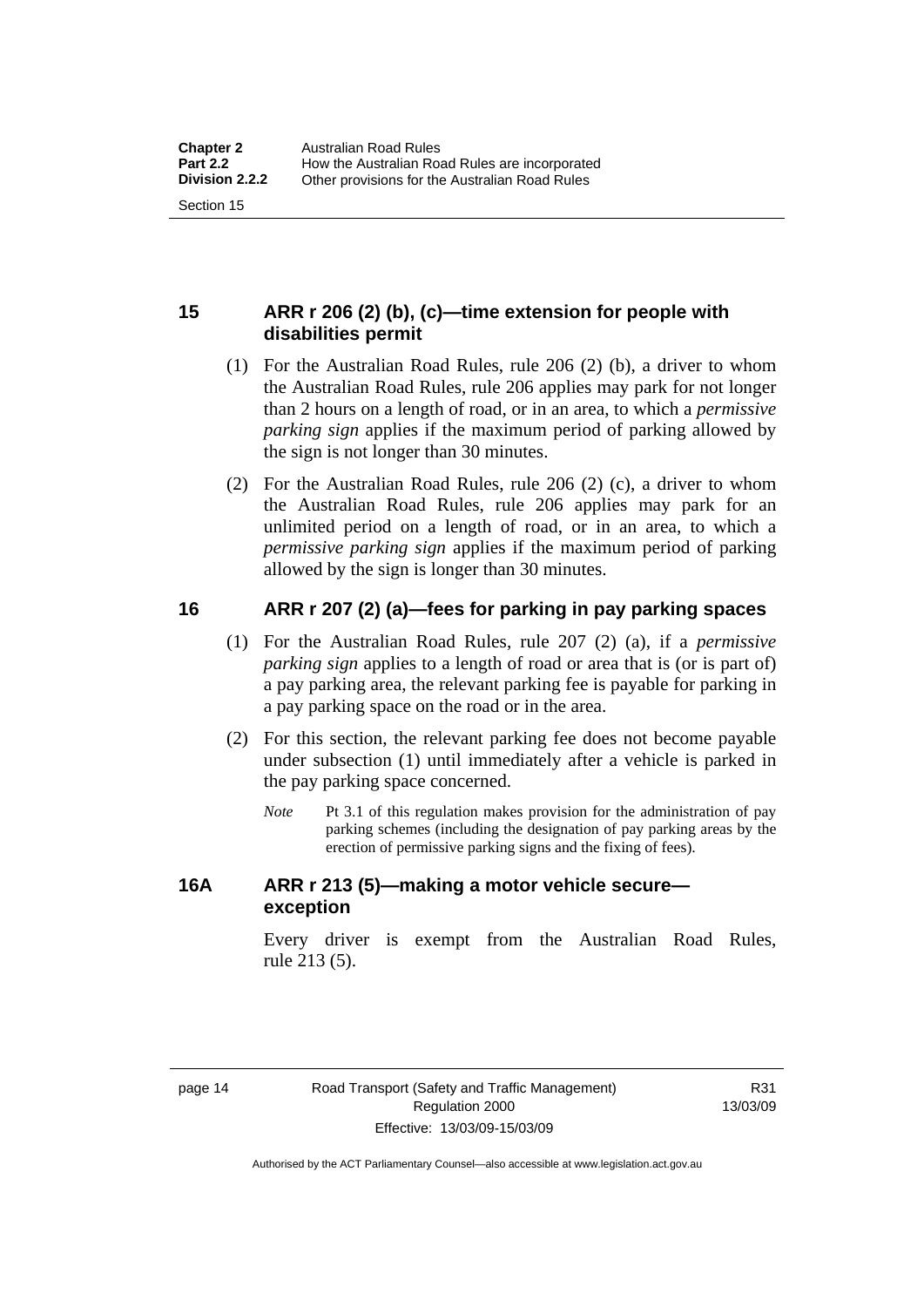### <span id="page-24-0"></span>**17 ARR r 215 (4)—lights required to be fitted to a vehicle**

For the Australian Road Rules, rule 215 (4), the lights required to be fitted to a vehicle are the lights required to be fitted to the vehicle under the *Road Transport (Vehicle Registration) Regulation 2000,*  schedule 1.

#### **18 ARR r 216 (3)—towing a vehicle at night or in hazardous weather conditions**

For the Australian Road Rules, rule 216 (3):

*dangerous goods*—see the *Road Transport Reform (Dangerous Goods) Regulations 1997* (Cwlth), regulation 2.2.

*placard load*—see the *Road Transport Reform (Dangerous Goods) Regulations 1997* (Cwlth), regulation 2.13.

#### **19 ARR r 220 (3)—using lights on vehicles that are stopped**

For of the Australian Road Rules, rule 220 (3), a light of a kind required to be fitted to a vehicle is a light of that kind required to be fitted to the vehicle under the *Road Transport (Vehicle Registration) Regulation 2000*, schedule 1.

#### **20 ARR r 221 (f)—using hazard warning lights on buses carrying children**

- (1) This section applies to a bus that is carrying children and is fitted with hazard warning lights in accordance with the *Road Transport (Vehicle Registration) Regulation 2000*, schedule 1, but is not fitted with any other warning lights in accordance with that schedule.
- (2) For the Australian Road Rules, rule 221 (f), if the driver of the bus stops the bus to drop off or pick up a child, the driver is permitted to operate the hazard warning lights.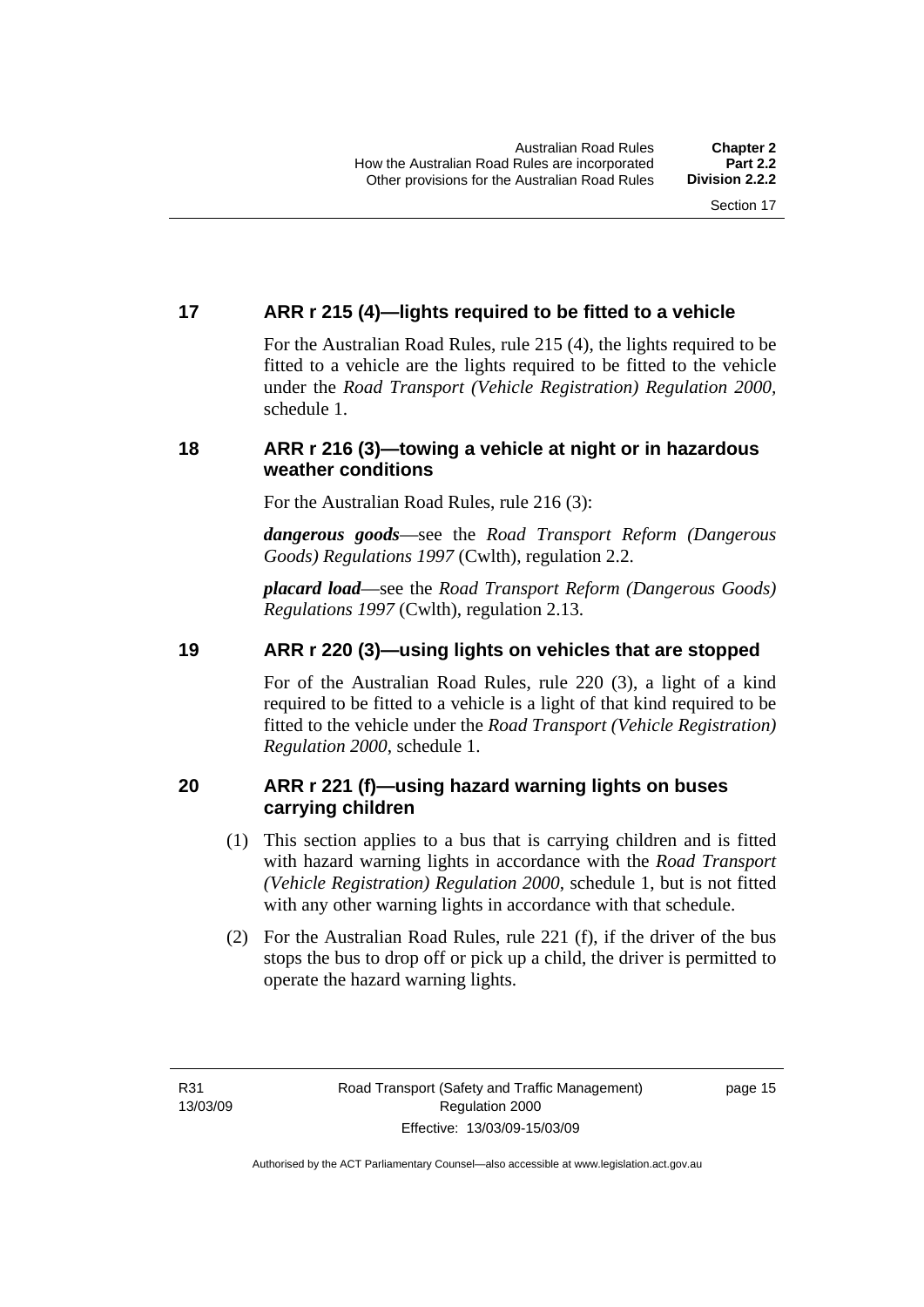#### <span id="page-25-0"></span>**21 ARR r 222—using warning lights on buses carrying children**

- (1) This section applies to a bus that is carrying children and is fitted with warning lights (other than hazard warning lights) in accordance with the *Road Transport (Vehicle Registration) Regulation 2000*, schedule 1.
- (2) For the Australian Road Rules, rule 222, the driver of the bus must operate the warning lights by activating them.

#### **22 ARR r 225—use of radar detectors**

Every driver is exempt from rule 225 of the Australian Road Rules.

*Note* The Australian Road Rules, r 225 is superfluous in the ACT because the Act, s 9 (2) makes it an offence for a person to drive or park a motor vehicle on a road or road related area if a traffic offence evasion device is fitted to, applied to, or carried in the vehicle.

#### **22A ARR r 236 (6)—hitchhiking, roadside commerce etc permitted**

- (1) For the Australian Road Rules, rule 236 (6)—
	- (a) a pedestrian may stand on, or move onto, a road to—
		- (i) solicit contributions, employment or business from an occupant of a vehicle; or
		- (ii) hitchhike; or
		- (iii) display an advertisement; or
		- (iv) sell or offer articles for sale; or
		- (v) wash or clean, or offer to clean, the windscreen of a vehicle; and
	- (b) a person in a vehicle may buy, or offer to buy, an article or service from a person standing on a road.

page 16 Road Transport (Safety and Traffic Management) Regulation 2000 Effective: 13/03/09-15/03/09

R31 13/03/09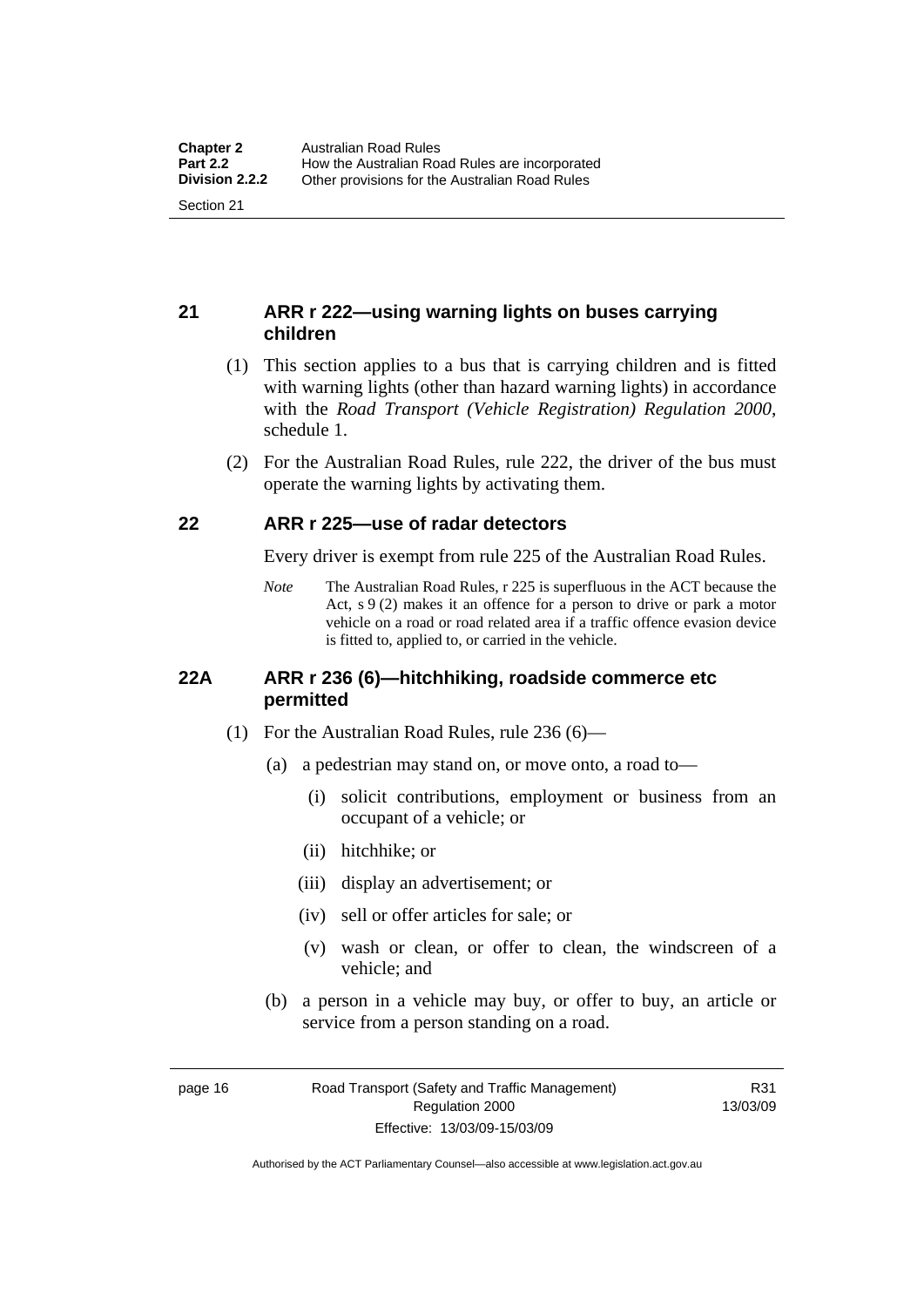<span id="page-26-0"></span>(2) In this section:

*road* includes any shoulder of the road, and any median strip, painted island or traffic island, but does not include any other roadrelated area.

*Note Median strip*, *painted island* and *traffic island* are defined in the Australian Road Rules, dictionary, *shoulder* is defined in ARR, r 12, and *road-related area* is defined in the ARR, r 13.

#### **23 ARR r 240 (2)—wheeled recreational devices and toys not to be used on certain roads**

For the Australian Road Rules, rule 240 (2), a person must not travel in or on a wheeled recreational device on any road at night.

#### **23B ARR r 266 (3) (b)—wearing of seatbelts by passengers under 16 years old**

- (1) For the Australian Road Rules, rule 266 (3) (b), all passengers in or on a motor vehicle (other than a bus or motor bike) who are at least 1 year old, but under 16 years old, must be restrained in an approved child restraint or wear a seatbelt unless they are exempt from wearing a seatbelt under a territory law.
	- *Note* For the circumstances in which a person is exempt from wearing a seatbelt, see the Australian Road Roads, r 267 and this section, s (2).
- (2) A passenger mentioned in subsection (1) is exempt from wearing a seatbelt if—
	- (a) the motor vehicle is not required to be fitted with child restraint anchorages or seatbelts under the 2nd or 3rd edition ADR and the vehicle has not been fitted with a child restraint anchorage point or a seatbelt for a seating position that is available for the passenger; or
	- (b) the motor vehicle is registered in a State that does not have a law that substantially corresponds to subsection (1); or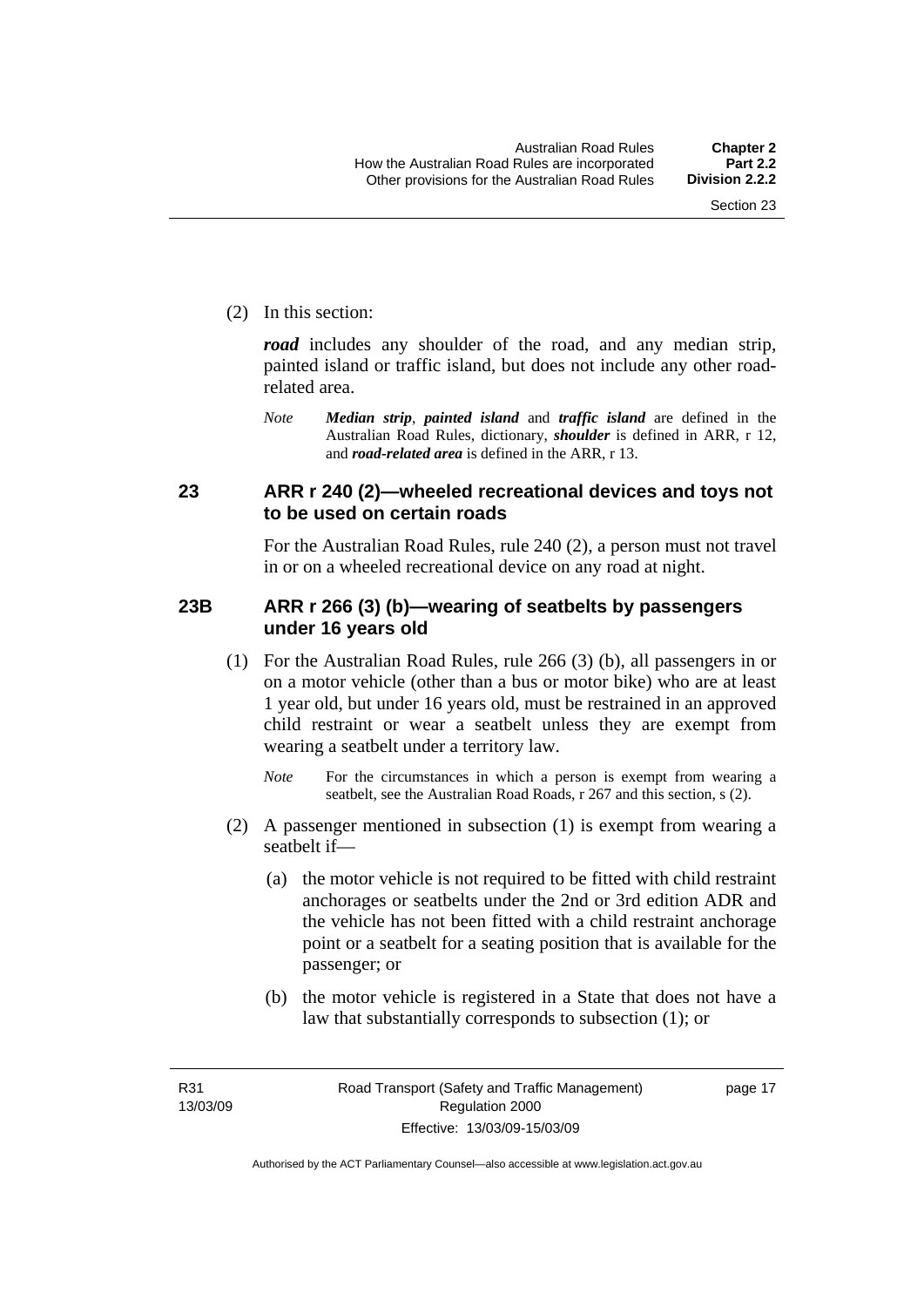- <span id="page-27-0"></span> (c) the motor vehicle is a taxi or hire car, or a demand responsive service vehicle that is not a bus, and a seating position (other than a front passenger seat) fitted with a suitable approved child restraint or seatbelt is not available for the passenger.
- *Note 1* The exemption applies to a passenger in a vehicle that has 2 or more rows of seats only if the passenger sits in the rear seats, see the ARR, r 267 (1).
- *Note 2* The defence of sudden or extraordinary emergency is also available, see the Criminal Code, s 41.
- (3) In this section:

*2nd edition ADR*—see the *Road Transport (Vehicle Registration) Regulation 2000*, schedule 1, section 1.14.

*3rd edition ADR*—see the *Road Transport (Vehicle Registration) Regulation 2000*, schedule 1, section 1.15.

#### **24 ARR r 266 (7)—wearing of seatbelts by passengers under 16 years old**

For the Australian Road Rules, rule 266 (7):

*approved child restraint* means a child restraint that is approved by the road transport authority under section 66 (1) (b) (Approvals etc by road transport authority).

#### **25 ARR r 267 (3)—certificates of exemption from wearing seatbelts**

For the Australian Road Rules, rule 267 (3) a certificate is issued under a law of this jurisdiction for a person if—

- (a) the certificate is signed by a doctor; and
- (b) it certifies that—
	- (i) the person cannot wear a seatbelt for medical reasons; or

R31 13/03/09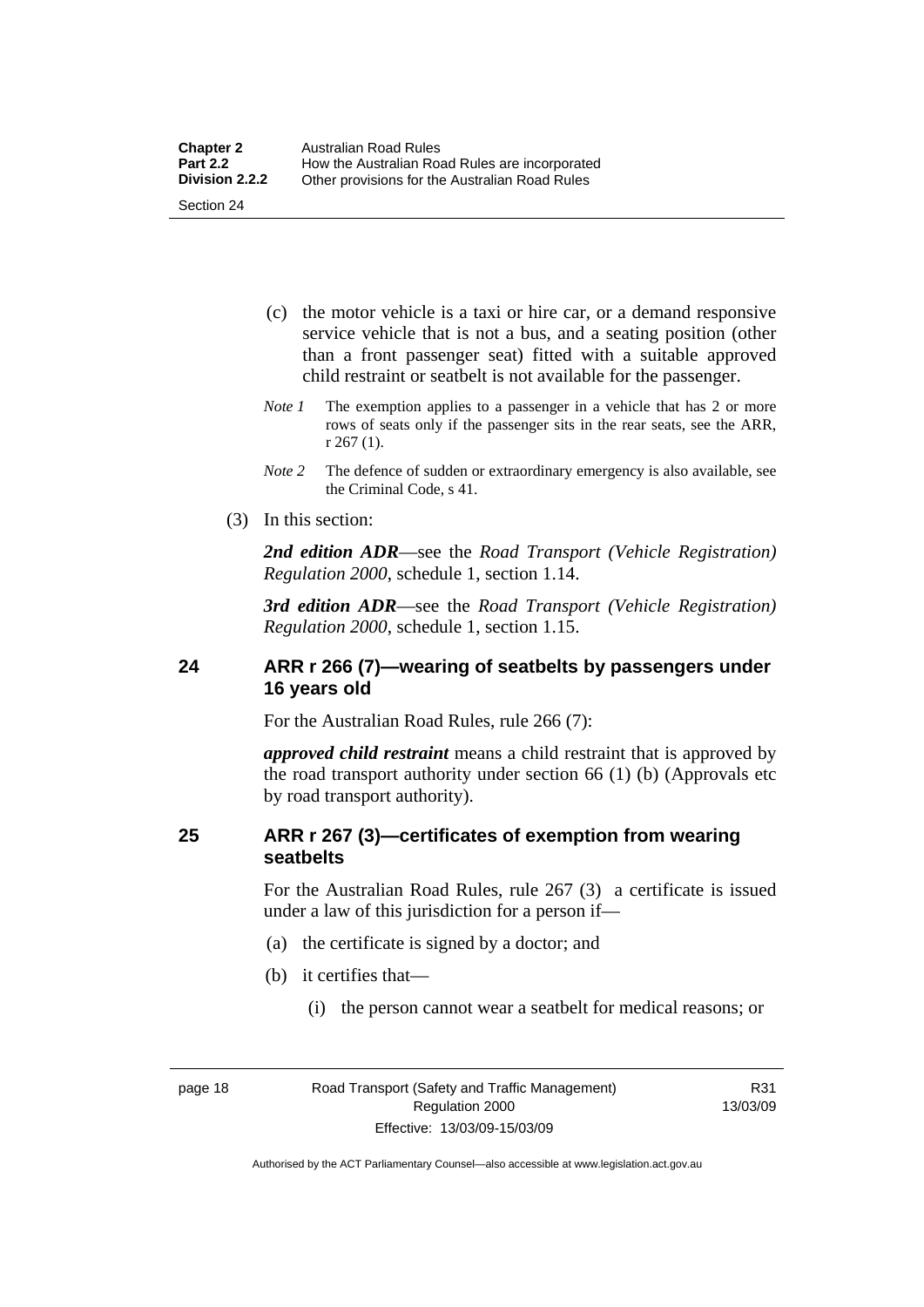(ii) the person cannot, because of that person's size, build or any other physical characteristic, safely drive a vehicle while wearing a seatbelt.

#### <span id="page-28-0"></span>**26 ARR r 270 (3)—wearing motorbike helmets**

For the Australian Road Rules, rule 270 (3):

*approved motor bike helmet* means a protective helmet for motor bike riders that is approved by the road transport authority under section 66 (1) (c) (Approvals etc by road transport authority).

#### **27 ARR r 271 (6)—riding on motorbikes**

For the Australian Road Rules, rule 271 (6):

- (a) the Australian Road Rules, rule 271 (2) does not apply to a passenger on a motorbike to the extent that the passenger is exempt from the subrule under section 67 (Exemption from requirement about riding on motorbikes); and
- (b) the Australian Road Rules, rule 271 (3) does not apply to the rider of a motorbike in relation to a passenger to the extent that, under paragraph (a), rule 271 (2) does not apply to the passenger.

#### **27A ARR r 280 (2) (a)—other vehicles to which B light rules apply**

The following classes of vehicles are specified:

- (a) taxis;
- (b) hire cars;
- (c) demand responsive service vehicles;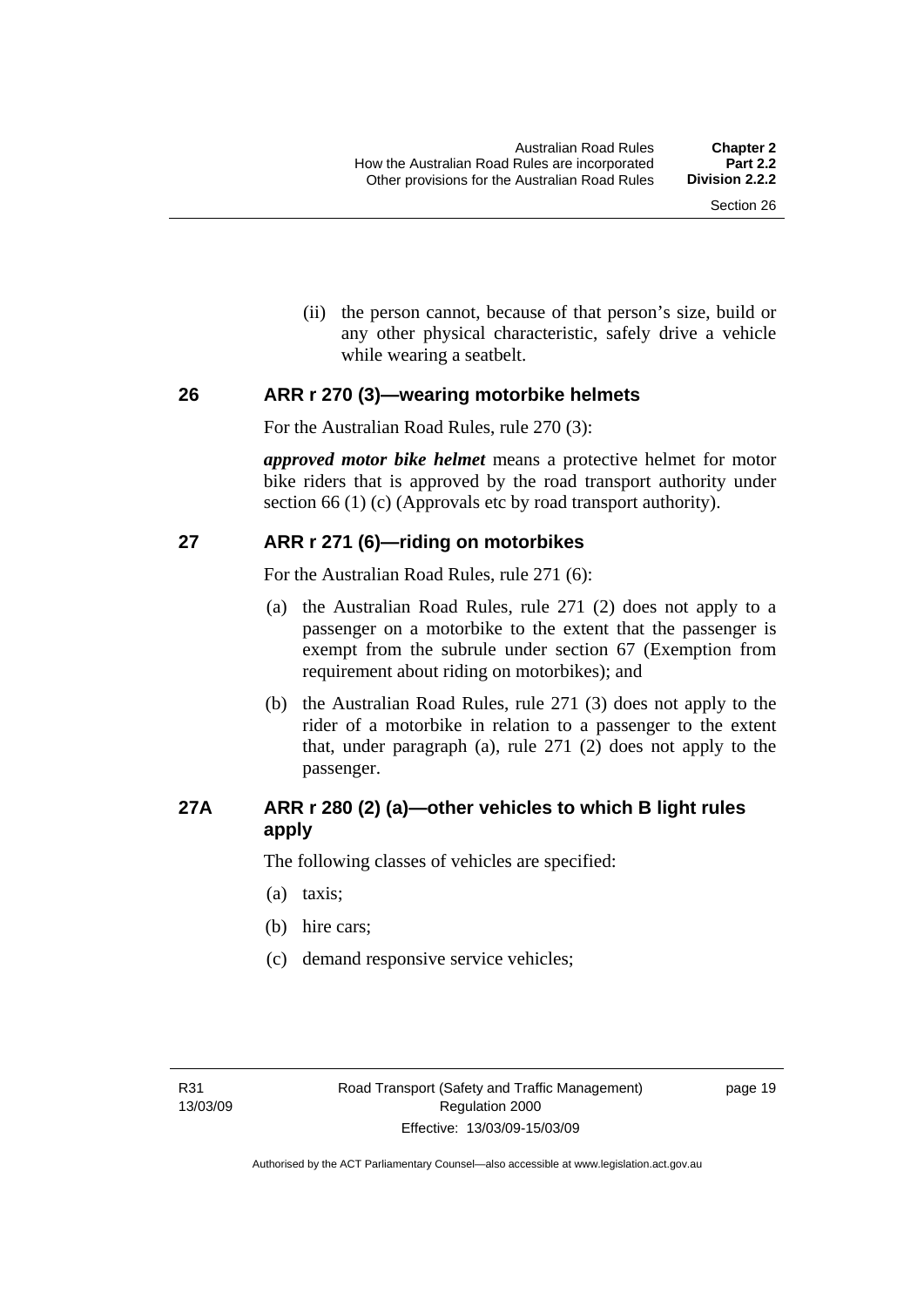- <span id="page-29-0"></span>(d) motorbikes.
- *Note* This section applies the B light rules to drivers of taxis, hire cars, demand responsive service vehicles and riders of motorbikes who, under s 12, are allowed to drive in bus lanes.

#### **28 ARR r 287 (3), (4)—duties of participants in crashes**

- (1) For the Australian Road Rules, rule 287 (3), a driver of a motor vehicle involved in a crash is taken to have given the driver's required particulars to a police officer if the driver supplies the particulars in accordance with the requirements of the crash reporting website.
- (2) For the Australian Road Rules, rule 287 (3) (e), every crash not mentioned in the Australian Road Rules, rule 287 (3) (a) to (d) must be reported to a police officer.
	- *Note* The Australian Road Rules, r 287 (3) (e) requires the driver (or the driver's representative) to give the driver's required particulars, within the required time, about a crash to a police officer if the crash is required to be reported to a police officer under another law of this jurisdiction.
- (3) For the Australian Road Rules, rule 287 (4), definition of *required particulars*, information required to be given to a police officer about a crash includes an explanation of the circumstances of the crash.
- (4) In this section:

*crash reporting website* means the website operated by the territory for the purpose of receiving information about crashes.

*Note* The crash reporting website can be accessed through the Canberra Connect website (www.canberraconnect.act.gov.au). The website can also be accessed through the website for police services in the ACT (www.afp.gov.au/act.html).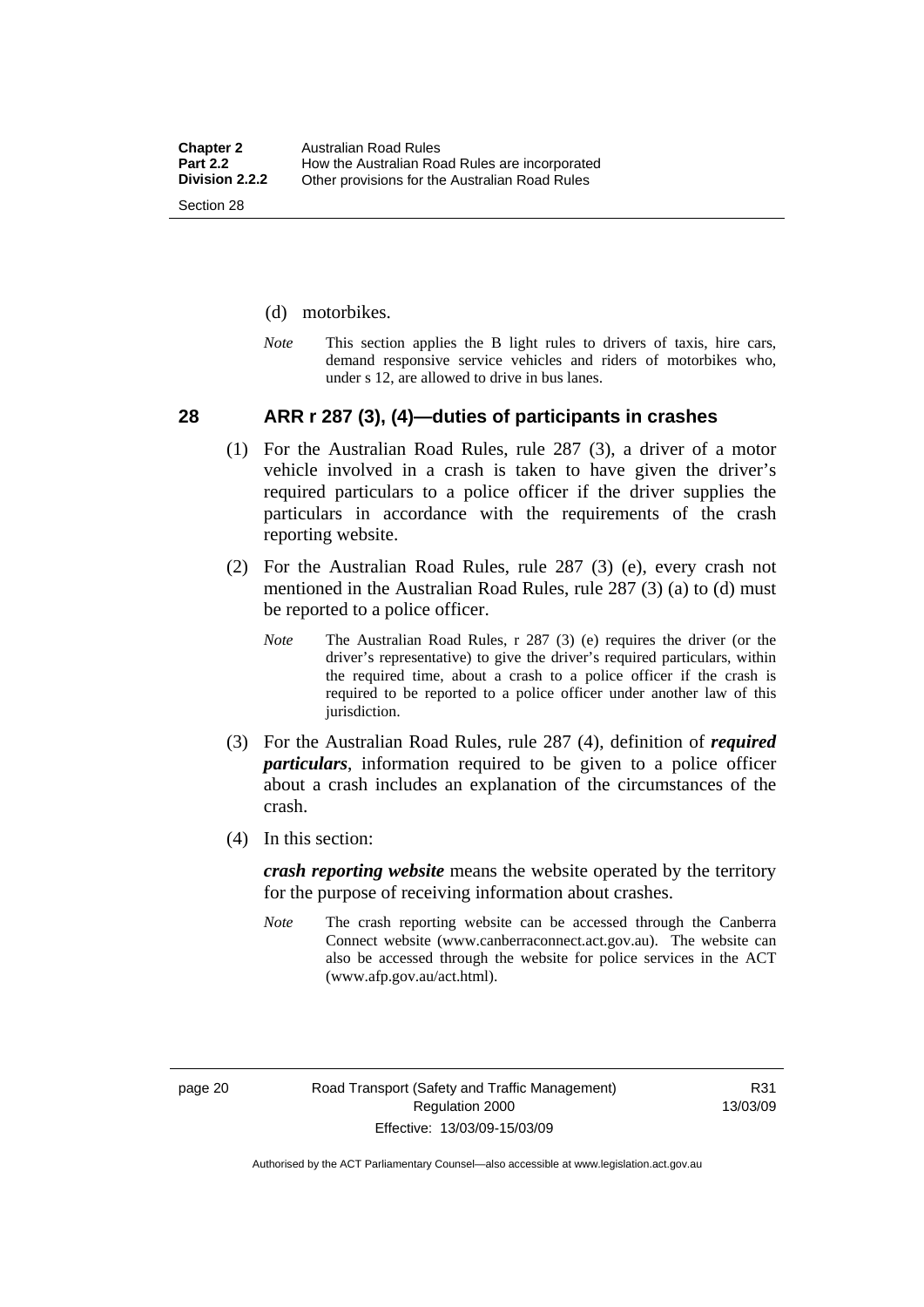#### <span id="page-30-0"></span>**29 ARR r 289 (1) (g)—driving on nature strip**

For the Australian Road Rules, rule 289 (1) (g), a driver may drive the driver's vehicle on a nature strip adjacent to a length of road in a built-up area if the vehicle—

- (a) is a motor vehicle (other than a ride-on lawnmower) that is built and used solely for cutting grass, or for purposes incidental to cutting grass; or
- (b) is a motor vehicle that is designed for cleaning footpaths and is being driven on the nature strip for the purpose of cleaning a footpath and is displaying an amber flashing light; or
- (c) is being used to transport goods or materials for use in (or for the purposes of) the construction or maintenance of roads by or on behalf of the Territory; or
- (d) is a postal vehicle that is  $-$ 
	- (i) a motorbike with an engine capacity of not more than 110mL; and
	- (ii) being driven at a speed of not more than 10km/h.
- (e) is being used by a person in the course of his or her duties as a person authorised under this regulation to use a traffic offence detection device.

#### **30 ARR r 298—driving with a person in or on trailer**

- (1) For the Australian Road Rules, rule 298, a trailer is exempt if—
	- (a) the trailer is being towed by a police vehicle or emergency vehicle; or
	- (b) the carriage of passengers is permitted in a part of the trailer and anyone in the trailer is in that part; or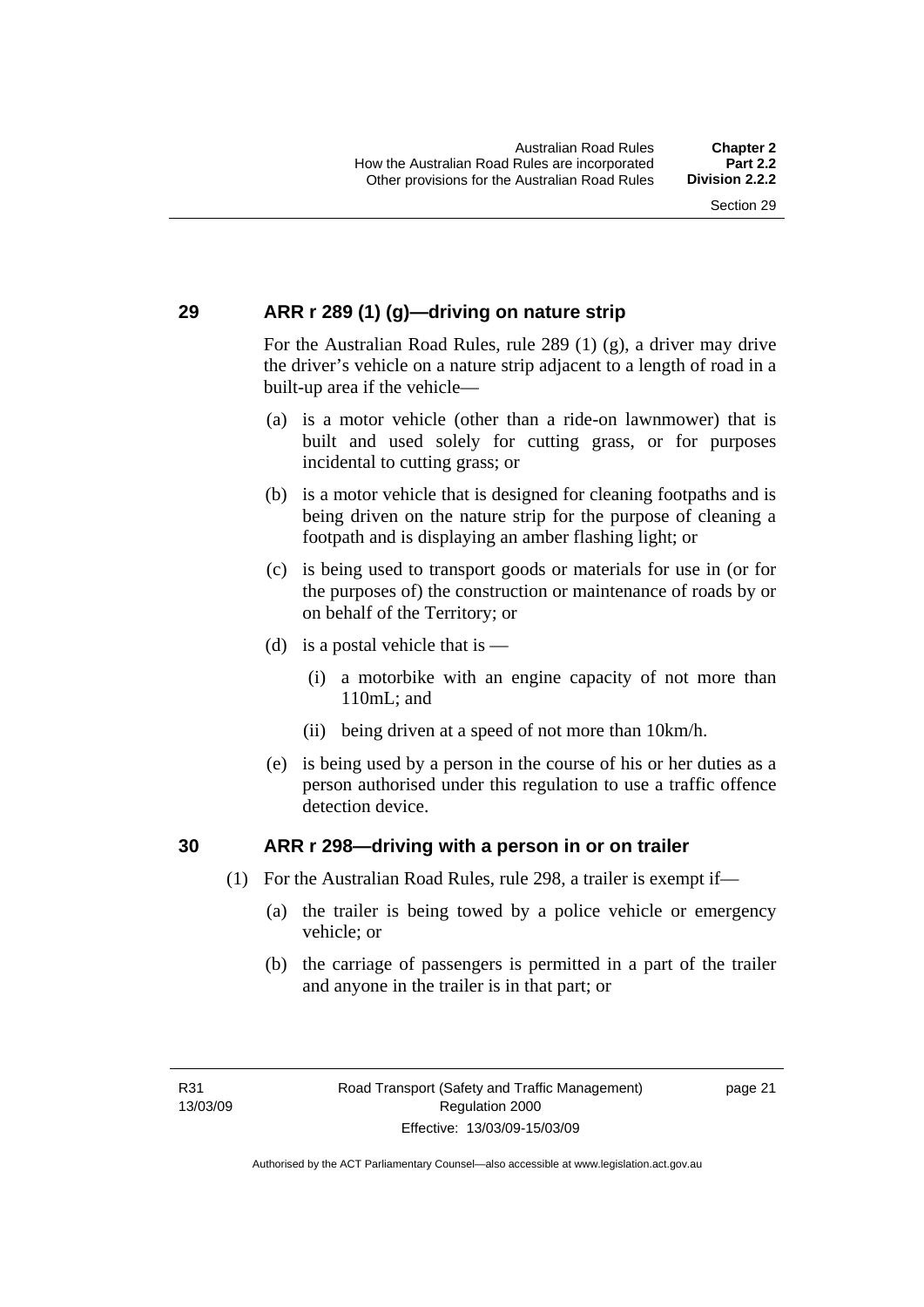- <span id="page-31-0"></span> (c) anyone who is in the trailer is engaged in the door-to-door delivery or collection of goods, or in the collection of waste or garbage, and the trailer is not travelling faster than 25 km/h; or
- (d) in all the circumstances, there is no reasonable danger of anyone in the trailer falling from the trailer or being injured.
- (2) For this section, the carriage of passengers is permitted in a part of a trailer if the part is designed primarily for—
	- (a) the carriage of passengers; or
	- (b) the carriage of goods, but is enclosed.
- (3) In this section:

*enclosed*, for a part of a trailer, means enclosed by—

- (a) the structure of the trailer; or
- (b) a canopy, cage or other device fitted to the trailer that is of a kind approved by the road transport authority under section 66 (1) (d) (Approvals etc by road transport authority).

*in* includes on.

#### **31 ARR r 310 (3), (4)—exemption for road workers etc**

- (1) For the Australian Road Rules, rule 310 (3) (b), the road transport authority may authorise a person to engage in speed zoning tests.
- (2) For the Australian Road Rules, rule 310 (4), definition of *roadworks*, the road transport authority may authorise—
	- (a) installation or maintenance work on, above or below a road; or
	- (b) installation or maintenance of a traffic control device; or
	- (c) a traffic survey.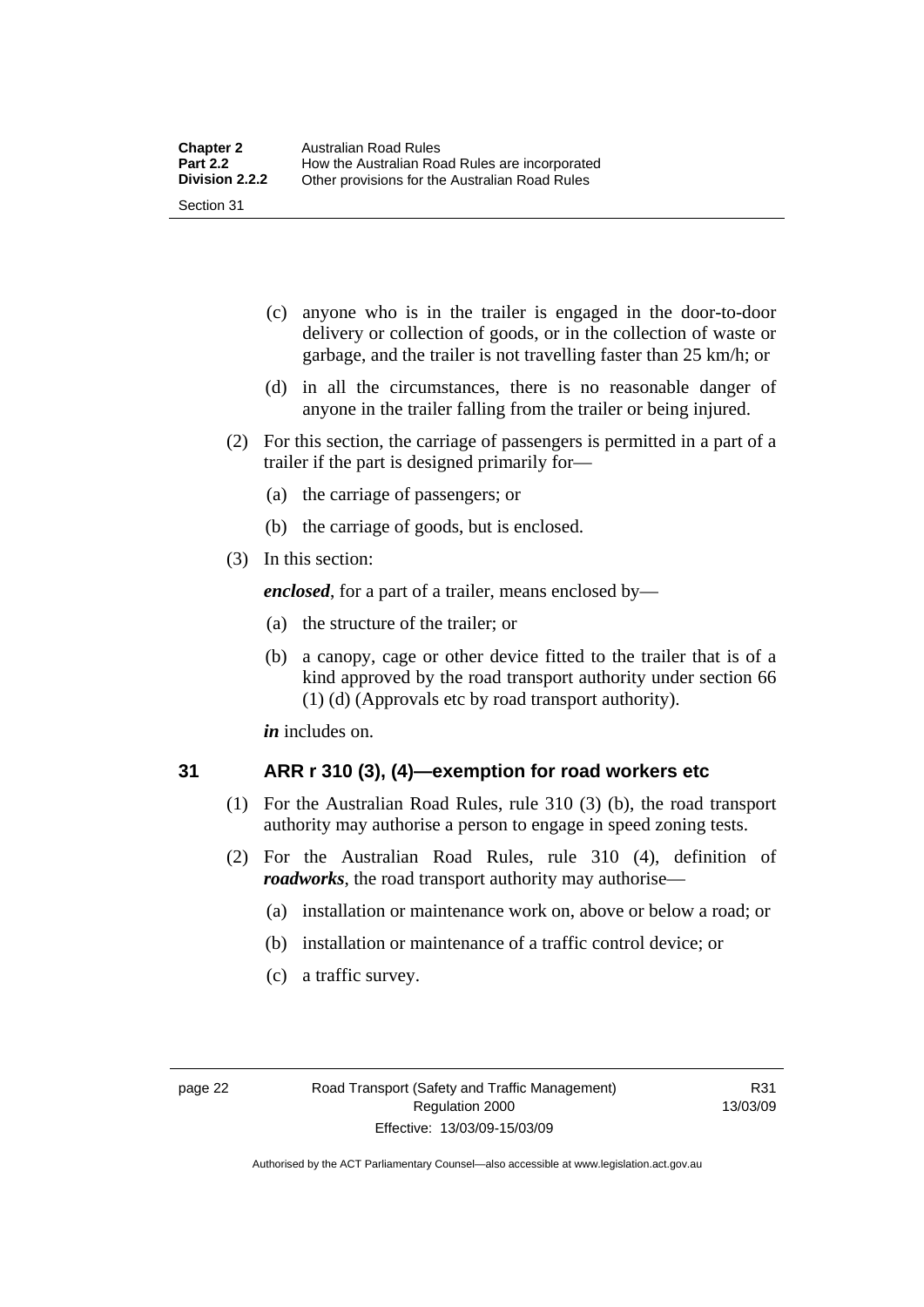- <span id="page-32-0"></span> (3) This section is additional to, and does not limit, any other power of the road transport authority or anyone else under a territory law to authorise something mentioned in this section.
	- *Note* Under the Act, the road transport authority can authorise a person to install or display (or to interfere with, change or remove) a prescribed traffic control device.

#### **32 ARR r 313—postal workers**

For the Australian Road Rules, rule 313—

- (a) the Australian Road Rules, rule 186 (Stopping in a mail zone) does not apply to the driver of a postal vehicle; and
- (b) the Australian Road Rules, rule 288 (Driving on a path) does not apply to the driver of a postal vehicle if—
	- (i) the vehicle is a motorbike with an engine capacity of not more that 110mL; and
	- (ii) the vehicle is being driven at a speed of not more than 10km/h.

#### **33 ARR dict—definitions for dictionary**

(1) For the Australian Road Rules, dictionary:

*approved bicycle helmet* means a protective helmet for bicycle riders that is approved by the road transport authority under section 66 (1) (a) (Approvals etc by road transport authority).

*authorised person,* for a provision of the Australian Road Rules, means a person who is appointed as an authorised officer under the *Road Transport (General) Act 1999* for the Australian Road Rules or the provision.

#### *emergency worker* means—

 (a) a member of the ambulance service rendering or providing transport for sick or injured people; or

R31 13/03/09 page 23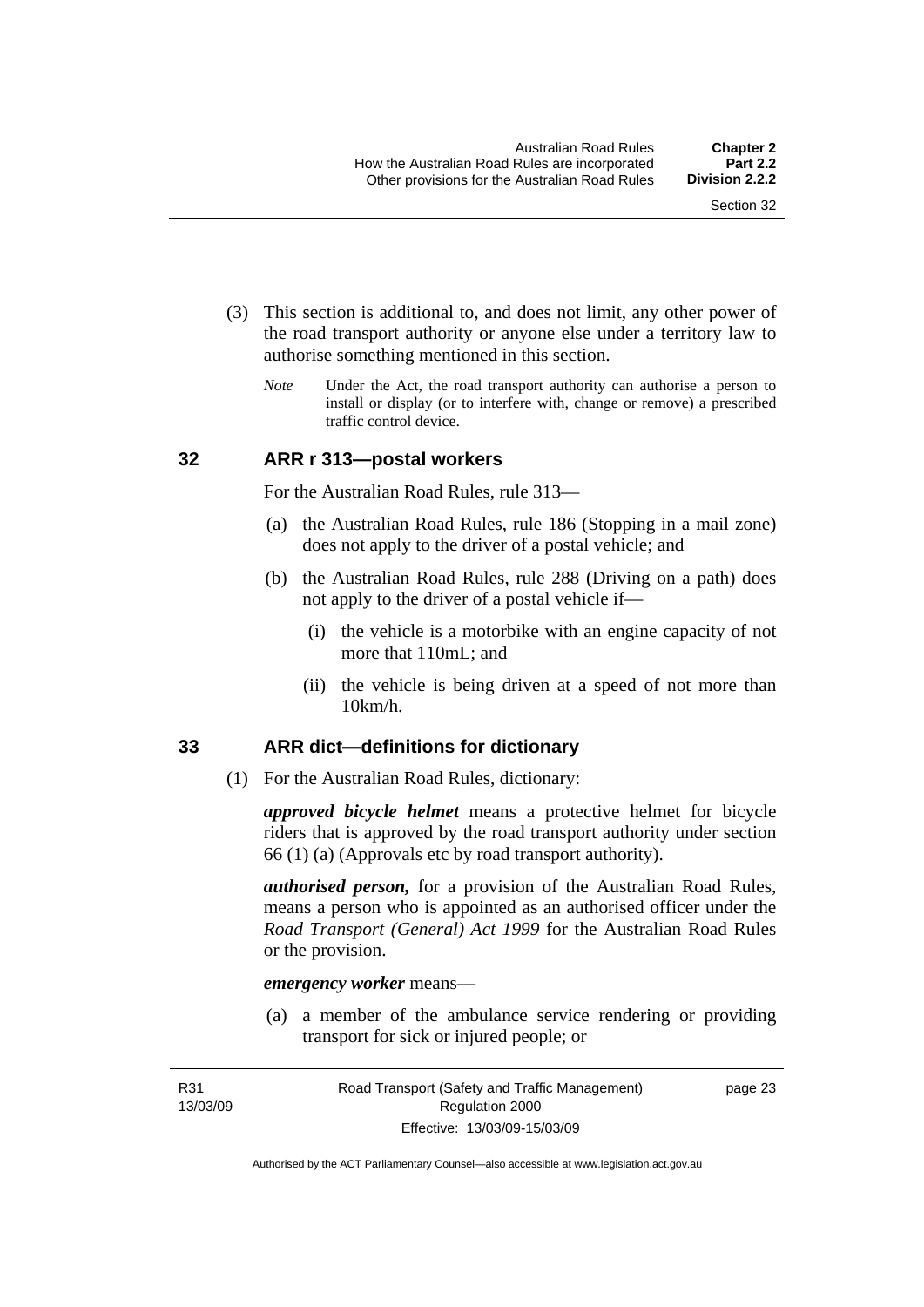- (b) a member of the ambulance service, the fire brigade, the rural fire service or the SES providing transport in an emergency; or
- (c) a person who is declared by the road transport authority under section 66 (1) (e) (Approvals etc by road transport authority) to be an emergency worker.

*mechanical signalling device*, in relation to a vehicle, means a device that—

- (a) is fitted to the vehicle; and
- (b) is a mechanical signalling device or turn signal that complies with the *Road Transport (Vehicle Registration) Regulation 2000*, schedule 1.

*oversize vehicle* means a vehicle that has a dimension that, including the dimension of any load, exceeds a relevant dimension limit under the *Road Transport (Dimensions and Mass) Act 1990*, the *Road Transport (Vehicle Registration) Regulation 2000*, or this section.

*police officer*—see the Legislation Act, dictionary, part 1.

*postal worker* means an employee of Australia Post or anyone else engaged by Australia Post to deliver post.

*public bus*—see the *Road Transport (Public Passenger Services) Act 2001*, dictionary.

*taxi*—

- (a) see the *Road Transport (Public Passenger Services) Act 2001*, section 45 (Meaning of *taxi*); and
- (b) except in the Australian Road Rules, rule 182 (which is about stopping in taxi zones), includes a hire car.
- (2) For the Australian Road Rules, dictionary, definition of *GVM*, paragraph (b):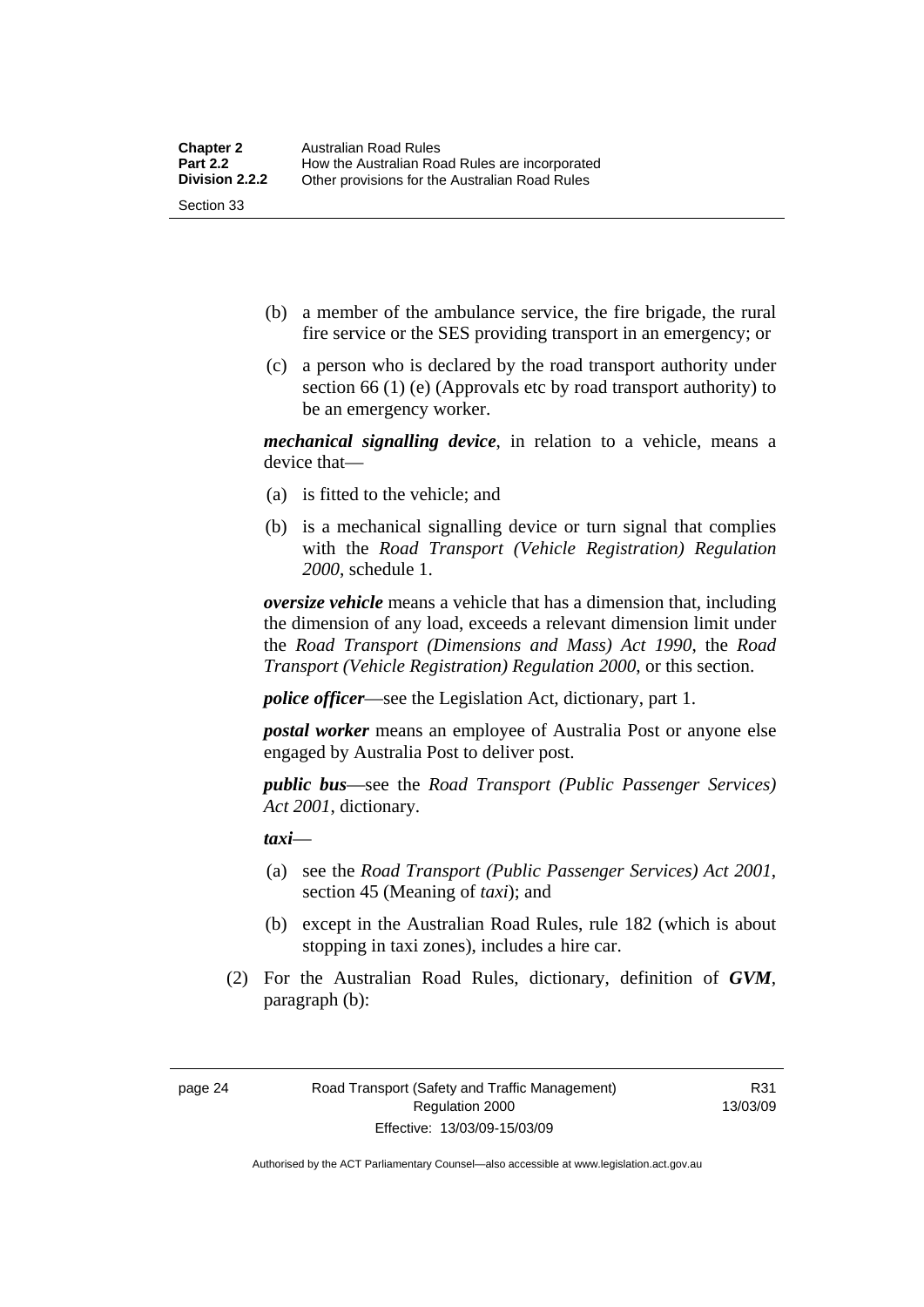#### *vehicle registration authority* means:

- (a) the road transport authority; or
- (b) the corresponding authority of another jurisdiction.
- (3) For the Australian Road Rules, dictionary, definition of *hazard warning lights*:

*another law of this jurisdiction* means the *Road Transport (Vehicle Registration) Regulation 2000*, schedule 1.

- (4) For the Australian Road Rules, dictionary, definition of *portable warning triangle*, a portable warning triangle is approved if it—
	- (a) is in the form of an equilateral triangle; and
	- (b) has a minimum height of 300mm; and
	- (c) has, on the front and back, red reflecting sheeting or material, or 9 red reflectors arranged in a triangular shape, causing a red reflection that would be clearly visible to a driver at night when the upper beam of light from any headlight on the vehicle (complying with the relevant provisions to the *Road Transport (Vehicle Registration) Regulation 2000*), schedule 1 is projected directly onto the sign from a distance of 200m; and
	- (d) is of a robust and durable construction, capable of being readily erected to stand in an upright position and capable of remaining unaffected (to any material degree) by any reasonable force of wind or variation in weather conditions.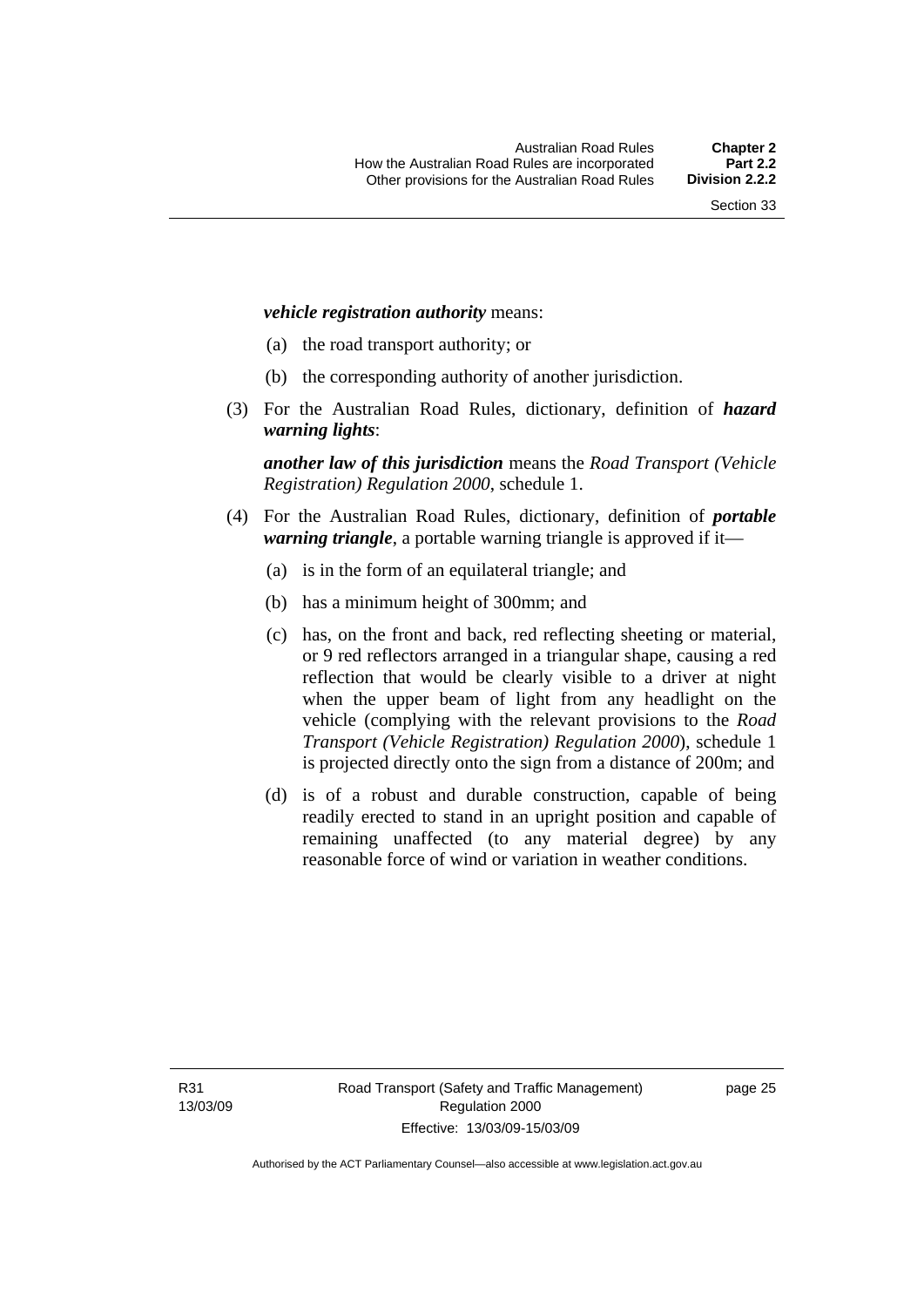<span id="page-35-0"></span>**Chapter 2** Australian Road Rules<br>**Part 2.3** Additional ACT road ru **Part 2.3** Additional ACT road rules<br>**Division 2.3.1** Noise and other nuisances **Division 2.3.1** Noise and other nuisances Section 37

**Part 2.3 Additional ACT road rules** 

*Note* The Australian Road Rules are not completely self-contained and need to be read with associated laws of each jurisdiction. This part sets out some of the associated laws that are particular to the ACT. Provisions of Acts and other regulations included in the road transport legislation contain other provisions that are particular to the ACT.

## **Division 2.3.1 Noise and other nuisances**

#### **37 Making unnecessary engine noise**

The driver of a motor vehicle on a road must not make unnecessary noise by turning on, running or failing to turn off the vehicle's engine.

Maximum penalty: 20 penalty units.

*Note* Under the Australian Road Rules, r 291 it is an offence to start or drive a vehicle in a way that makes unnecessary noise or smoke.

#### **38 Emission of waste oil or grease**

 (1) A person must not use a motor vehicle or trailer on a road unless adequate precautions have been taken to prevent waste oil or grease from the machinery or from any other part of the vehicle from dropping onto the roadway.

Maximum penalty: 20 penalty units.

- *Note* The Australian Road Rules, r 293 requires the driver of a vehicle to remove oil or grease that falls from the vehicle in certain circumstances.
- (2) Without limiting the liability of anyone else, the responsible person for a motor vehicle or trailer must take reasonable steps to prevent a contravention of subsection (1) in relation to the vehicle.

Maximum penalty: 20 penalty units.

R31 13/03/09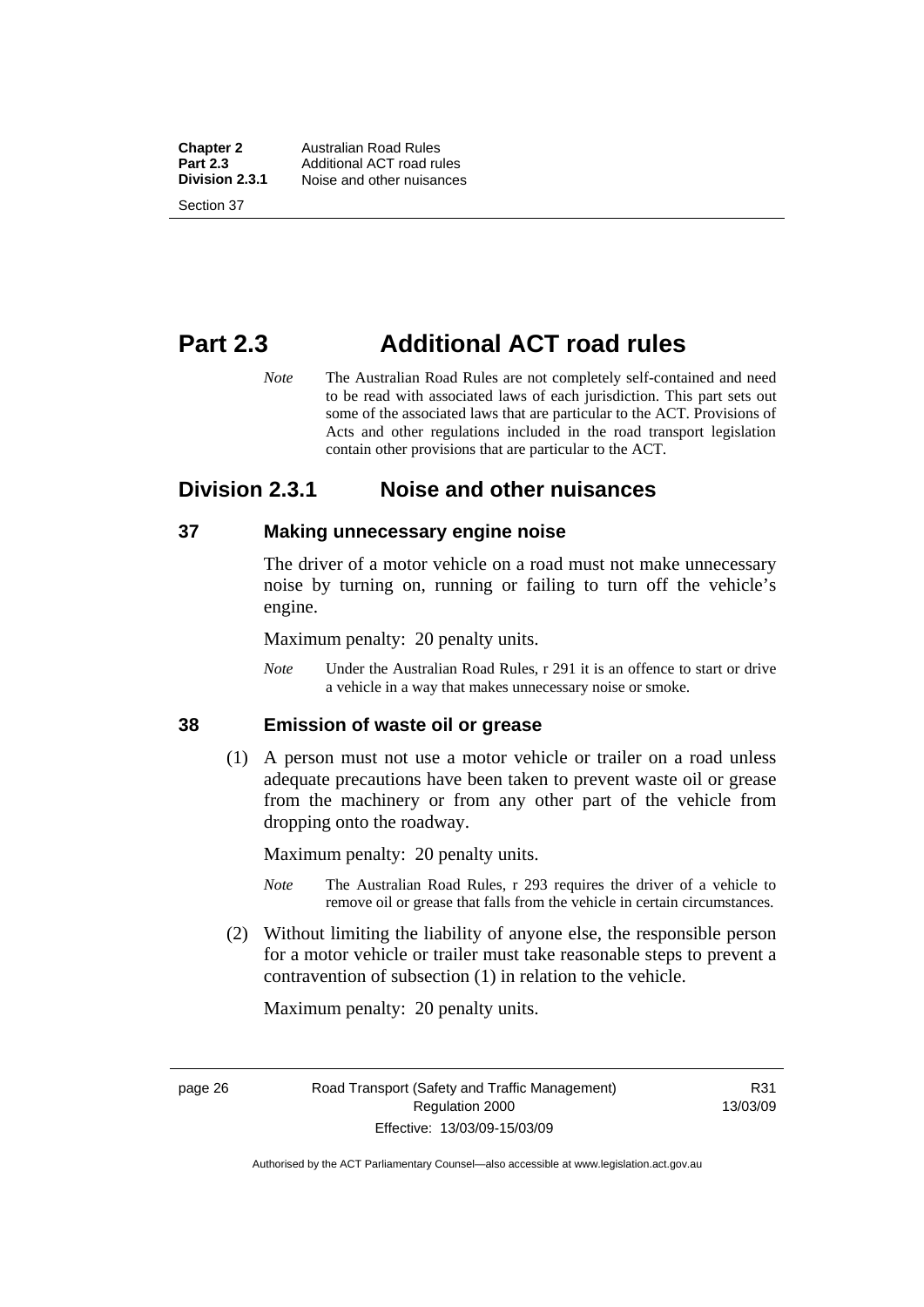# **Division 2.3.2 Driver and passenger safety**

### **39 Safety of persons on trailers**

 (1) A person must not travel on a road in or on any part of a trailer that is not a part designed primarily for the carriage of passengers or goods.

Maximum penalty: 20 penalty units.

 (2) A person must not travel on a road in or on any part of a trailer that is a part designed primarily for the carriage of goods if the part is not enclosed.

Maximum penalty: 20 penalty units.

- (3) This section does not apply to a person—
	- (a) who is in or on a police vehicle or emergency vehicle; or
	- (b) engaged in the door-to-door delivery or collection of goods, or in the collection of waste or garbage, in or on a trailer that is not travelling faster than 25km/h; or
	- (c) if, in all the circumstances, there is a no reasonable danger of the person falling or being thrown from the trailer, or being injured, because the person is travelling in a way prohibited by this section.
- (4) In this section:

*enclosed*, for a part of a trailer, means enclosed by—

- (a) the structure of the trailer; or
- (b) a canopy, cage or other device fitted to the trailer that is of a kind approved by the road transport authority under section 66 (1) (d) (Approvals etc by road transport authority).
- *Note* The Australian Road Rules, r 298 prohibits a driver from driving a motor vehicle towing a trailer with a person in or on the trailer, unless

R31 13/03/09 page 27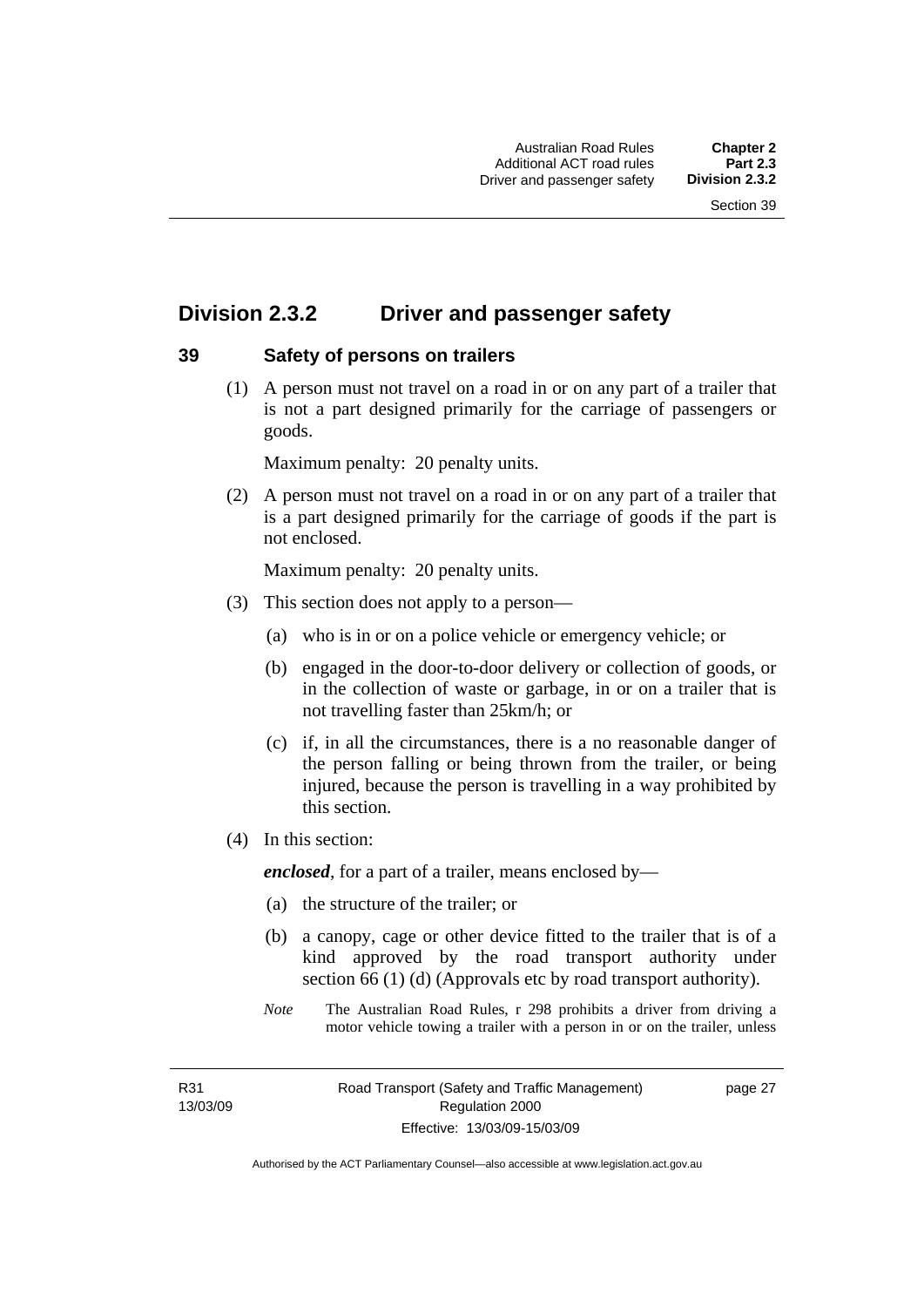the trailer is exempt from the rule under another law of this jurisdiction. Section 30 provides the exemption from the rule.

### **40 Passengers in sidecars to be seated**

 (1) A passenger in a sidecar attached to a motorbike that is moving, or is stationary but not parked, on a road must sit in a place in the sidecar designed for use by a passenger.

Maximum penalty: 20 penalty units.

 (2) The rider of a motorbike must not ride with a passenger in a sidecar unless the passenger complies with subsection (1).

Maximum penalty: 20 penalty units.

## **Division 2.3.3 Trailers and towing**

*Note* The following rules of the Australian Road Rules apply to the towing of vehicles:

- r 216 (which is about the lights that must be used when towing a vehicle at night or in hazardous weather conditions)
- r 254 (which is about the towing of bicycles)
- r 257 (which is about riding with a person on a bicycle trailer)
- r 292 (which is about towing a vehicle with an insecure or overhanging load)
- r 294 (which is about keeping control of a motor vehicle or trailer being towed)
- r 295 (which is about towing another vehicle with a towline)
- r 298 (which is about driving with a person in a trailer)
- r 312 (which provides certain exemptions for tow truck drivers).

### **41 Number of vehicles that may be drawn**

 (1) The driver of an articulated vehicle must not tow any other vehicle on a road.

Maximum penalty: 20 penalty units.

page 28 Road Transport (Safety and Traffic Management) Regulation 2000 Effective: 13/03/09-15/03/09

R31 13/03/09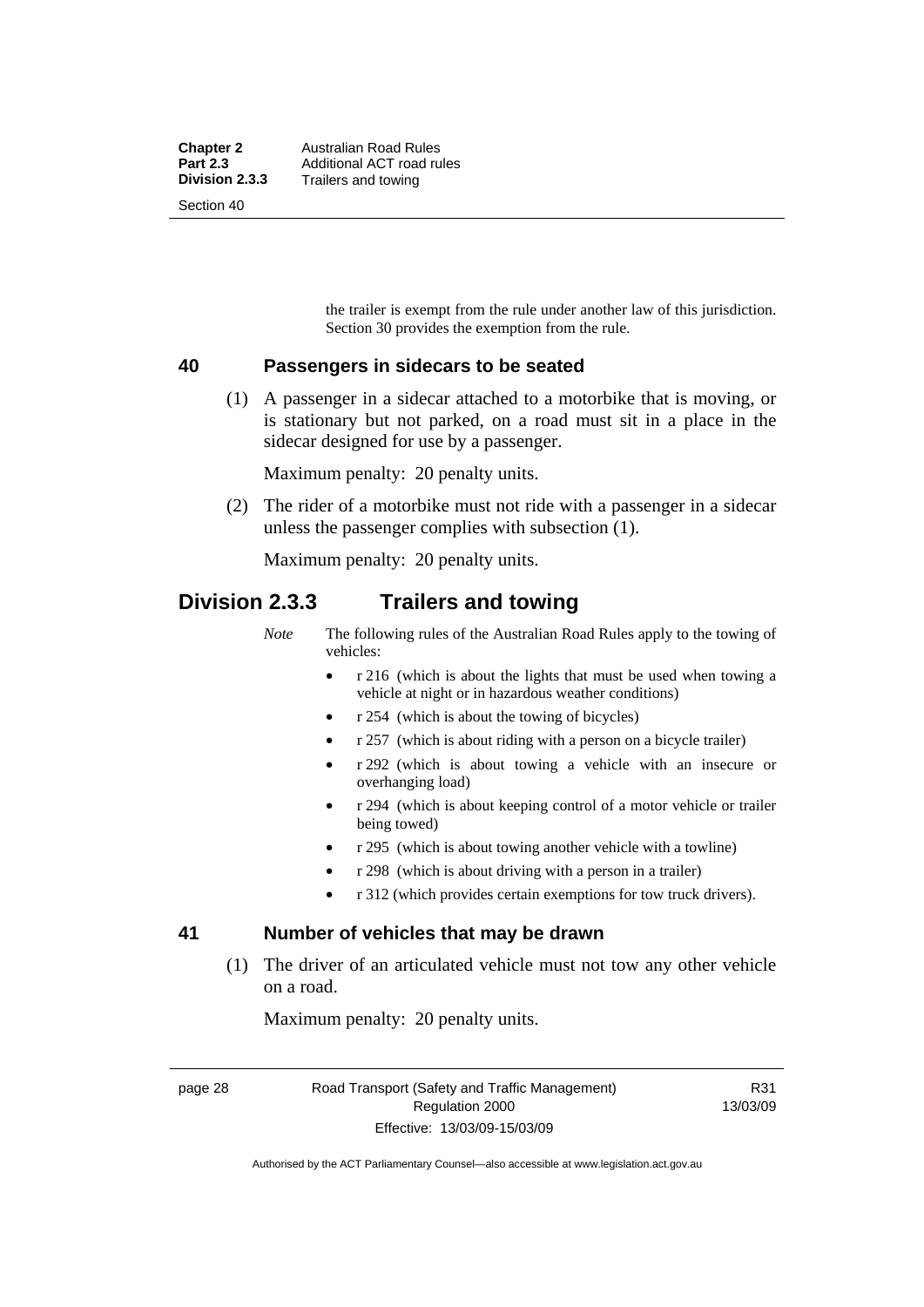(2) The driver of a motor vehicle must not tow more than 1 other vehicle on a road.

Maximum penalty: 20 penalty units.

- (3) The road transport authority may exempt a vehicle or person from subsection  $(1)$  or  $(2)$ .
- (4) Subsection (2) does not apply in relation to a tow truck that is towing an articulated vehicle (other than a B-double or road train) if—
	- (a) the articulated vehicle has broken down on a road and it is necessary for it to be towed away; or
	- (b) the articulated vehicle has been involved in a crash on a road and it is necessary for it to be towed away.
- (5) Subsection (2) does not apply to a motor vehicle that is towing another vehicle using a lift and tow trailer if—
	- (a) the other vehicle is partly supported by the lift and tow trailer; and
	- (b) the vehicle is not towed at faster than 60 km/h; and
	- (c) the combined weight of the towed vehicle and the lift and tow trailer is not more than the unladen weight of the towing vehicle.
- (6) Subsection (2) does not apply to—
	- (a) a tractor-harvester-cutting head trailer combination; or
	- (b) a tractor with multiple implements attached, if the implements are normally used as a single unit when performing agricultural operations; or
	- (c) a tractor and implement combination towing a fuel trailer or laser tower; or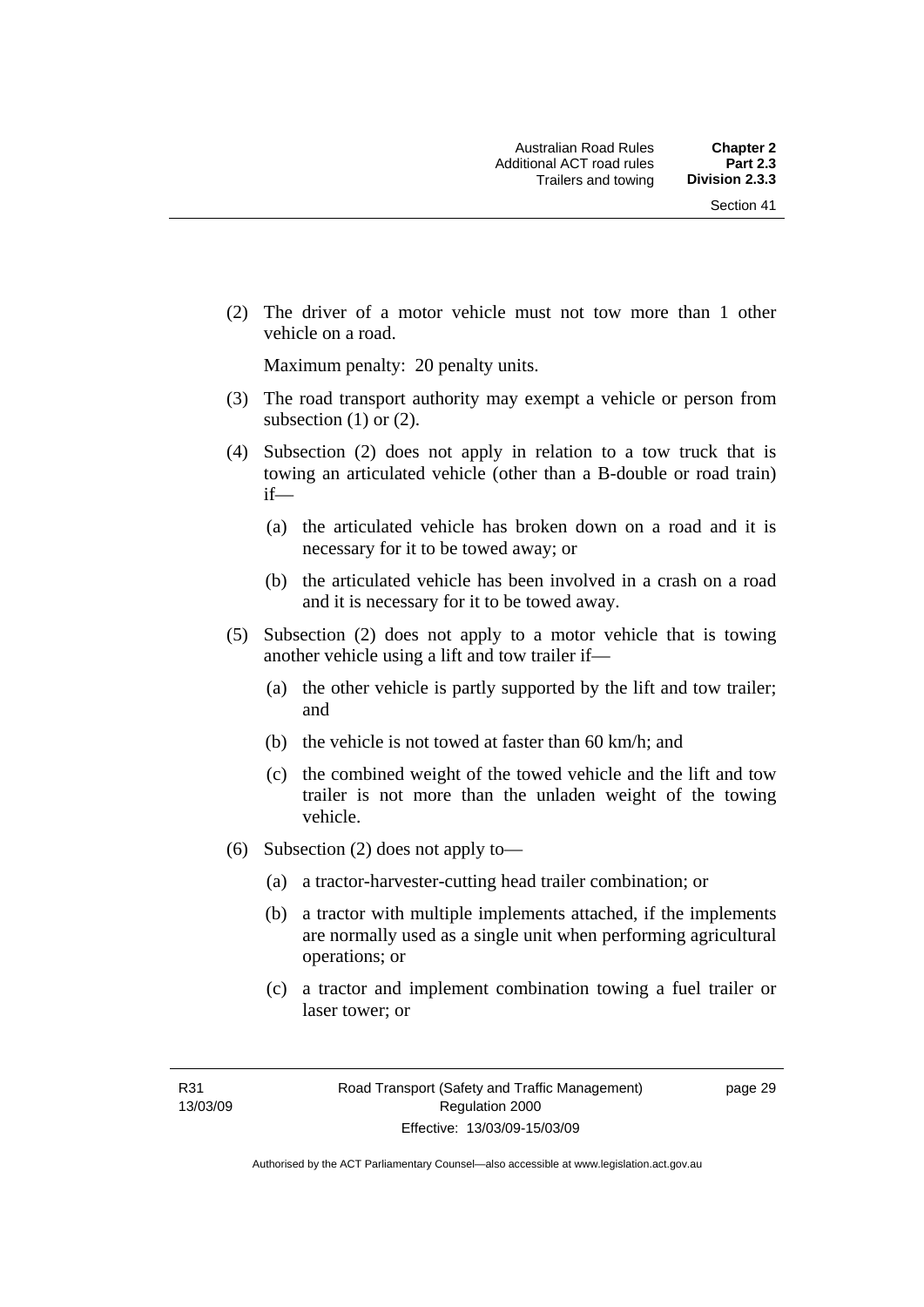- (d) an articulated low-loader consisting of a prime mover towing a converter dolly and a semitrailer; or
- (e) a B-double, dog trailer or road train.

### **42 Towing by vehicles under 4.5t**

- (1) The driver of a motor vehicle (the *towing vehicle*) must not tow another vehicle (the *towed vehicle*) on a road if the laden weight of the towed vehicle is more than—
	- (a) the capacity of the towing attachment fitted to the towing vehicle; or
	- (b) the maximum laden weight for the towed vehicle.

Maximum penalty: 20 penalty units.

- (2) Subsection (1) does not apply to the driver if the towing vehicle has a GVM over 4.5t.
- (3) The road transport authority may exempt a vehicle or person from subsection  $(1)$ .
- (4) In this section:

*maximum laden weight*, for the towed vehicle, means—

- (a) the maximum laden weight for a towed vehicle specified by the manufacturer of the towing vehicle in relation to the towing vehicle; or
- (b) if there is no such specification by the manufacturer, the manufacturer of the vehicle cannot be identified or the specification is not appropriate because the towing vehicle has been modified—
	- (i) 1.5 times the unladen weight of the towing vehicle if the towed vehicle is fitted with a braking system that is working properly; or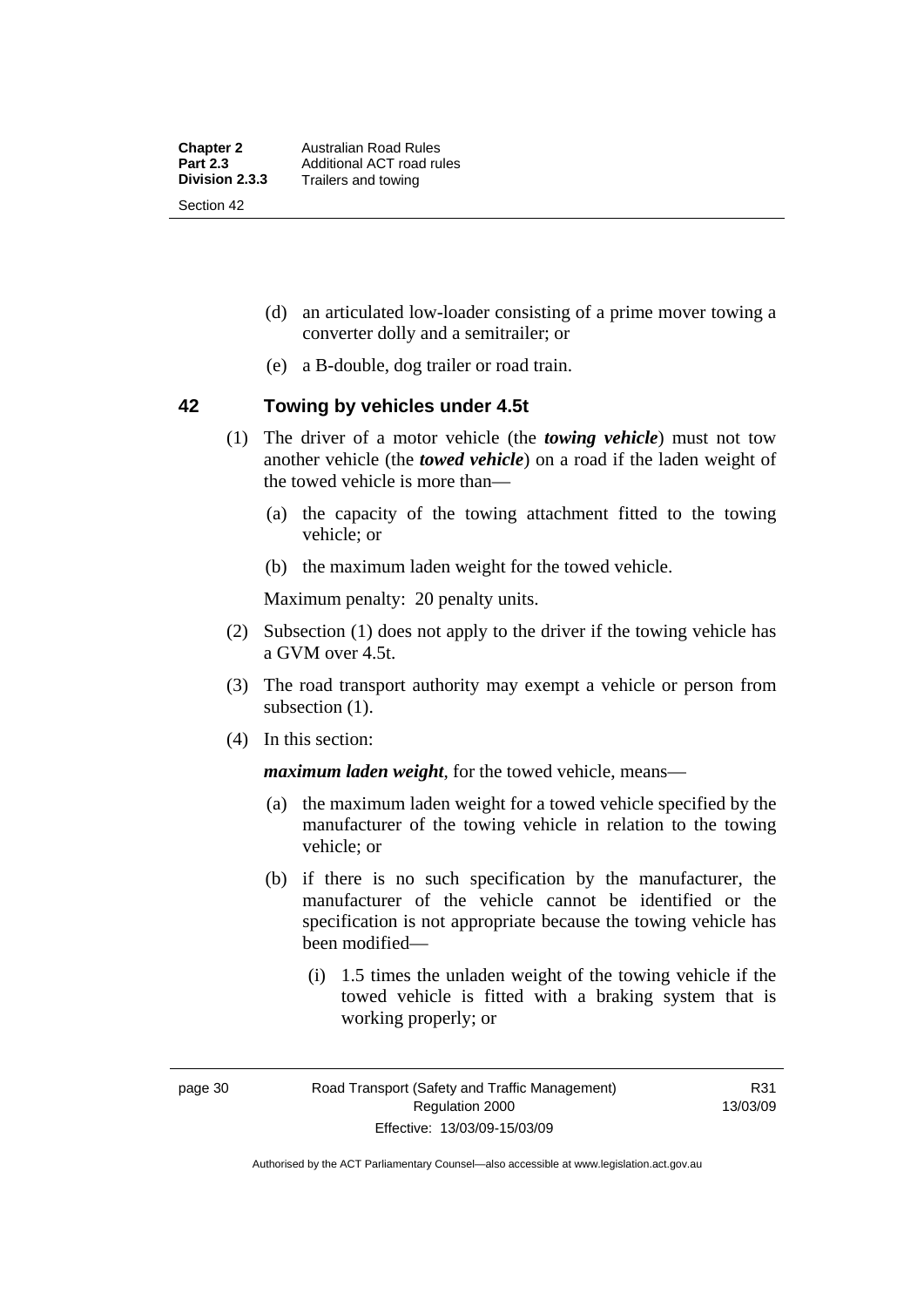(ii) the unladen weight of the towing vehicle in any other case.

# **Division 2.3.4 Lights on vehicles**

- *Note* The following rules of the Australian Road Rules apply to lights on vehicles:
	- r 215 (which is about using lights when driving at night or in hazardous weather conditions)
	- r 216 (which is about the lights that must be used when towing a vehicle at night or in hazardous weather conditions)
	- r 217 (which is about using rear fog lights)
	- r 218 (which is about using headlights on high-beam)
	- r 219 (which is about not using lights to dazzle other road users)
	- r 220 (which is about the use of lights on a vehicle that is stopped)
	- r 221 (which is about using hazard warning lights)
	- r 222 (which is about the use of warning lights on buses carrying children)
	- r 223 (which is about using lights when riding an animal-drawn vehicle at night or in hazardous weather conditions)
	- r 259 (which is about using lights when riding a bicycle at night).

### **43 Lights on motor vehicles generally**

- (1) The driver of a motor vehicle fitted with a spotlight or searchlight must not operate the light, or allow it to be operated, on a road unless—
	- (a) the vehicle is stationary, the light is operated only for examining or making adjustments or repairs to a vehicle, and light from it is not projected further than 6m; or
	- (b) the light is operated for the temporary purpose of reading or looking for a notice, sign, house number or something similar; or
	- (c) the vehicle is a police vehicle; or

R31 13/03/09 page 31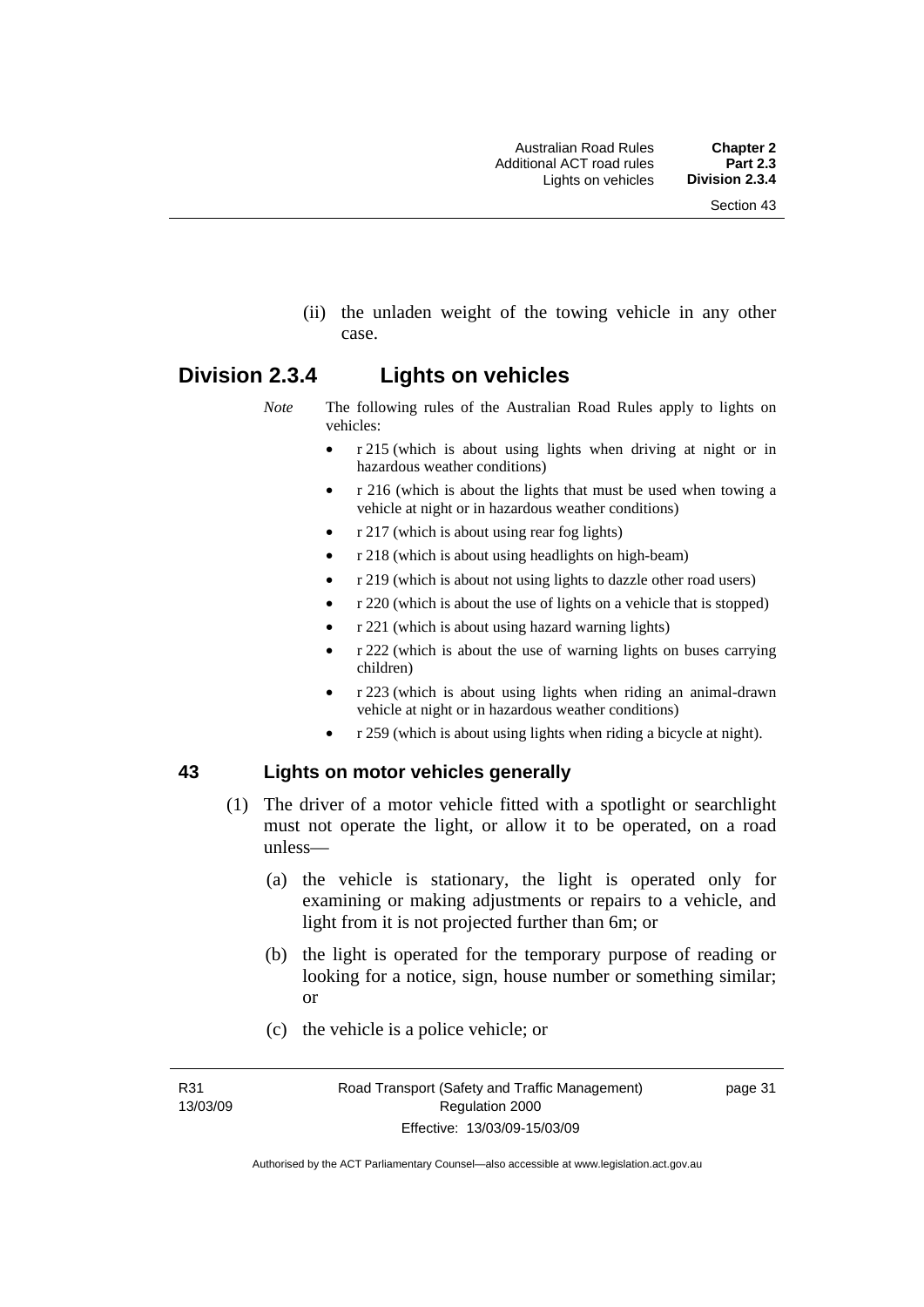(d) the vehicle is being used by the Territory, the Commonwealth or any public authority.

Maximum penalty: 20 penalty units.

- (2) The driver of a motor vehicle fitted with an additional headlight permitted to be fitted under the *Road Transport (Vehicle Registration) Regulation 2000*, schedule 1 must not operate the headlight, or allow it to be operated, if—
	- (a) the vehicle is being driven on a length of road in a built-up area; or
	- (b) the driver is driving less than—
		- (i) 200m behind a vehicle travelling in the same direction as the driver; or
		- (ii) 200m from an oncoming vehicle.

Maximum penalty: 20 penalty units.

# **Division 2.3.5 Metered parking**

- *Note* The rules of the Australian Road Rules that apply to the parking of vehicles include the following:
	- r 189 (which is about double parking)
	- r 203 (which is about stopping in a parking area for people with disabilities)
	- r 205 (which is about parking for longer than indicated)
	- r 207 (which is about parking where fees are payable)
	- r 208 (which is about parallel parking on a road, except in a median strip parking area)
	- r 209 (which is about parallel parking in a median strip parking area)
	- r 210 (which is about angle parking)
	- r 211 (which is about parking in parking bays).

R31 13/03/09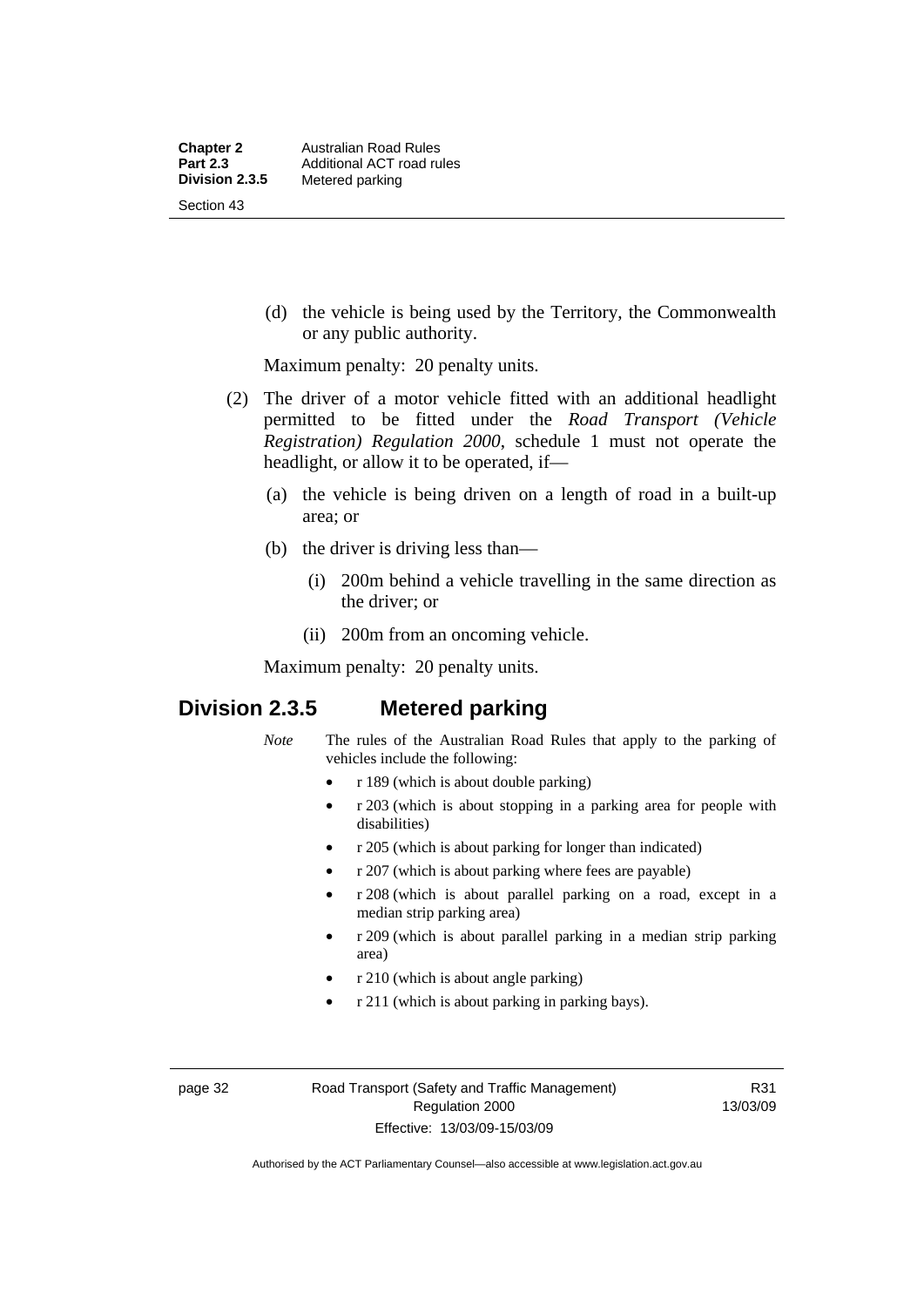### **44 Metered parking—parking in spaces**

- (1) A driver commits an offence if—
	- (a) the driver parks in a metered parking area; and
	- (b) the driver's vehicle is not parked in a metered parking space.

Maximum penalty: 20 penalty units.

 (2) A driver must not park the driver's vehicle in a metered parking space if another vehicle is parked in the space.

Maximum penalty: 20 penalty units.

 (3) A driver who parks in a metered parking space must position the driver's vehicle completely within the space.

Maximum penalty: 20 penalty units.

### **44A Metered parking—parking fees**

 (1) A driver must not park in a metered parking space without paying the relevant parking fee for the space.

Maximum penalty: 20 penalty units.

- (2) A driver does not commit an offence against subsection (1) if—
	- (a) the relevant parking fee for the metered parking space is paid immediately after the driver parks the driver's vehicle in the metered parking space; or
	- (b) the parking meter for the metered parking space indicates that the period for which parking in the space has been paid for has not expired; or
	- (c) the parking meter for the metered parking space—
		- (i) is not working; or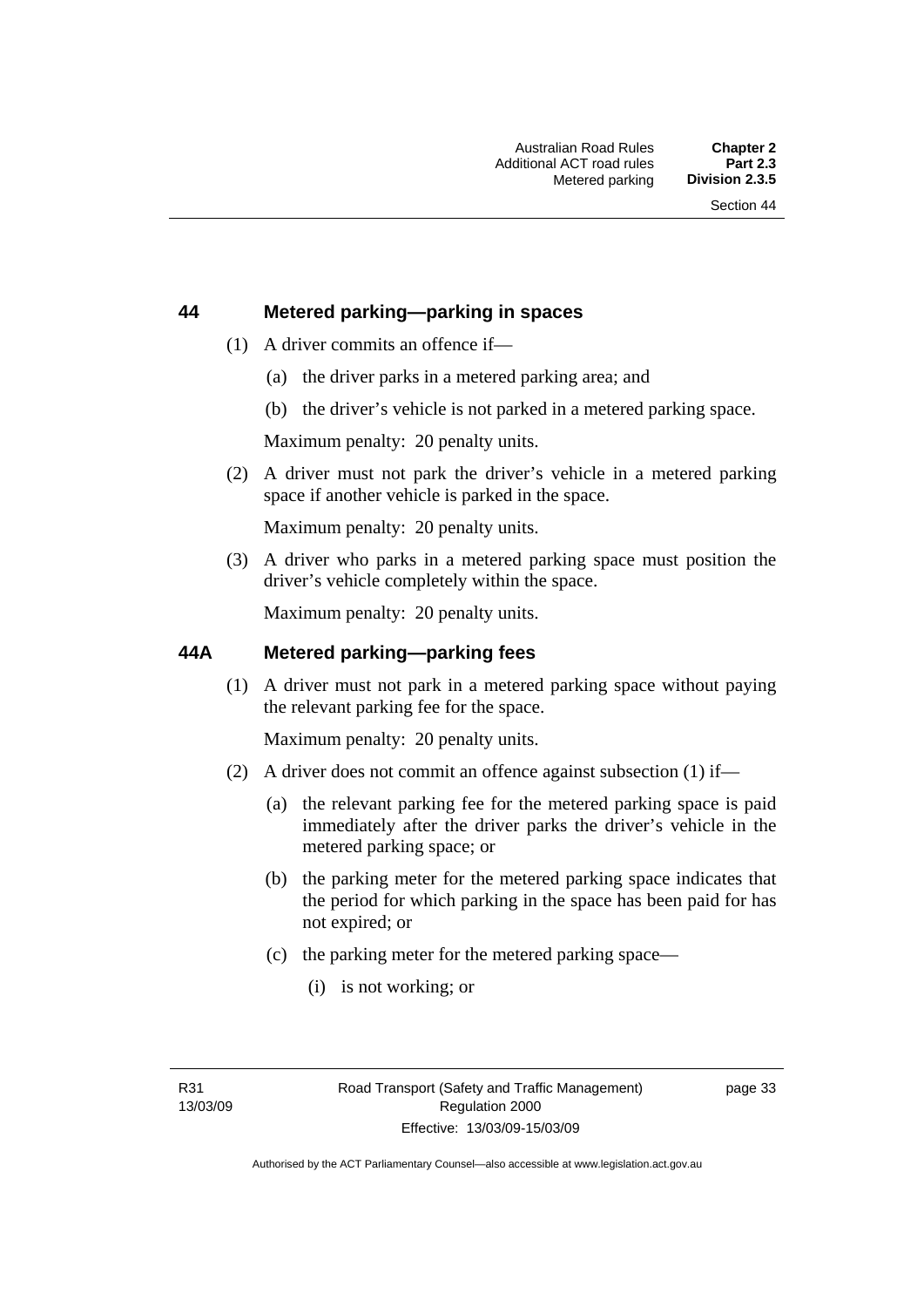**Chapter 2** Australian Road Rules<br>**Part 2.3** Additional ACT road ru **Part 2.3 Additional ACT road rules**<br>**Division 2.3.5** Metered parking **Metered parking** Section 44B

- (ii) is covered with a parking meter hood bearing the words 'out of order time limit applies'.
- *Note* For other exceptions to s (1), see s 45.

### **44B Metered parking—maximum length of stay**

 (1) A driver must not allow the driver's vehicle to remain parked in a metered parking space if the parking meter for the space indicates that the period for which parking in the space has been paid for has expired.

Maximum penalty: 20 penalty units.

*Note* For exceptions to s (1), see s 45.

 (2) A driver must not allow the driver's vehicle to remain parked in a metered parking space for longer than the period (if any) indicated on the metered parking signs applying to the space as the maximum period for which a vehicle may be parked in the space.

Maximum penalty: 20 penalty units.

*Note* For exceptions to s (2), see s 45.

### **45 Metered parking—exceptions to s 44A and s 44B**

Section 44A (Metered parking—parking fees) and section 44B (Metered parking—maximum length of stay) do not apply to—

- (a) a driver for any period the driver's vehicle is parked in a metered parking space outside the controlled parking hours for the space; or
- (b) a driver if—
	- (i) the driver's vehicle is parked in a metered parking space; and
	- (ii) the driver displays in or on the vehicle a current mobility parking scheme authority; and

R31 13/03/09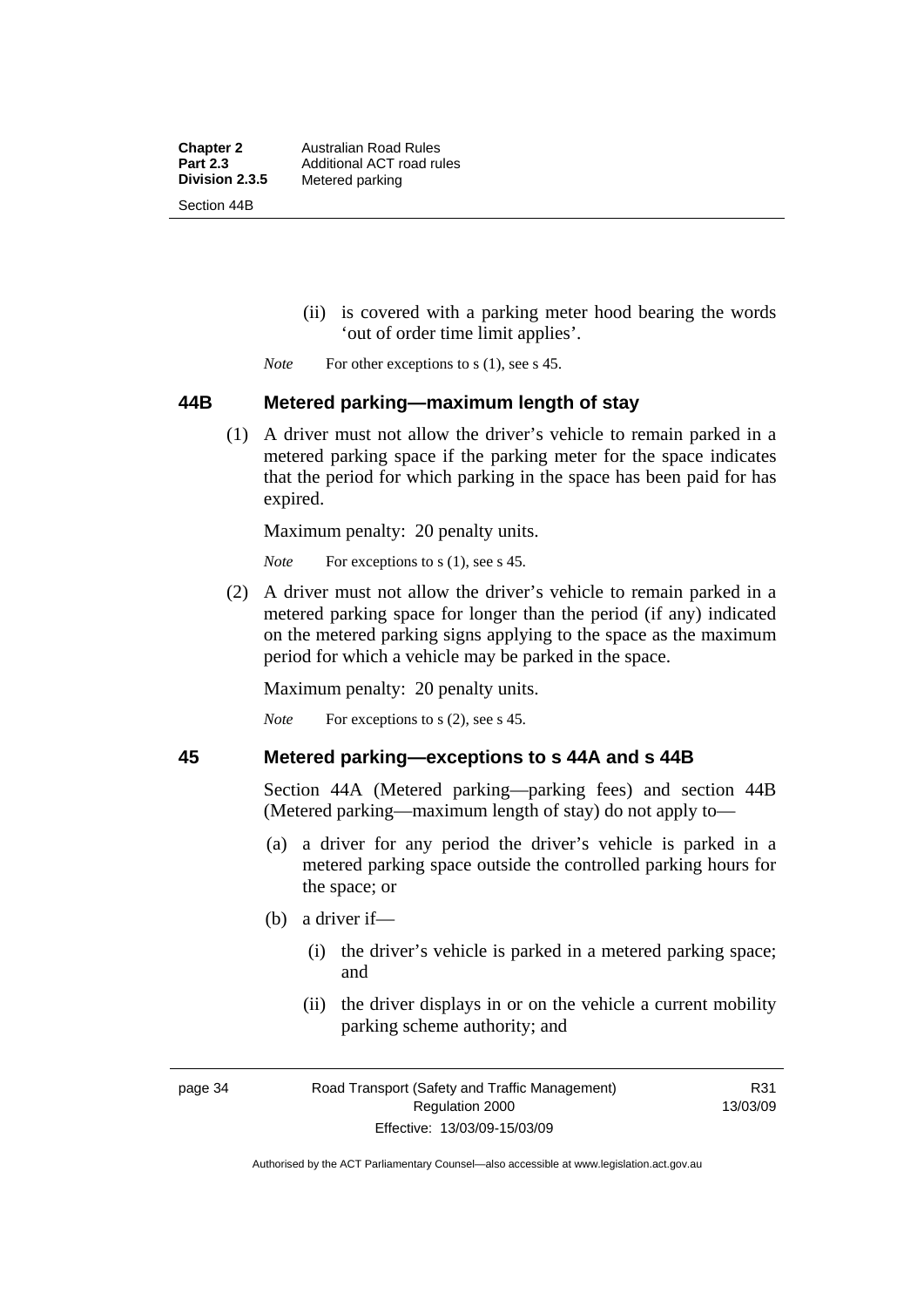- (iii) the driver complies with the conditions (if any) of the authority; or
- (c) a driver if—
	- (i) the driver's vehicle is parked in a metered parking space designated by a *permit zone sign* for use by the holder of a stated kind of parking permit; and
	- (ii) the driver displays in or on the vehicle a current parking permit of that kind; and
	- (iii) the driver complies with the conditions (if any) of the permit.

### **46 Temporary closure of metered parking spaces**

- (1) If the road transport authority decides that the use of a metered parking space should be temporarily discontinued, the authority may close the space by—
	- (a) installing a sign, at or near the space, that displays words to the effect that the space is closed; or
	- (b) covering the parking meter applying to the space with a parking meter hood bearing the words 'no parking'.
- (2) A driver must not park in a metered parking space that has been closed under subsection (1).

Maximum penalty: 20 penalty units.

(3) In this section:

*sign* includes a board, device, plate, screen, words or anything else, whether or not installed with or on a traffic sign.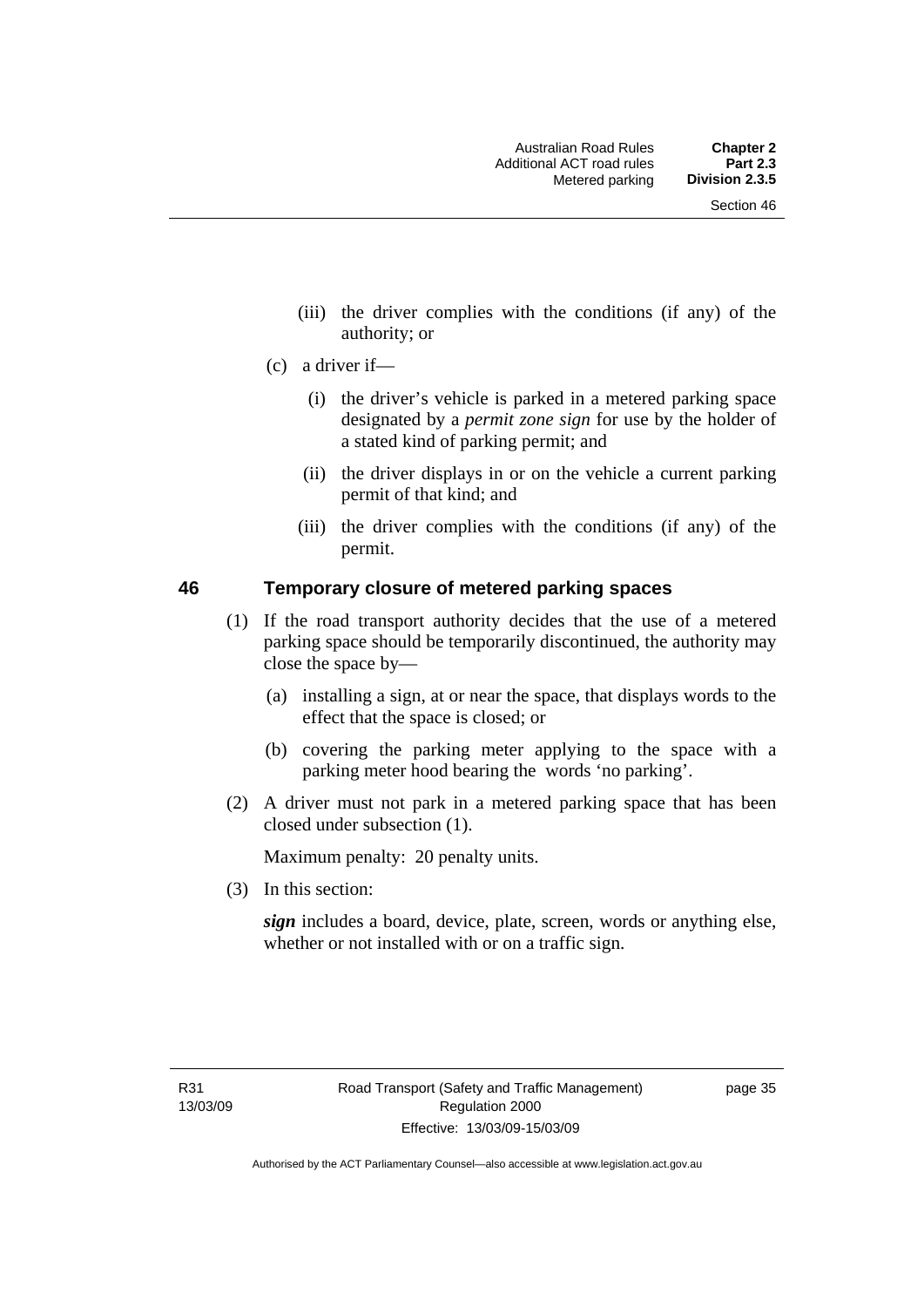### **47 Misuse of parking meters**

A person must not—

- (a) insert in a parking meter anything other than coins appropriate for the meter; or
- (b) attach anything (for example, advertising material) to a parking meter.

Maximum penalty: 20 penalty units.

*Note* An example is part of the regulation, is not exhaustive and may extend, but does not limit, the meaning of the provision in which it appears (see Legislation Act, s 126 and s 132).

### **48 Interfering with parking meters etc**

A person must not—

- (a) do anything that interferes with (or is likely to interfere with) the proper working of a parking meter; or
- (b) fraudulently operate a parking meter.

Maximum penalty: 20 penalty units.

# **Division 2.3.6 Ticket parking**

### **49 Ticket parking—parking in spaces**

- (1) A driver commits an offence if—
	- (a) the driver parks in a ticket parking area; and
	- (b) the driver's vehicle is not parked in a ticket parking space.

Maximum penalty: 20 penalty units.

 (2) However, the driver does not commit an offence against subsection (1) if the driver parks in a metered parking space within a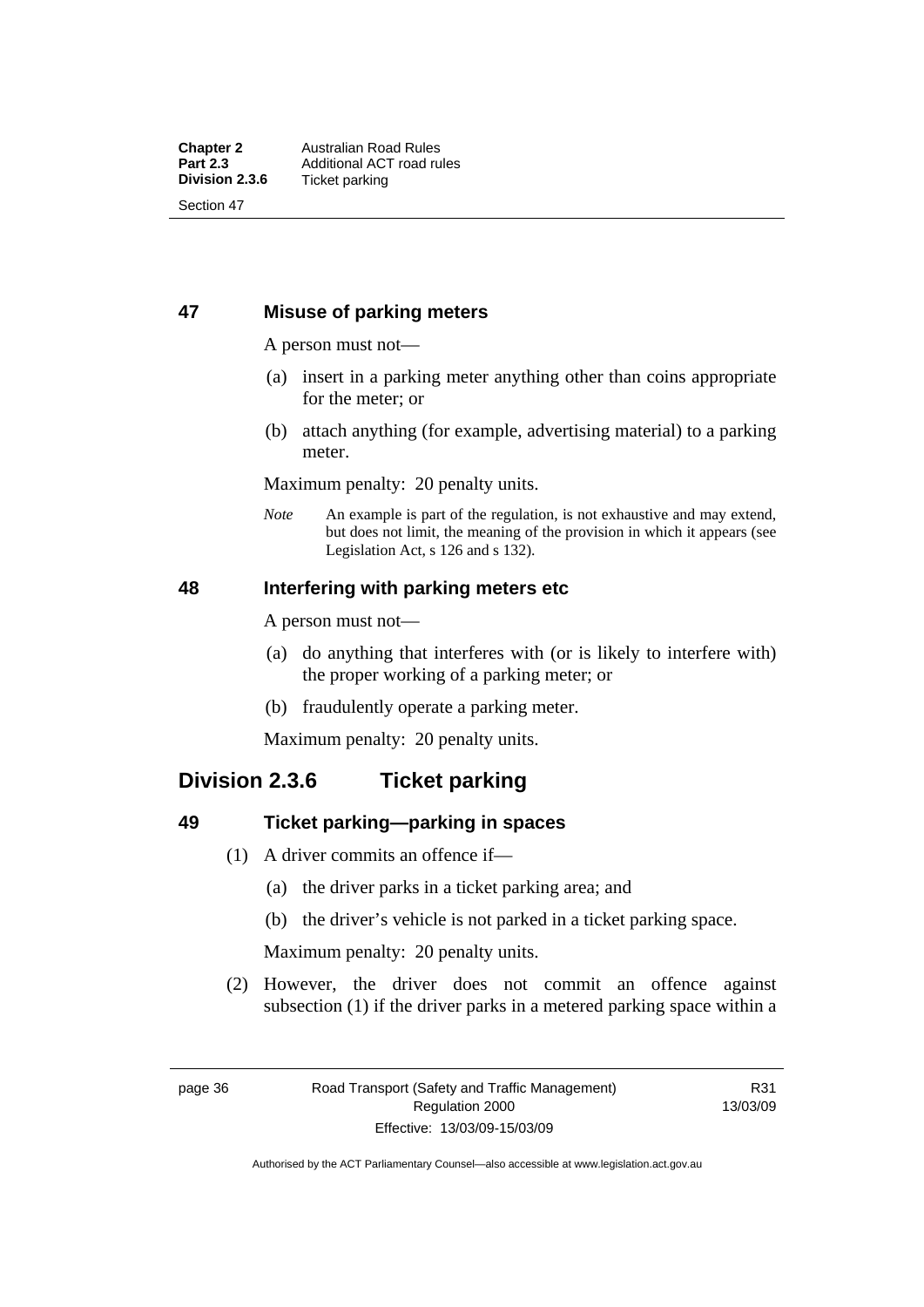ticket parking area and the driver complies with the provisions of division 2.3.5 (Metered parking) in relation to parking in the space.

 (3) A driver must not park the driver's vehicle in a ticket parking space if another vehicle is parked in the space.

Maximum penalty: 20 penalty units.

 (4) A driver who parks in a ticket parking space must position the driver's vehicle completely within the space.

Maximum penalty: 20 penalty units.

### **49A Ticket parking—display of tickets**

- (1) A driver may park the driver's vehicle in a ticket parking area only if—
	- (a) for an RTA multi-stay ticket parking area—
		- (i) a current parking ticket for the area is correctly displayed in or on the vehicle; or
		- (ii) a current part-day parking ticket for another RTA multi-stay ticket parking area is correctly displayed in or on the vehicle; or
		- (iii) a current equivalent all-day parking ticket for another RTA multi-stay ticket parking area is correctly displayed in or on the vehicle; or
	- (b) for any other ticket parking area—a current parking ticket for the area is correctly displayed in or on the vehicle.

Maximum penalty: 20 penalty units.

### **Examples of ticket parking areas for par (b)**

1 a ticket parking area set up by the road transport authority in which parking up to a maximum of 4 hours is permitted by the ticket parking signs applying to the area

R31 13/03/09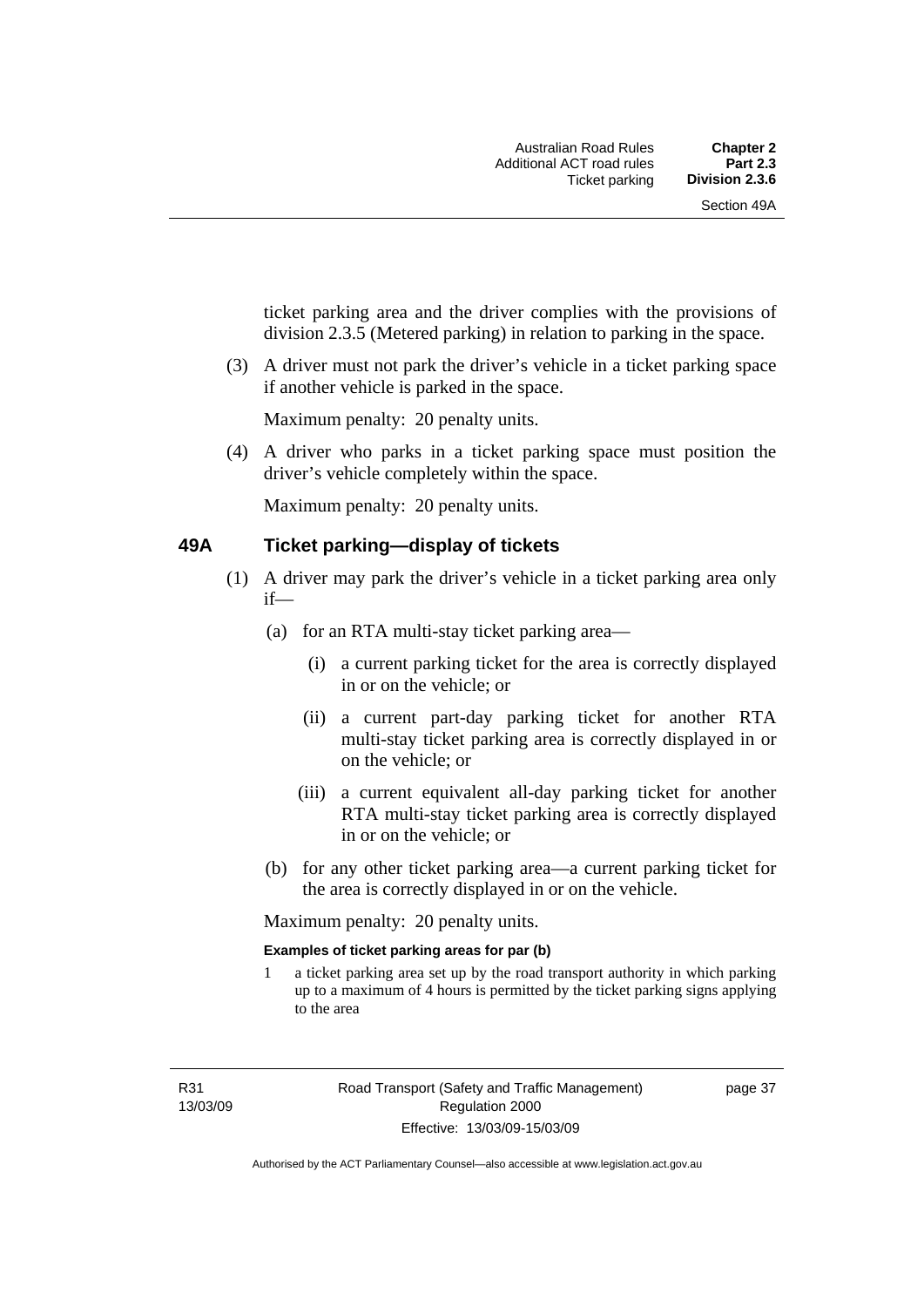- 2 a ticket parking area set up by a parking authority
- *Note 1* Ticket parking areas may be set up by the road transport authority or a parking authority (see s 75A-s 76A).
- *Note 2* An example is part of the regulation, is not exhaustive and may extend, but does not limit, the meaning of the provision in which it appears (see Legislation Act, s 126 and s 132).
- (2) Subsection (1) (a) does not apply to a driver if, immediately after parking in the ticket parking area, the driver—
	- (a) obtains a parking ticket for the ticket parking area and the ticket is correctly displayed in or on the driver's vehicle; or
	- (b) correctly displays in or on the driver's vehicle a parking ticket mentioned in subsection  $(1)$   $(a)$   $(ii)$  or  $(iii)$ .
- (3) Subsection (1) (b) does not apply to a driver if, immediately after parking in the ticket parking area, the driver obtains a parking ticket for the ticket parking area and the ticket is correctly displayed in or on the driver's vehicle.
- (4) It is a defence to the prosecution of a driver for an offence against subsection (1) if the driver proves that—
	- (a) a parking ticket was displayed in accordance with the subsection; and
	- (b) the driver took reasonable steps to ensure that the ticket remained correctly displayed while the driver's vehicle was parked in the ticket parking area.

*Note* For other exceptions to s (1), see s 50.

(5) In this section:

*all-day parking ticket*, for a ticket parking area, means a parking ticket for which the relevant parking fee for parking all-day in the area has been paid.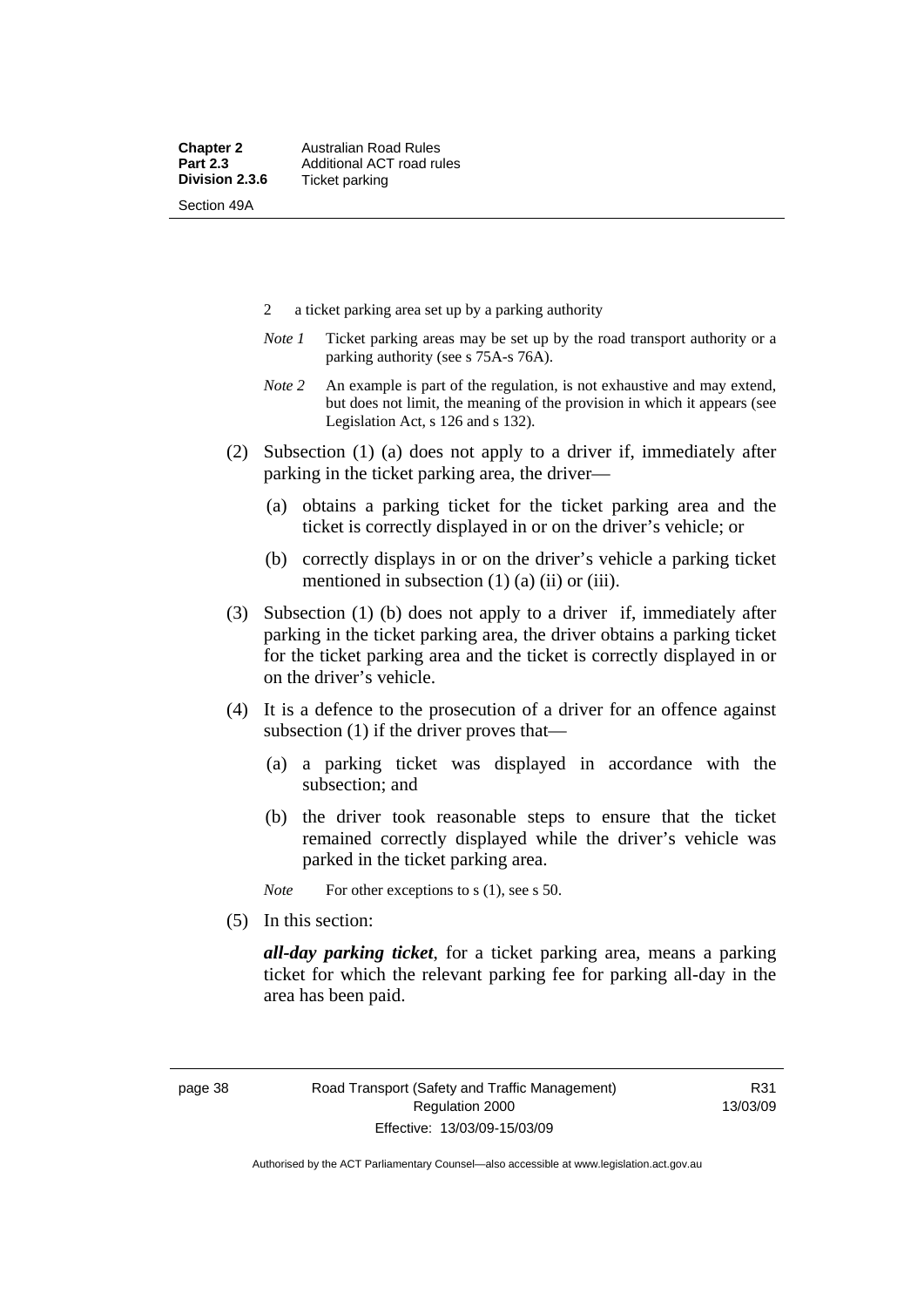*correctly displayed*—a parking ticket is *correctly displayed* in or on a vehicle if the ticket is displayed—

- (a) in or on the front left-hand side of the vehicle or, if the ticket requires the driver to display the ticket in or on a part of the vehicle, in or on that part of the vehicle; and
- (b) in a way that its expiry date and expiry time, and the ticket parking area for which it is issued, are clearly visible from outside the vehicle.

*equivalent*, for a multi-stay ticket parking area, means another ticket parking area for which the relevant parking fee for an all-day parking ticket for the area is the same or higher.

*part-day parking ticket* means a parking ticket that is not an all-day parking ticket.

*RTA multi-stay ticket parking area* means a ticket parking area set aside under section 76 (2) (a) (Ticket parking schemes—road transport authority) where all-day parking is permitted by the ticket parking signs applying to the area.

### **49B Ticket parking—maximum length of stay**

 (1) A driver must not allow the driver's vehicle to remain parked in a ticket parking area after the expiry of a parking ticket displayed in or on the vehicle.

Maximum penalty: 20 penalty units.

*Note 1* For when a parking ticket expires, see s 81.

*Note* 2 For exceptions to s (1), see s 50.

R31 13/03/09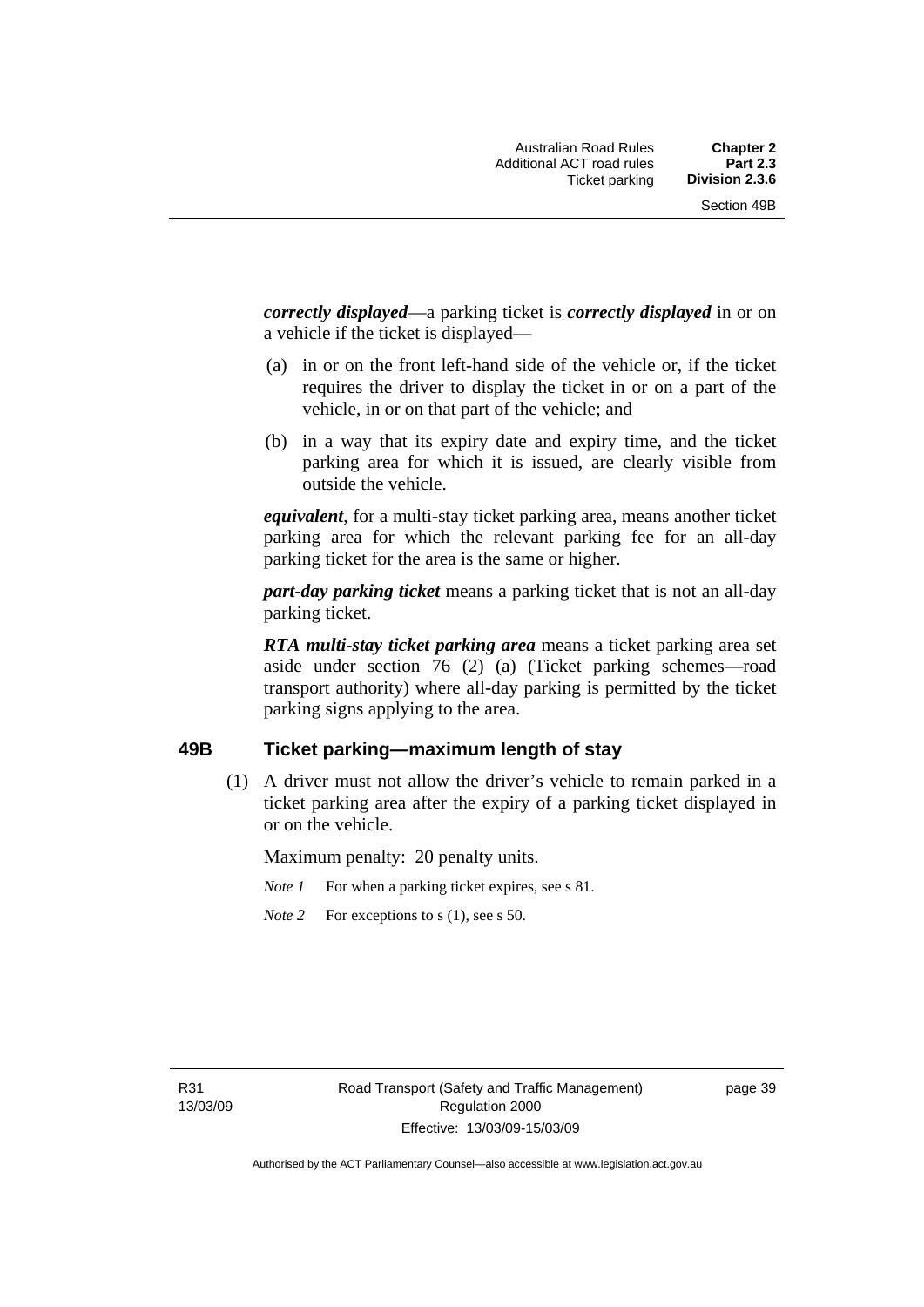(2) A driver must not allow the driver's vehicle to remain parked in a ticket parking area for longer than the period (if any) indicated on the ticket parking signs applying to the area as the maximum period for which a vehicle may be parked in the area.

Maximum penalty: 20 penalty units.

*Note* For exceptions to s (2), see s 50.

### **50 Ticket parking—exceptions to s 49A and s 49B**

Section 49A (Ticket parking—display of tickets) and section 49B (Ticket parking—maximum length of stay) do not apply to—

- (a) a driver if the driver parks the driver's vehicle in a metered parking space within a ticket parking area and the driver complies with the provisions of division 2.3.5 (Metered parking) in relation to parking in the space; or
- (b) a driver for any period the driver's vehicle is parked in a ticket parking space outside the controlled parking hours for the space; or
- (c) a driver if—
	- (i) the driver's vehicle is parked in a ticket parking space; and
	- (ii) the driver displays in or on the vehicle a current mobility parking scheme authority; and
	- (iii) the driver complies with the conditions (if any) of the authority; or
- (d) a driver if—
	- (i) the driver's vehicle is parked in a ticket parking space, or on a length of road in a ticket parking area, designated by a *permit zone sign* for use by the holder of a stated kind of parking permit; and

page 40 Road Transport (Safety and Traffic Management) Regulation 2000 Effective: 13/03/09-15/03/09

R31 13/03/09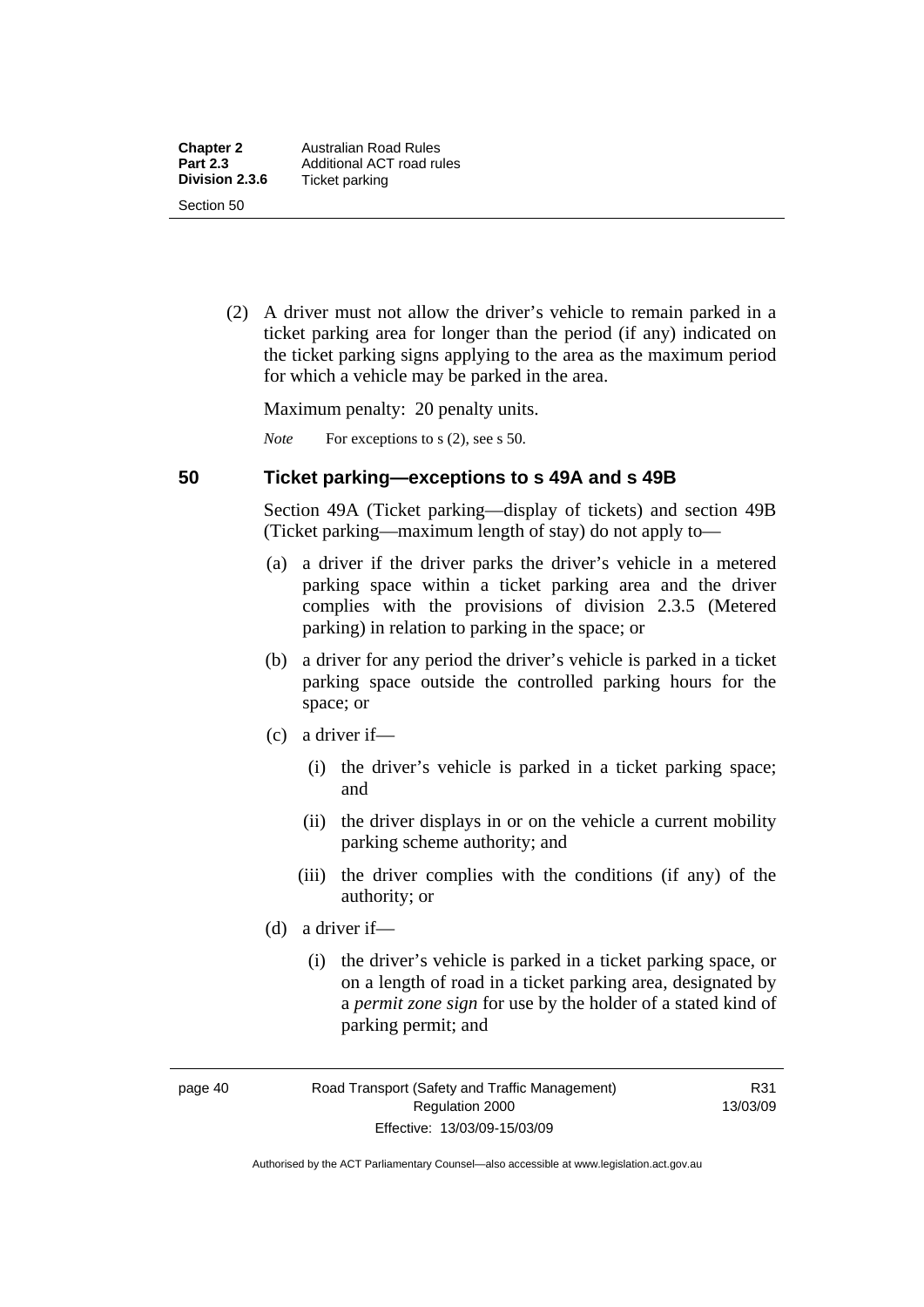- (ii) the driver displays in or on the vehicle a current parking permit of that kind; and
- (iii) the driver complies with the conditions (if any) of the permit.

### **51 Temporary closure of ticket parking spaces and areas**

- (1) If the road transport authority decides that the use of a ticket parking area, or ticket parking space, should be temporarily discontinued, the authority may close the area or space by—
	- (a) for the closure of a ticket parking area—installing a sign, at or near each traffic sign applying to the area, that displays words to the effect that the area is closed; or
	- (b) for the closure of a ticket parking space—installing a sign, at or near the space, that displays words to that effect.
- (2) If a parking authority decides that the use of a ticket parking area, or ticket parking space, within its area of operations should be temporarily discontinued, the authority may close the area or space by—
	- (a) for the closure of a ticket parking area—installing a sign, at or near each traffic sign applying to the area, that displays words to the effect that the area is closed; or
	- (b) for the closure of a ticket parking space—installing a sign, at or near the space, that displays words to that effect.
	- *Note* Section 75A provides for the road transport authority to declare parking authorities and s 76A provides for the operation of ticket parking schemes by parking authorities.
- (3) A driver must not park in a ticket parking area or ticket parking space that has been closed under subsection (1) or (2).

Maximum penalty: 20 penalty units.

(4) In this section:

R31 13/03/09

Authorised by the ACT Parliamentary Counsel—also accessible at www.legislation.act.gov.au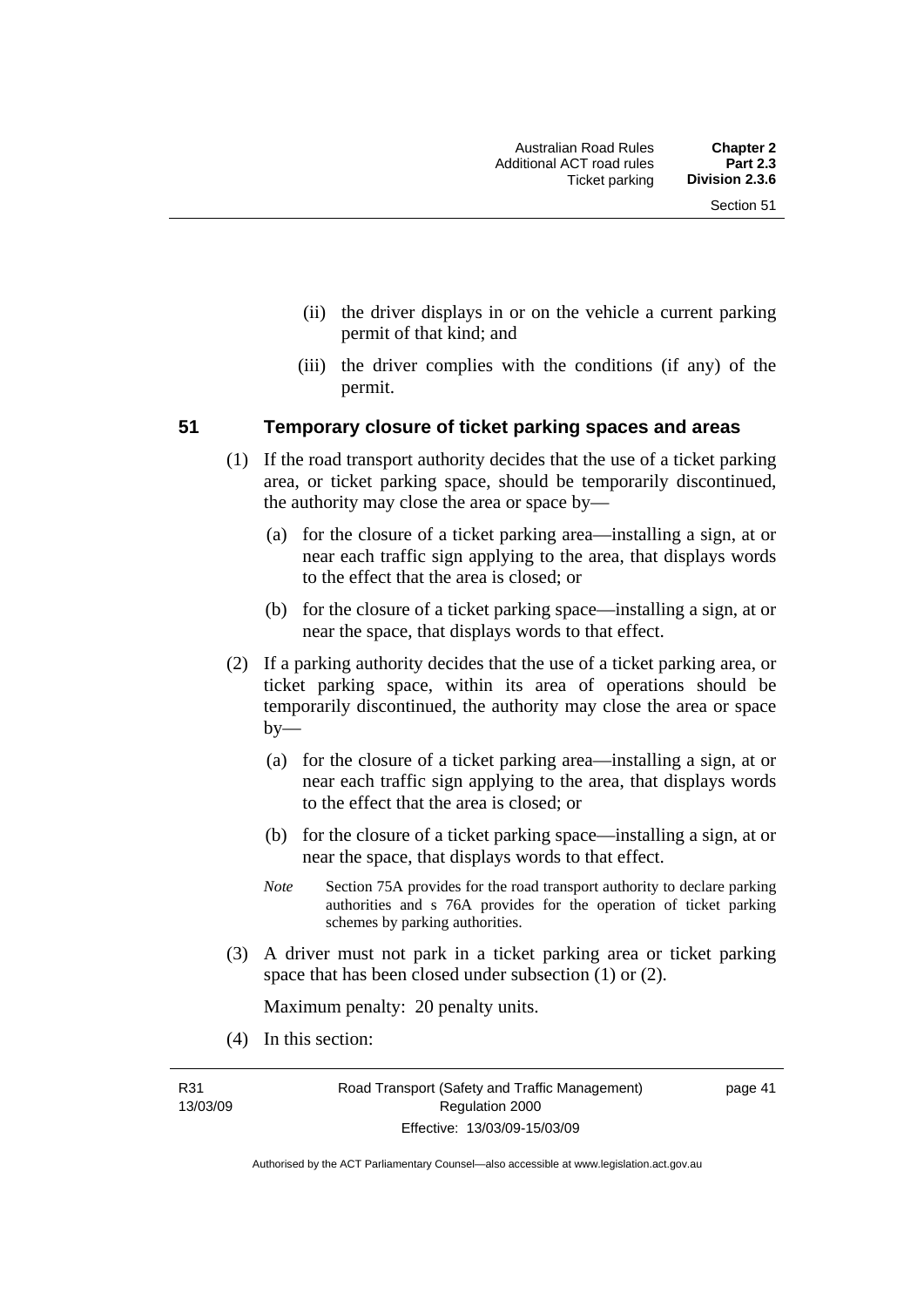*sign* includes a board, device, plate, screen, words or anything else, whether or not installed with or on a traffic sign.

### **52 Use of false or damaged parking tickets etc**

- (1) This section applies in relation to a vehicle that is parked in a ticket parking space within a ticket parking area.
- (2) A person must not display in or on the vehicle—
	- (a) anything resembling a parking ticket that falsely suggests that the relevant parking fee for parking in the space has been paid; or
	- (b) a parking ticket that has been changed, damaged or defaced.

Maximum penalty: 20 penalty units.

 (3) Subsection (2) does not apply if the parking ticket was not changed, damaged or defaced in a material particular.

### **53 Misuse of parking ticket machines**

A person must not—

- (a) insert in a parking ticket machine anything other than coins, or another means of payment, appropriate for the machine; or
- (b) attach anything (for example, advertising material) to a parking ticket machine.

Maximum penalty: 20 penalty units.

*Note* An example is part of the regulation, is not exhaustive and may extend, but does not limit, the meaning of the provision in which it appears (see Legislation Act, s 126 and s 132).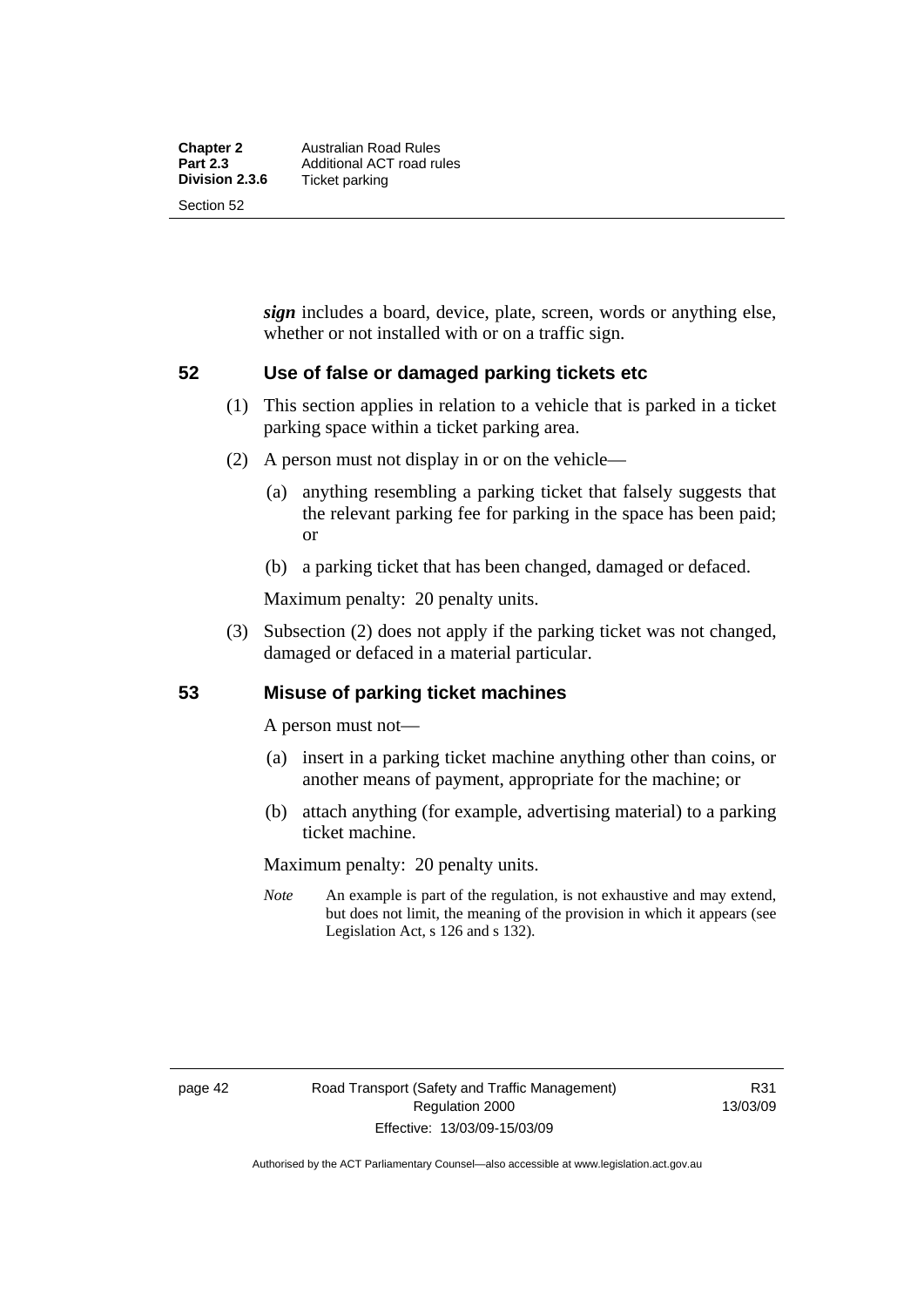### **54 Interfering with parking ticket machines etc**

A person must not—

- (a) do anything that interferes with (or is likely to interfere with) the proper working of a parking ticket machine; or
- (b) fraudulently operate a parking ticket machine.

Maximum penalty: 20 penalty units.

### **55 Interfering with parking tickets**

A person commits an offence if—

- (a) the person removes, changes, damages, defaces or otherwise interferes with a parking ticket that is in or on a vehicle; and
- (b) the vehicle is parked in a ticket parking area; and
- (c) the person is not—
	- (i) the driver of the vehicle; or
	- (ii) the responsible person for the vehicle.

Maximum penalty: 20 penalty units.

# **Division 2.3.7 Other ACT road rules about stopping and parking**

*Note* The Australian Road Rules contains rules about the stopping and parking of vehicles, including the following:

- r 189 (which is about double parking)
- r 203 (which is about stopping in a parking area for people with disabilities)
- r 205 (which is about parking for longer than indicated)
- r 207 (which is about parking where fees are payable)
- r 208 (which is about parallel parking on a road, except in a median strip parking area)

R31 13/03/09 page 43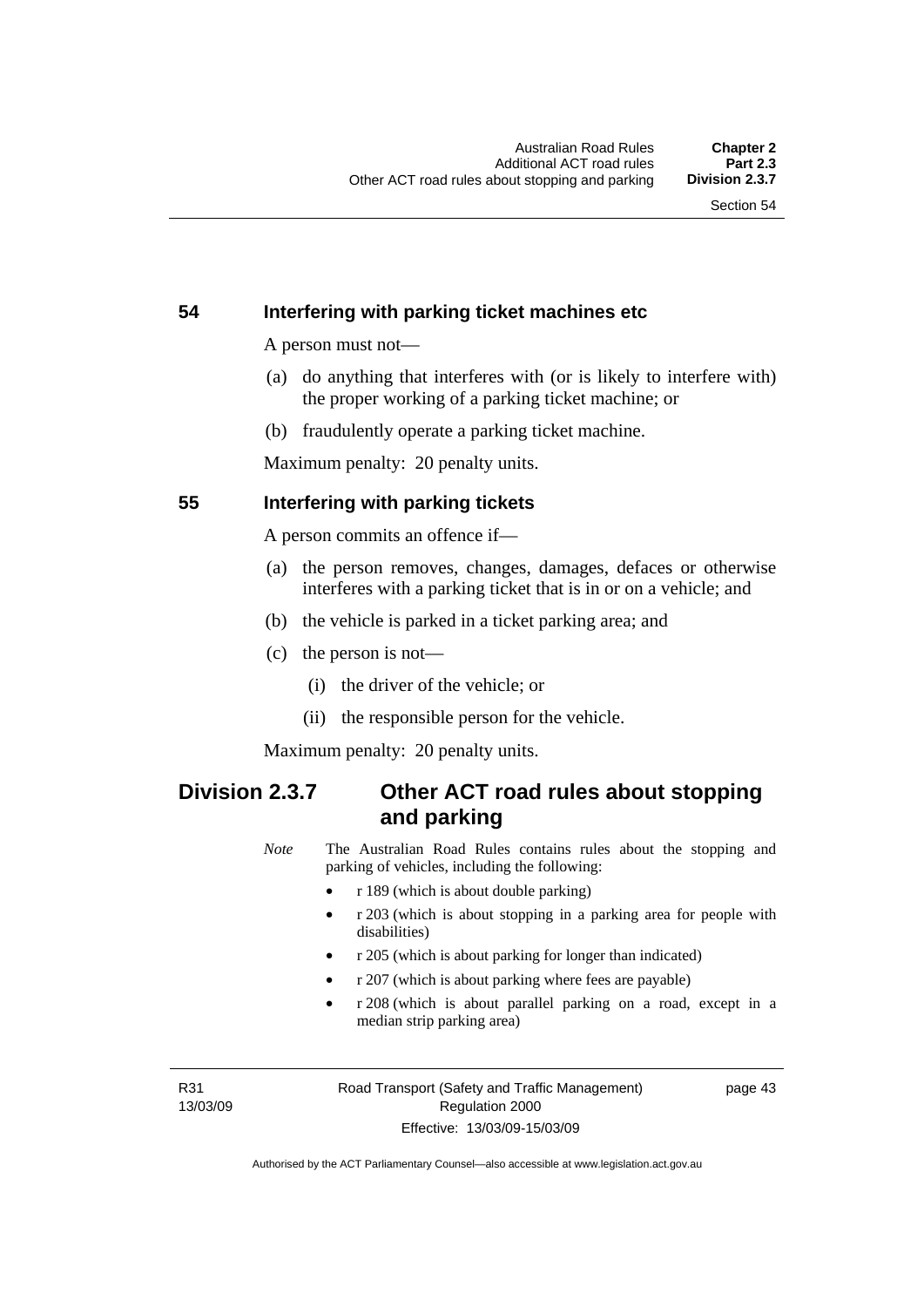- r 209 (which is about parallel parking in a median strip parking area)
- r 210 (which is about angle parking)
- r 211 (which is about parking in parking bays).

### **56 Unauthorised use of parking permits and mobility parking scheme authorities**

 (1) A driver must not display a parking permit in or on the driver's vehicle if the driver is not entitled to do so under the conditions of the permit.

Maximum penalty: 20 penalty units.

 (2) A driver must not display a mobility parking scheme authority in or on the driver's vehicle if the driver is not entitled to do so under the conditions of the authority.

Maximum penalty: 20 penalty units.

### **56A Interfering with parking permits and mobility parking scheme authorities**

A person commits an offence if—

- (a) the person removes, changes, damages, defaces or otherwise interferes with a parking permit or mobility parking scheme authority that is in or on a vehicle; and
- (b) the person is not—
	- (i) the driver of the vehicle; or
	- (ii) the responsible person for the vehicle; or
	- (iii) the person to whom the permit or authority was issued.

Maximum penalty: 20 penalty units.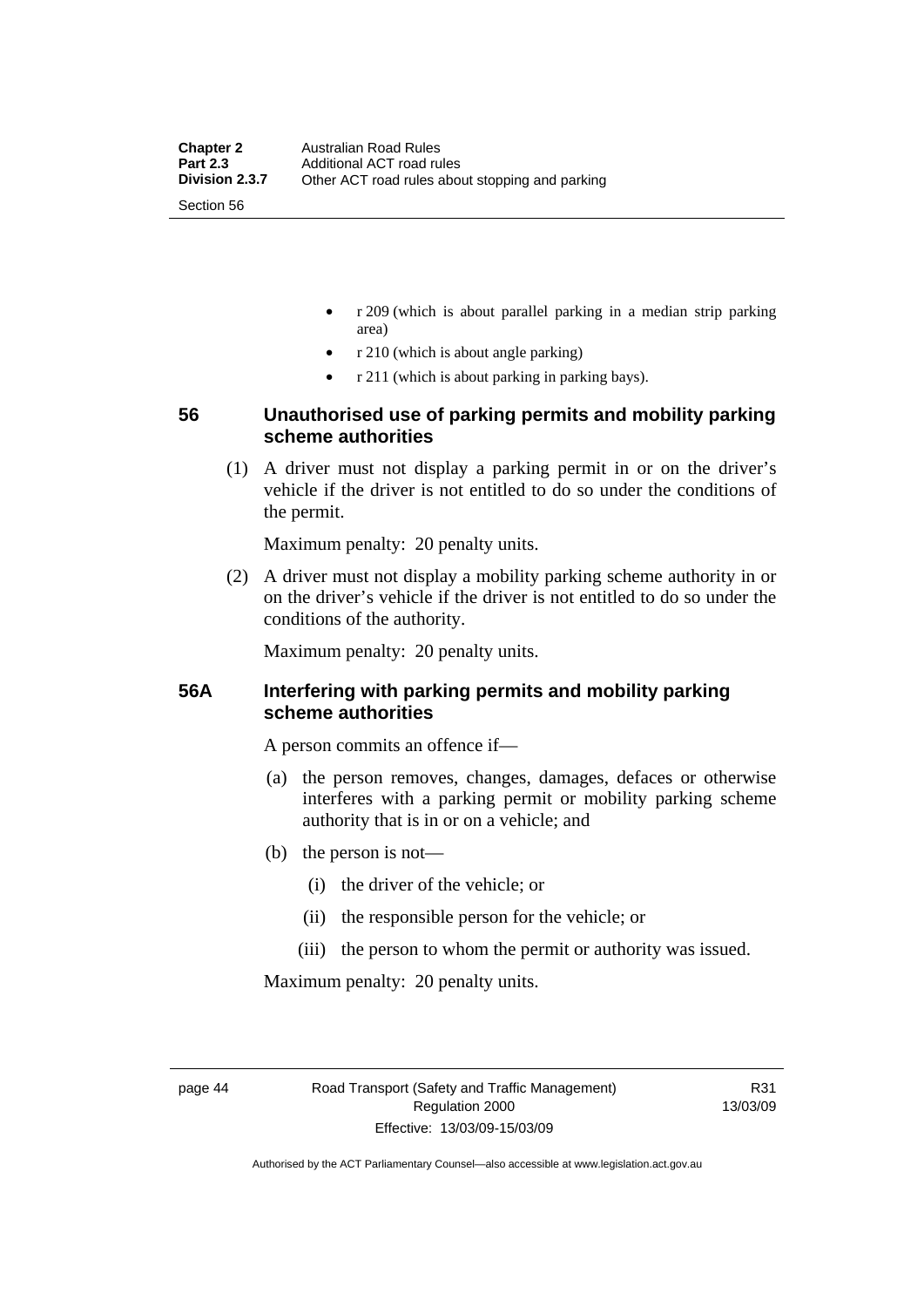### **57A Stopping public buses in bus zones and at bus stops**

- (1) The driver of a public bus must not stop in a bus zone unless the driver—
	- (a) is dropping off, or picking up, passengers; or
	- (b) is stopping for a regular route service.

Maximum penalty: 20 penalty units.

 (2) Subsection (1) does not apply to the driver of a public bus that is not permitted to stop in the bus zone by information on or with the *bus zone sign* applying to the bus zone.

*Note* The driver would contravene the Australian Road Rules, r 183.

- (3) The driver of a public bus must not stop at a bus stop, or on the road, within 20m before a sign on the road that indicates the bus stop, and 10m after the sign, unless the driver—
	- (a) stops at a place on a length of road, or in an area, to which a parking control sign applies and the driver is permitted to stop at that place under the Australian Road Rules; or
	- (b) is dropping off, or picking up, passengers; or
	- (c) is stopping for a regular route service.

Maximum penalty: 20 penalty units.

(4) In this section:

*bus stop*—see the Australian Road Rules, rule 195.

*bus zone*—see the Australian Road Rules, rule 183.

*bus zone sign*—see the Australian Road Rules, schedule 2, schedule 3, rule 314, rule 315 and rule 316.

*regular route service*—see the *Road Transport (Public Passenger Services) Act 2001*, section 12 (What is a regular route service?).

R31 13/03/09 page 45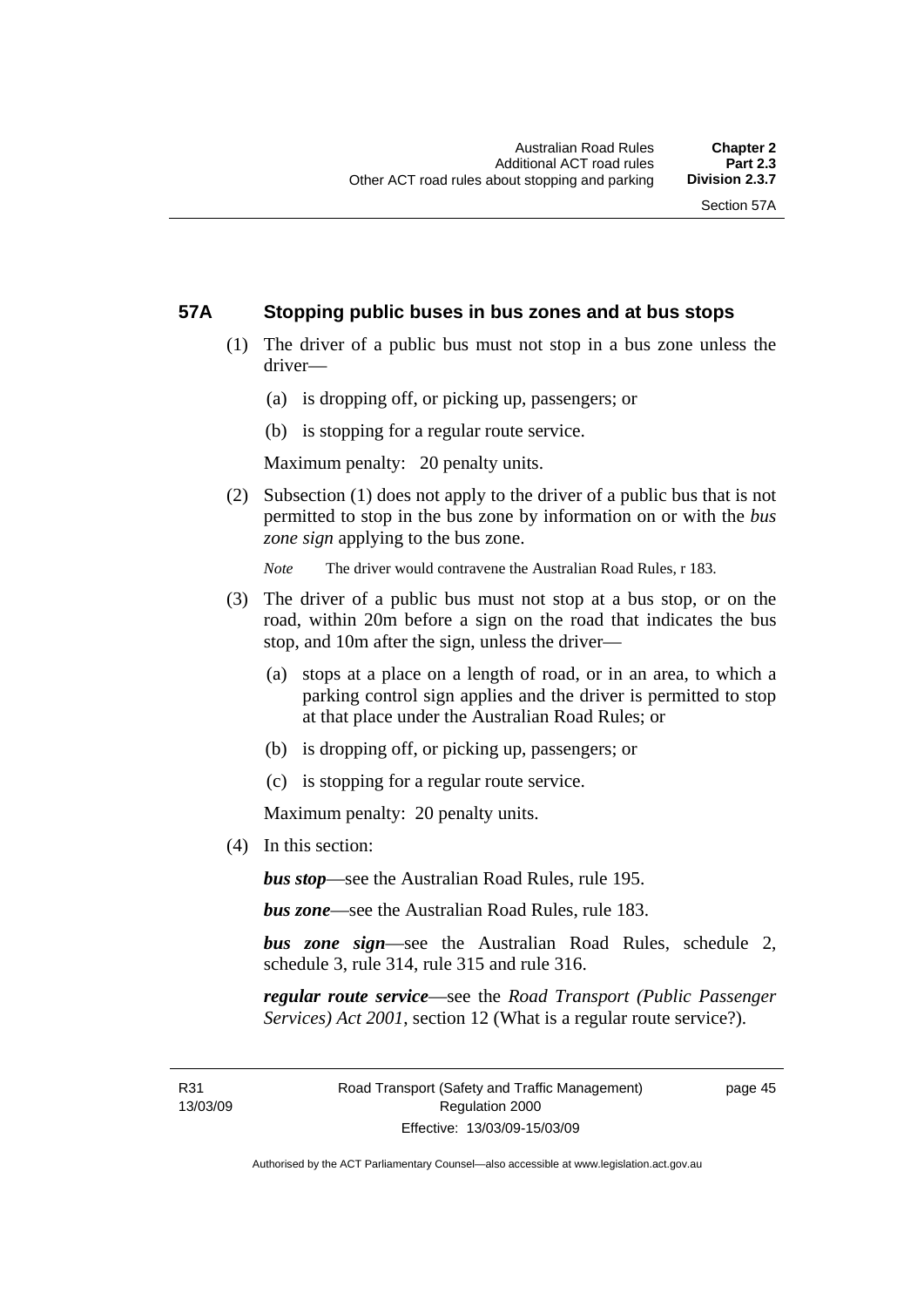### **58 Stopping in an emergency etc or to comply with another law**

(1) In this section:

*stopping or parking provision of this chapter* means a provision of the following divisions:

- (a) division 2.3.5 (Metered parking);
- (b) division 2.3.6 (Ticket parking);
- (c) division 2.3.7 (Other ACT road rules about stopping and parking).
- (2) A stopping or parking provision of this chapter does not apply to a driver if—
	- (a) the driver stops at a particular place, or in a particular way, to avoid a collision, and the driver stops for no longer than is necessary to avoid the collision; or
	- (b) the driver stops at a particular place, or in a particular way, because the driver's vehicle is disabled, and the driver stops for no longer than is necessary for the vehicle to be moved safely to a place where the driver is permitted to park the vehicle under the Australian Road Rules and a stopping or parking provision of this chapter; or
	- (c) the driver stops at a particular place, or in a particular way, to deal with a medical or other emergency, and the driver stops for no longer than is necessary in the circumstances; or
	- (d) the driver stops at a particular place, or in a particular way, because the condition of the driver, a passenger, or the driver's vehicle makes it necessary for the driver to stop in the interests of safety, and the driver stops for no longer than is necessary in the circumstances; or

Authorised by the ACT Parliamentary Counsel—also accessible at www.legislation.act.gov.au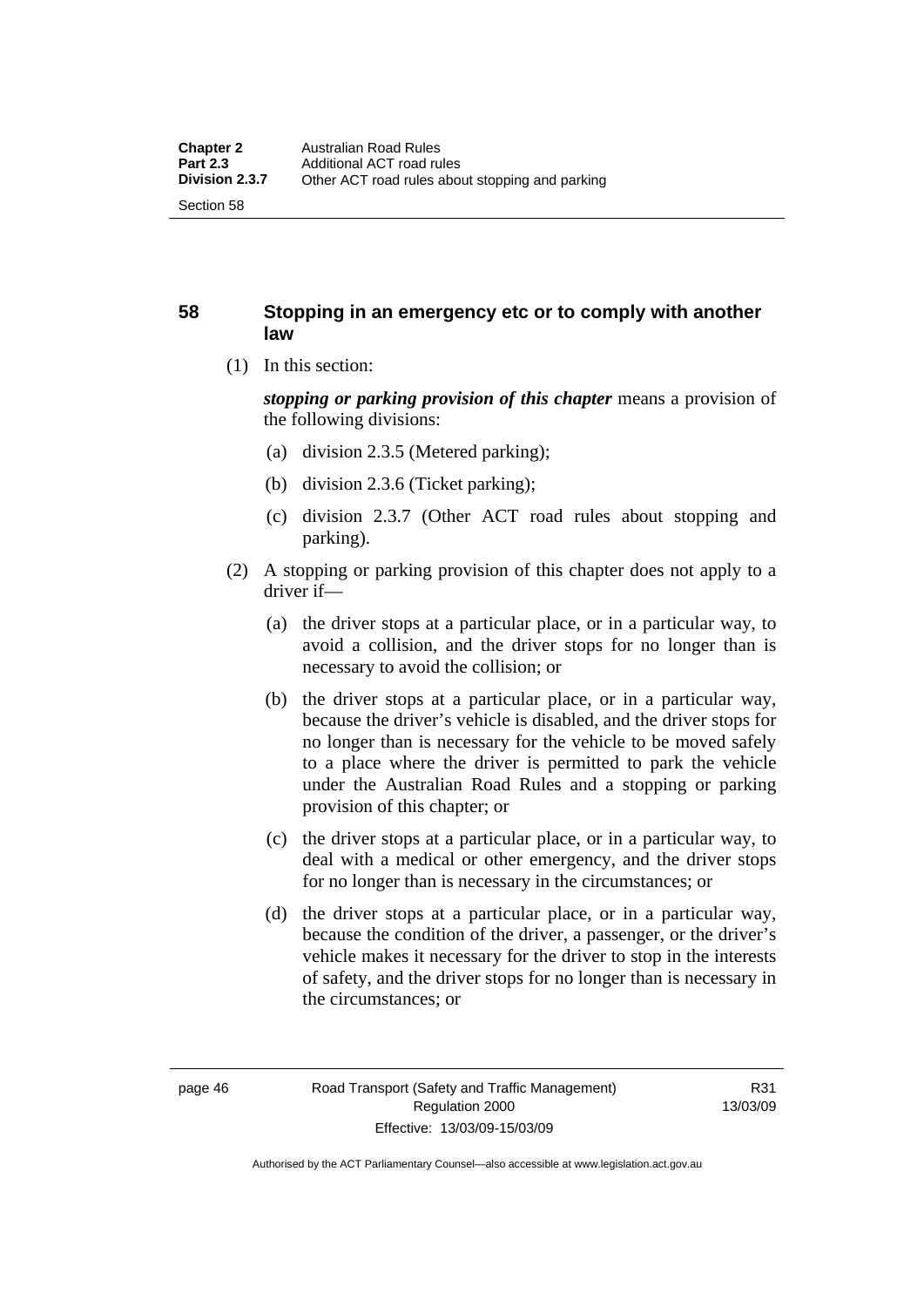(e) the driver stops at a particular place, or in a particular way, to comply with a provision of the Australian Road Rules or a provision of another law, and the driver stops for no longer than is necessary to comply with the provision.

# **Division 2.3.8 Other ACT road rules**

### **59 Carrying dangerous substances**

 (1) A person must not drive or park a vehicle that is carrying an explosive substance in, directly above, or within 50m of either end of, a major road tunnel.

Maximum penalty: 30 penalty units.

(2) In this section:

### *explosive substance*—

- (a) see the *Dangerous Substances Act 2004*, section 73, definition of *explosive*; and
- (b) includes any other dangerous substance under that Act that can explode.

### *major road tunnel* means—

- (a) the road tunnel on Parkes Way in the Division of Acton, Canberra Central District; or
- (b) the road tunnel on Capital Circle in the Division of Capital Hill, Canberra Central District.

### **60 Interrupting funeral processions etc**

A driver must not interfere with, or interrupt, the free passage of—

(a) a funeral procession or any other lawful procession; or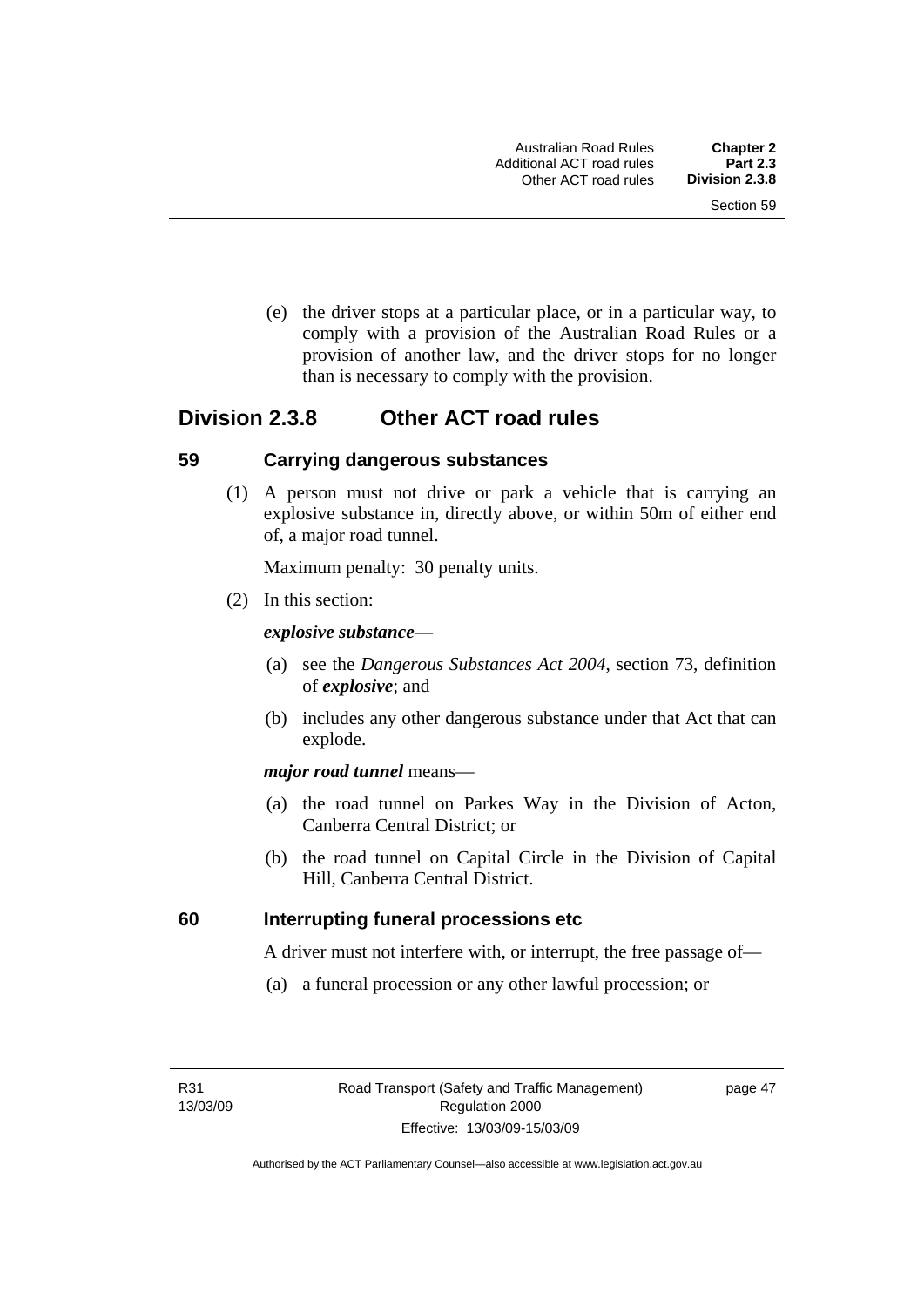(b) any vehicle or person forming part of a procession mentioned in paragraph (a).

Maximum penalty: 20 penalty units.

### **61 Driving on roads closed to traffic**

A person must not drive a vehicle on a road that is closed to traffic under the Act, section 30.

Maximum penalty: 20 penalty units.

### **62 Use of wheeled recreational devices and wheeled toys on roads**

 (1) A person must not travel in or on a wheeled recreational device or wheeled toy on a road while it is attached to another vehicle.

Maximum penalty: 20 penalty units.

 (2) A person travelling in or on a wheeled recreational device or wheeled toy on a road must not permit it to be drawn by another vehicle.

Maximum penalty: 20 penalty units.

 (3) A person must not travel in or on a wheeled recreational device or wheeled toy on a road if anyone travelling in or on it is completely or partly assisted in propelling it by means other than human power or gravity.

Maximum penalty: 20 penalty units.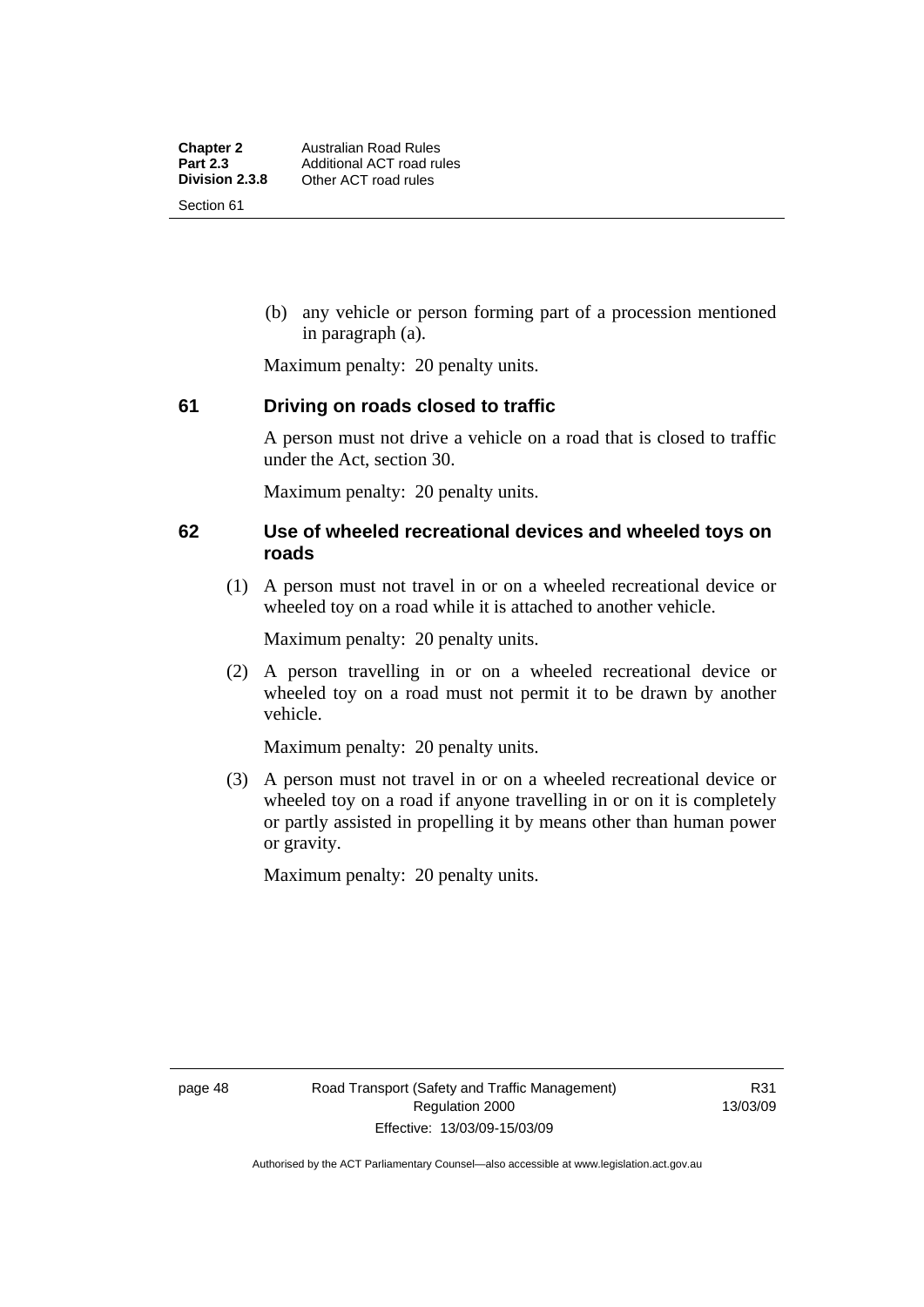# **Part 2.4 Other provisions**

# **63 Devices that are prescribed traffic control devices—Act, dict, def** *prescribed traffic control device*

The following things are prescribed traffic control devices:

- (a) any traffic control device that has effect for the Australian Road Rules under the Australian Road Rules, rule 315;
- (b) any traffic-related item that has effect for the Australian Road Rules under the Australian Road Rules, rule 319;
- (c) any pay parking device, pay parking sign and parking meter hood;
- (d) any device, plate, screen, words or anything else on or with anything mentioned in paragraph (a), (b) or (c).

### **64 Preventing prescribed traffic control devices being clearly visible**

 (1) A person must not (except with the approval of the road transport authority) place anything in a position that prevents, or is likely to prevent, a prescribed traffic control device from being clearly visible to the road users to whom it is intended to apply.

Maximum penalty: 20 penalty units.

*Note* The Act, s 19 (1) also makes it an offence for a person to install or display (or interfere, change or remove) a prescribed traffic control device without appropriate authority.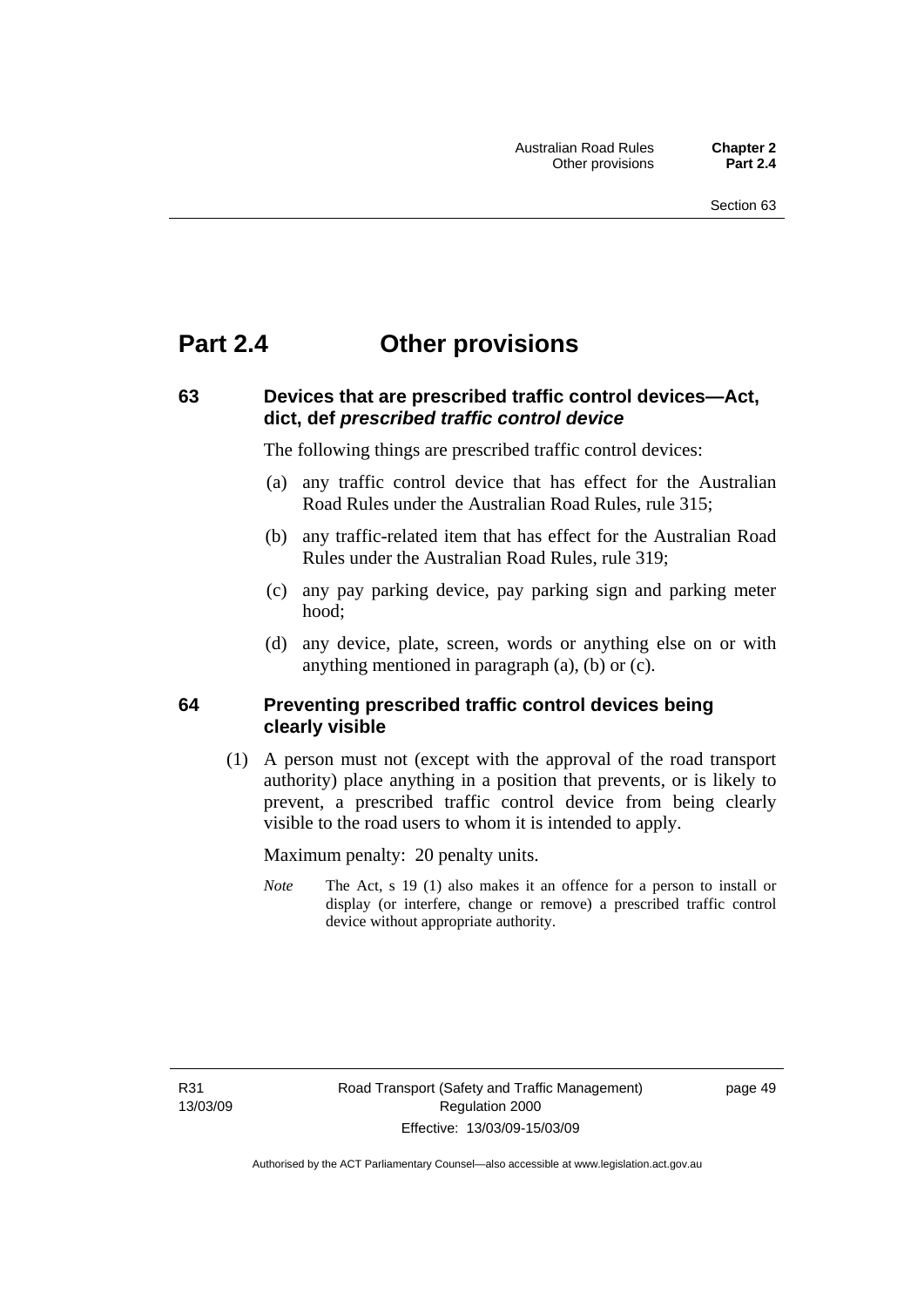| <b>Chapter 2</b> | <b>Australian Road Rules</b> |
|------------------|------------------------------|
| <b>Part 2.4</b>  | Other provisions             |

Section 65

- (2) The road transport authority, a police officer or an authorised person—
	- (a) may, orally or in writing, direct a person who has contravened subsection (1) by placing something to remove the thing within a stated reasonable time; or
	- (b) may remove the thing.
- (3) If a person is given a direction under subsection (2) (a), the person must comply with the direction.

Maximum penalty: 20 penalty units.

### **65 Use of** *do not overtake turning vehicle sign*

A person must not drive a motor vehicle or combination displaying a *do not overtake turning vehicle sign* unless the motor vehicle or combination, together with any load or projection, is at least 7.5m long.

Maximum penalty: 20 penalty units.

### **66 Approvals etc by road transport authority**

- (1) For the Australian Road Rules and this regulation, the road transport authority may, in writing—
	- (a) approve a protective helmet for bicycle riders as an approved bicycle helmet; or
	- (b) approve a child restraint as an approved child restraint; or
	- (c) approve a protective helmet for motorbike riders as an approved motorbike helmet; or
	- (d) approve a canopy, cage or other device fitted to a vehicle; or
	- (e) declare a person to be an emergency worker.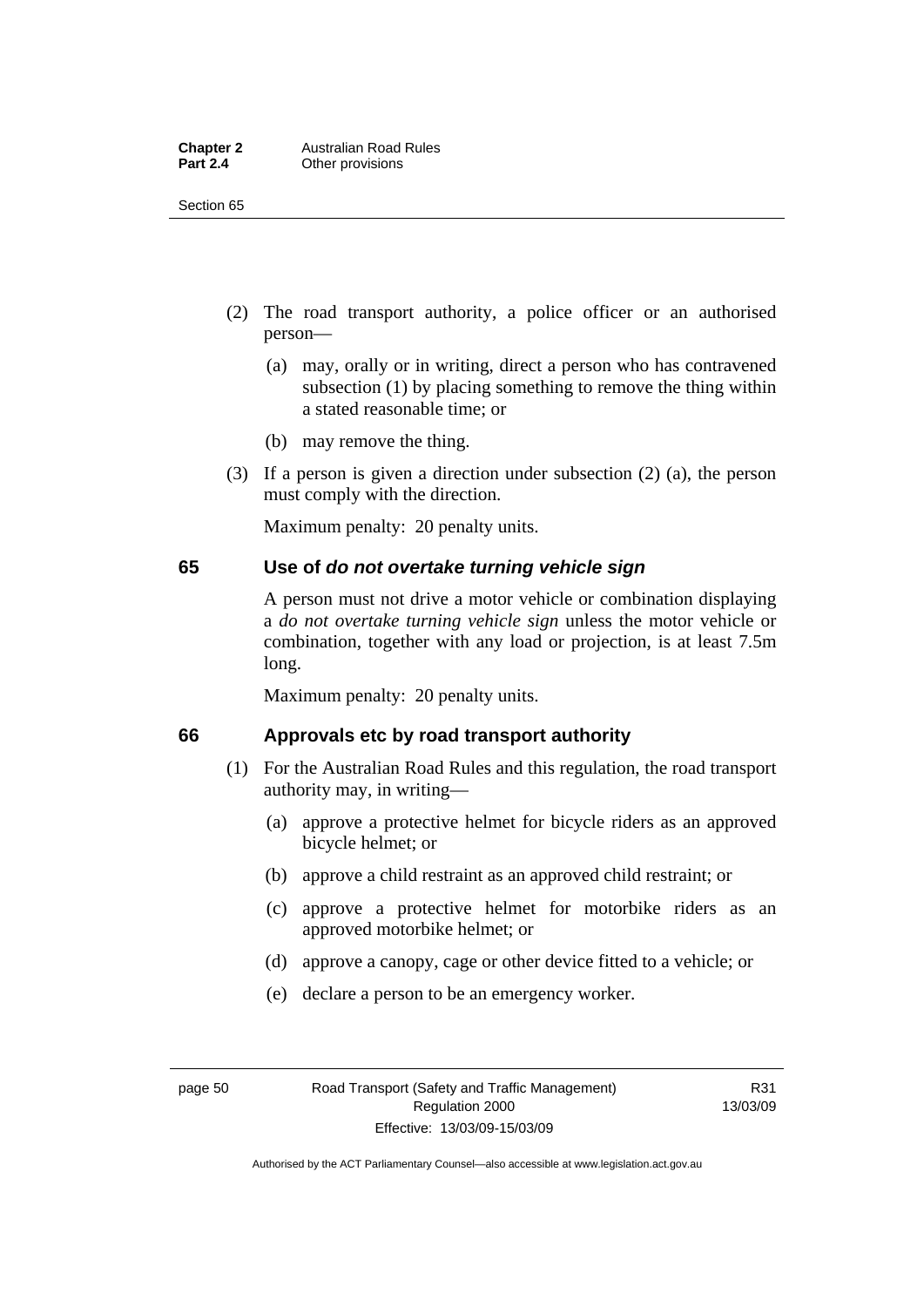- (2) An approval or declaration is a disallowable instrument.
	- *Note* A disallowable instrument must be notified, and presented to the Legislative Assembly, under the Legislation Act.

### **67 Exemption from requirement about riding on motorbikes**

The road transport authority may, for the purpose of allowing a sporting or similar event to be filmed, exempt a person from the Australian Road Rules, rule 271 (2) to the extent that it requires the person to face forward while being carried as a passenger on a motorbike.

### **68 Defence of complying with direction of police officer or authorised person**

- (1) It is a defence to a prosecution of a person for an offence against a provision of this chapter if, at the time of the offence, the person was obeying a direction given to the person under the Australian Road Rules, rule 304 (1).
- (2) To remove any doubt, it is declared that a person must obey a direction given to the person under the Australian Road Rules, rule 304 (1), whether or not the person may contravene a provision of this chapter by obeying the direction.

### **69 Exemption for driver of police vehicles**

- (1) A provision of this chapter does not apply to the driver of a police vehicle if—
	- (a) in the circumstances—
		- (i) the driver is taking reasonable care; and
		- (ii) it is reasonable that the provision should not apply; and
	- (b) if the vehicle is a motor vehicle that is moving—the vehicle is displaying a blue or red flashing light or sounding an alarm.

R31 13/03/09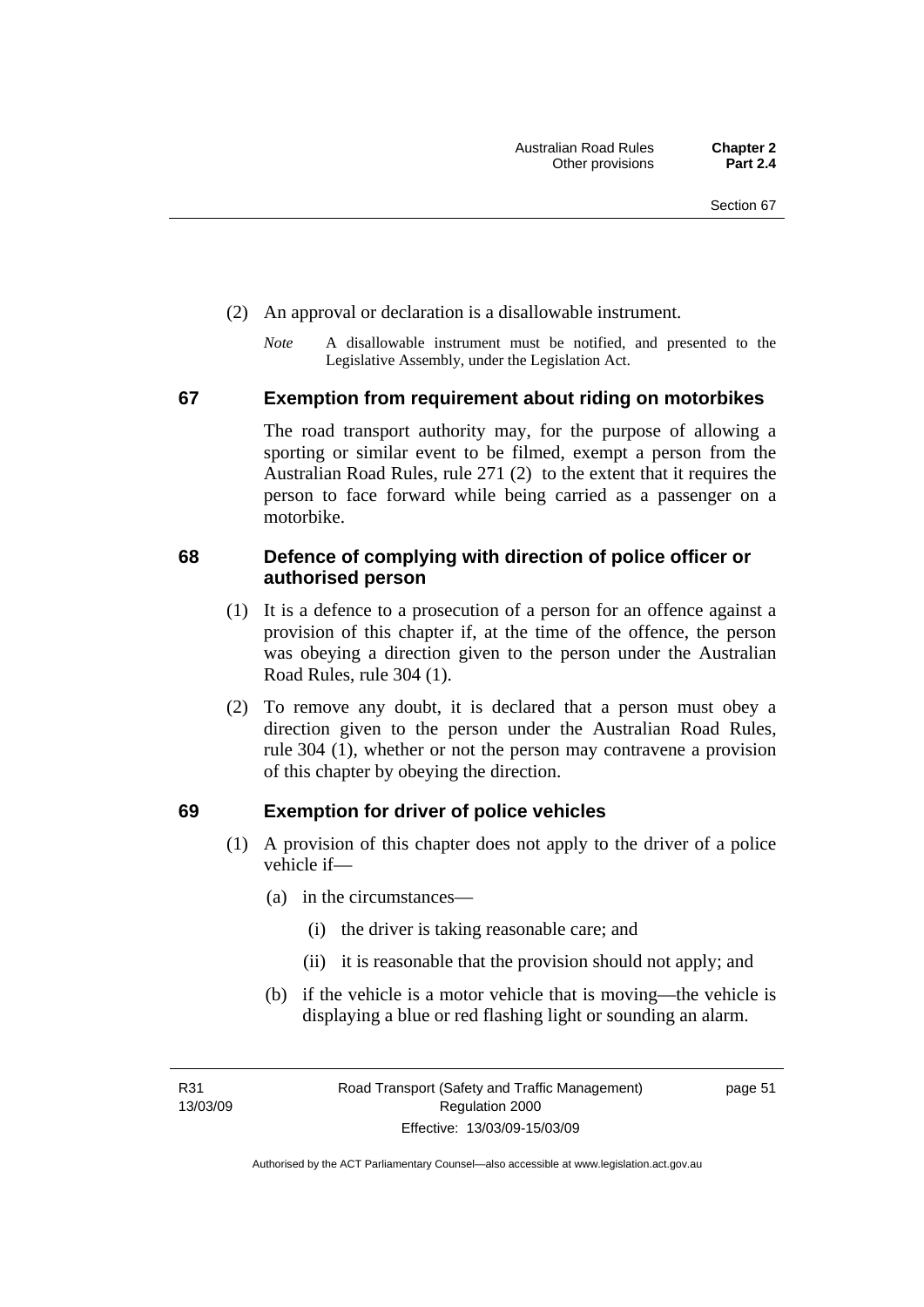Section 70

- (2) Subsection (1) (b) does not apply to the driver if, in the circumstances, it is reasonable—
	- (a) not to display the light or sound the alarm; or
	- (b) for the vehicle not to be fitted or equipped with a blue or red flashing light or an alarm.

### **70 Exemption for driver of emergency vehicles**

A provision of this chapter does not apply to the driver of an emergency vehicle if—

- (a) in the circumstances—
	- (i) the driver is taking reasonable care; and
	- (ii) it is reasonable that the provision should not apply; and
- (b) if the vehicle is a motor vehicle that is moving—the vehicle is displaying a blue or red flashing light or sounding an alarm.

### **71 Stopping and parking exemption for police and emergency vehicles and authorised people**

(1) In this section:

### *stopping or parking provision of this chapter*—see section 58 (1).

- (2) A stopping or parking provision of this chapter does not apply to the driver of a police vehicle or emergency vehicle if, in the circumstances—
	- (a) the driver is taking reasonable care; and
	- (b) it is reasonable that the provision should not apply.
- (3) A stopping or parking provision of this chapter does not apply to an authorised person who is driving a vehicle in the course of the person's duty as an authorised person if, in the circumstances—
	- (a) the person is taking reasonable care; and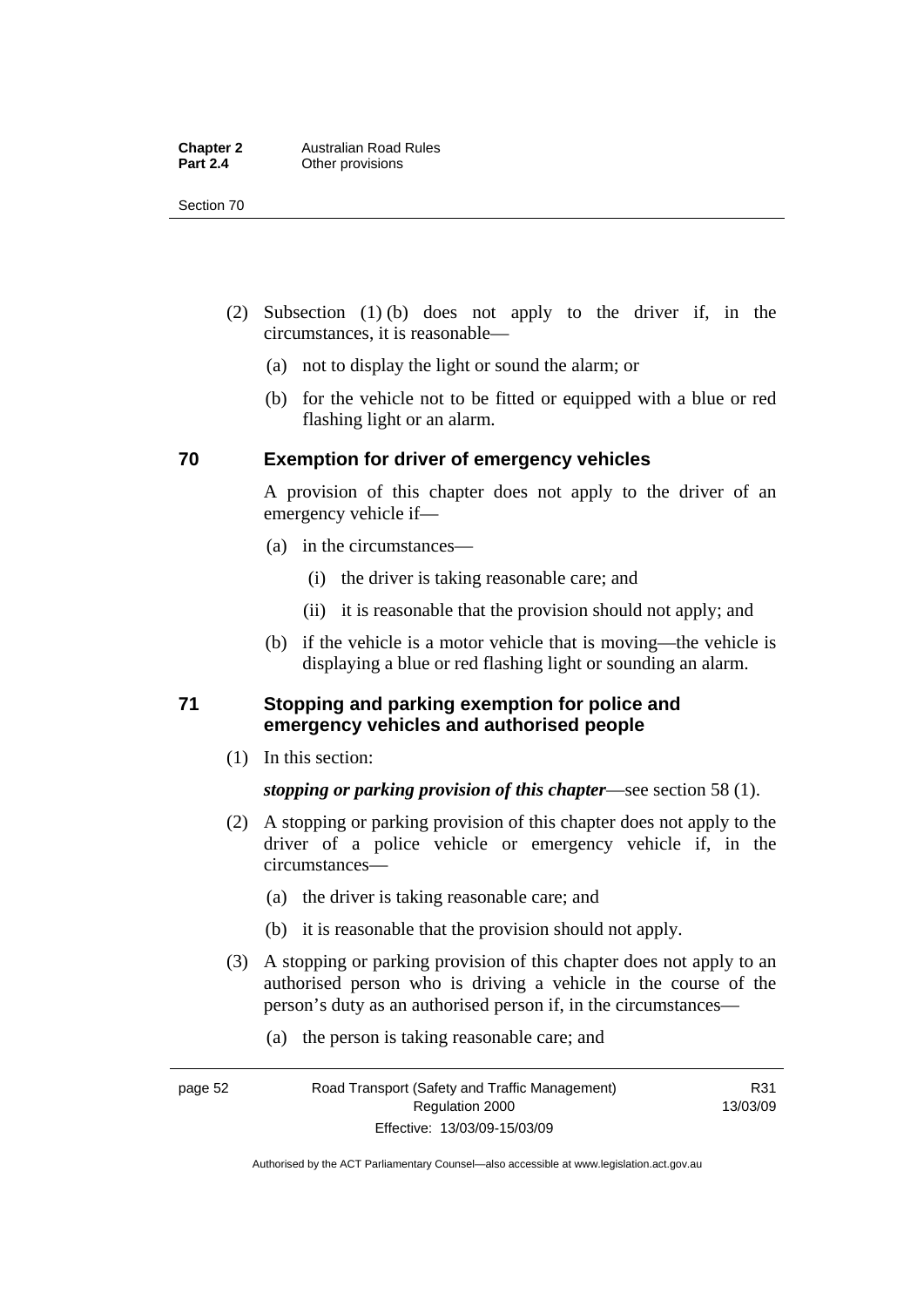(b) it is reasonable that the provision should not apply.

R31 13/03/09 Road Transport (Safety and Traffic Management) Regulation 2000 Effective: 13/03/09-15/03/09

page 53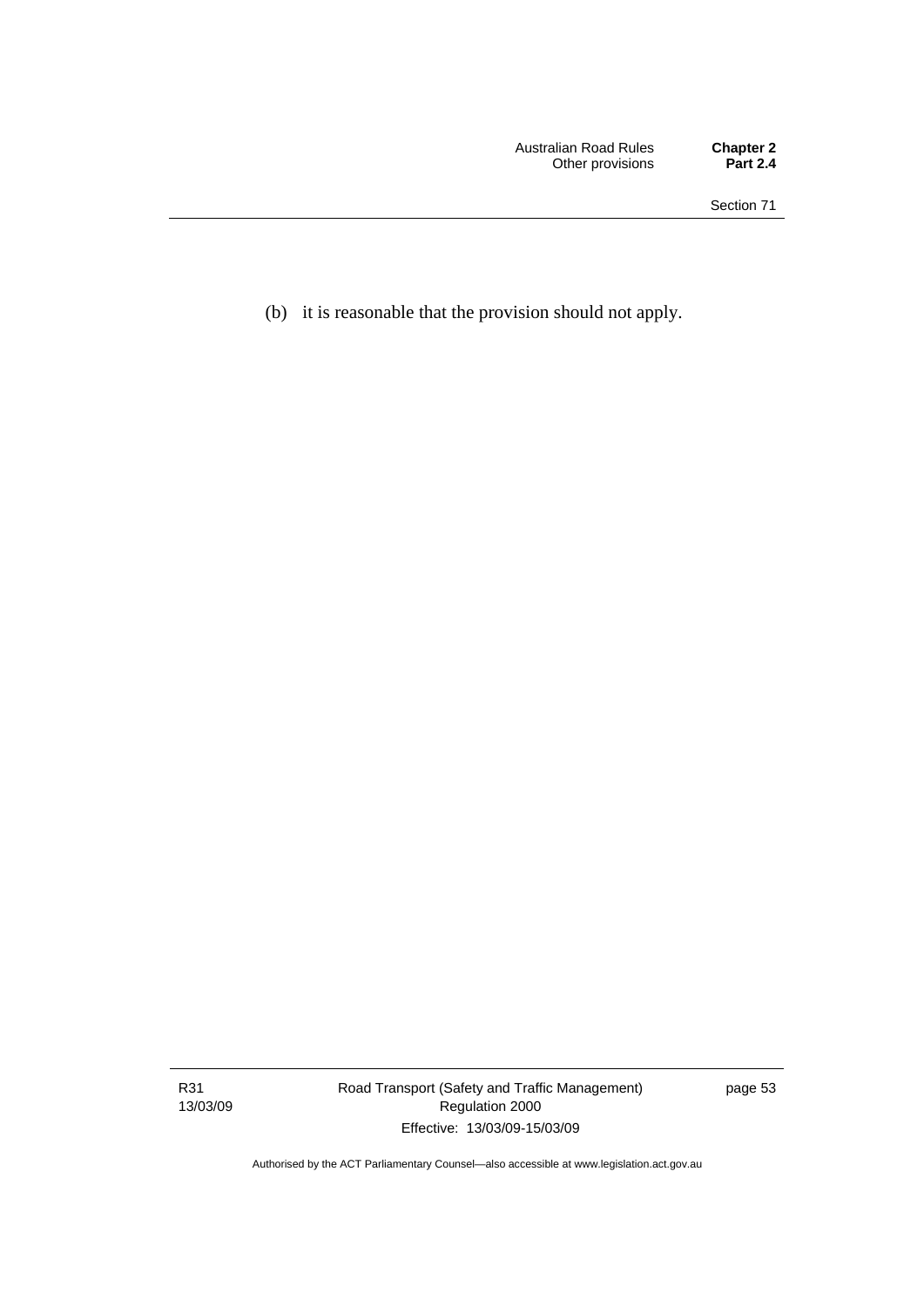**Chapter 3** Parking<br>**Part 3.1** Parking **Part 3.1 Parking schemes**<br>**Division 3.1.1** Metered parking s **Division 3.1.1** Metered parking schemes

Section 72

# **Chapter 3 Parking**

# **Part 3.1 Parking schemes**

# **Division 3.1.1 Metered parking schemes**

### **72 Metered parking schemes**

- (1) The road transport authority may establish and operate metered parking schemes for any length of road or area.
- (2) For a metered parking scheme, the road transport authority—
	- (a) may set aside metered parking spaces; and
	- (b) may install parking meters for the payment of fees for metered parking spaces.

### **73 Metered parking areas**

- (1) The road transport authority may set aside a length of road or area as a metered parking area.
- (2) A metered parking area must be designated by metered parking signs.

### **74 Parking meters**

- (1) A parking meter must be installed at the space to which it applies or, if a parking meter applies to 2 or more spaces, close to the spaces.
- (2) The parking meter applying to a metered parking space must show or be capable of showing the fees fixed for the space under this division.
- (3) A parking meter must clearly show, or be capable of clearly showing, whether the relevant parking fee for the parking of a

R31 13/03/09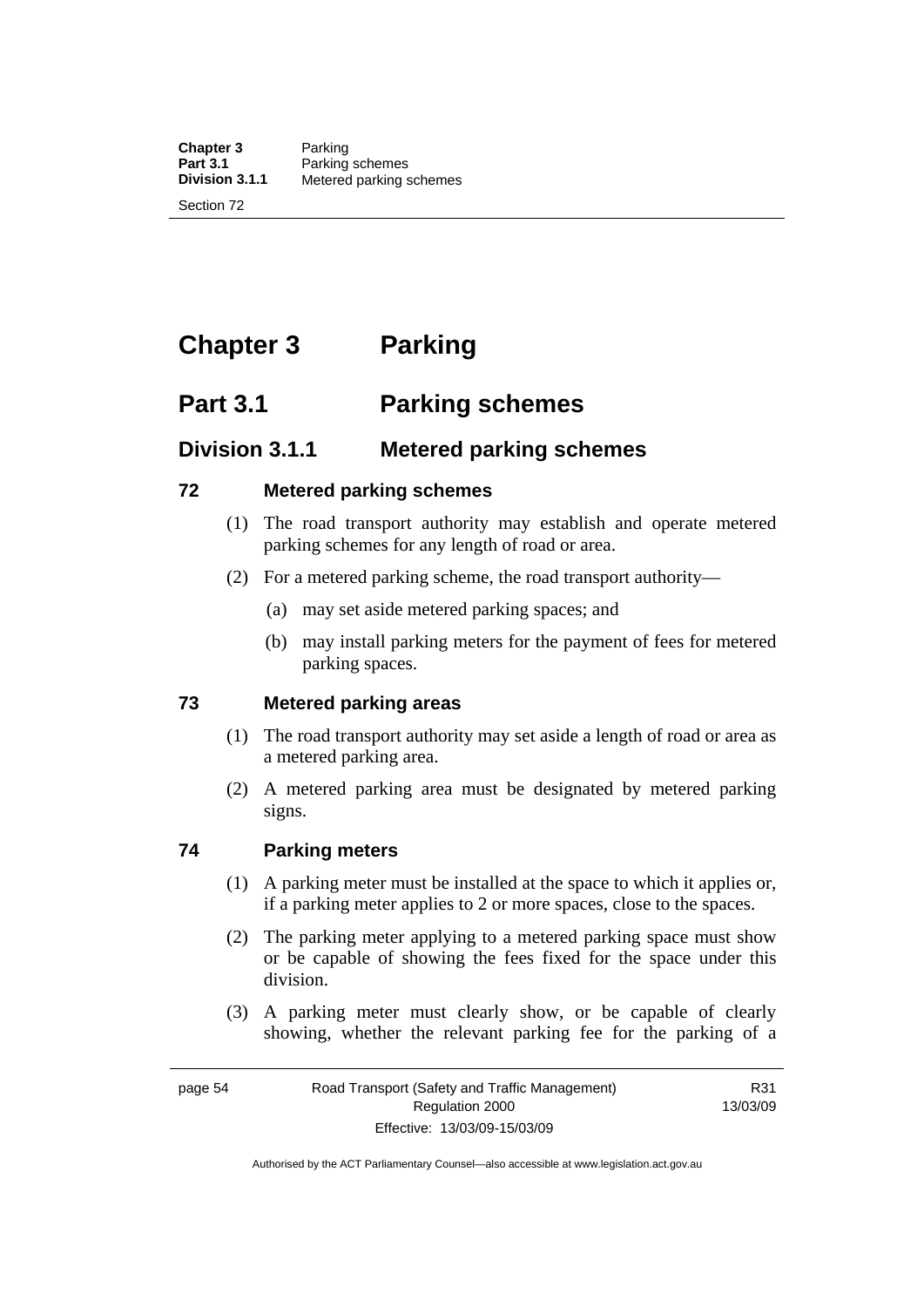vehicle in the metered parking space or spaces to which it applies has been paid.

 (4) A multi-space parking meter must also identify each metered parking space by its number.

### **75 Metered parking spaces**

- (1) A metered parking space must be designated by a road marking.
- (2) For a metered parking space to which a multi-space parking meter applies, the number for the space and an arrow indicating the direction of the meter must be marked in or adjacent to the space.

# **Division 3.1.2 Ticket parking schemes**

*Note* The Australian Road Rules, r 207 (2) provides that a driver who parks in a ticket parking area must pay the fee and obey the instructions on the ticket. See also s 16.

### **75A Parking authorities**

- (1) A person may apply to the road transport authority to be a parking authority for a stated area.
- (2) The road transport authority may, in writing, declare the person to be a parking authority for a stated area (the *area of operations*).
	- *Note* The power to make the declaration includes the power to amend or repeal it (see Legislation Act, s 46).
- (3) The declaration is a disallowable instrument.
	- *Note* A disallowable instrument must be notified, and presented to the Legislative Assembly, under the Legislation Act.

### **75B Parking authority guidelines**

 (1) The road transport authority must establish written guidelines for section 76A (the *parking authority guidelines*).

Authorised by the ACT Parliamentary Counsel—also accessible at www.legislation.act.gov.au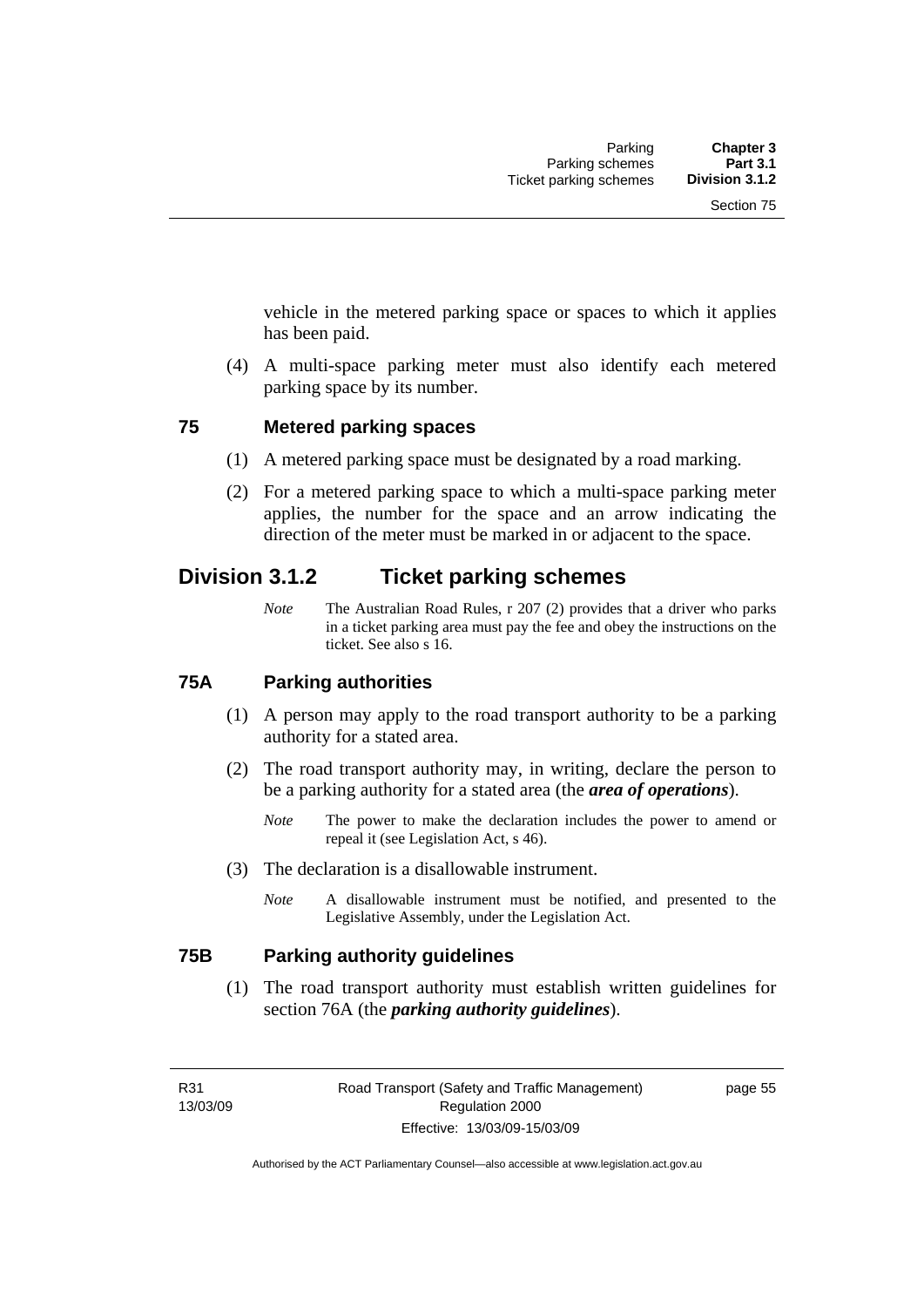- (2) The parking authority guidelines are a disallowable instrument.
	- *Note* A disallowable instrument must be notified, and presented to the Legislative Assembly, under the Legislation Act.
- (3) A parking authority is not entitled to provide, or charge for, parking in a ticket parking area if the parking authority does not comply with the parking authority guidelines.
- (4) A parking authority is taken to comply with the parking authority guidelines until the contrary is proved.

### **76 Ticket parking schemes—road transport authority**

- (1) The road transport authority may establish and operate a ticket parking scheme for any length of road or area.
- (2) For a ticket parking scheme, the road transport authority—
	- (a) may set aside a length of road or area as a ticket parking area; and
	- (b) may adopt the ways of, and schemes for, payment of the fees the authority considers appropriate; and
	- (c) may install pay parking devices.

### **76A Ticket parking schemes—parking authorities**

- (1) A parking authority may, in accordance with the parking authority guidelines, establish and operate a ticket parking scheme for any length of road or area within its area of operations.
- (2) For a ticket parking scheme, the parking authority may, in accordance with the parking authority guidelines—
	- (a) set aside a length of road or area within its area of operations as a ticket parking area; and
	- (b) fix fees for the parking of vehicles in the area; and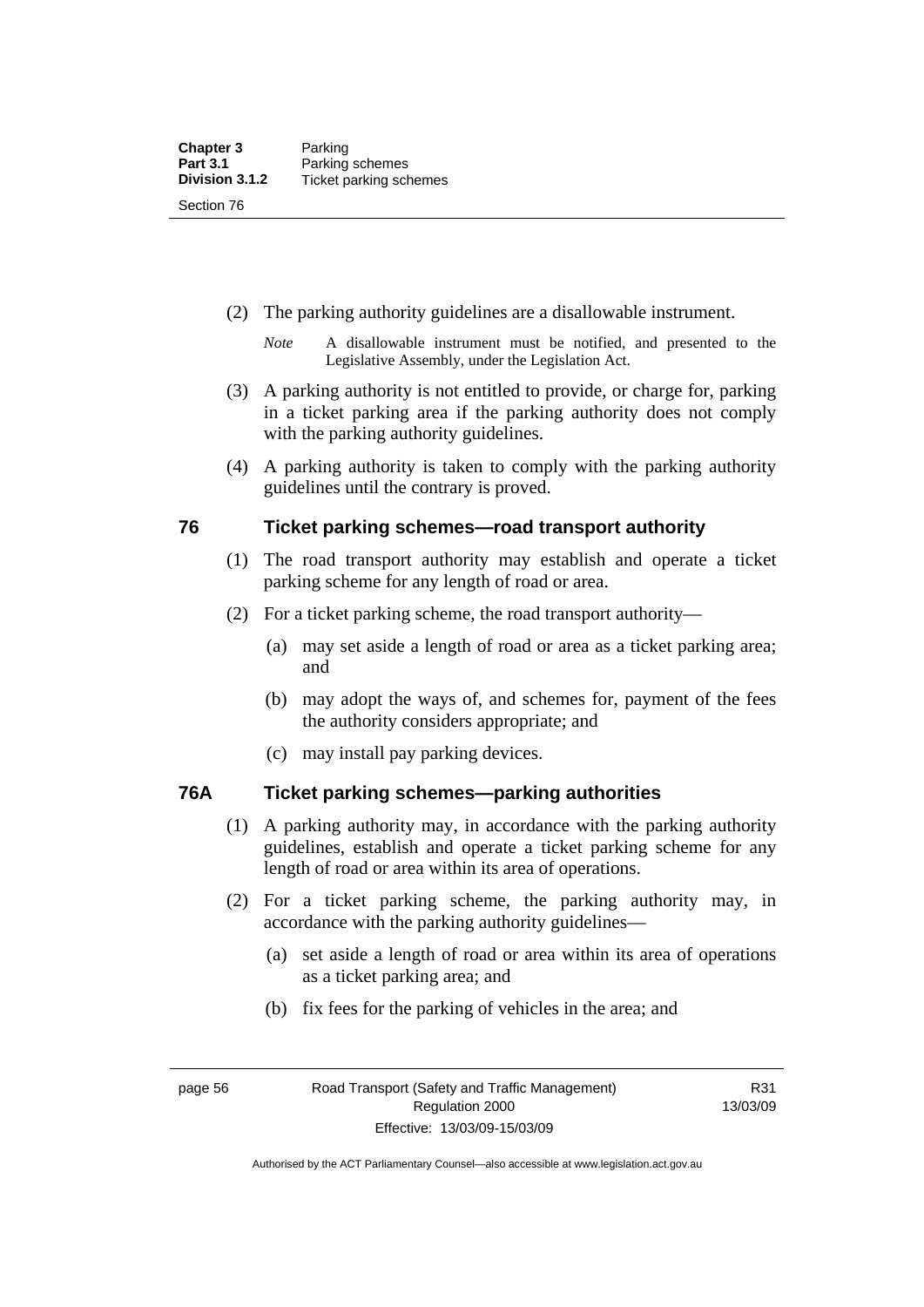- (c) adopt the ways of, and schemes for, payment of the fees the authority considers appropriate; and
- (d) install pay parking devices.
- *Note* Section 75A provides for the road transport authority to declare parking authorities and s 75B provides for parking authority guidelines.

### **77 Ticket parking areas**

- (1) A ticket parking area must be designated by ticket parking signs.
- (2) A ticket parking area is taken to include only such lengths of road and areas to which ticket parking signs apply as are lawfully available, apart from this division, for the parking of vehicles.

### **78 Ticket parking spaces**

A ticket parking area may be divided into ticket parking spaces, of a size suitable for parking a single vehicle, by a road marking.

### **79 Ticket machines**

The ticket machine for a ticket parking area must show or be capable of showing the fees fixed for the area under this division.

### **80 Parking tickets**

- (1) The following information must be printed on a parking ticket:
	- (a) the expiry date (expressed as the day of the month, the month and the year);
	- (b) the expiry time (expressed in hours and minutes);
	- (c) the name of the authority issuing the ticket;
	- (d) an indication of the ticket parking area where or for which the ticket is issued;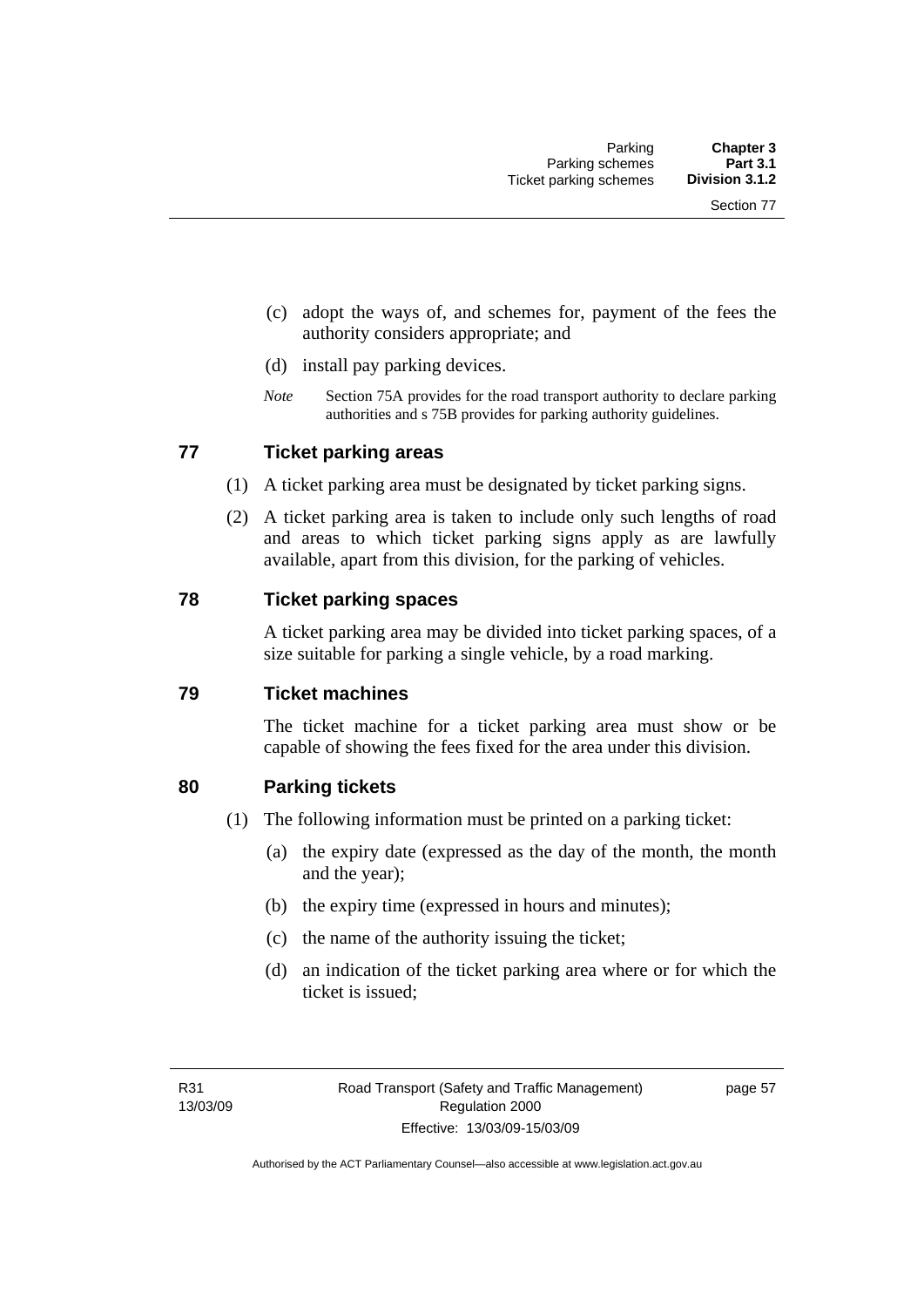- (e) the fee paid for the issue of the ticket or, for a prepaid ticket, the daily value of the ticket;
- (f) a serial number;
- (g) instructions for use of the ticket.

### **Examples for par (d)**

- 1 a code for the ticket parking area where the ticket is issued
- 2 the number of the parking ticket machine which issued the ticket
- 3 for a prepaid parking ticket—the daily value of the ticket or the area where the ticket may be used
- *Note* An example is part of the regulation, is not exhaustive and may extend, but does not limit, the meaning of the provision in which it appears (see Legislation Act, s 126 and s 132).
- (2) A parking ticket must be legible and of a size and design that enables it to be easily displayed in or on a vehicle.

### **81 Duration of parking tickets**

A parking ticket takes effect when it is issued and expires at the expiry time stated on the ticket.

### **Division 3.1.3 Heavy vehicle parking**

### **82 Definitions—div 3.1.3**

In this division:

*heavy vehicle* means a vehicle, whether loaded or unloaded, that is longer than 7.5m, has a GVM over 4.5t, and is used for commercial purposes.

*land adjoining residential land*—see section 83.

*residential land* means land leased for residential purposes.

*stock truck* means a vehicle that has a GVM over 4.5t and is built or used to transport livestock.

page 58 Road Transport (Safety and Traffic Management) Regulation 2000 Effective: 13/03/09-15/03/09

R31 13/03/09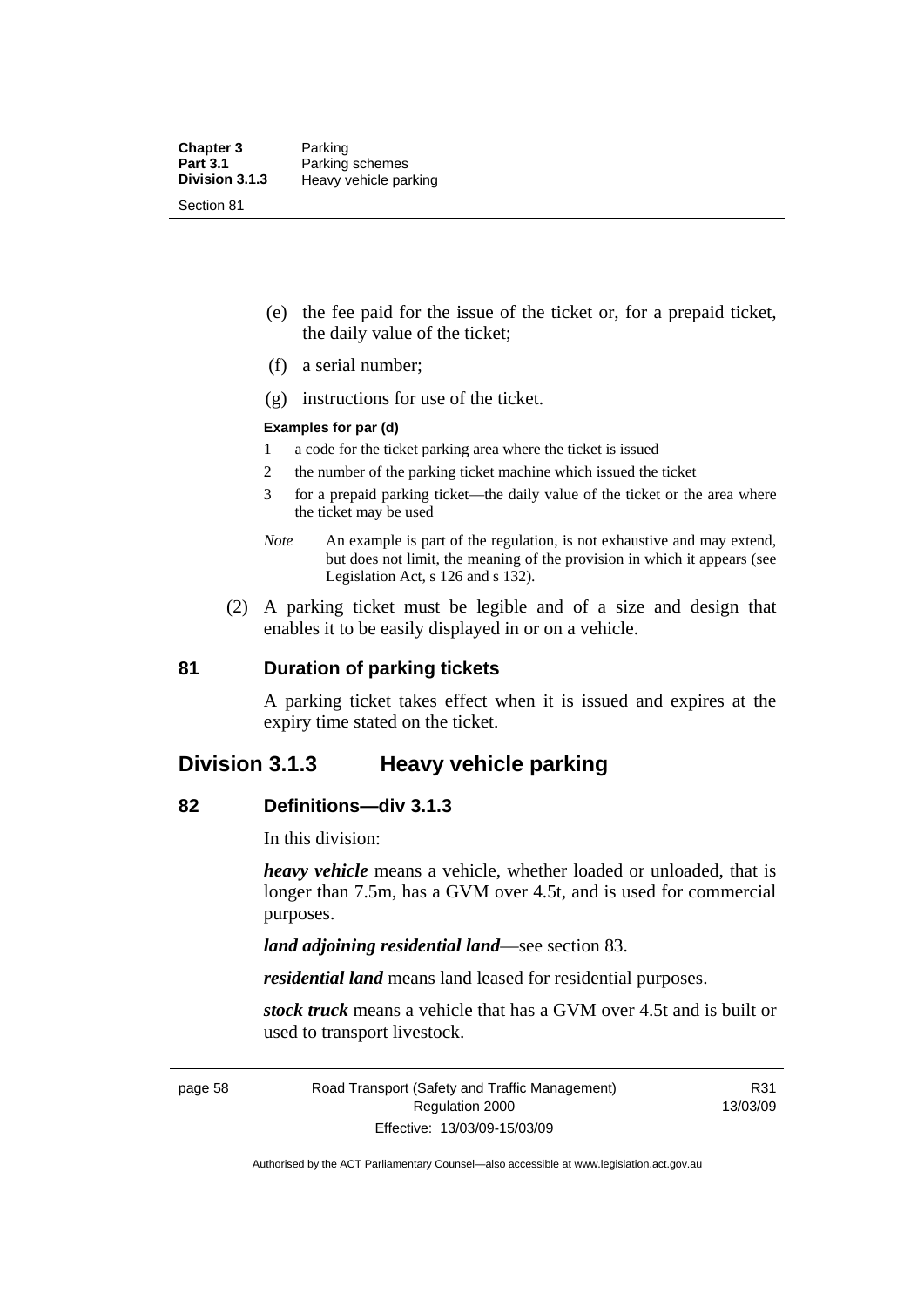### **83 References in div 3.1.3 to land adjoining residential land**

A reference in this division to *land adjoining residential land* includes a reference to land that would, apart from an intervening road, adjoin that land.

### **84 Vehicle parked partly on residential land**

For this division, a vehicle that is parked partly on residential land, and partly on adjoining land that is not residential land, is taken not to be parked on residential land.

### **85 Parking of certain vehicles on residential land prohibited**

- (1) This section applies to a vehicle, whether loaded or unloaded, that is—
	- (a) a stock truck; or
	- (b) a semitrailer with the load space permanently enclosed by rigid construction or with sides enclosed by nonrigid material and a rigid roof; or
	- (c) higher than 3.6m and used for commercial purposes.
- (2) A person must not park a vehicle to which this section applies on residential land.

Maximum penalty: 20 penalty units.

### **85A No more than 1 heavy vehicle on residential land**

- (1) A person commits an offence if—
	- (a) the person parks 2 or more heavy vehicles on residential land; or
	- (b) the person parks a heavy vehicle on residential land and there is already another heavy vehicle parked on the land.

Maximum penalty: 20 penalty units.

R31 13/03/09 page 59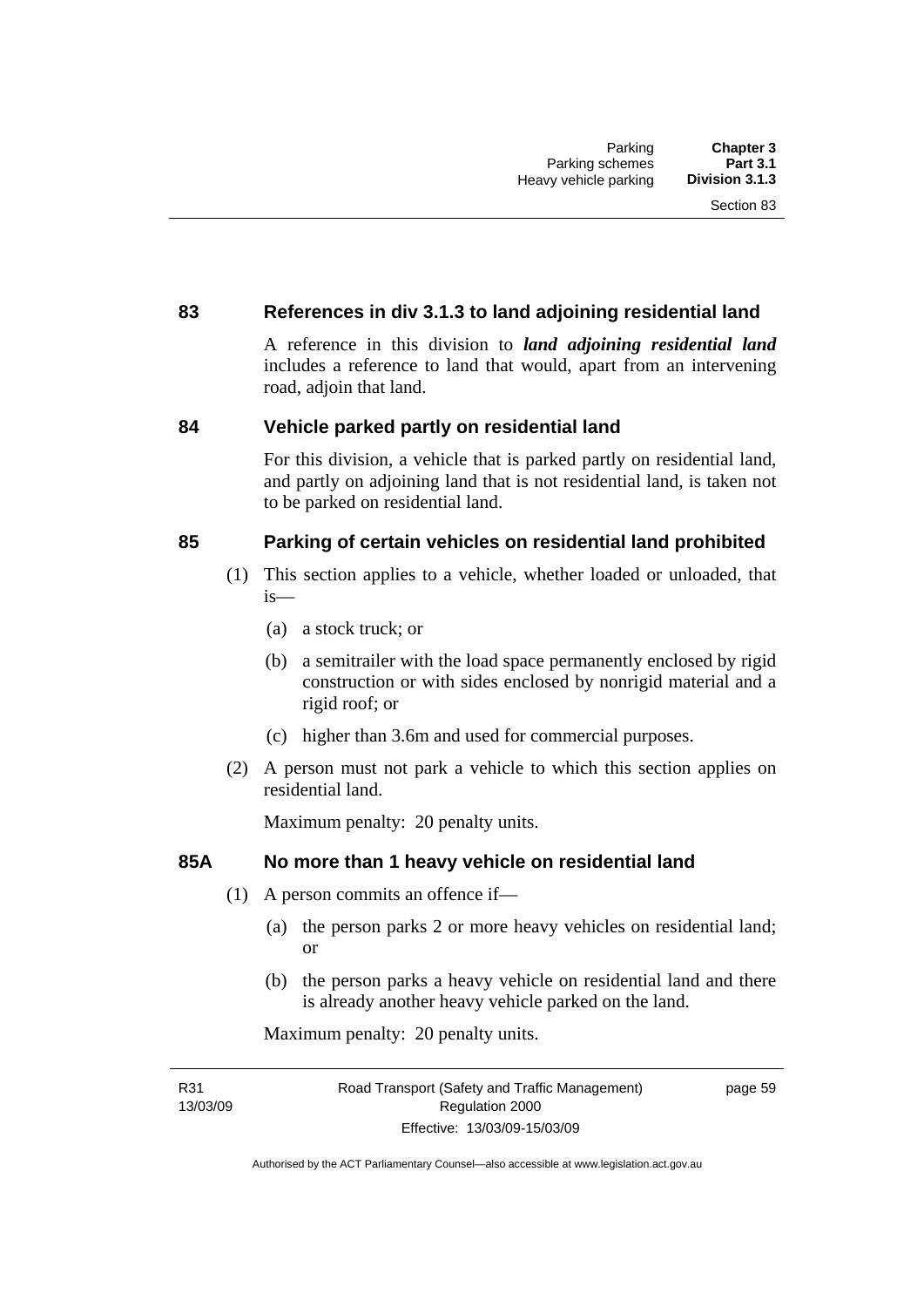- (2) Subsection (1) does not apply if—
	- (a) only 2 heavy vehicles are parked on the residential land; and
	- (b) 1 vehicle is plant that is parked on the other vehicle; and
	- (c) no part of either vehicle is higher than 3.6m from the ground.
- (3) In this section:

*plant* means a motor vehicle that consists solely of-

- (a) a machine or implement that cannot carry a load, other than tools and accessories usually carried in or on the vehicle; or
- (b) a crane, forklift truck or bobcat; or
- (c) a bobcat and excavation equipment.

### **85B Heavy vehicles to be parked away from residential land boundaries**

- (1) A person commits an offence if—
	- (a) the person parks a heavy vehicle on residential land; and
	- (b) any part of the vehicle when parked is—
		- (i) in front of the setback line of the front boundary of the land; or
		- (ii) less than 1.5m from any other boundary.

Maximum penalty: 20 penalty units.

(2) In this section:

*setback*, in relation to land—see the territory plan, part 13 (Definitions).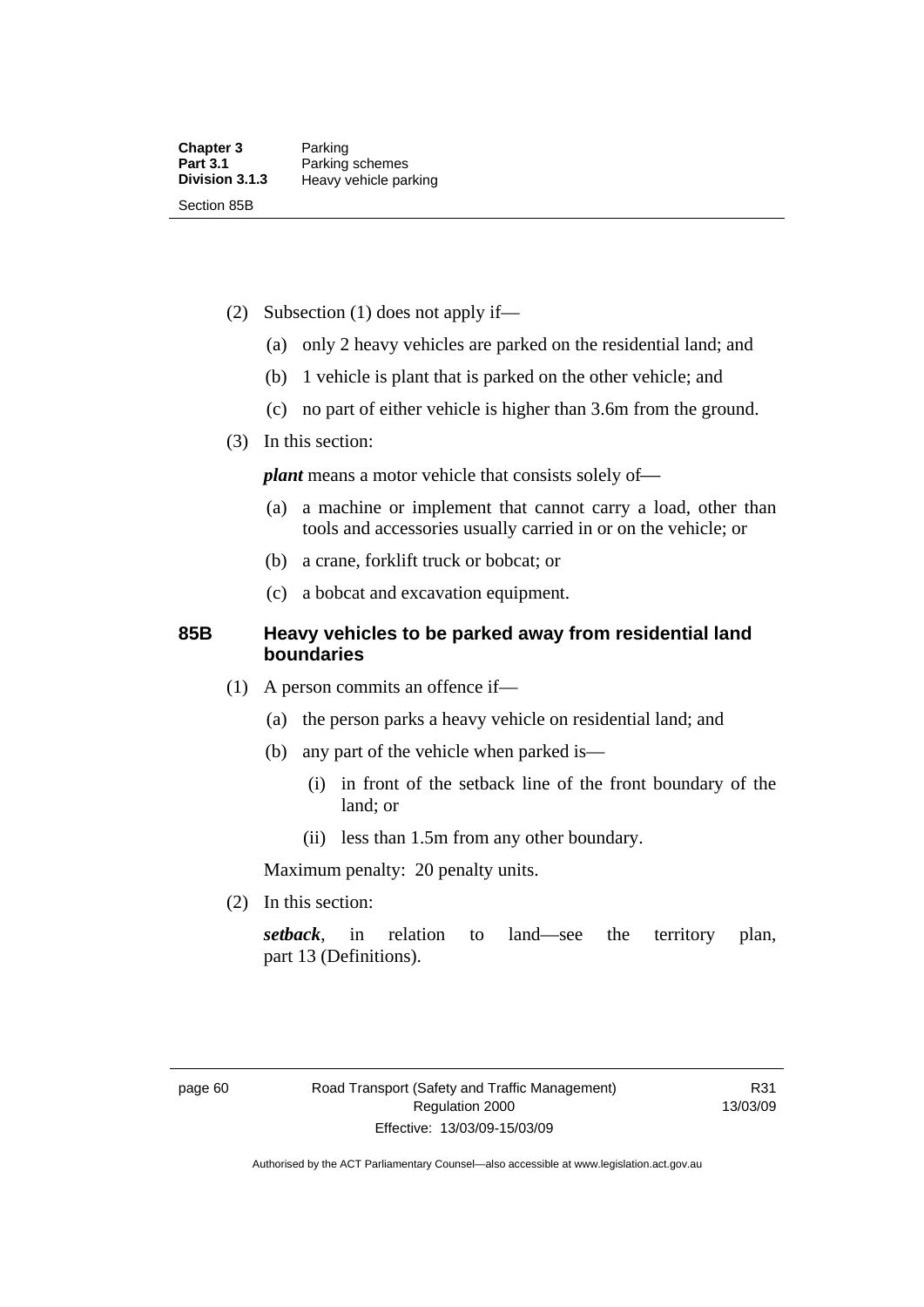### **86 Parking of certain vehicles on land adjoining residential land prohibited**

- (1) This section applies to—
	- (a) a vehicle or combination, whether loaded or unloaded, that is longer than 7.5m; and
	- (b) a vehicle, whether loaded or unloaded, with a GVM over 4.5t.
- (2) A person must not park a vehicle or combination to which this section applies on land adjoining residential land for more than 1 hour.

Maximum penalty: 20 penalty units.

 (3) Subsection (2) does not apply to the vehicle or combination if the land where it is parked is residential land or land leased for commercial purposes.

### **87 Parking of certain commercial vehicles on land with multi-unit housing**

- (1) This section applies to a vehicle, whether loaded or unloaded, that is used for commercial purposes and is longer than 6m, higher than 2.6m or has a GVM over 3.75t.
- (2) A person must not park a vehicle to which this section applies on residential land with multi-unit housing.

Maximum penalty: 20 penalty units.

 (3) For this section, residential land has multi-unit housing if the land has more than 1 dwelling on it.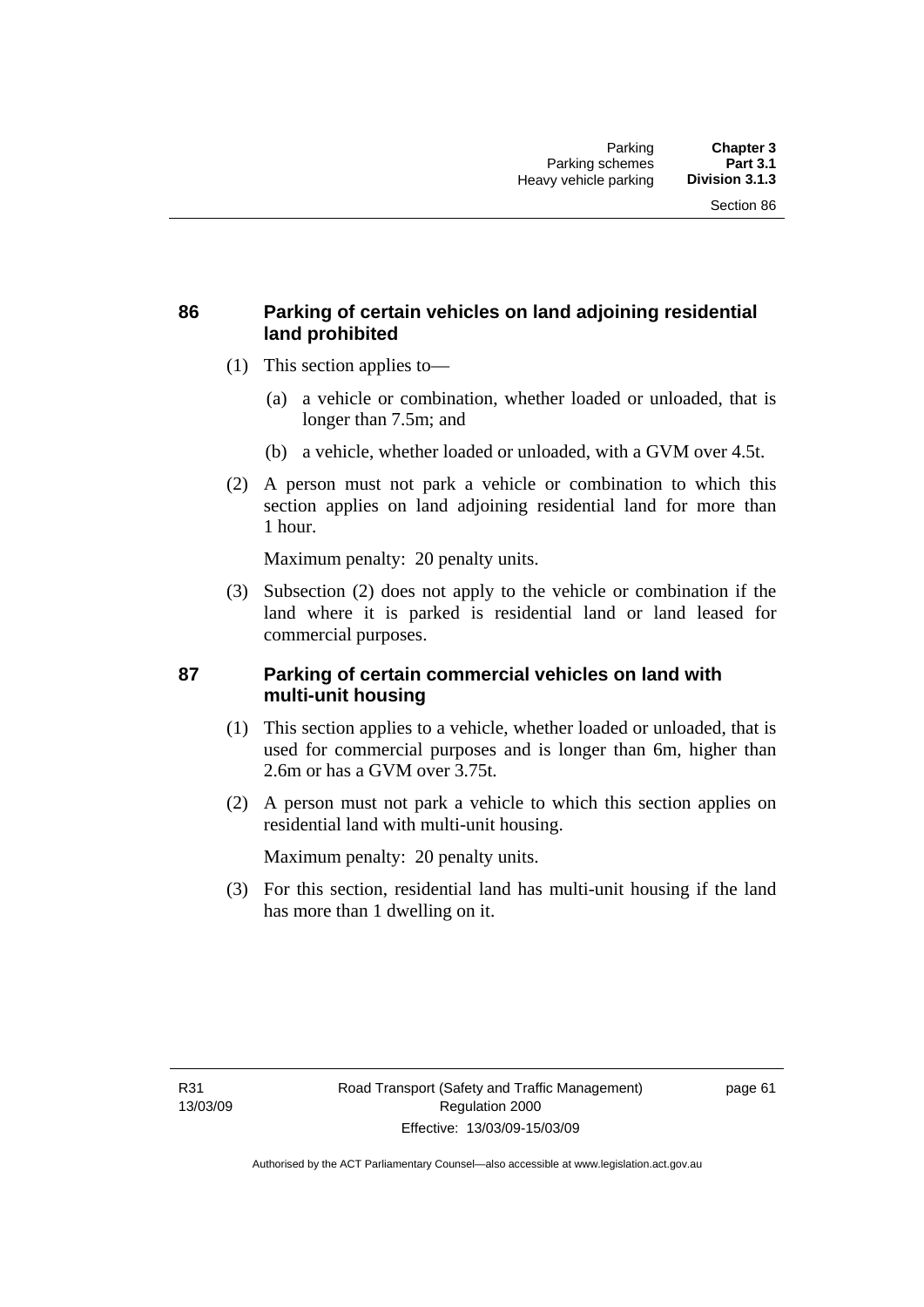(4) In this section:

*dwelling—*see the territory plan.

*Note* The territory plan defines *dwelling* as meaning 'a building or part of a building used as a self contained residence which must include food preparation facilities, a bath or shower, and a closet pan and wash basin'.

### **87A No offence if reasonable necessity etc**

A person does not commit an offence against section 85, section 85A, section 85B, section 86 or section 87 if—

- (a) either of the following applies:
	- (i) it was reasonably necessary to park the vehicle on the land to avoid contravening the Act or another territory law;
	- (ii) the vehicle was parked on the land to deliver or collect goods or passengers, or to provide services; and
- (b) the vehicle was on the land no longer than was reasonable.

### **87B Heavy vehicle refrigeration units not to be operated on residential land**

A person commits an offence if—

- (a) the person parks a heavy vehicle that has a refrigeration unit on residential land; and
- (b) the refrigeration unit is running at any time while the vehicle is parked on the land.

Maximum penalty: 20 penalty units.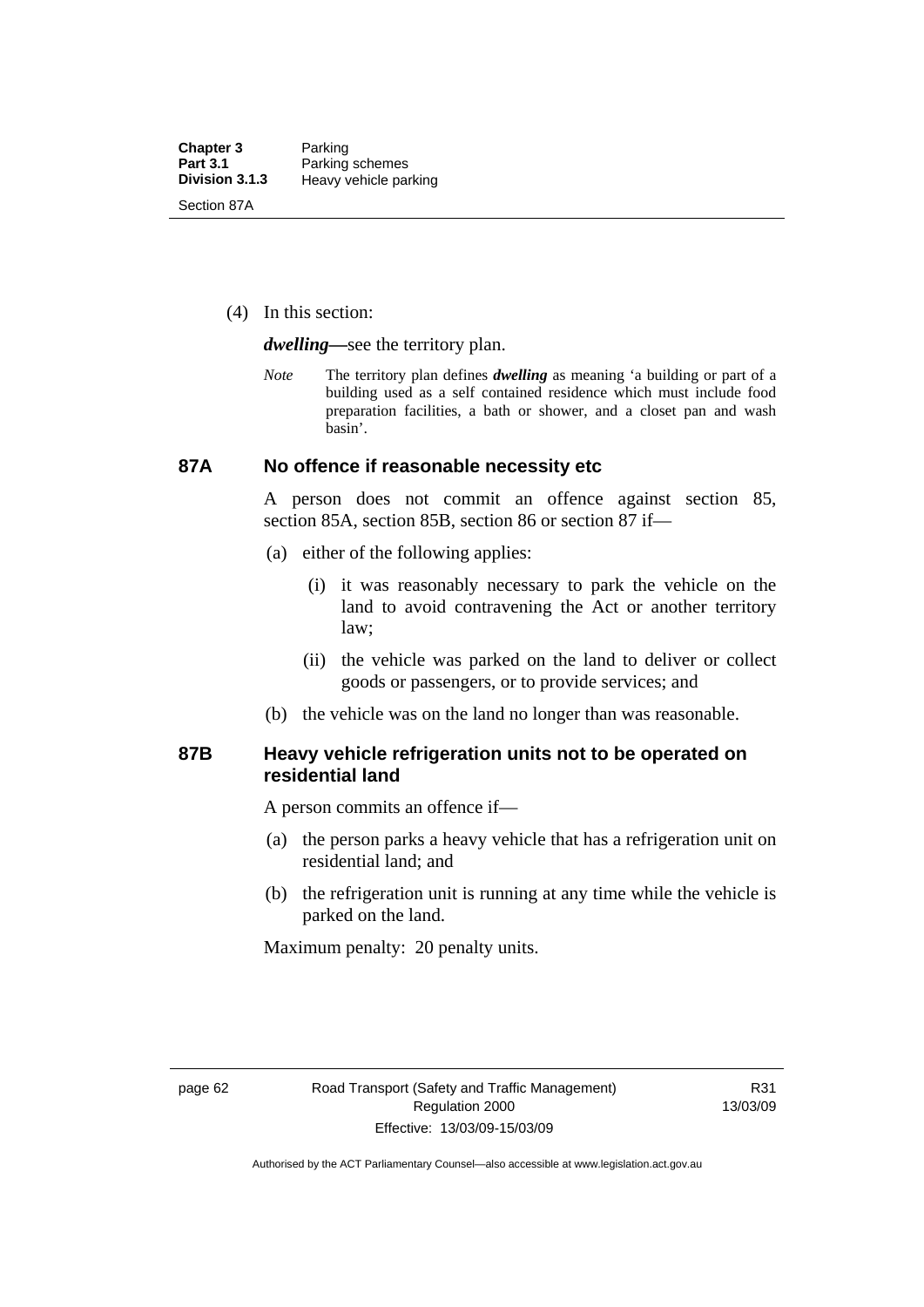# **87C Prohibition on night operation of heavy vehicle**

 (1) A person, other than an existing operator, commits an offence if the person operates a heavy vehicle parked on residential land at any time between 10 pm and 6 am.

Maximum penalty: 20 penalty units.

 (2) An existing operator commits an offence if the operator operates a heavy vehicle parked on residential land at any time between midnight and 5.30 am.

Maximum penalty: 20 penalty units.

(3) In this section:

*existing operator* means the holder of an existing operator's certificate issued under the *Motor Traffic Act 1936*, section 150R that is still in force.

# **88 Daily infringement**

A person who contravenes any of the following sections commits a separate offence for each day during any part of which the contravention continues:

- (a) section 85 (Parking of certain vehicles on residential land prohibited);
- (b) section 85A (No more than 1 heavy vehicle on residential land);
- (c) section 85B (Heavy vehicles to be parked away from residential land boundaries);
- (d) section 86 (Parking of certain vehicles on land adjoining residential land prohibited);

page 63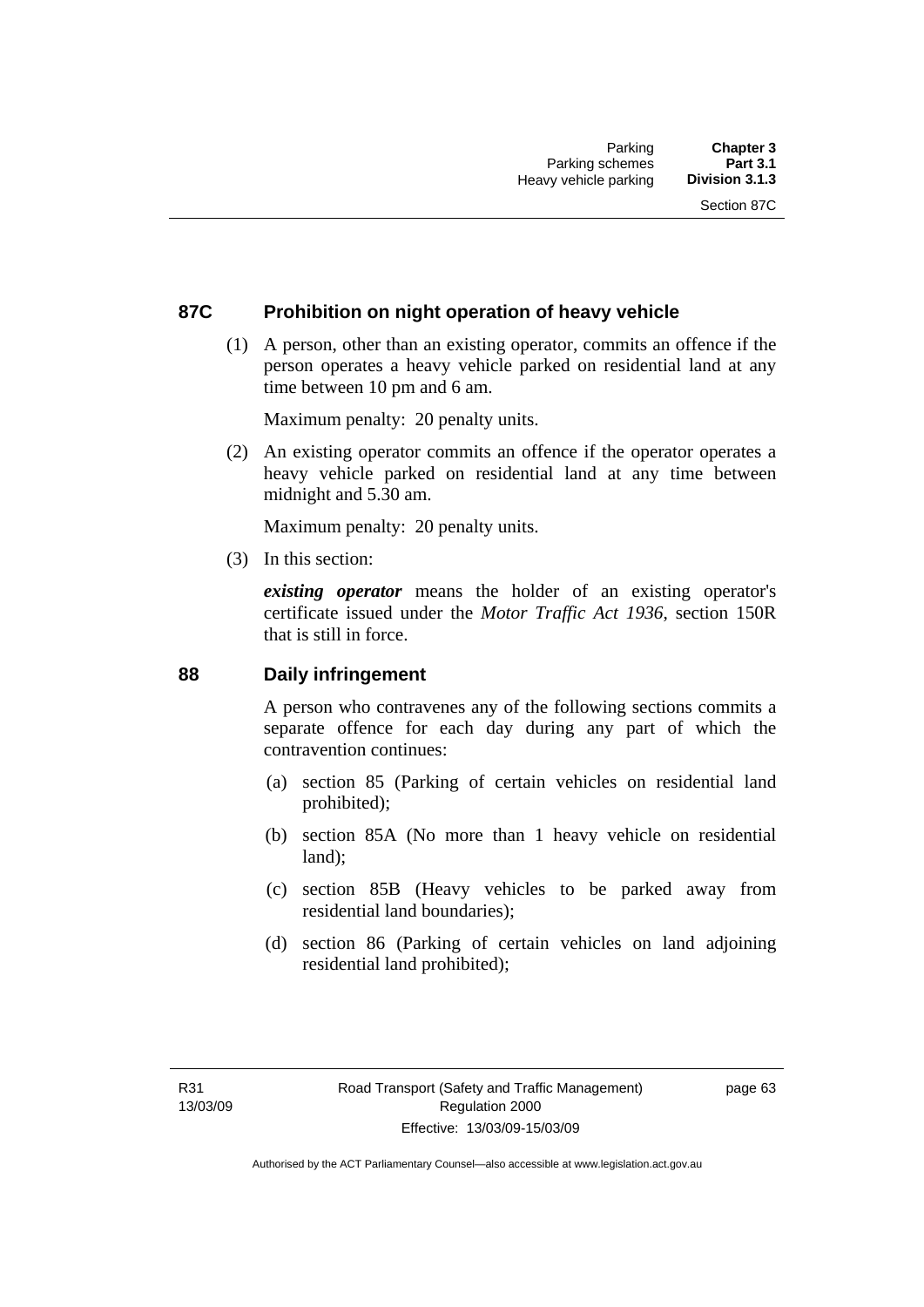- (e) section 87 (Parking of certain commercial vehicles on land with multi-unit housing);
- (f) section 87B (Heavy vehicle refrigeration units not to be operated on residential land).

# **Division 3.1.3A Heavy vehicle parking—enforcement**

# **89 Meaning of** *occupier***—div 3.1.3A**

In this division:

*occupier*, of premises, includes—

- (a) a person believed on reasonable grounds to be an occupier of the premises; and
- (b) a person apparently in charge of the premises.

# **90 Power to enter premises**

- (1) For division 3.1.3 (Heavy vehicle parking), an authorised person may—
	- (a) enter premises with the occupier's consent; or
	- (b) enter premises if the authorised person believes on reasonable grounds that—
		- (i) a heavy vehicle is parked on the premises in contravention of that division; and
		- (ii) it is necessary to enter the premises to inspect, take measurements, or record identification particulars about the vehicle.
- (2) An authorised person may, without the consent of the occupier of premises, enter land around the premises to ask for consent to enter the premises.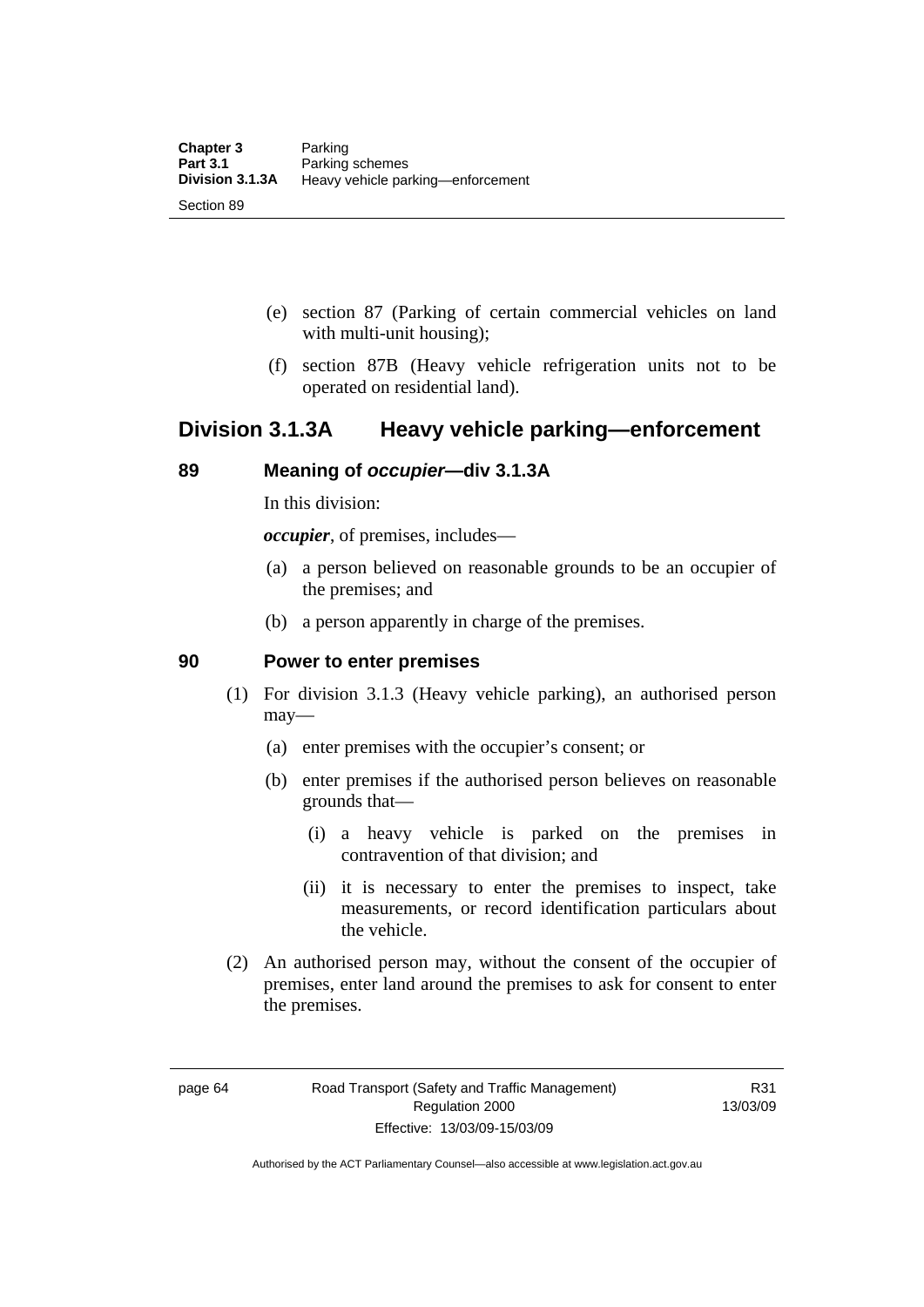- (3) An authorised person may enter premises under this section––
	- (a) for a contravention of section 87B or section 87C––at any time; and
	- (b) in any other case––between 8 am and 8 pm.

### **91 Production of identity card**

An authorised person must not remain at premises entered under this division if the authorised person does not produce his or her identity card when asked by the occupier.

*Note* Identity cards for authorised people are provided for in the *Road Transport (General) Act 1999*, s 20.

## **92 Consent to entry**

- (1) When seeking the consent of an occupier of premises to enter premises under section 90 (1) (a), an authorised person must—
	- (a) produce his or her identity card; and
	- (b) tell the occupier—
		- (i) the purpose of the entry; and
		- (ii) that consent may be refused.
- (2) If the occupier consents, the authorised person must ask the occupier to sign a written acknowledgment (an *acknowledgement of consent*)—
	- (a) that the occupier was told—
		- (i) the purpose of the entry; and
		- (ii) that consent may be refused; and
	- (b) that the occupier consented to the entry; and
	- (c) stating the time and date when consent was given.

R31 13/03/09 page 65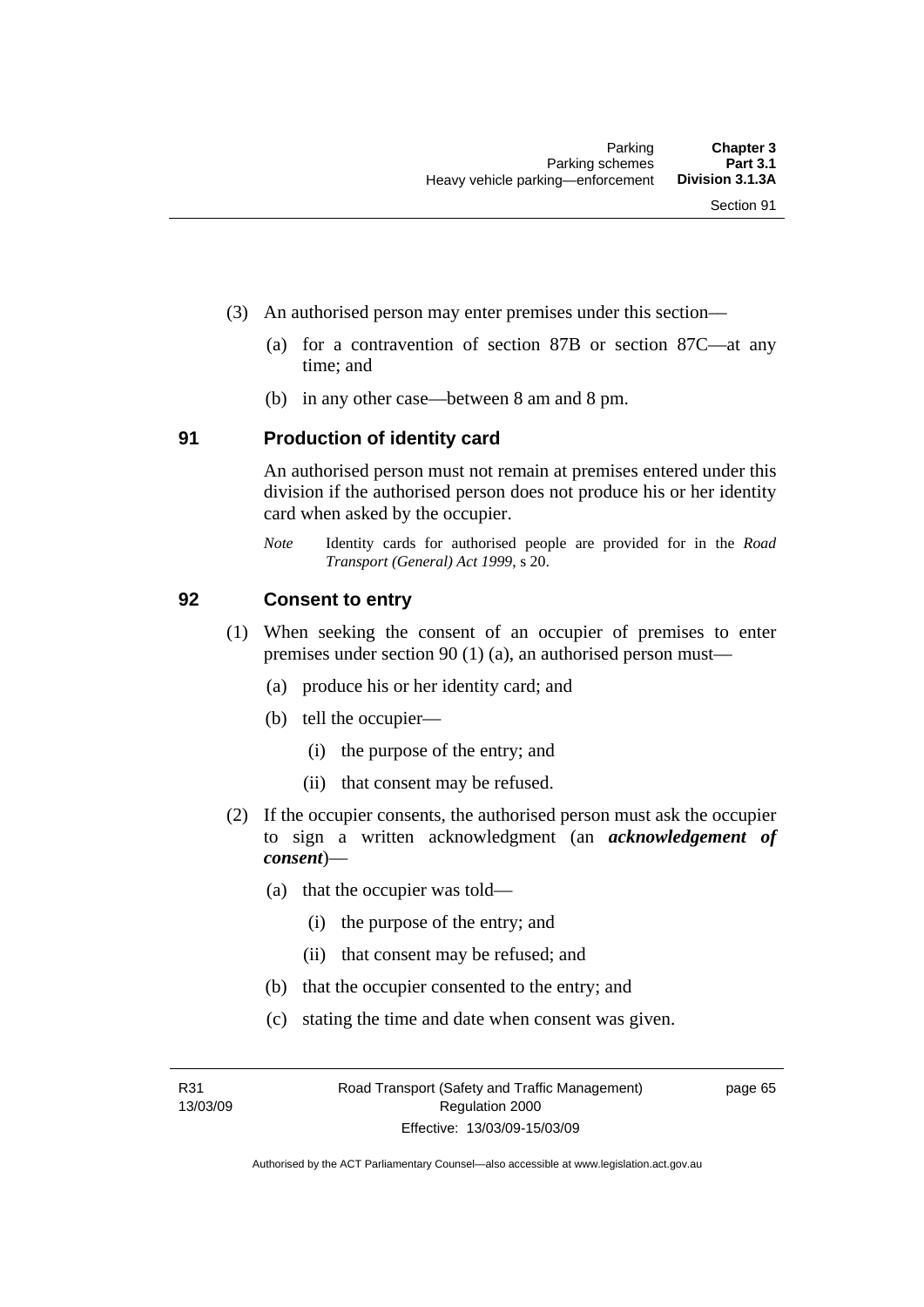- (3) If the occupier signs an acknowledgment of consent, the authorised person must immediately give a copy to the occupier.
- (4) A court must find that the occupier did not consent to entry to the premises by the authorised person under this division if—
	- (a) the question arises in a proceeding in the court whether the occupier consented to the entry; and
	- (b) an acknowledgment of consent is not produced in evidence; and
	- (c) it is not proved that the occupier consented to the entry.

# **93 General powers on entry to premises**

- (1) An authorised person who enters premises under this division may, for division 3.1.3 (Heavy vehicle parking) and this division, do 1 or more of the following in relation to a heavy vehicle on the premises:
	- (a) inspect the vehicle (including for its identification particulars);
	- (b) take measurements;
	- (c) take photographs, films, or audio, video or other recordings;
	- (d) require the occupier, or anyone at the premises to—
		- (i) give the authorised person information; or
		- (ii) produce documents to the authorised person; or
		- (iii) give the authorised person reasonable help to exercise a power under this division.
	- *Note* The Legislation Act, s 170 and s 171 deal with the application of the privilege against self incrimination and client legal privilege.
- (2) A person must take all reasonable steps to comply with a requirement made of the person under subsection (1) (d).

Maximum penalty: 20 penalty units.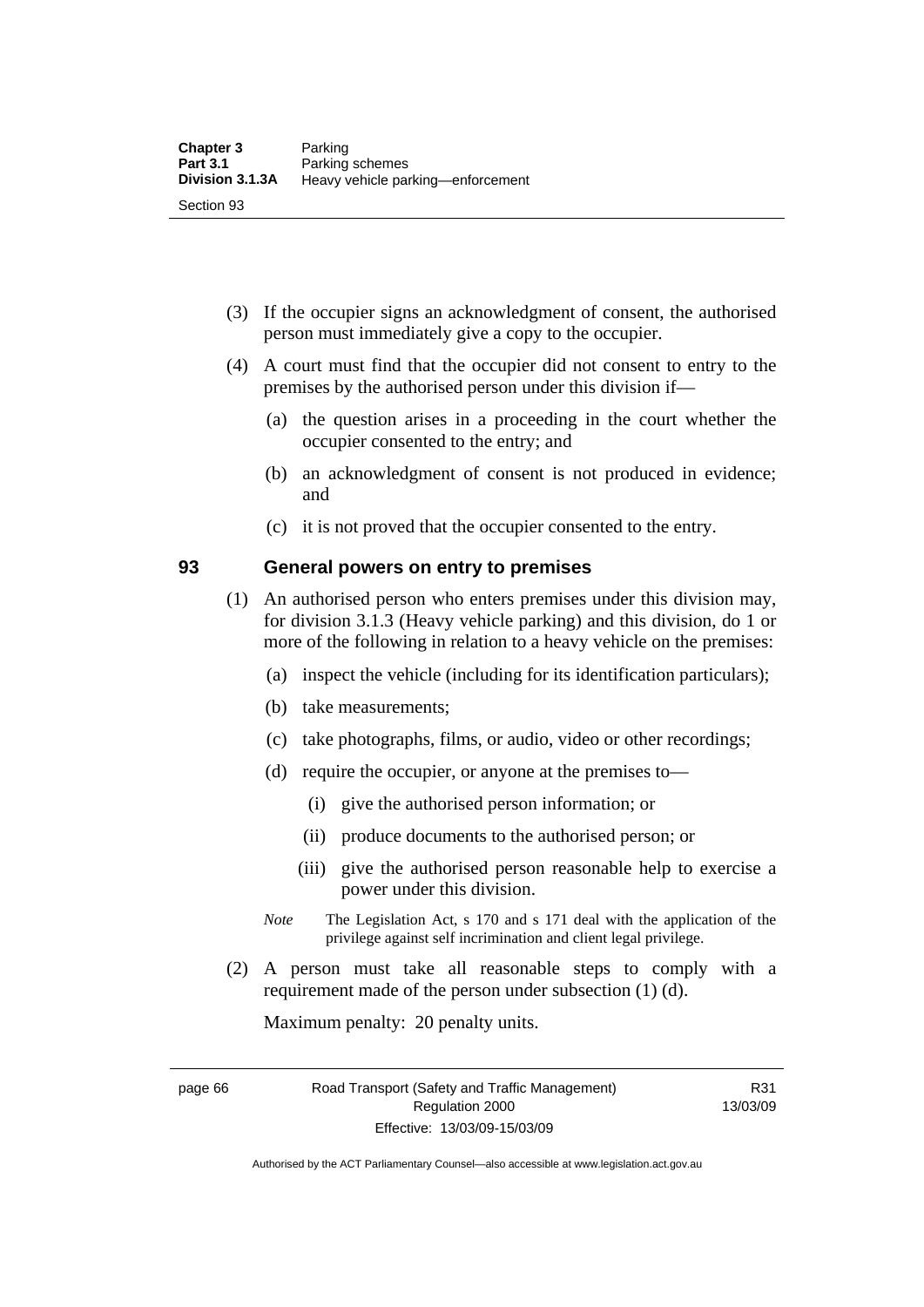# **94 Damage etc to be minimised**

- (1) In the exercise, or purported exercise, of a function under this division, an authorised person must take all reasonable steps to ensure that the authorised person, and any person assisting the authorised person, causes as little inconvenience, detriment and damage as practicable.
- (2) If an authorised person, or a person assisting an authorised person, damages anything in the exercise or purported exercise of a function under this division, the authorised person must give written notice of the particulars of the damage to the person the authorised person believes on reasonable grounds is the owner of the thing.
- (3) If the damage happens at premises entered under this division in the absence of the occupier, the notice may be given by leaving it, secured conspicuously, at the premises.

# **95 Compensation for exercise of enforcement powers**

- (1) A person may claim compensation from the Territory if the person suffers loss or expense because of the exercise, or purported exercise, of a function under this division by an authorised person or a person assisting an authorised person.
- (2) Compensation may be claimed and ordered in a proceeding for—
	- (a) compensation brought in a court of competent jurisdiction; or
	- (b) an offence against this regulation brought against the person making the claim for compensation.
- (3) A court may order the payment of reasonable compensation for the loss or expense only if satisfied that it is just to make the order in the circumstances of the particular case.
- (4) A regulation may prescribe matters that may, must or must not be taken into account by the court in considering whether it is just to make the order.

page 67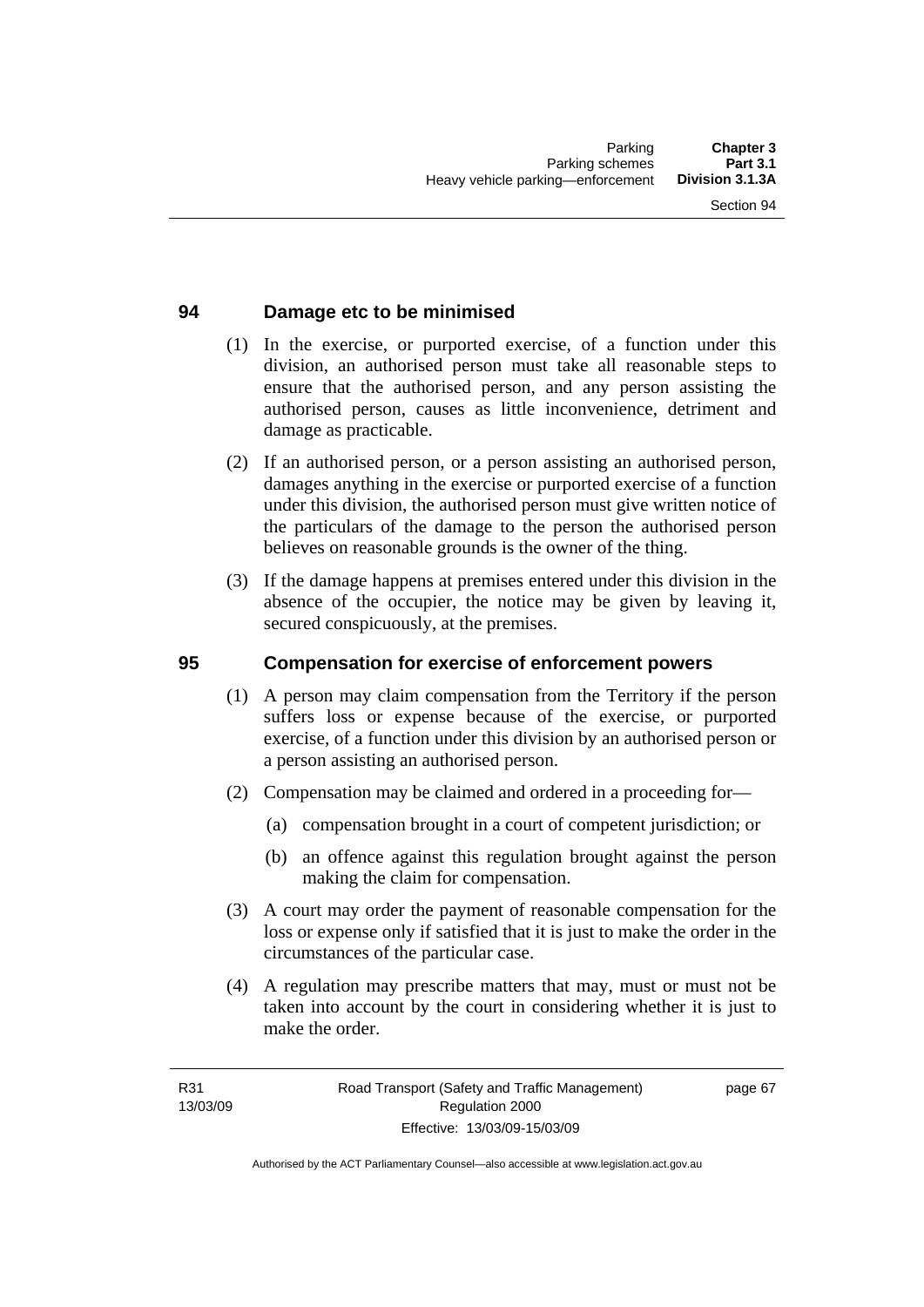**Chapter 3** Parking<br>**Part 3.1** Parking **Part 3.1** Parking schemes<br>**Division 3.1.4** Miscellaneous **Division 3.1.4** Miscellaneous Section 97A

# **Division 3.1.4 Miscellaneous**

# **97A Other powers to provide pay parking**

- (1) This part does not affect any other power of a parking authority to provide for parking on land within its area of operations.
- (2) A parking authority may exercise a power under this part in relation to land that it does not own only with the consent of the owner of the land.
- (3) Consent may be given subject to conditions, including conditions about the length and withdrawal of the consent.
- (4) Subject to the conditions of the consent, the consent may be withdrawn only after reasonable notice.
- (5) In this section:

*owner*, of land, includes lessee of land.

# **98 Overlapping schemes**

- (1) This part does not prevent the road transport authority or a parking authority from establishing and operating a pay parking scheme on the same length of road, or in the same area, where it is operating a different pay parking scheme.
- (2) The road transport authority or a parking authority may not recover the fee fixed for the parking of a vehicle in a metered space or ticket parking area if any other applicable parking fee has been paid for parking the vehicle in the space or area.

# **98A Income from ticket parking scheme**

- (1) All fees collected by a parking authority from the operation of a ticket parking scheme belong to the parking authority.
- (2) Any surplus arising from the operation of a ticket parking scheme may be applied at the discretion of the parking authority.

page 68 Road Transport (Safety and Traffic Management) Regulation 2000 Effective: 13/03/09-15/03/09

R31 13/03/09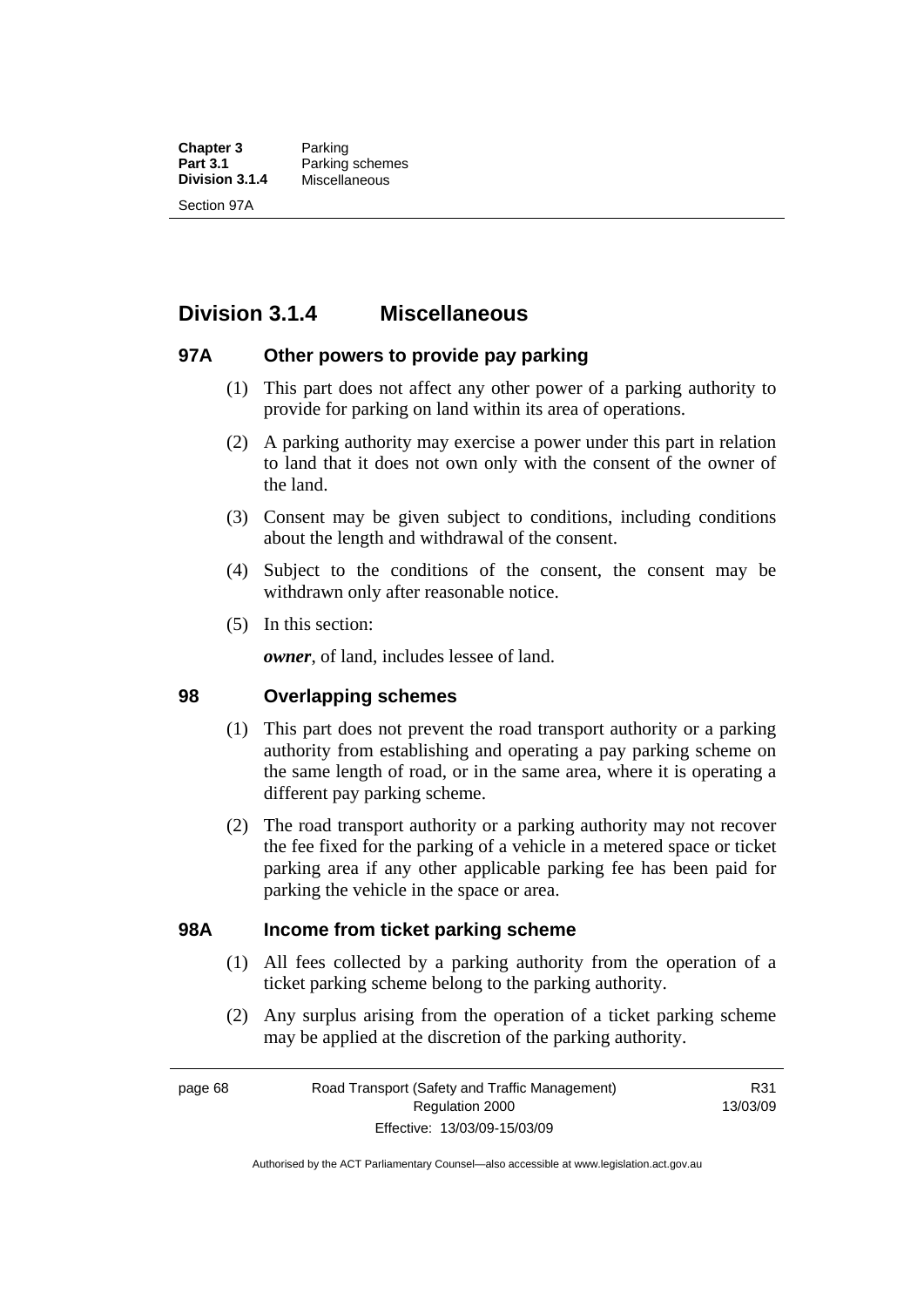# **98B Costs of ticket parking scheme**

The costs of administering a ticket parking scheme operated by a parking authority under section 76A are to be borne by the parking authority.

# **99 Trailers not separately chargeable**

A separate parking fee is not required to be paid for a trailer towed by another vehicle.

R31 13/03/09 page 69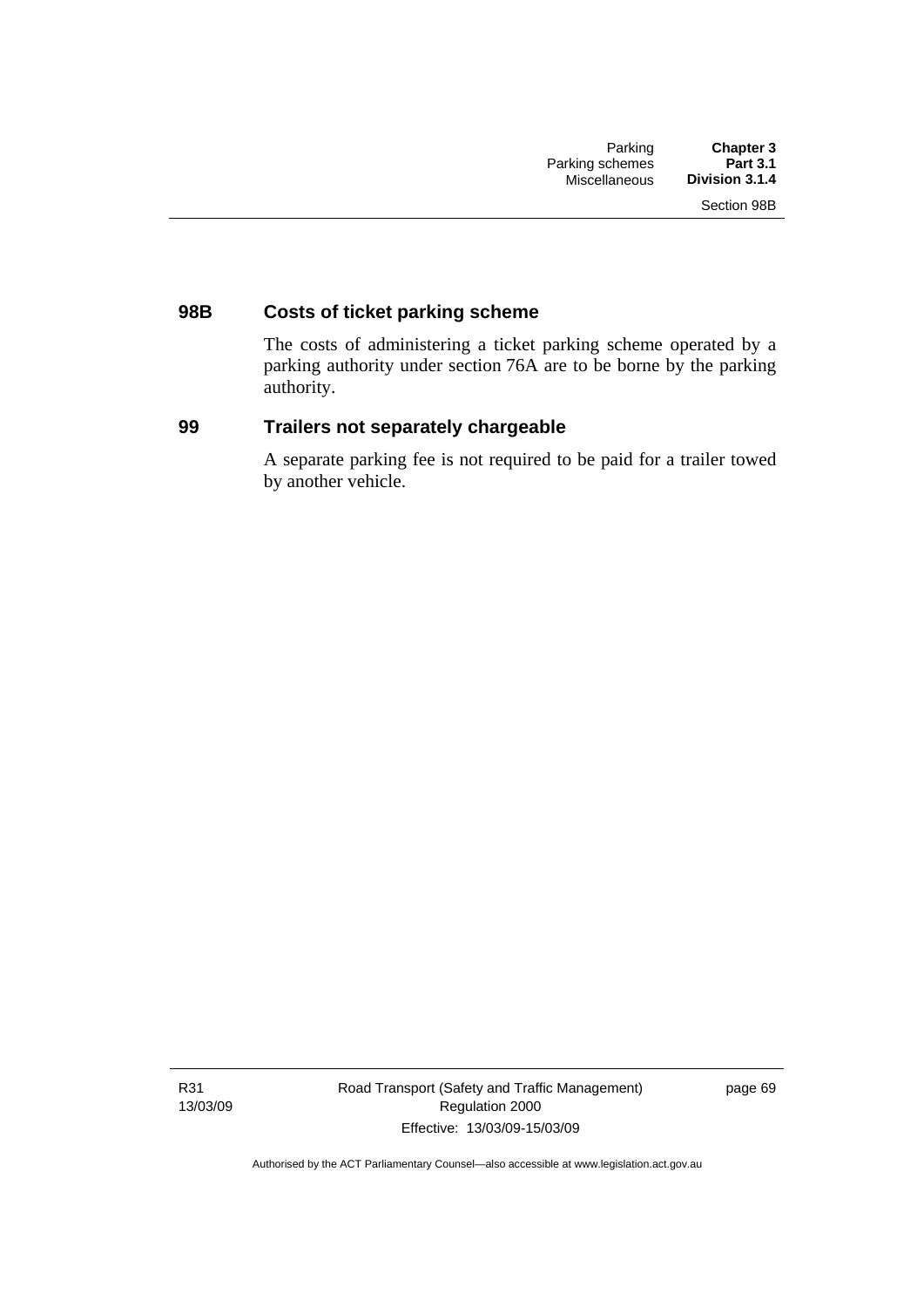Section 100

# **Part 3.2 Parking permits and mobility parking scheme authorities**

# **100 Parking permits**

- (1) The road transport authority may issue a permit (a *parking permit*) of a kind mentioned in subsection (2) authorising the parking of a vehicle, without charge, on a length of road or in an area designated by a *permit zone sign* for use by holders of that kind of parking permit.
- (2) The parking permit may be of 1 or more of the following kinds:
	- (a) a business parking permit;
	- (b) a commuter parking permit;
	- (c) a loading zone permit;
	- (d) a resident parking permit;
	- (e) a resident's visitor parking permit;
	- (f) a special event parking permit;
	- (g) any other kind declared by the road transport authority for this section.
- (3) The parking permit may be issued subject to conditions.
- (4) The parking permit—
	- (a) must state when it expires; and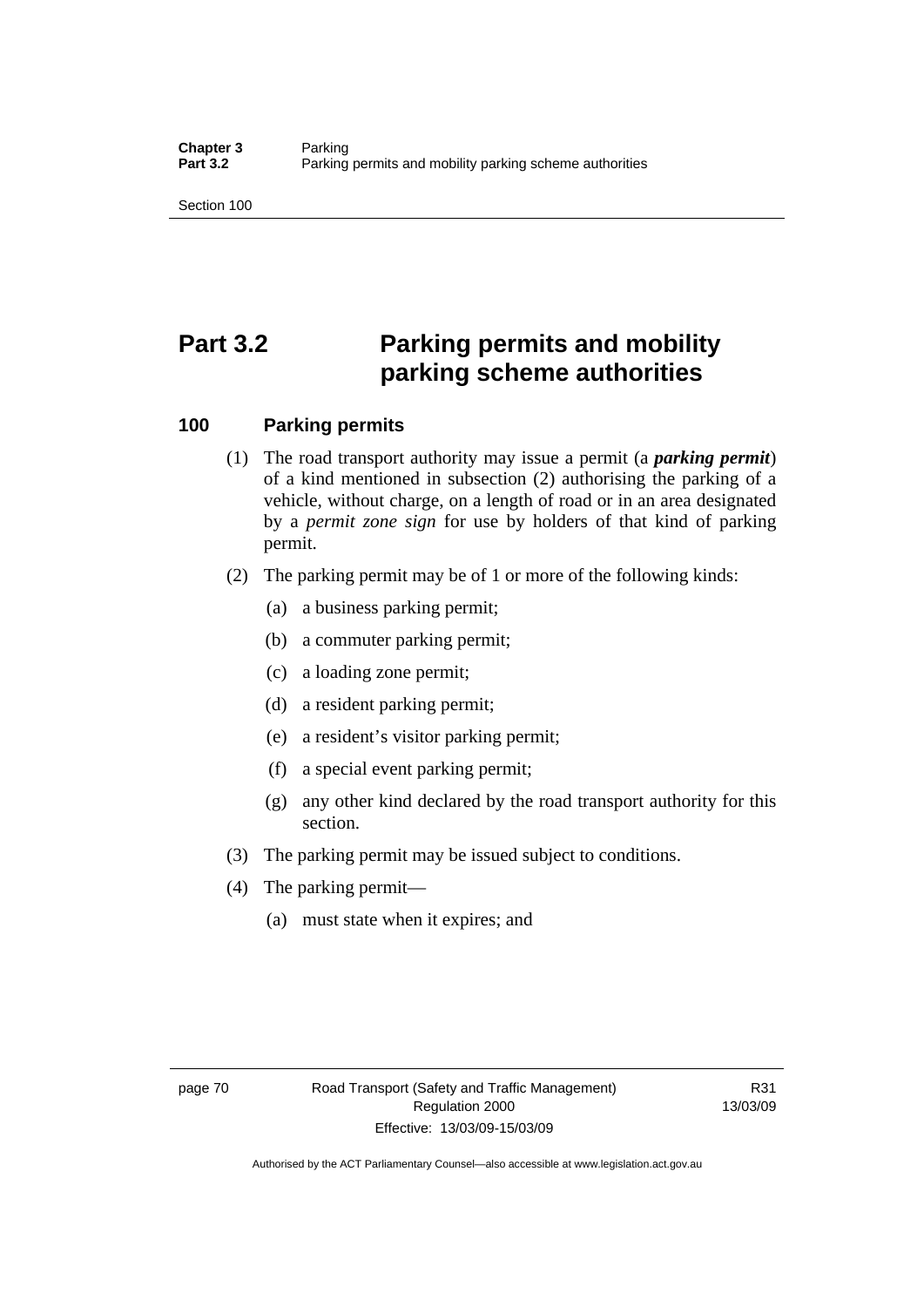(b) may state anything else that the road transport authority considers appropriate.

#### **Examples for par (b)**

- 1 the length of road or area to which the permit applies
- 2 any conditions to which the permit is subject
- 3 the maximum period which a vehicle may be parked in a designated area under the permit
- 4 the name or address of the person to whom it is issued
- *Note* An example is part of the regulation, is not exhaustive and may extend, but does not limit, the meaning of the provision in which it appears (see Legislation Act, s 126 and s 132).
- (5) The holder of a permit may surrender the permit by returning it to the road transport authority.
- (6) A declaration under subsection  $(2)$   $(g)$  is a notifiable instrument.

*Note* A notifiable instrument must be notified under the Legislation Act.

# **101 Mobility parking scheme authorities**

- (1) The road transport authority may issue a mobility parking scheme authority—
	- (a) for use by a person with a disability; or
	- (b) for use by an entity for the transport of people with disabilities.
- (2) A mobility parking scheme authority may be issued subject to conditions.
- (3) A mobility parking scheme authority—
	- (a) must include a people with disabilities symbol; and
	- (b) must state when it expires; and

page 71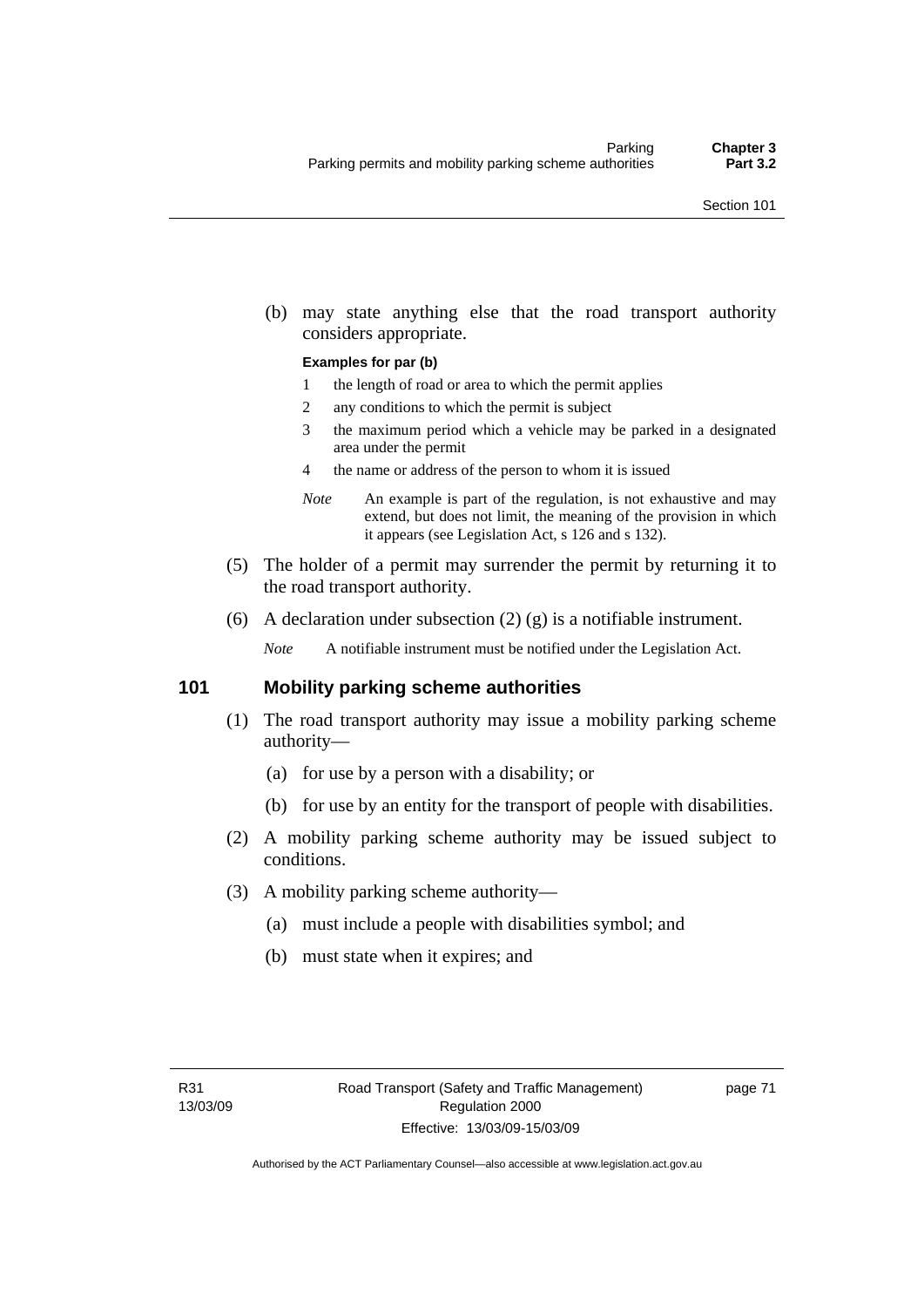Section 101A

- (c) may state anything else that the road transport authority considers appropriate.
- *Note 1 People with disabilities symbol* is defined in the ARR, dict.
- *Note 2* For parking by mobility parking scheme authority holders, see s 15 and ARR, r 206.

# **101A Parking permits and mobility parking scheme authorities—cancellation**

- (1) This section applies if the road transport authority proposes to cancel (the *proposed action*) a parking permit or mobility parking scheme authority.
- (2) The road transport authority must give the person to whom the parking permit or mobility parking scheme authority was issued a written notice stating—
	- (a) the proposed action; and
	- (b) an explanation for the proposed action; and
	- (c) that the person may, within 14 days after the day the person receives the notice, give a written response to the authority about the notice.
- (3) In deciding whether to take the proposed action, the road transport authority must consider any response given to the authority in accordance with the notice.
- (4) The road transport authority must give the person written notice of the authority's decision.
- (5) If the road transport authority decides to take the proposed action, the authority's decision takes effect the day after the day when notice of the decision is given to the person or, if the notice states a later date of effect, that date.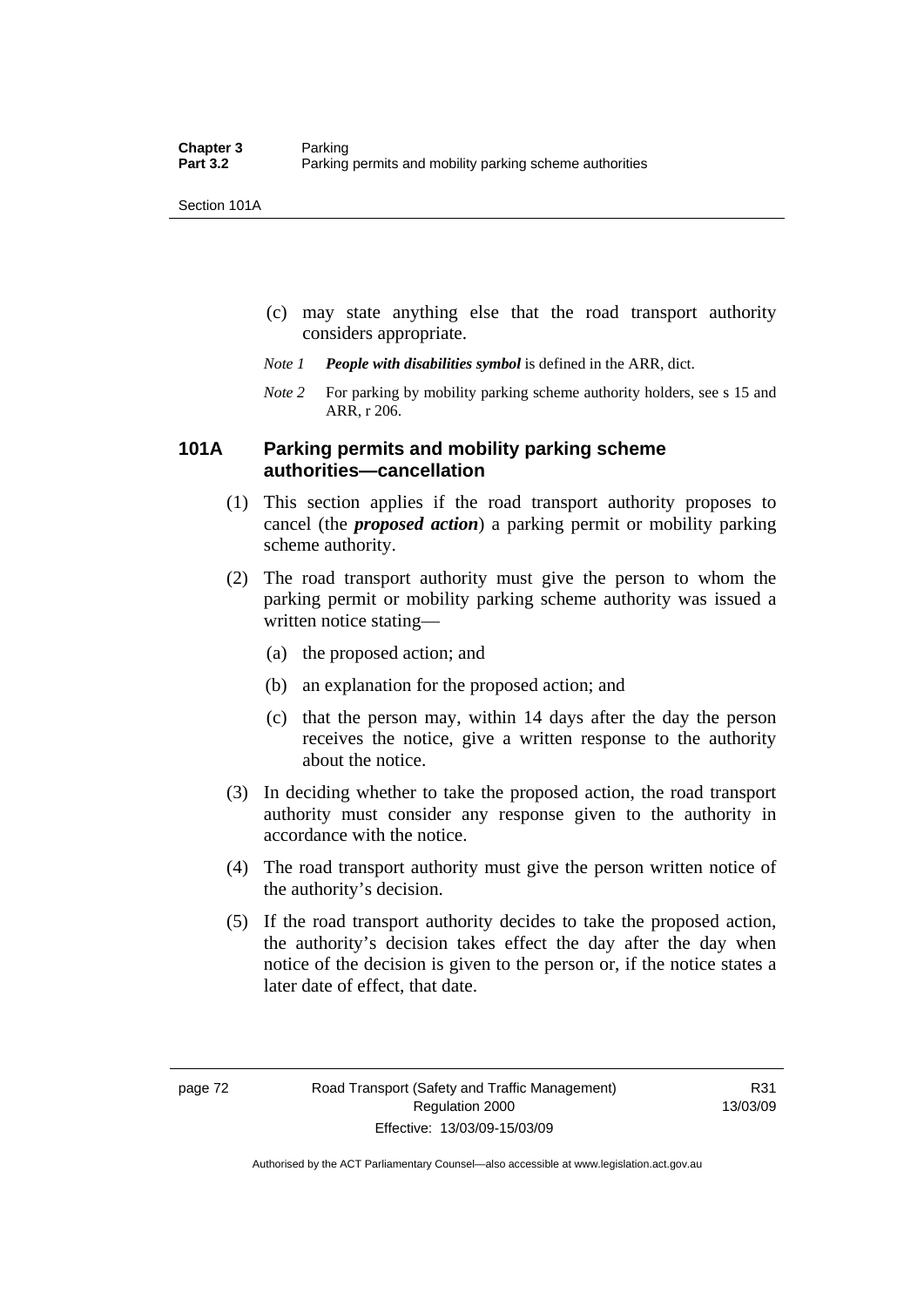# **101B Parking permits and mobility parking scheme authorities—return when cancelled**

If a parking permit or mobility parking scheme authority is cancelled under section 101A, the person to whom the parking permit or mobility parking scheme authority was issued must return the permit or authority to the road transport authority as soon as practicable but no later than 21 days after the date of effect of the cancellation of the permit or authority.

Maximum penalty: 20 penalty units.

R31 13/03/09 Road Transport (Safety and Traffic Management) Regulation 2000 Effective: 13/03/09-15/03/09

page 73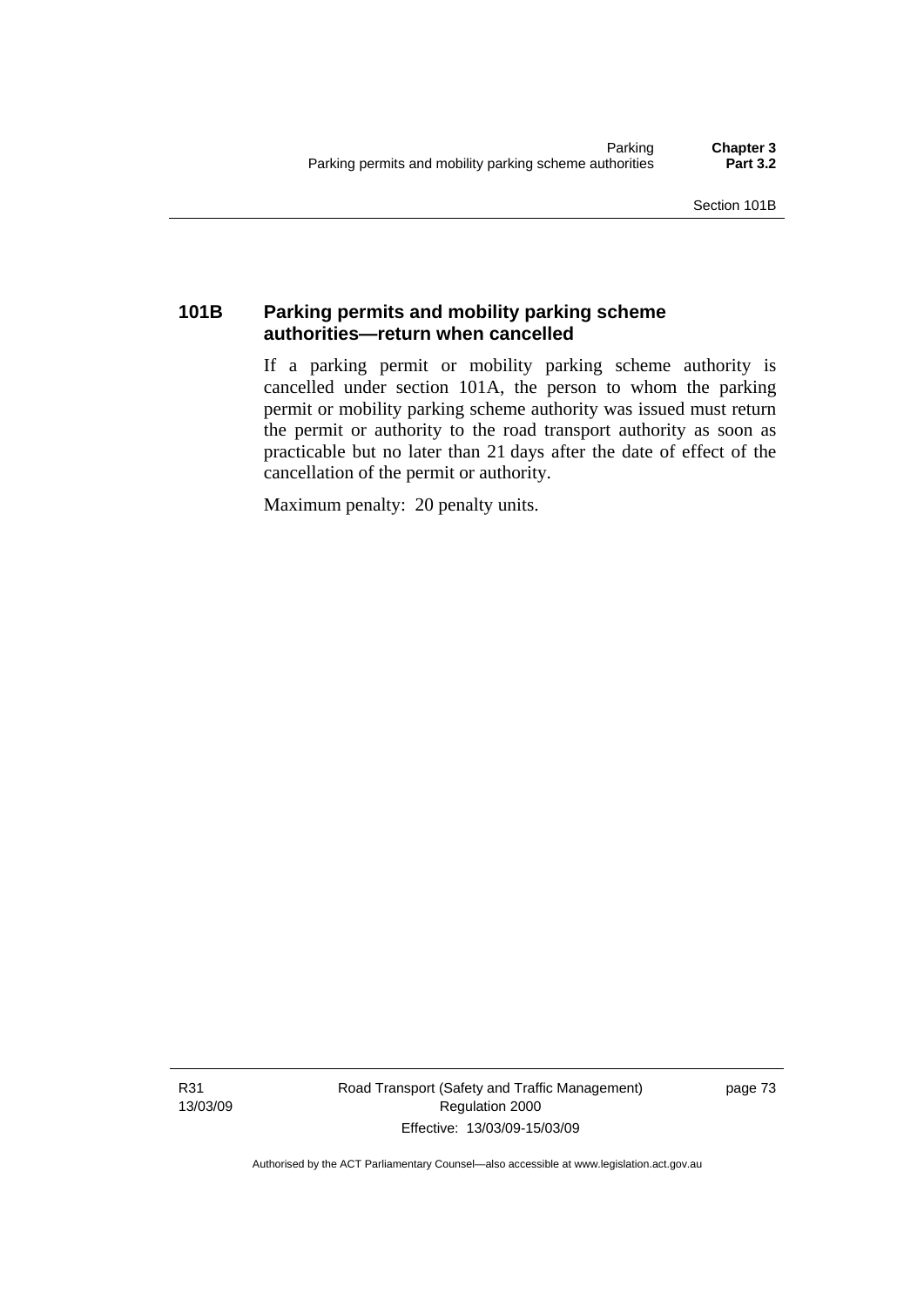**Chapter 3** Parking<br>**Part 3.3** Parking Parking—other provisions

Section 101C

# **Part 3.3 Parking—other provisions**

# **101C Marking tyres by parking inspectors**

A police officer or authorised person may mark the tyres on a vehicle using crayon, chalk or a similar substance as far as is reasonably necessary for the purpose of enforcing a provision of an Act relating to the regulation or prohibition of the parking of vehicles.

*Note* A reference to an Act includes a reference to the statutory instruments made or in force under the Act, including a regulation (see Legislation Act, s 104).

page 74 Road Transport (Safety and Traffic Management) Regulation 2000 Effective: 13/03/09-15/03/09

R31 13/03/09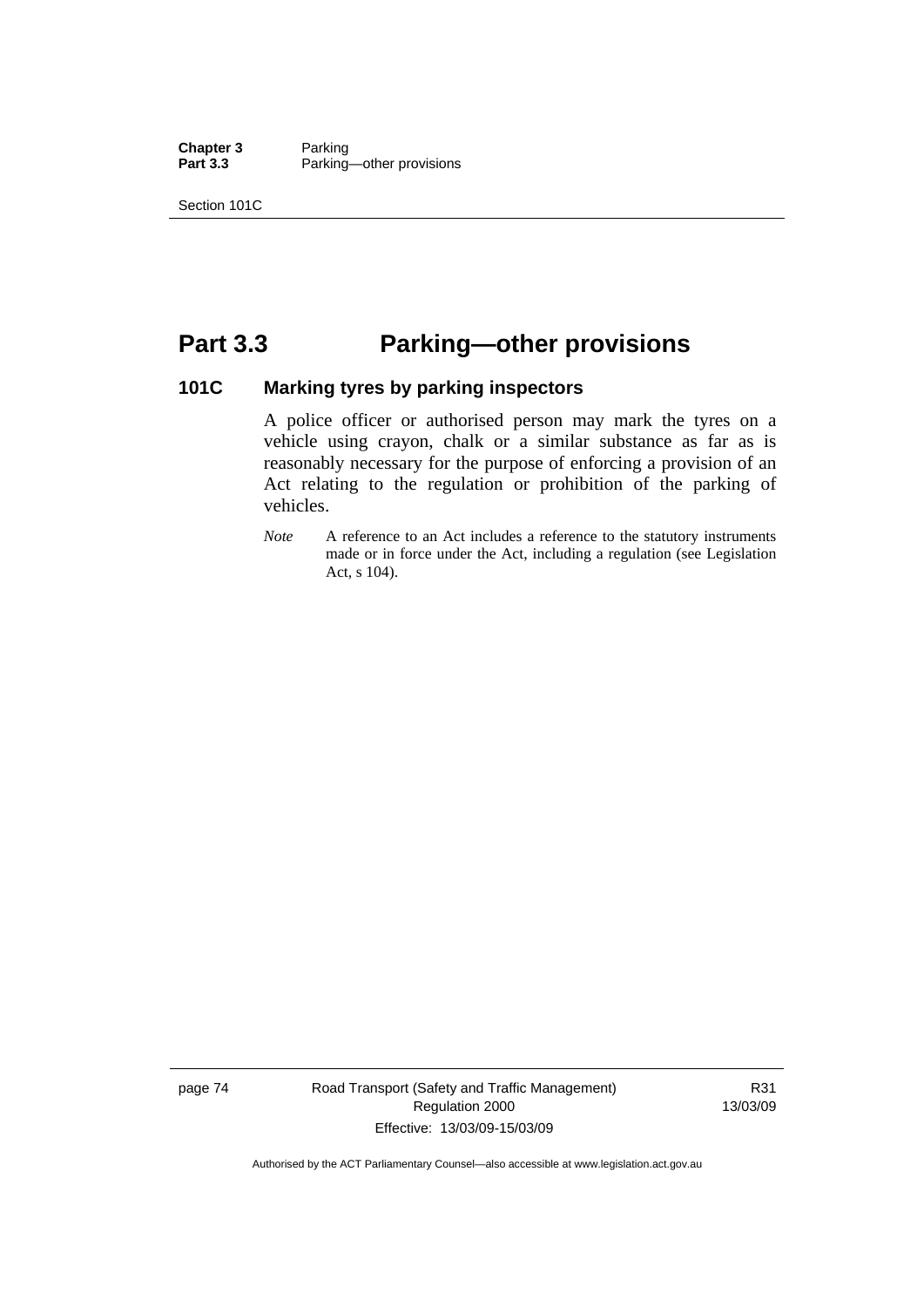# **Chapter 4 Traffic offence detection devices**

# **U 102 Definitions—ch 4**

In this chapter:

*approved police speedometer* means a speedometer approved under section 103A (Approval of police vehicle speedometers).

*digital camera detection device* means a camera detection device known as—

- (a) Gatsometer Digital Radar Camera System (DRCS) that includes, as a component, a radar speed measuring device; or
- (b) LaserCam 2000 that includes, as a component, a laser speed measuring device; or
- (c) LaserCam NT that includes, as a component, a laser speed measuring device.

*fixed camera detection device* means a camera detection device known as—

- (a) Centaur 2000 that includes, as a component, a piezo strip speed measuring device; or
- (b) Gatsometer Digital Radar Camera System (DRCS) that includes, as a component, a radar speed measuring device; or
- (c) Gatsometer Traffic Camera Digital (GTC-D) that includes, as a component, a loop detector speed measuring device; or
- (d) Gatsometer Traffic Camera (GTC-GS11) that includes, as a component, a loop detector speed measuring device; or

R31 13/03/09 page 75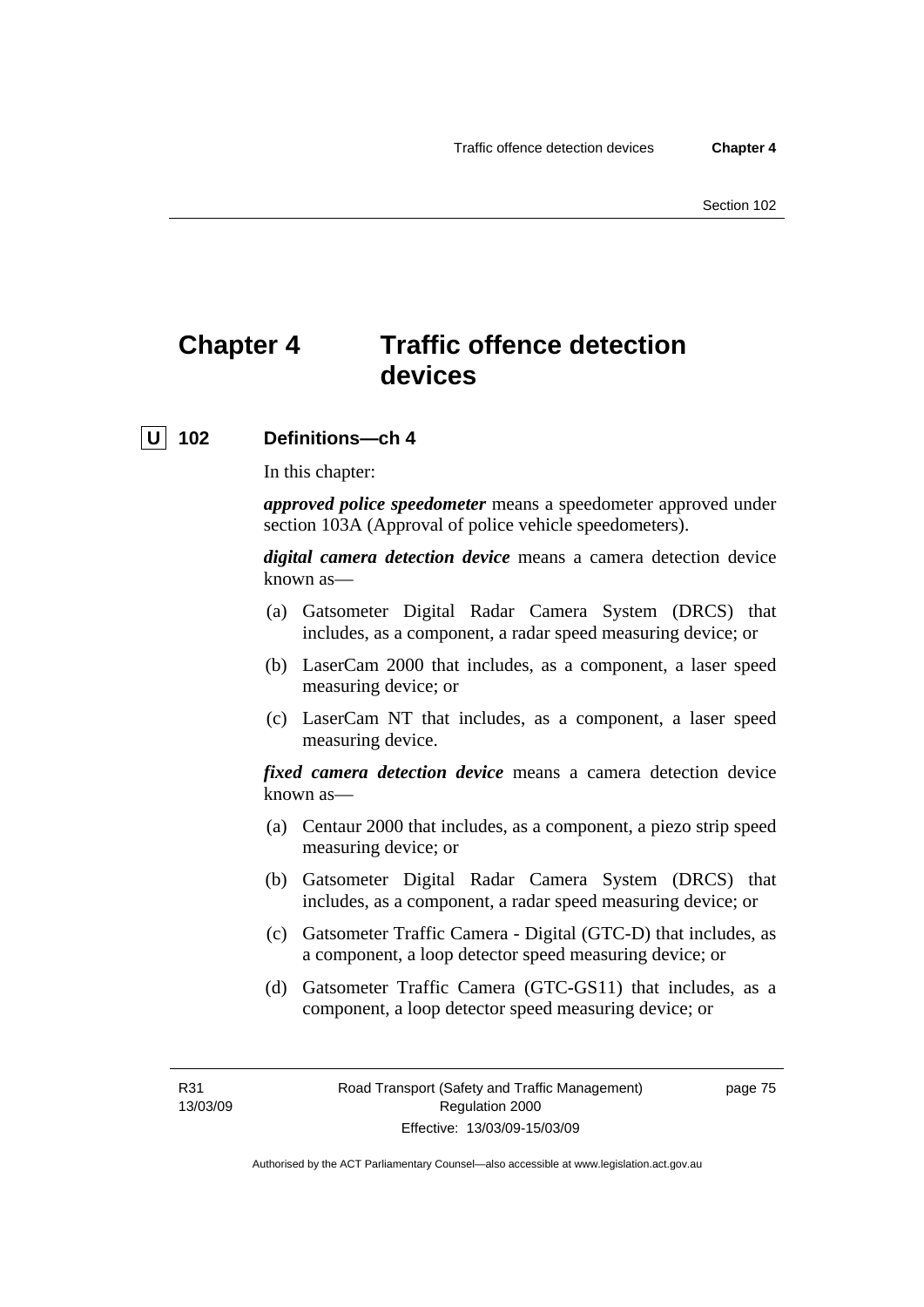Section 102

 (e) Gatsometer Multi Camera System (MCS) that includes, as a component, a loop detector speed measuring device.

*laser speed measuring device* means a speed measuring device known as—

- (a) Laser Technology Inc. LTI 20-20 Marksman; or
- (b) Laser Technology Inc. LTI 20-20 UltraLyte; or
- (c) Laser Technology Inc. LTI 20-20 UltraLyte LR; or
- (d) Laser Technology Inc. LTI 20-20 UltraLyte Compact; or
- (e) Laser Technology Inc. LTI 20-20 TruSpeed.

*loop detector speed measuring device* means a speed measuring device known as the Gatsometer Loop Detector (GLD4-2S).

*piezo strip speed measuring device* means a speed measuring device known as Truvelo M4 MPC.

*radar speed measuring device* means a speed measuring device known as—

- (a) Applied Concepts Inc. Stalker Dual; or
- (b) Gatsometer Radar 24; or
- (c) Kustom Signals, Inc. Silver Eagle; or
- (d) Kustom Signals, Inc. Silver Eagle II; or
- (e) Kustom Signals, Inc. Raptor RP-1.

*security checksum*, for an electronic file, means the number (whether numerals or numerals and letters) produced by the application of an algorithm to the contents of an electronic file or a copy of the file.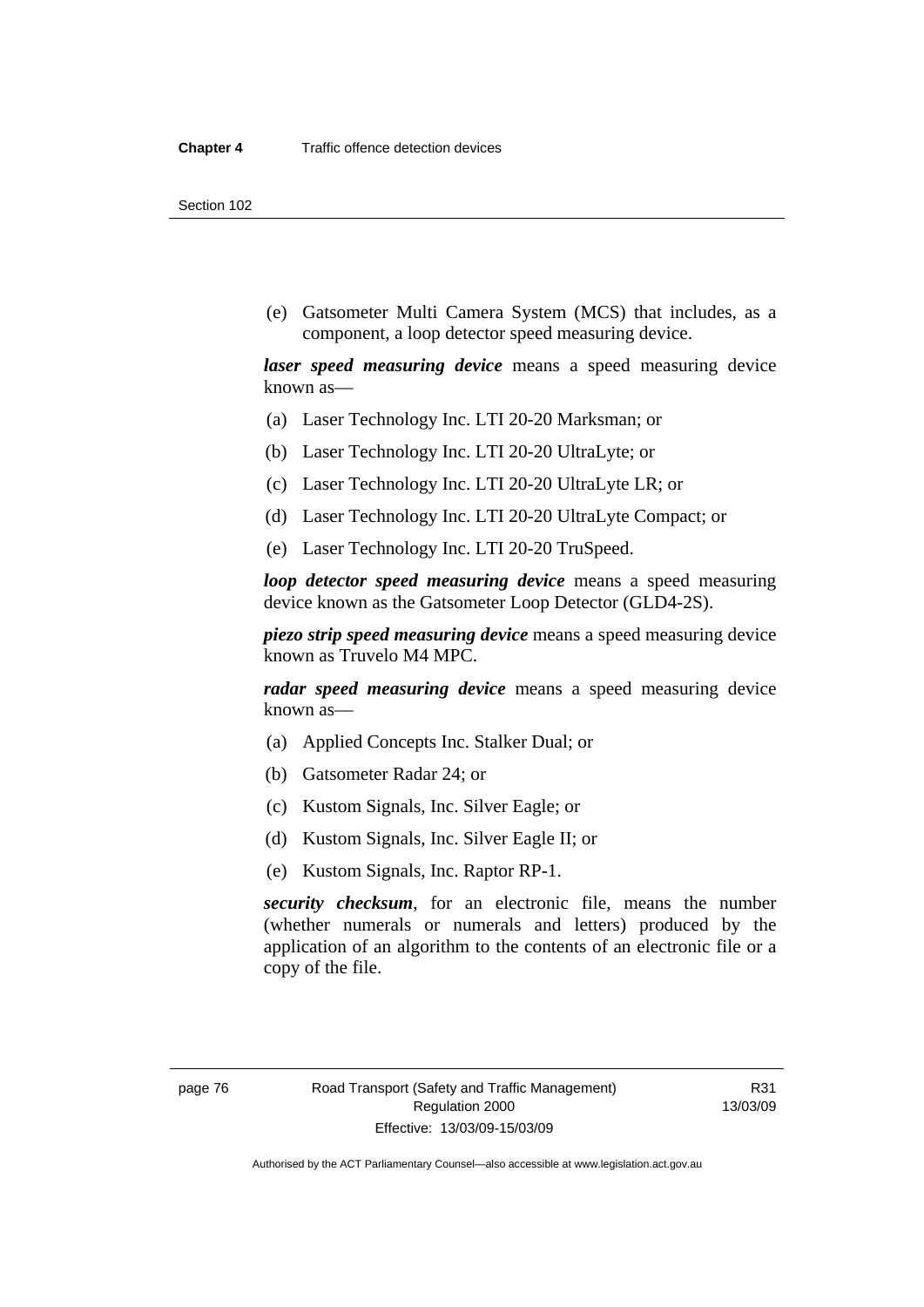*testing authority* means—

- (a) a department of electrical or electronic engineering at a university in Australia; or
- (b) the National Measurement Institute under the *National Measurement Act 1960* (Cwlth); or
- (c) an entity that is accredited by the National Association of Testing Authorities to test laser speed measuring devices; or
- (d) Technical Services, Australian Federal Police, Canberra; or
- (e) for an approved police speedometer—an entity approved in writing by the chief police officer to test approved police speedometers.
- *Note* An entity includes an individual, see the Legislation Act, dict, pt 1, def of *entity*.

*WORM disk* means a storage device for electronic data in which the data, once written, cannot be erased or overwritten.

# **103 Approved traffic offence detection devices**

- (1) For the Act, dictionary, definition of *approved camera detection device*, each digital camera detection device and fixed camera detection device is approved.
- (2) For the Act, dictionary, definition of *approved speed measuring device*, each laser speed measuring device, loop detector speed measuring device, piezo strip speed measuring device, radar speed measuring device and approved police speedometer is approved.

# **103A Approval of police vehicle speedometers**

 (1) For section 102, definition of *approved police speedometer*, the chief police officer may, in writing, approve a kind of speedometer that is fitted to a motor vehicle driven by a police officer for measuring the speed at which vehicles are being driven.

page 77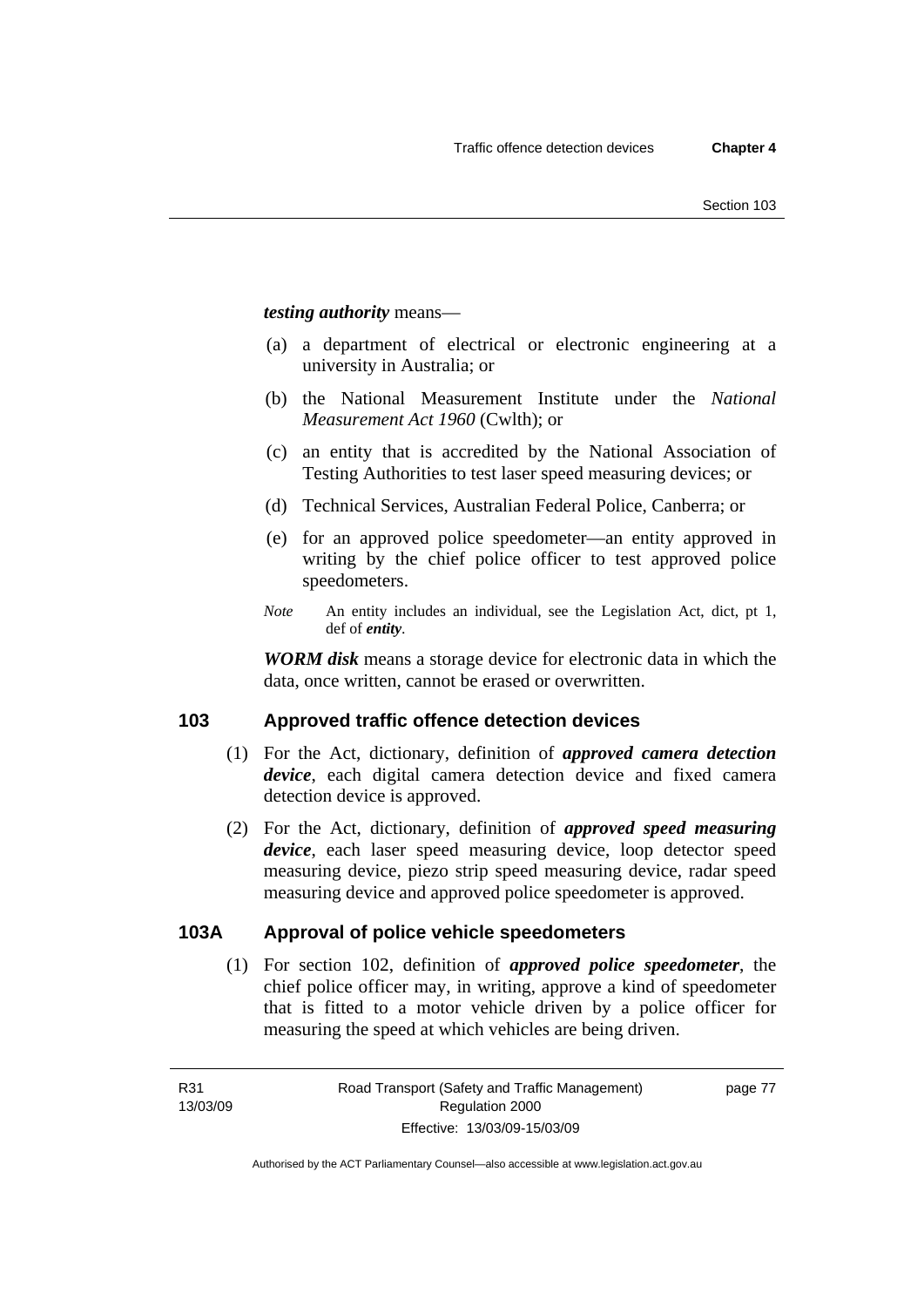(2) An approval is a notifiable instrument.

*Note* A notifiable instrument must be notified under the Legislation Act.

### **104 Major testing of laser speed measuring devices**

- (1) The following devices must be tested in accordance with this section at least once every 12 months:
	- (a) a laser speed measuring device;
	- (b) the laser speed measuring device component of a digital camera detection device.
- (2) The test must be carried out—
	- (a) by a person approved under section 106 (Approved people testing and sealing); and
	- (b) in accordance with Australian Standard AS 4691.1-2, as in force on the commencement of this paragraph.
		- *Note 1* The text of an applied, adopted or incorporated law or instrument, whether applied as in force from time to time or at a particular time, is taken to be a notifiable instrument if the operation of the Legislation Act,  $s$  47 (5) or (6) is not disapplied (see s 47 (7)).
		- *Note 2* A notifiable instrument must be notified under the Legislation Act.
- (3) The Legislation Act, section 47 (5) does not apply in relation to subsection (2) (b).
- (4) The test must show whether the device—
	- (a) is operating in accordance with the manufacturer's specifications; and
	- (b) is accurate within a tolerance of 2km/h.
- (5) For this section, it is sufficient for the laser speed measuring device component of a digital camera detection device to be tested

Authorised by the ACT Parliamentary Counsel—also accessible at www.legislation.act.gov.au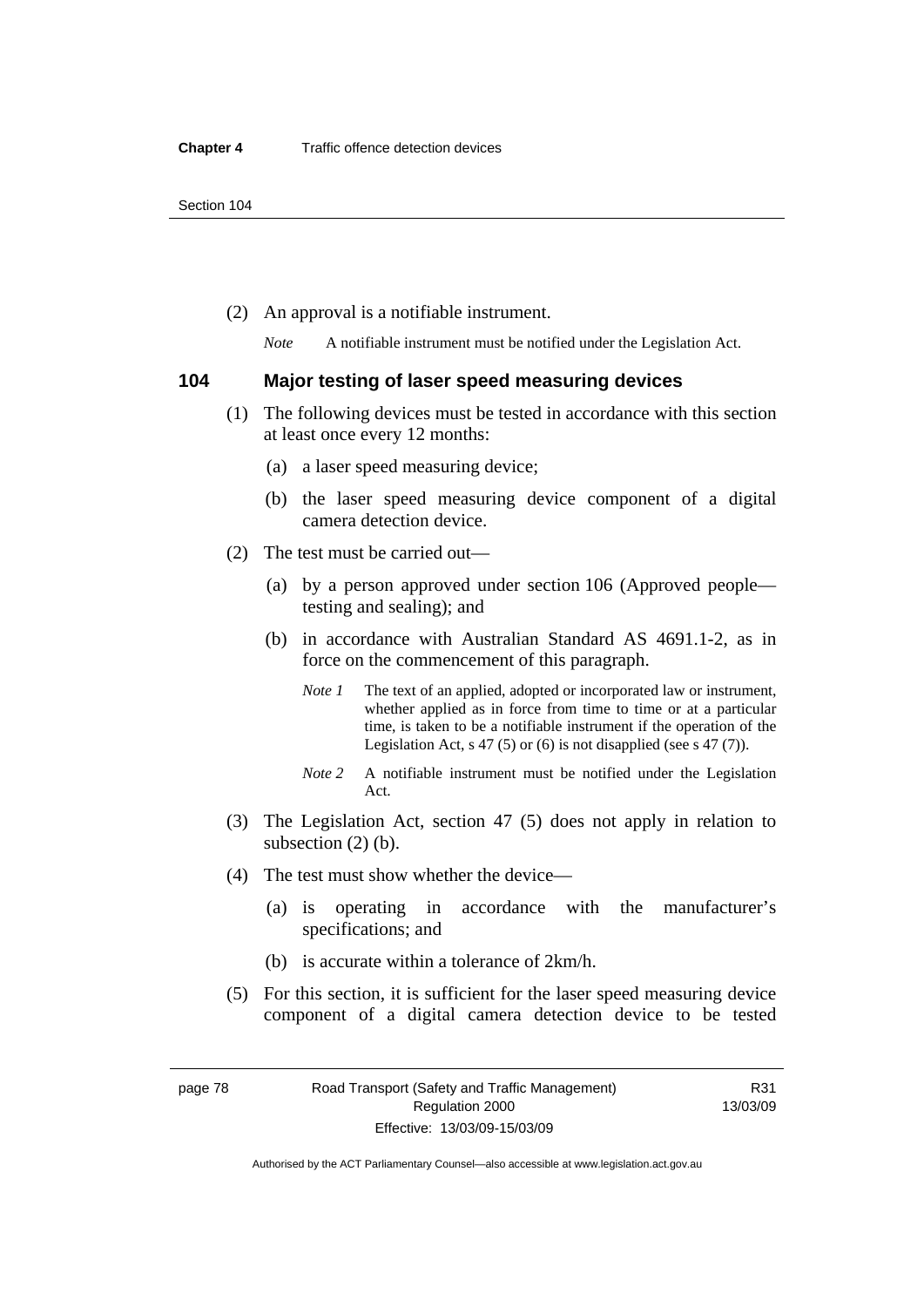separately from the other components of the device, and it is not necessary for the other components to be tested.

### **104A Major testing of other traffic offence detection devices**

- (1) The following devices must be tested in accordance with this section:
	- (a) a radar speed measuring device that is not a component of a fixed camera detection device or a digital camera detection device;
	- (b) a radar speed measuring device component of a fixed camera detection device or a digital camera detection device;
	- (c) an approved police speedometer;
	- (d) the loop detector speed measuring device component of a fixed camera detection device;
	- (e) the piezo strip speed measuring device component of a fixed camera detection device.
- (2) The devices mentioned in subsection (1) must be tested at least once every 12 months.
- (3) The test must be carried out by a person approved under section 106 (Approved people—testing and sealing).
- (4) The test of a radar speed measuring device that is not a component of a fixed camera detection device, or a digital camera detection device, must show whether the device is operating in accordance with Australian Standard AS 2898.1-2, as in force on the commencement of this subsection.
	- *Note 1* The text of an applied, adopted or incorporated law or instrument, whether applied as in force from time to time or at a particular time, is taken to be a notifiable instrument if the operation of the Legislation Act, s 47 (5) or (6) is not disapplied (see s 47 (7)).
	- *Note 2* A notifiable instrument must be notified under the Legislation Act.

R31 13/03/09 page 79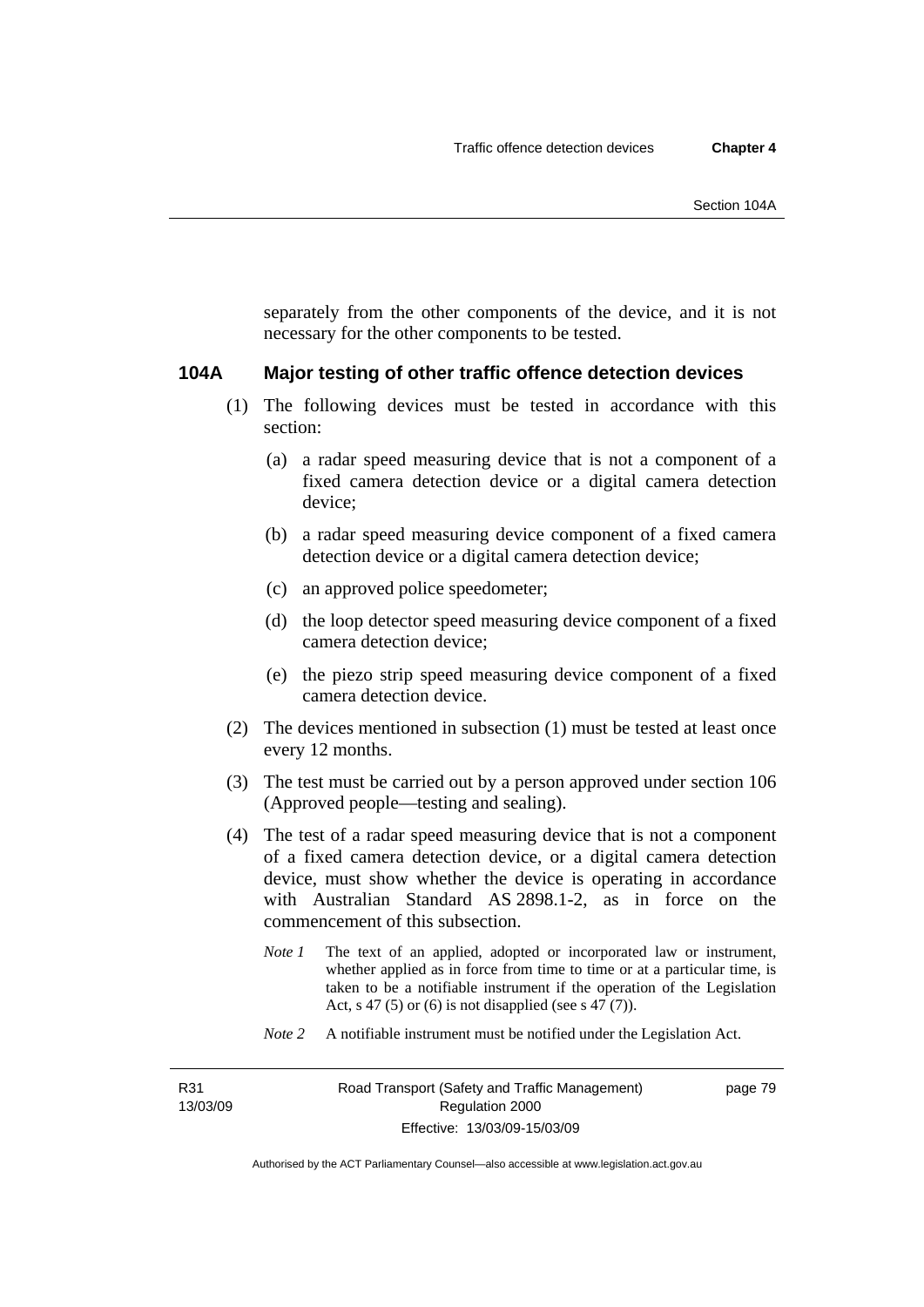- (5) The Legislation Act, section 47 (5) does not apply in relation to AS 2898.1-2 under subsection (4).
- (6) The test of the radar speed measuring device component of a fixed camera detection device, or a digital camera detection device, must show whether the device—
	- (a) is operating in accordance with the manufacturer's specifications; and
	- (b) for speeds of 100km/h and under—is accurate within a tolerance of 2km/h; and
	- (c) for speeds over 100km/h—is accurate within a tolerance of 2%.
- (7) The test of an approved police speedometer must show whether the device is accurate within a tolerance of 2%.
- (8) The test of the loop detector speed measuring device component of a fixed camera detection device must show whether the speed measuring device—
	- (a) for speeds of 100km/h and under—is accurate within a tolerance of 2km/h; and
	- (b) for speeds over 100km/h—is accurate within a tolerance of 2%.
- (9) The test of the piezo strip speed measuring device component of a fixed camera detection device must show whether the speed measuring device—
	- (a) is operating in accordance with the manufacturer's specifications; and
	- (b) is accurate within a tolerance of 2km/h.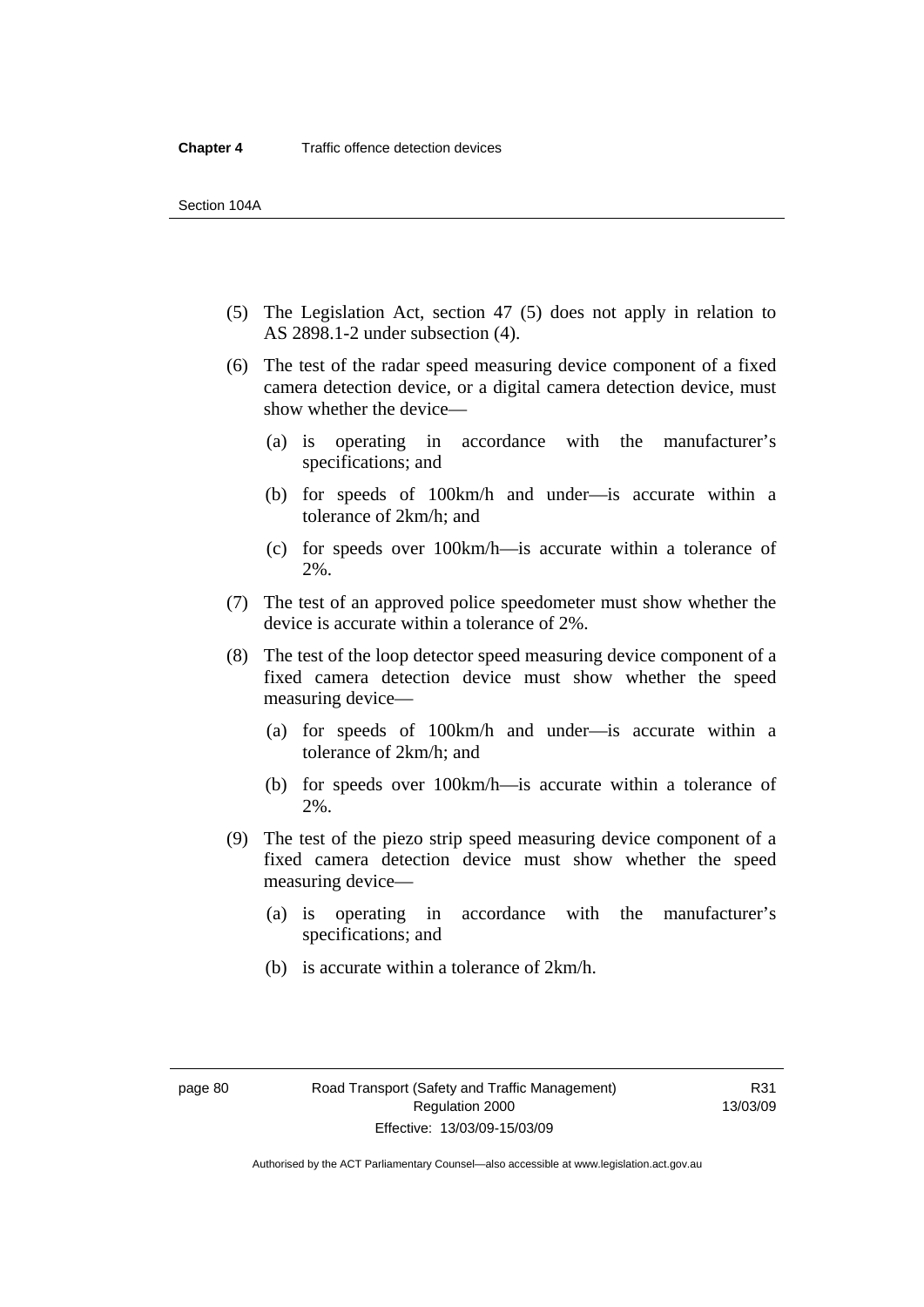# **104B Certification and sealing of traffic offence detection devices**

- (1) This section applies if a test of a traffic offence detection device under section 104 or section 104A establishes—
	- (a) a matter mentioned in section 104A (5) or (7) in relation to the device; or
	- (b) the matters mentioned in section 104 (4) or section 104A (3) in relation to the device.
- (2) The person who carried out the test must—
	- (a) sign a certificate to that effect; and
	- (b) if a seal on the device has been damaged or removed—seal the device.

# **105 Use of certain digital camera detection devices**

- (1) This section applies to the operation of a digital camera detection device that is located in a vehicle that can be moved from place to place to detect traffic offences.
- (2) The operator of a digital camera detection device that includes as a component a radar speed measuring device must ensure that the following operations are done in accordance with the manufacturer's instructions for the device:
	- (a) aligning the vehicle in which the device is located with the road;
	- (b) activating the device;
	- (c) operating the device.
- (3) The operator of a digital camera detection device that includes as a component a laser speed measuring device must ensure that the following operations are done in accordance with the manufacturer's instructions for the device:

page 81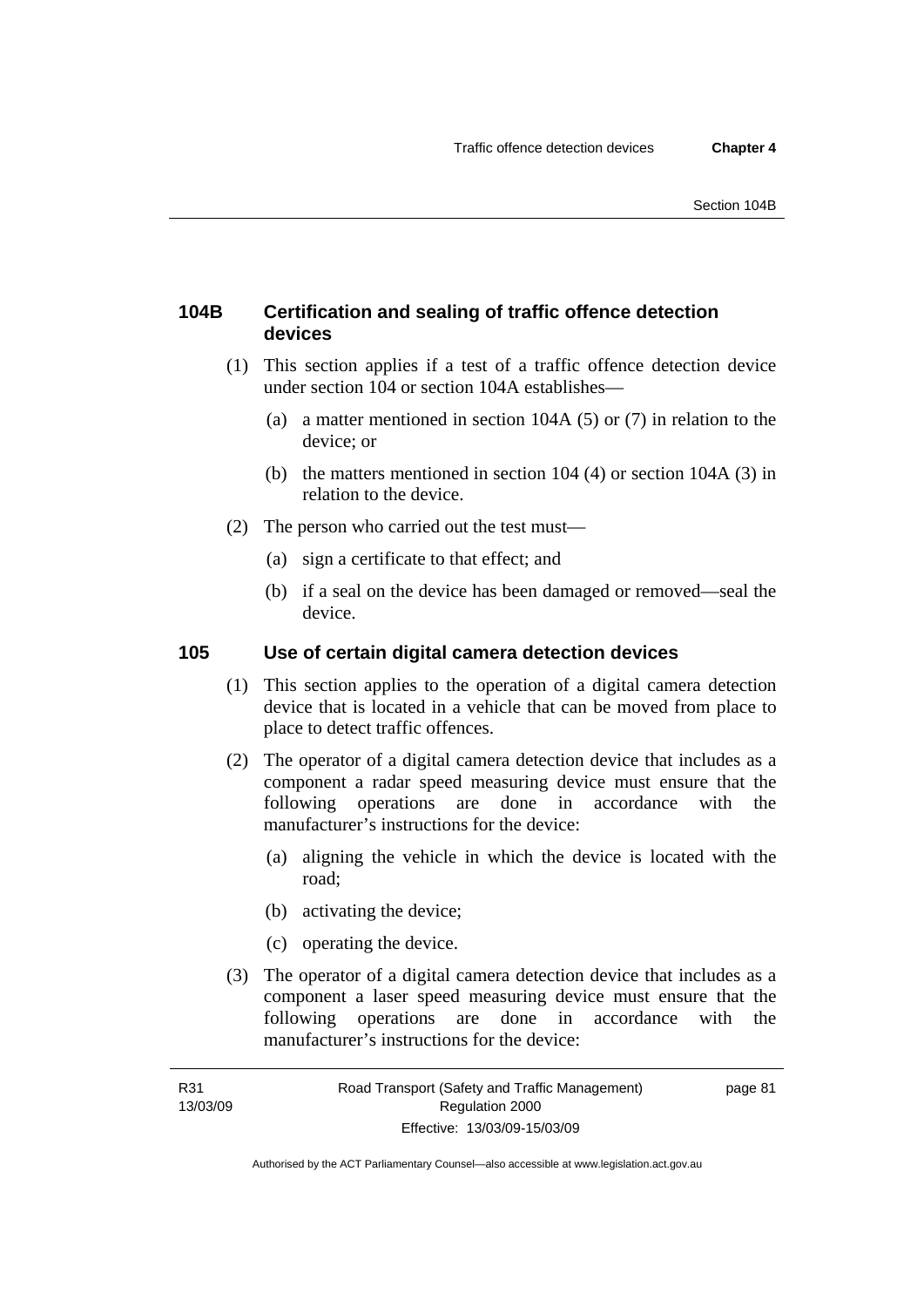- (a) testing the laser speed measuring component of the device at the beginning and end of each shift of the operator by carrying out the following checks:
	- (i) an instrument confidence check;
	- (ii) a calibration verification check;
	- (iii) a scope alignment check;
- (b) activating the device;
- (c) operating the device.
- (4) To remove any doubt, if a device mentioned in subsection (3) is used at more than 1 place during a shift of the operator, the operator is not required to carry out the checks mentioned in subsection (3) (a) each time the device is activated at a different place.
- (5) If the requirements set out in this section are met, the device may operate unattended.
- (6) If a device is used by 2 or more operators, who are working together during a shift, the requirements set out in this section may be carried out by different operators.
- (7) In this section:

*operator* means a person approved to use a traffic offence detection device under section 107 (Approved people—use).

# **105A Use of certain laser speed measuring devices**

- (1) This section applies to a laser speed measuring device, other than a device mentioned in section 105 (Use of certain digital camera detection devices).
- (2) The operator of the laser speed measuring device must ensure that the following operations are done in accordance with the manufacturer's instructions for the device: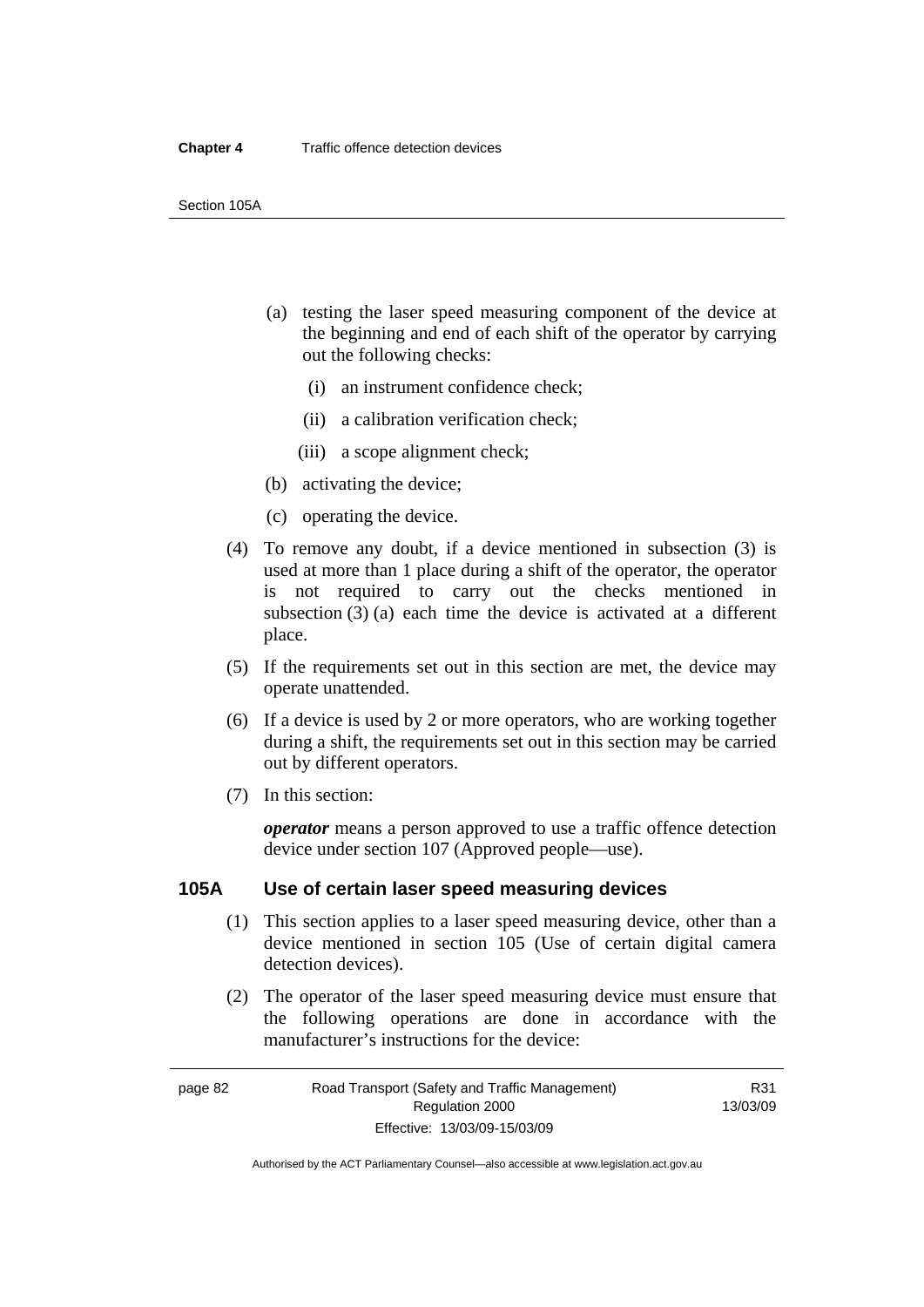- (a) testing the device at the beginning and end of each shift of the operator by carrying out the following checks:
	- (i) an instrument confidence check;
	- (ii) a calibration verification check;
	- (iii) a scope alignment check;
- (b) activating the device;
- (c) operating the device.
- (3) To remove any doubt, if the device is used at more than 1 place during a shift of the operator, the operator is not required to carry out the checks mentioned in subsection (1) (a) each time the device is activated at a different place.
- (4) If the device is used by 2 or more operators who are working together during the shift, the tests mentioned in subsection (1) (a) and (d) may be carried out by different operators.
- (5) In this section:

*operator* means a person approved to use a traffic offence detection device under section 107 (Approved people—use).

# **105B Use of certain radar speed measuring devices**

- (1) This section applies to a radar speed measuring device, other than a device that is a component of—
	- (a) a digital camera detection device; or
	- (b) a fixed camera detection device.
- (2) The radar speed measuring device must be used by an operator in accordance with the manufacturer's instructions for the device.

page 83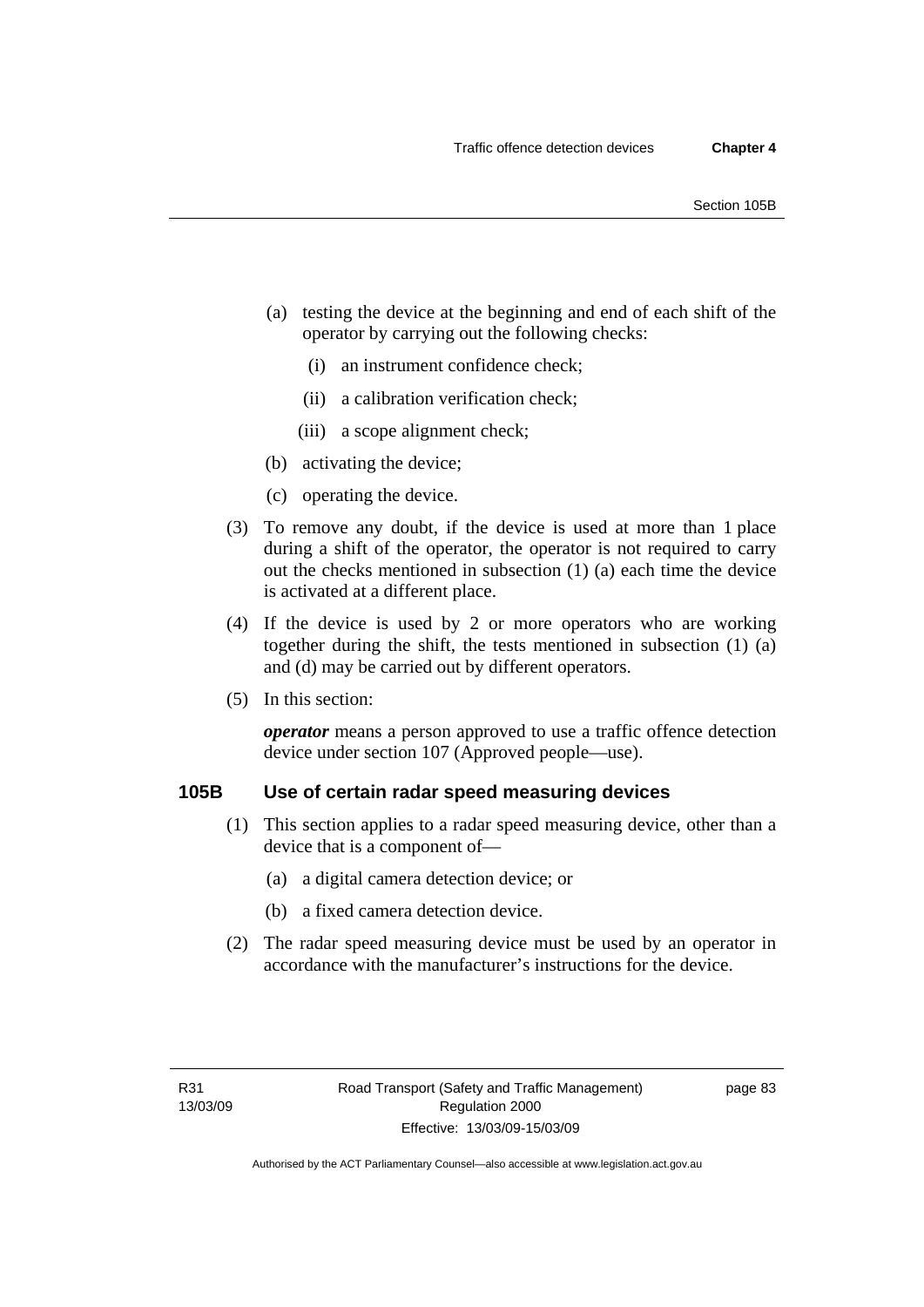- (3) The operator must test the device—
	- (a) at the beginning of each shift of the operator against an approved police speedometer; and
	- (b) at the end of each shift of the operator against the speedometer mentioned in paragraph (a); and
	- (c) if the operator's shift is longer than 9 hours—9 hours after the beginning of the shift against the speedometer mentioned in paragraph (a).
- (4) After each test, the device must be found to be accurate within a tolerance of 2 km/h.
- (5) To remove any doubt, if the device is used at more than 1 place during a shift of the operator, the operator is not required to carry out the checks mentioned in subsection (3) (a) each time the device is activated at a different place.
- (6) If the device is used by 2 or more operators who are working together during the shift, the tests mentioned in subsection (3) may be carried out by different operators.
- (7) In this section:

*operator* means a person approved to use a traffic offence detection device under section 107 (Approved people—use).

# **106 Approved people—testing and sealing**

Each person employed by a testing authority to test and seal traffic offence detection devices is approved to test and seal traffic offence detection devices.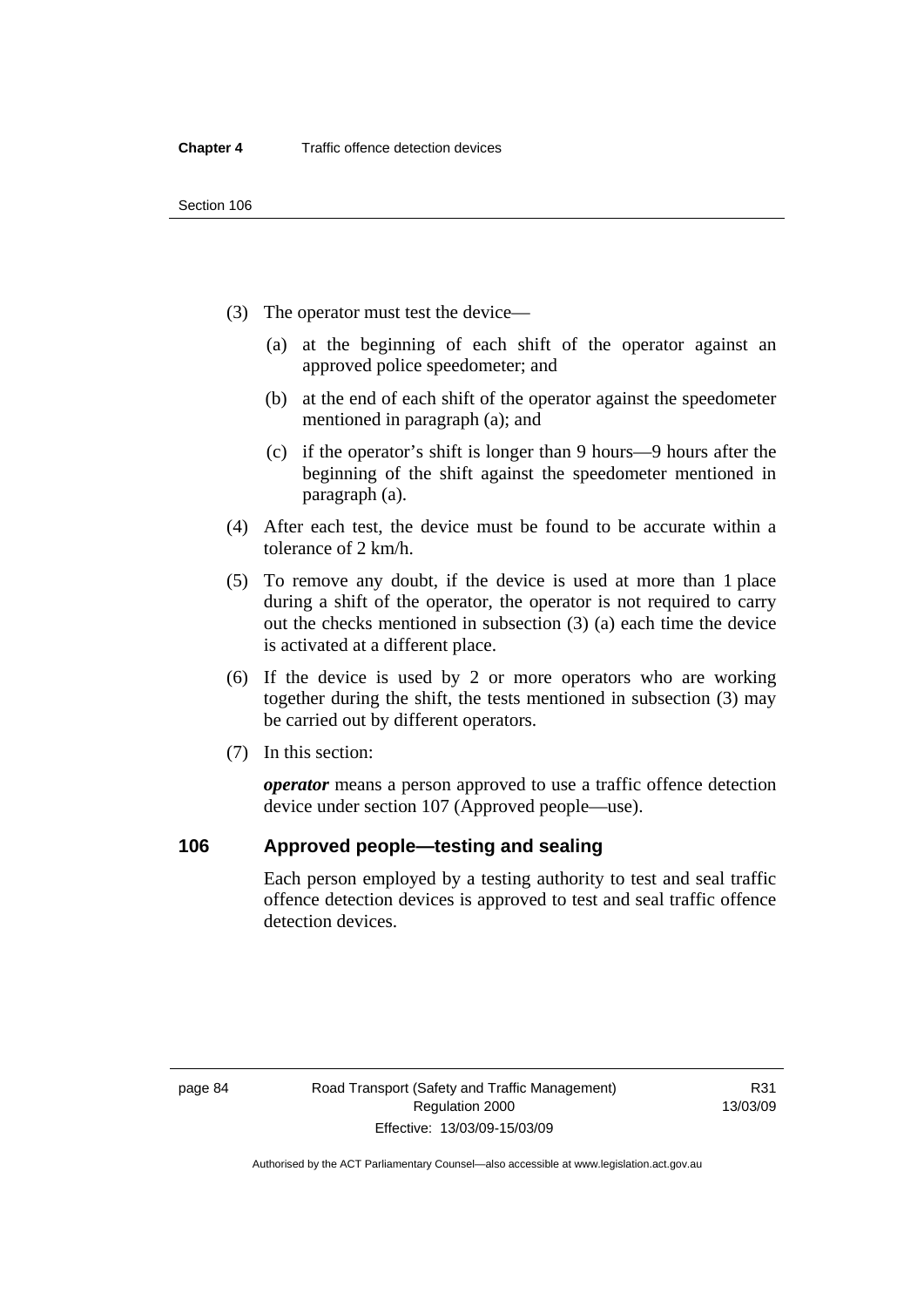# **107 Approved people—use**

- (1) Each police officer is approved to use any traffic offence detection device (other than a fixed camera detection device).
- (2) The road transport authority may approve a person who is not a police officer to use digital camera detection devices.
- (3) The road transport authority may only approve a person under subsection (2) if the authority is satisfied that the person has appropriate qualifications to operate, or experience in the operation of, digital camera detection devices.

# **107A Recording of camera detection device image files—Act, s 23 (2) (c) (ii)**

 (1) An electronic file created by a camera detection device must be recorded on a WORM disk or other storage medium for electronic data (the *recording medium*).

*Note Camera detection device*—see the Act, s 23.

- (2) The recording medium for a camera detection device may be—
	- (a) attached directly to, or located with, the device; or
	- (b) at a place other than the place where the device is located.

### **Example—par (b)**

If a motor vehicle goes through a red traffic light and an image of the vehicle is taken by a fixed camera detection device, the electronic file created by the device in relation to the offence is sent along a wire or optical fibre, or across a wireless network, to a recording device in a building in another suburb and is stored at that building on a recording medium.

- *Note* An example is part of the regulation, is not exhaustive and may extend, but does not limit, the meaning of the provision in which it appears (see Legislation Act, s 126 and s 132).
- (3) If the recording medium for a camera detection device is at a place other than the place where the device is located—

R31 13/03/09 page 85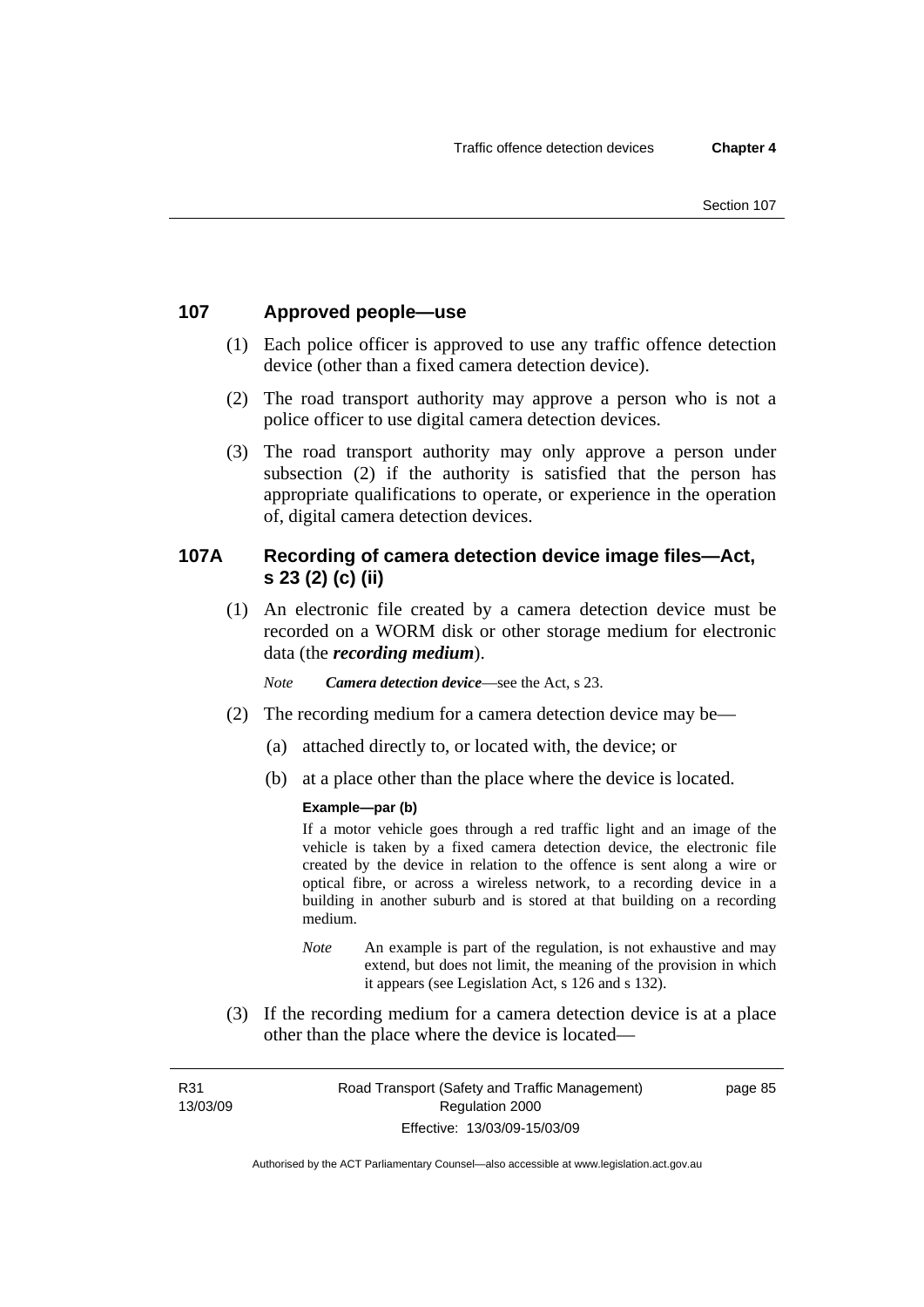Section 107B

- (a) the device must produce a security checksum for each electronic file created by the device; and
- (b) the device must encrypt the security checksum and the file; and
- (c) the security checksum and the encrypted file must be recorded as soon as practicable on a recording medium.
- (4) However, subsection (3) does not prevent other security measures being taken in relation to a security checksum or an electronic file before it is recorded on the recording medium.

# **107B Verification of camera detection device image files—Act, s 23 (2) (c) (iii)**

- (1) This section applies if an electronic file that contains an image of a vehicle taken by a camera detection device is recorded on a recording medium that is at a place other than the place where the device is located.
- (2) Before the image of the vehicle is produced from the file, the accuracy of the file must be verified by using a computer to—
	- (a) recalculate the security checksum for the file; and
	- (b) confirm that the security checksum produced by the recalculation is identical to the checksum produced by the device for the file.

# **108 Meaning of vehicle image codes**

- (1) This section defines the meaning of codes and other information indicated on an image of a vehicle taken by an approved camera detection device.
	- *Note* Information etc that is indicated on an image includes information etc accompanying or reasonably associated with the image (see Act, dict, def of *indicated on*).

Authorised by the ACT Parliamentary Counsel—also accessible at www.legislation.act.gov.au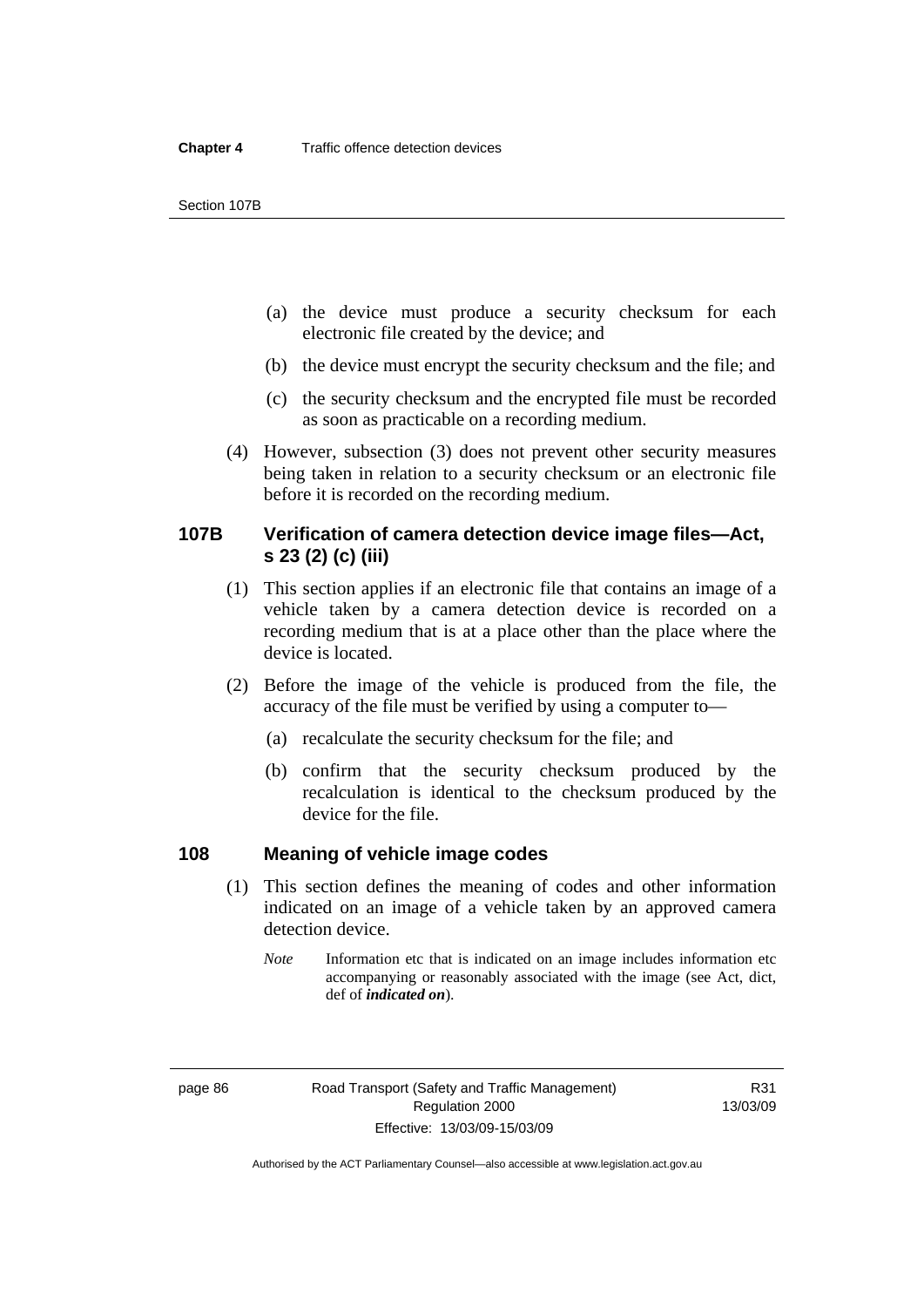- (2) It is not necessary that all the codes and other information mentioned in this section be indicated on an image but if they do appear they have the meaning given in this section.
- (3) The characters (whether numbers, letters or both) in the field immediately after 'Device' is the code for—
	- (a) the laser speed measuring device component of the digital camera detection device that took the image; or
	- (b) the radar speed measuring device component of the digital camera detection device, or fixed camera detection device, that took the image; or
	- (c) the piezo strip speed measuring device component of the fixed camera detection device that took the image; or
	- (d) the loop detector speed measuring device component of the fixed camera detection device that took the image.

#### **Example**

'Device: 012409' indicates that the code for the laser speed measuring device component of the digital detection device, or piezo strip speed measuring device component of the fixed camera detection device, that took the image, is 012409.

 (4) The characters (whether numbers, letters or both) in the field immediately after 'Location' or 'Loc' is the code for the place where the image was taken (the *location code*).

#### **Example**

'Location: sls0015' indicates that the code for the place where the image was taken is 0015 (see sch 1, part 1.1, item 15).

(5) A location code has the meaning given by schedule 1.

#### **Example**

The location code '0015' indicates that the image was taken at Kingsford Smith Drive between Kuringa Drive and Spalding Street (see sch 1, part 1.1, item 15).

 (6) For subsection (5) and schedule 1, if a road (however described) mentioned in an item of schedule 1 intersects with another road

R31 13/03/09 page 87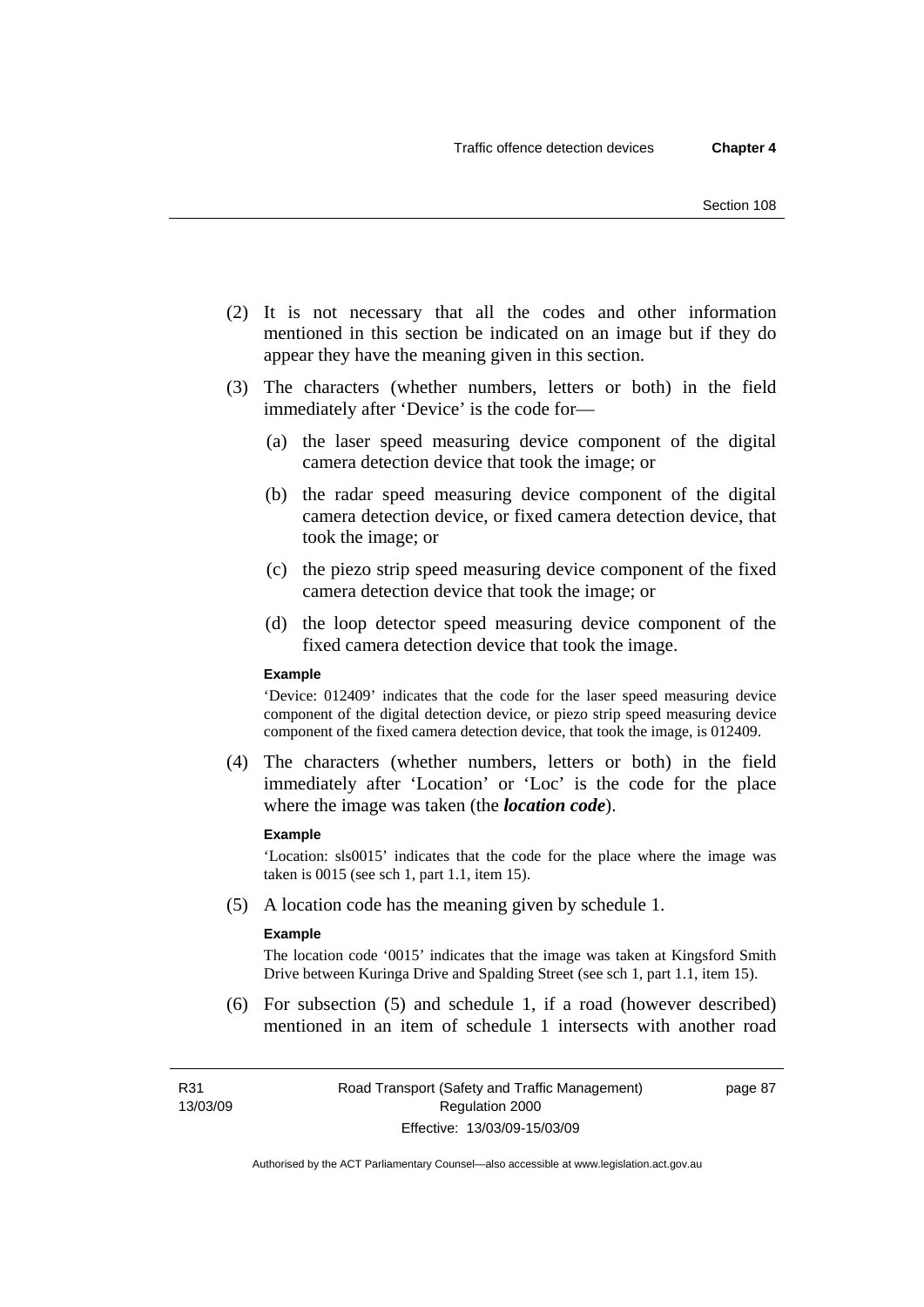(however described) more than once, the word '(north)' or '(south)' is included after the name of the road to indicate the intersection relevant to the meaning of the location code.

#### **Example**

The location code '0003' means that the image was taken on Athllon Drive between Beasley Street '(south)' and Sulwood Drive (see sch 1, part 1.1, item 3). As Beasley Street intersects Athllon Drive more than once, the word 'south' indicates that the southern intersection is the relevant intersection.

 (7) The characters in the field immediately after 'Date' is the date when the image was taken, with the first 2 numbers indicating the day of the month, followed by an abbreviation for the month and the year.

#### **Example**

'Date: 15/11/00' indicates that the image was taken on 15 November 2000.

 (8) The numbers in the field immediately after 'Time' is the time when the image was taken, stated in the 24-hour clock system.

#### **Examples**

- 1 'Time: 11.07.00.23' indicates that the image was taken at 0.23 seconds after 11.07 am.
- 2 'Time: 13:53:10:07' indicates that the image was taken at 10.07 seconds after 1.53 pm.
- (9) The letter in the field immediately after 'Direction' or 'Dir' indicates—
	- (a) for an image taken by a digital camera detection device whether the general direction in which the vehicle was travelling was away from or towards the device, with 'A' indicating away from the device and 'T' indicating towards the device; or
	- (b) for an image taken by a fixed camera detection device—the general direction in which the vehicle was travelling when the image was taken, with 'N' indicating north, 's' indicating south, 'E' indicating east and 'W' indicating west.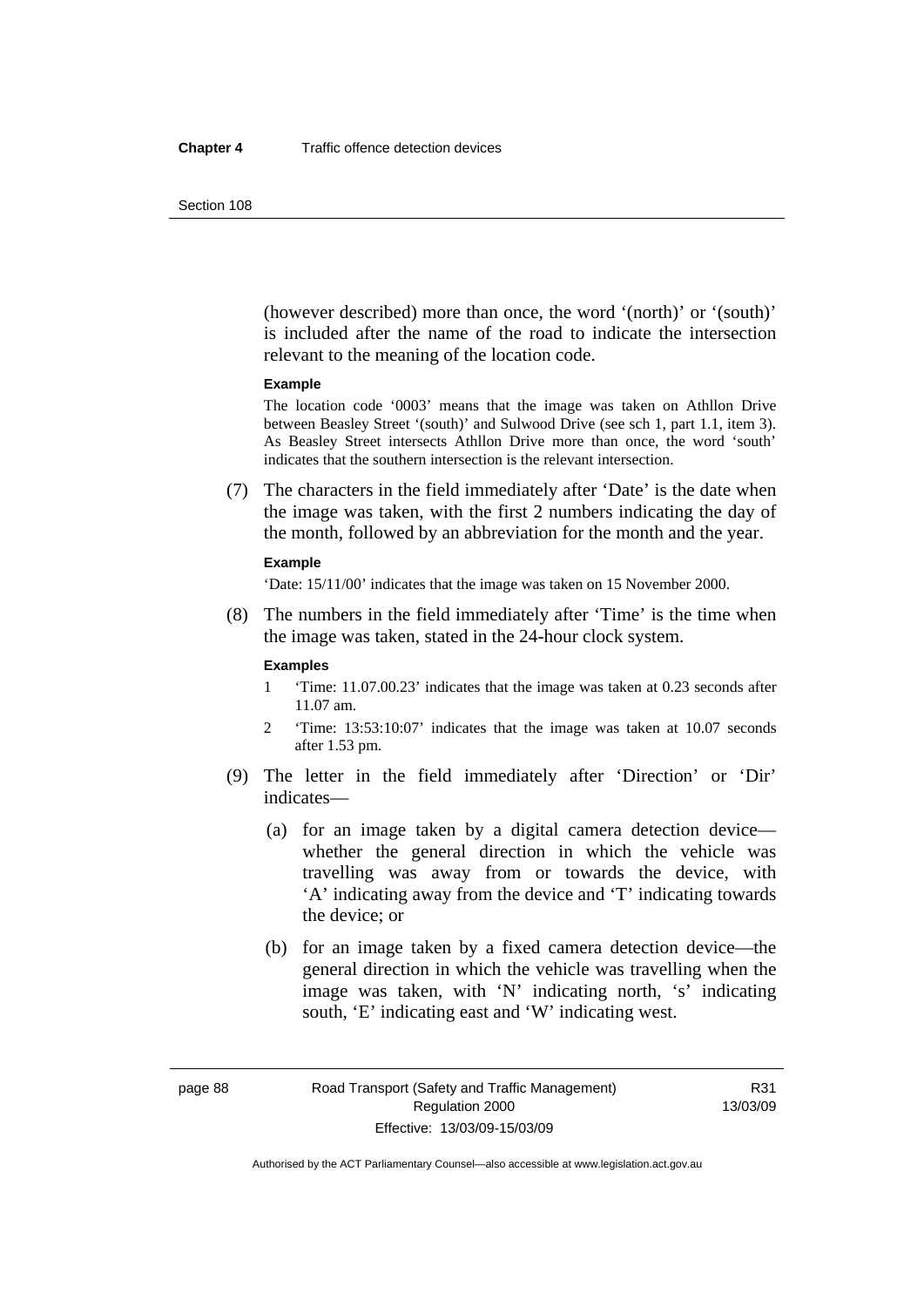#### **Example for par (a)**

'Direction: A' indicates that when the image was taken the vehicle was generally travelling away from the digital camera detection device that took the image.

#### **Example for par (b)**

'Direction: N' indicates that when the image was taken the vehicle was travelling in the general direction of north.

 (10) The characters in the field immediately after 'Lane' is the code for the lane in which the vehicle was travelling when the image was taken, with the following codes having the stated meaning:

'L1' means the lane next to the centre of the road

'L2' means the lane immediately to the left of L1

'L3' means the lane immediately to the left of L2

'L4' means the lane immediately to the left of L3.

#### **Example**

'Lane: L1' indicates that the vehicle was travelling in the lane next to the centre of the road when the image was taken.

 (11) The number in the field immediately after 'Red time' is the time in seconds and part seconds (stated as a fraction) that a red traffic light or red traffic arrow facing the driver of the vehicle had been showing before the driver entered the intersection concerned.

#### **Example**

'Red time: 1.50' indicates that the red traffic light or red traffic arrow facing the driver of the vehicle had been showing for 1.5 seconds before the driver entered the intersection concerned.

 (12) The number in the field immediately after 'Speed li' is the speed limit applying to the driver of the vehicle for the length of road where the driver was driving when the image was taken.

#### **Example**

'Speed li: 60' indicates that the speed limit applying to the driver of the vehicle for the length of road where the driver was driving when the image was taken is 60 km/h.

R31 13/03/09 page 89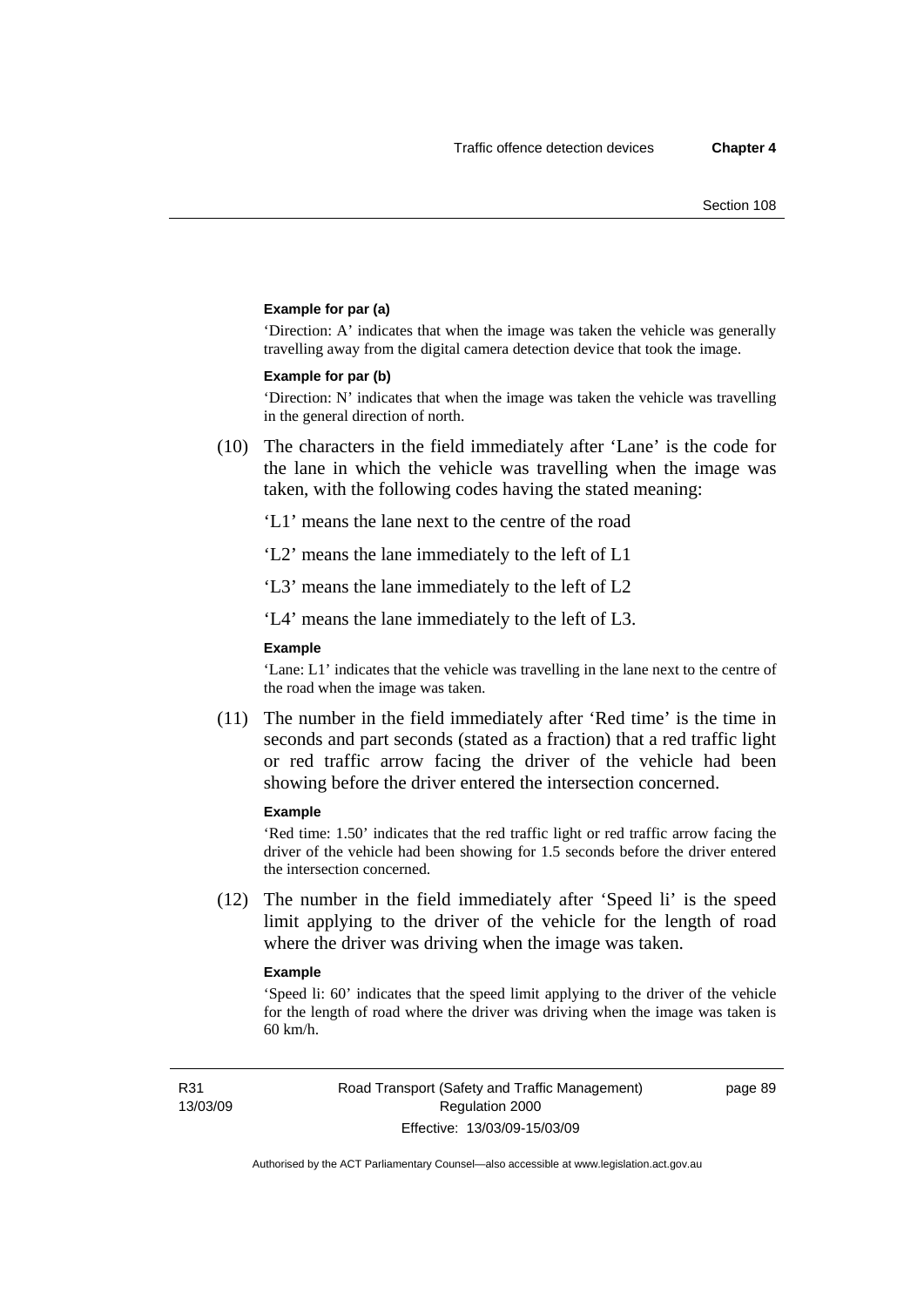(13) The number in the field immediately after 'Speed' is the speed in kilometres per hour at which the driver of the vehicle was driving when the image was taken.

### **Example**

'Speed: 82' indicates that the driver of the vehicle was driving at 82 km/h when the image was taken.

 (14) The characters (whether numbers, letters or both) in the field immediately after 'Operator' is the code for the person responsible for the use of the device when the image was taken.

#### **Example**

'Operator: op002' indicates that the code for the person responsible for the device when the image was taken is operator 002.

 (15) The characters (whether numbers, letters or both) in the field immediately after 'Disk' is the code for the recording medium used to record the image of the vehicle.

#### **Example**

'Disk: WD0022' indicates that the code for the WORM disk used to record the image was WD0022.

*Note* An example is part of the regulation, is not exhaustive and may extend, but does not limit, the meaning of the provision in which it appears (see Legislation Act, s 126 and s 132).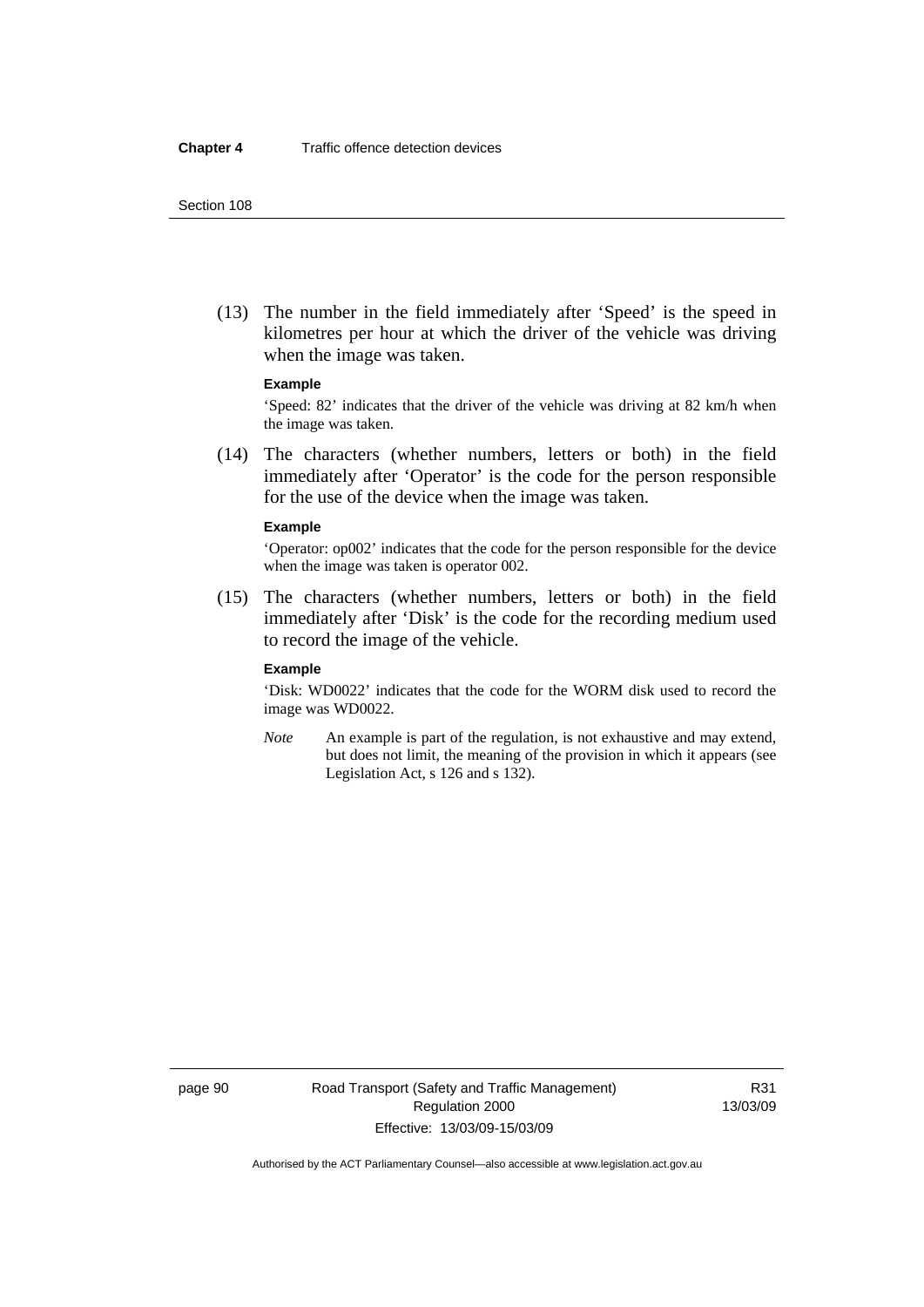# **Chapter 5 Miscellaneous**

# **109 Additional powers of police**

- (1) A police officer may request or signal the driver of a vehicle to stop the vehicle.
- (2) A person must not, without reasonable excuse, fail to comply with a request or signal made or given by a police officer under subsection  $(1)$ .

Maximum penalty: 20 penalty units.

 (3) A police officer may, during a temporary obstruction or danger to traffic or in an emergency, direct the responsible person for or driver of a vehicle parked in any part of a pay parking area to remove the vehicle or, if no-one appears to be in charge of the vehicle, remove the vehicle.

# **110 Prohibition on car minding**

- (1) The chief police officer may, by written notice given to a person, prohibit the person from—
	- (a) parking, minding, caring for, or taking charge of any motor vehicle or trailer (other than a motor vehicle or trailer of which the person is the driver) on a road; or
	- (b) offering his or her services for any such purpose.
- (2) A person who is given a notice under subsection (1) must comply with the notice.

Maximum penalty: 20 penalty units.

page 91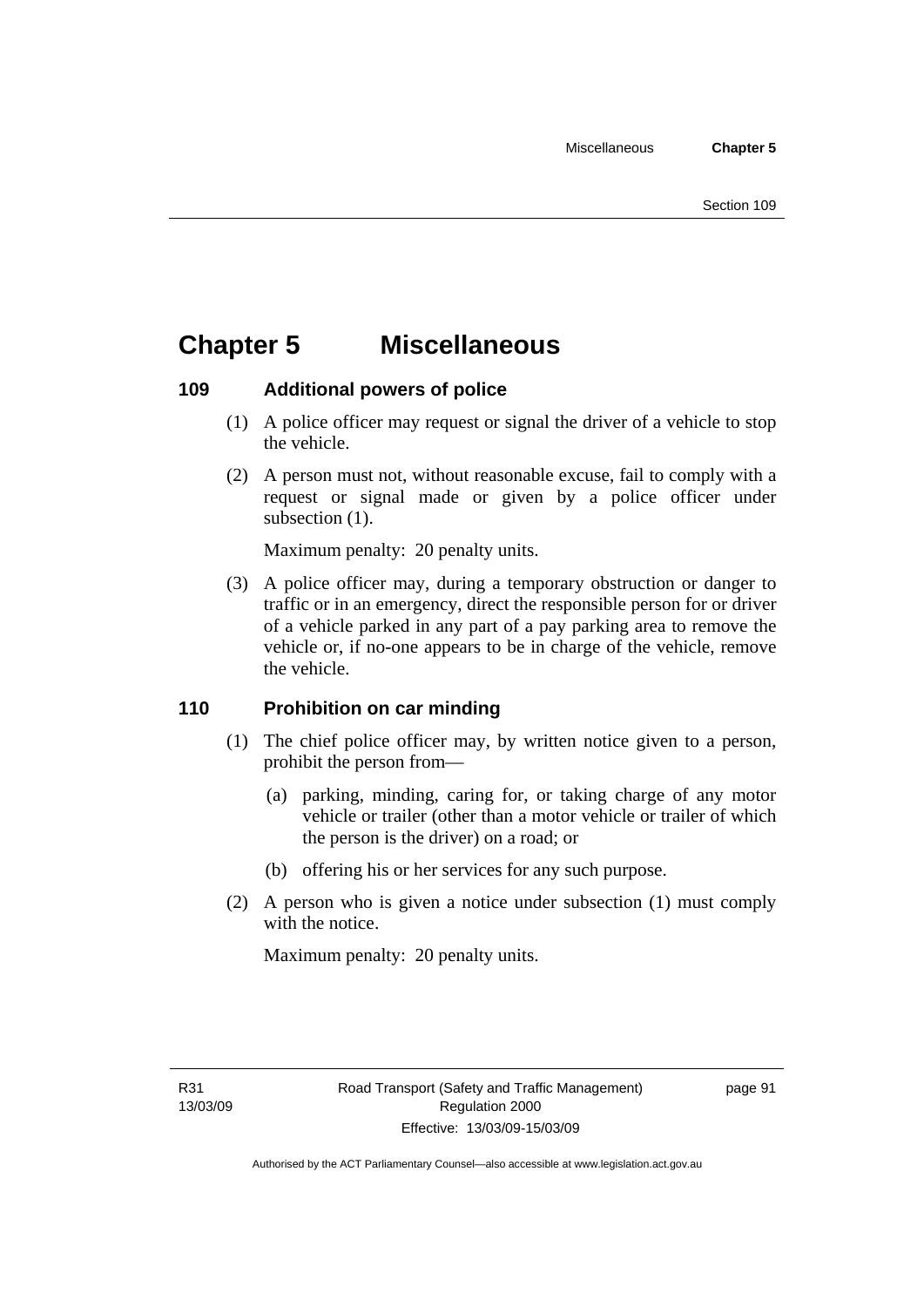#### **Chapter 5** Miscellaneous

- (3) This section does not authorise the chief police officer to prohibit the proprietor of a parking station or parking area—
	- (a) from parking, minding, caring for, or taking charge of a motor vehicle or trailer in or on the parking station or parking area; or
	- (b) from offering the proprietor's services for that purpose—
		- (i) whether by the display or publication of an advertisement in relation to the parking station or parking area or otherwise; and
		- (ii) whether the services are performed or offered to be performed by the proprietor or by an employee or agent of the proprietor.

# **111 Removal of unattended vehicles—Act, s 32 (1) (c)**

A police officer or authorised person may move an unattended vehicle from a road or road related area to a retention area if the vehicle is in—

- (a) a bus lane; or
- (b) a length of road to which a *clearway sign* applies; or
- (c) a transit lane.

# **112 Disposal of impounded vehicles—Act, s 10K**

- (1) This section applies to a vehicle impounded under the following provisions of the Act:
	- (a) section 10A (Impounding of vehicles used for menacing driving on court order before conviction etc);
	- (b) section 10B (Impounding or forfeiture of vehicles on conviction etc for certain offences);
	- (c) section 10C (Powers of police officers to seize and impound vehicles used in committing certain offences).

R31

page 92 Road Transport (Safety and Traffic Management) Regulation 2000 Effective: 13/03/09-15/03/09 13/03/09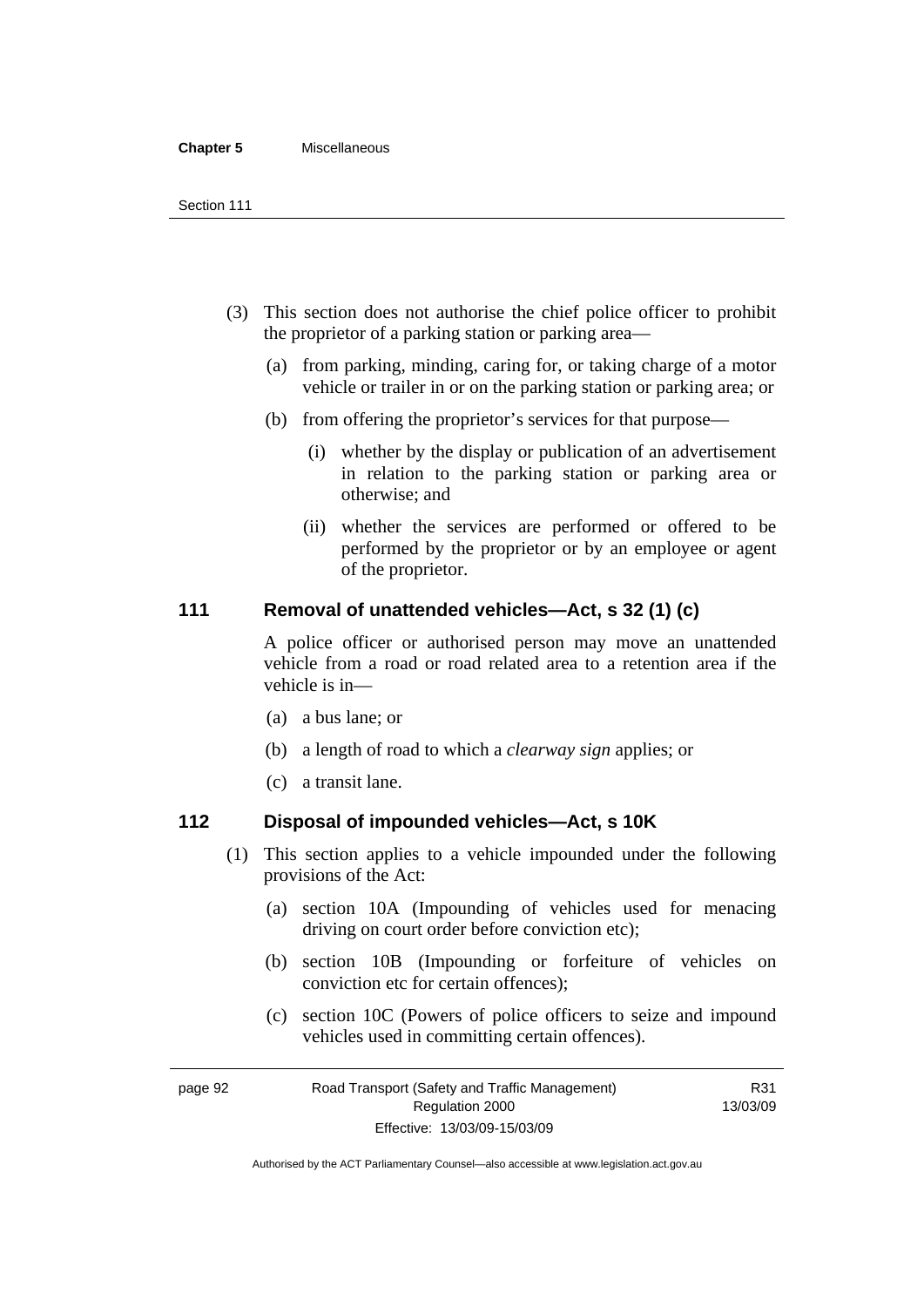- (2) If a person has not applied to the chief police officer for the release of the vehicle at the end of the period of impoundment, the chief police officer must, by notice served on the registered operator of the vehicle and every person who has a registered interest in the vehicle, warn them that the vehicle may be offered for sale if the vehicle is not removed from the place of impoundment within 28 days after the day of service of the notice.
- (3) The vehicle may be offered for sale, by public auction or public tender, if the vehicle is not removed within 28 days after service of the notice or, if more than 1 notice is served under subsection (2), the later of the notices.
- (4) A person may apply to the chief police officer for payment to the person of the balance of the proceeds of sale of a vehicle within 1 year after the vehicle is sold in accordance with subsection (3).
- (5) The balance of the proceeds of sale may be paid to the person if the person satisfies the chief police officer that—
	- (a) the person was lawfully entitled to possession of the vehicle immediately before its sale; and
	- (b) there was a reasonable excuse for the person's failure to obtain release of the vehicle before it was sold.
- (6) In this section:

*balance of the proceeds of sale*, of a vehicle, means the proceeds of the sale of the vehicle less—

- (a) any fee or other amount payable under the *Road Transport (General) Act 1999* for the seizure, impounding and storage of the vehicle; and
- (b) the reasonable costs of or incidental to the sale.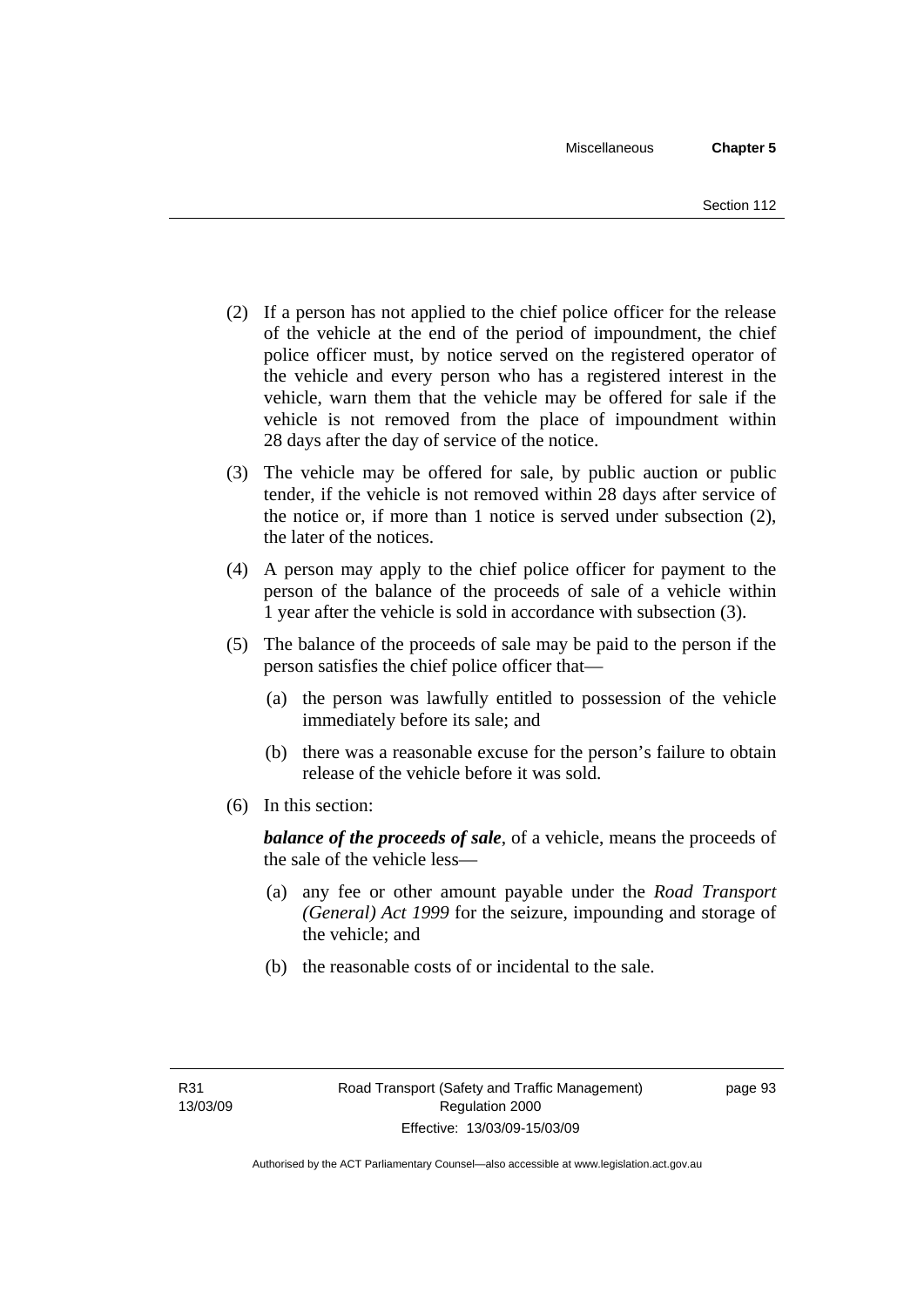#### **Chapter 5** Miscellaneous

# **112A Disposal of forfeited vehicles—Act, s 10K**

A vehicle that has been forfeited to the Territory under the Act, section 10B (Impounding or forfeiture of vehicles on conviction etc for certain offences) may be offered for sale by public auction or public tender.

## **113 Responsible person to inspect driver licence**

 (1) Before permitting someone else to drive a motor vehicle, the responsible person for, or the person in charge of, the vehicle must require the person to produce his or her Australian driver licence or external driver licence and must inspect the licence.

Maximum penalty: 20 penalty units.

 (2) It is a defence to a prosecution of a person for an offence against subsection (1) if the person proves that the person had taken reasonable steps (other than those mentioned in the subsection) to ensure the person permitted to drive the motor vehicle was the holder of a current Australian driver licence or external driver licence.

# **114 Responsible person's consent**

The person in charge of a motor vehicle or trailer on a road must not, without reasonable excuse, permit anyone to use the vehicle without the consent of the responsible person for the vehicle.

Maximum penalty: 20 penalty units.

# **115 Standards for safe carriage of loads—Act, s 14 (2)**

The prescribed standards are the performance standards in the *Load Restraint Guide—Guidelines and Performance Standards for the Safe Carriage of Loads on Road Vehicles*, 2nd ed (2004) published by the National Transport Commission.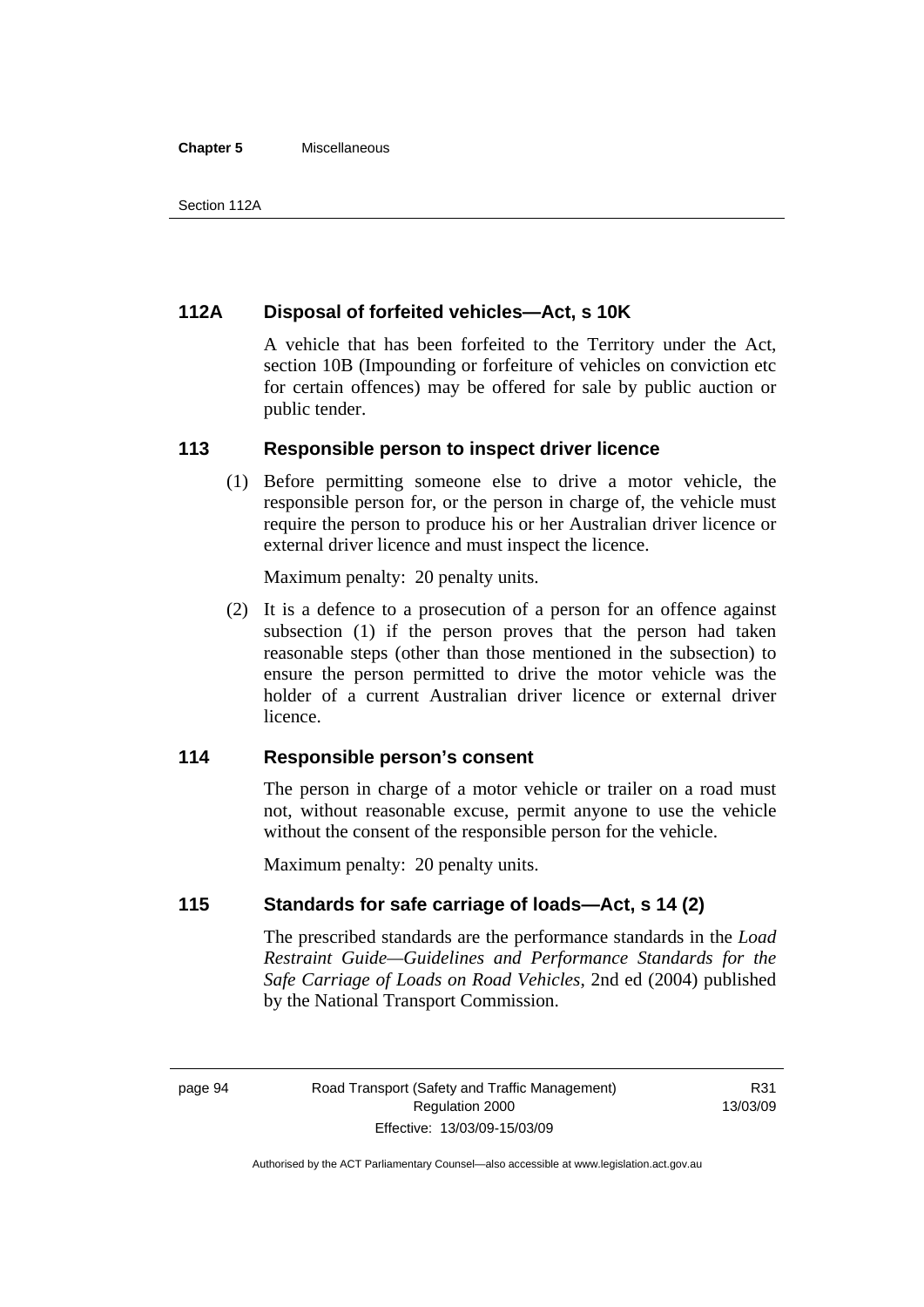# **Schedule 1 Meaning of location codes on images**

(see s 108)

# **Part 1.1 Digital camera detection devices**

**Table 1.1** 

| column 1<br>item | column <sub>2</sub><br><b>location</b><br>code | column 3<br>place where image was taken                                       |
|------------------|------------------------------------------------|-------------------------------------------------------------------------------|
| 1                | 0001                                           | Adelaide Avenue between Hopetoun Circuit and Kent Street                      |
| 2                | 0002                                           | <b>Antill Street</b>                                                          |
| 3                | 0003                                           | Athllon Drive between Beasley Street (south) and Sulwood<br>Drive             |
| 4                | 0004                                           | Belconnen Way between Barry Drive and Coulter Drive                           |
| 5                | 0005                                           | Bowen Drive between Brisbane Avenue and Kings Avenue                          |
| 6                | 0006                                           | Coppins Crossing Road between Uriarra Road and William<br><b>Hovell Drive</b> |
| 7                | 0007                                           | Drakeford Drive between Sulwood Drive and Athllon Drive                       |
| 8                | 0008                                           | Erindale Drive between Sulwood Drive and Sternberg Crescent                   |
| 9                | 0009                                           | Florey Drive between Southern Cross Drive and Ginninderra<br>Drive            |
| 10               | 0010                                           | Ginninderra Drive between Tillyard Drive and Kingsford Smith<br>Drive         |
| 11               | 0011                                           | Ginninderra Drive between Ellenborough Street and Braybrook<br><b>Street</b>  |
| 12               | 0012                                           | Gungahlin Drive between Wells Station Drive and Gundaroo<br>Drive             |
| 13               | 0013                                           | Hindmarsh Drive between Dalrymple Street and Jerrabomberra<br>Avenue          |

R31 13/03/09

### Road Transport (Safety and Traffic Management) Regulation 2000 Effective: 13/03/09-15/03/09

page 95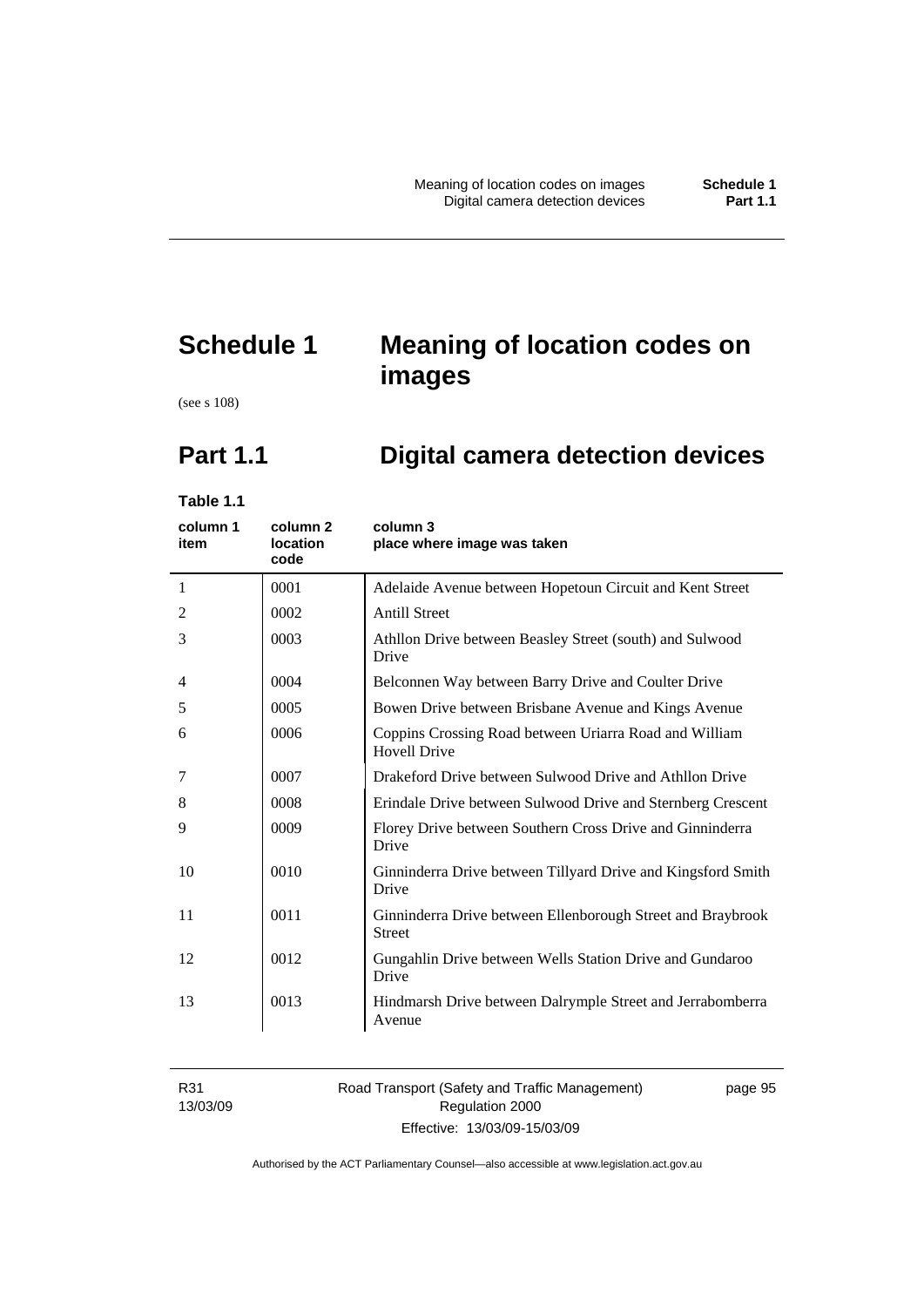| column 2<br>location<br>code | column 3<br>place where image was taken                                    |
|------------------------------|----------------------------------------------------------------------------|
| 0014                         | Hindmarsh Drive between Athllon Drive and Melrose Drive                    |
| 0015                         | Kingsford Smith Drive between Kuringa Drive and Spalding<br>Street         |
| 0016                         | Lady Denman Drive between Cotter Road and Barrenjoey Drive                 |
| 0017                         | Long Gully Road                                                            |
| 0018                         | Melrose Drive between Athllon Drive and Hindmarsh Drive                    |
| 0019                         | Monaro Highway between Canberra Avenue and Hindmarsh<br>Drive              |
| 0020                         | Monaro Highway between Hindmarsh Drive and Isabella Drive                  |
| 0021                         | Mugga Lane between Narrabundah Lane and Long Gully Road                    |
| 0022                         | Northbourne Avenue between Macarthur Avenue and Antill<br><b>Street</b>    |
| 0023                         | Parkes Way between Clunies Ross Street and Glenloch<br>Interchange         |
| 0024                         | Tuggeranong Parkway between Lakeside Interchange and<br><b>Cotter Road</b> |
| 0025                         | Tuggeranong Parkway between Hindmarsh Drive and Cotter<br>Road             |
| 0026                         | Tuggeranong Parkway between Hindmarsh Drive and Sulwood<br>Drive           |
| 0027                         | Yamba Drive between Mawson Drive and Beasley Street                        |
| 0028                         | Pocket Avenue                                                              |
| 0029                         | Owen Dixon Drive (excluding residential service road of same<br>name)      |
| 0030                         | <b>Taverner Street</b>                                                     |
| 0031                         | Springvale Drive                                                           |
| 0032                         | Kerrigan Street                                                            |
| 0033                         | Gladstone Street, Hall                                                     |
| 0034                         | <b>Heysen Street</b>                                                       |
|                              |                                                                            |

### page 96 Road Transport (Safety and Traffic Management) Regulation 2000 Effective: 13/03/09-15/03/09

R31 13/03/09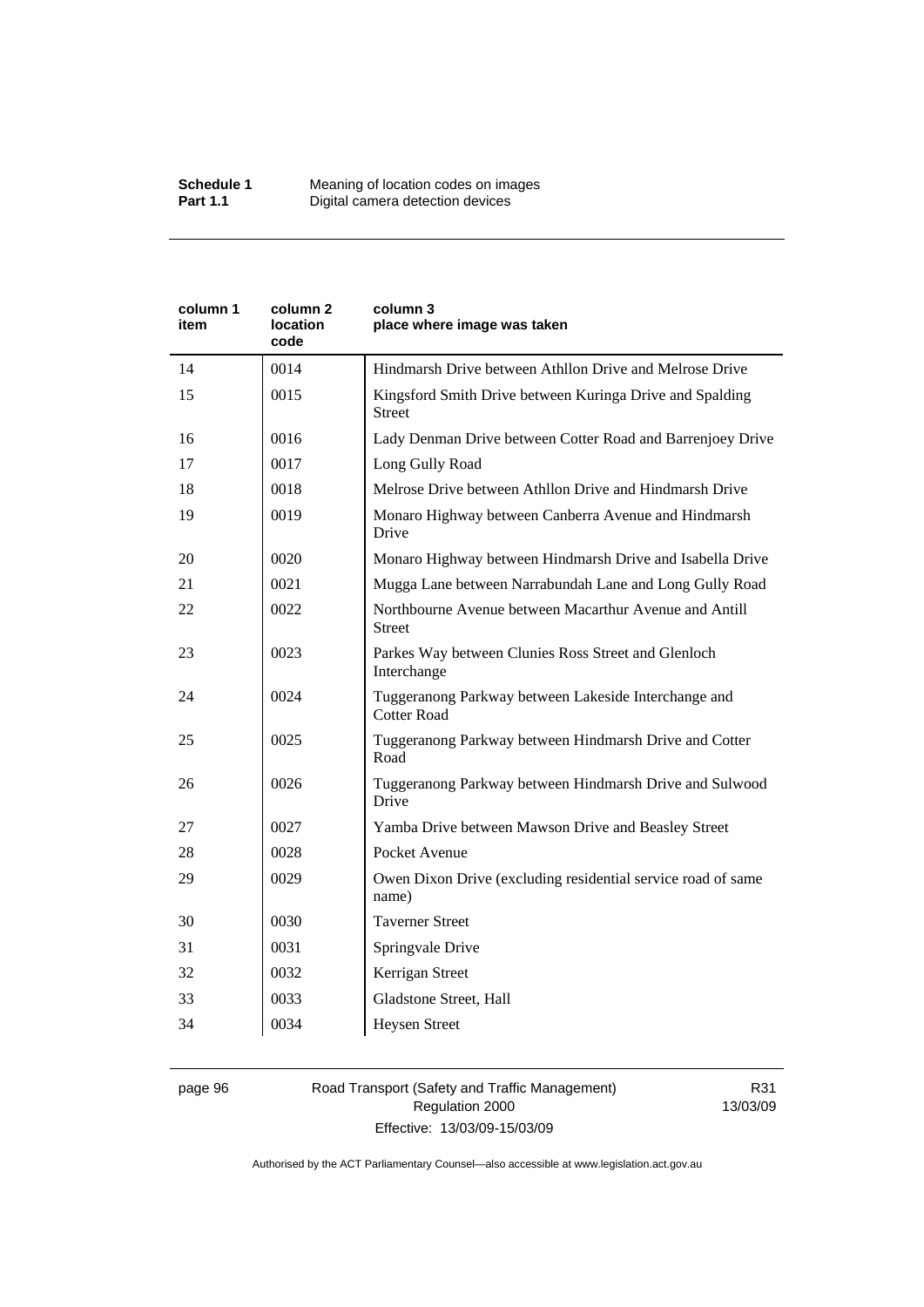Meaning of location codes on images **Schedule 1**  Digital camera detection devices **Part 1.1** 

| column 1<br>item | column <sub>2</sub><br>location<br>code | column 3<br>place where image was taken                             |
|------------------|-----------------------------------------|---------------------------------------------------------------------|
| 35               | 0035                                    | Mugga Way                                                           |
| 36               | 0036                                    | <b>Badimara Street</b>                                              |
| 37               | 0037                                    | Namatjira Drive                                                     |
| 38               | 0038                                    | Empire Circuit between Grey Street and Canberra Avenue              |
| 39               | 0039                                    | <b>Longmore Crescent</b>                                            |
| 40               | 0040                                    | Maribyrnong Avenue                                                  |
| 41               | 0041                                    | <b>Learmonth Drive</b>                                              |
| 42               | 0042                                    | <b>Petterd Street</b>                                               |
| 43               | 0043                                    | <b>Williamson Street</b>                                            |
| 44               | 0044                                    | <b>Tillyard Drive</b>                                               |
| 45               | 0045                                    | Dryandra Street between Fairfax Street and Archibald Street         |
| 46               | 0046                                    | Newman Morris Circuit                                               |
| 47               | 0047                                    | Chuculba Crescent                                                   |
| 48               | 0048                                    | Livingston Avenue                                                   |
| 49               | 0049                                    | <b>Clive Steele Avenue</b>                                          |
| 50               | 0050                                    | Darwinia Terrace                                                    |
| 51               | 0051                                    | La Perouse Street                                                   |
| 52               | 0052                                    | <b>Novar Street</b>                                                 |
| 53               | 0053                                    | Goyder Street between Dalrymple Street and Jerrabomberra<br>Avenue  |
| 54               | 0054                                    | Launceston Street between Hindmarsh Drive and Melrose Drive         |
| 55               | 0055                                    | Athllon Drive between Hindmarsh Drive and Beasley Street<br>(south) |
| 56               | 0056                                    | Athllon Drive between Sulwood Drive and Anketell Street<br>(north)  |
| 57               | 0057                                    | Northbourne Avenue between Barry Drive and Macarthur<br>Avenue      |
| 58               | 0058                                    | Northbourne Avenue between Antill Street and Barton Highway         |

R31 13/03/09 Road Transport (Safety and Traffic Management) Regulation 2000 Effective: 13/03/09-15/03/09

page 97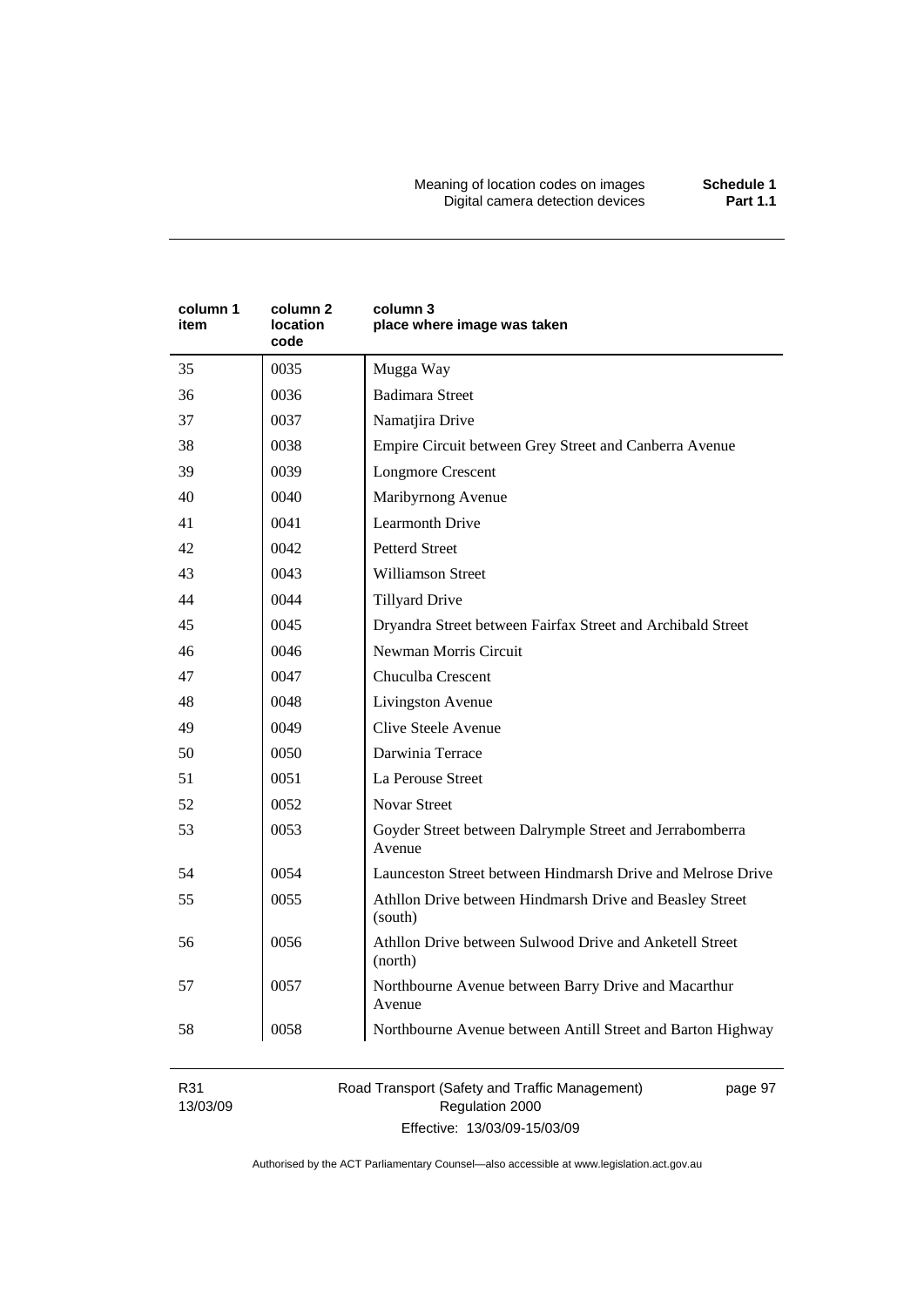| column 1<br>item | column 2<br>location<br>code | column 3<br>place where image was taken                                        |
|------------------|------------------------------|--------------------------------------------------------------------------------|
| 59               | 0059                         | Belconnen Way between Coulter Drive and Kingsford Smith<br>Drive               |
| 60               | 0060                         | Phillip Avenue between Majura Avenue and Federal Highway                       |
| 61               | 0061                         | Barton Highway between Federal Highway and Kuringa Drive                       |
| 62               | 0062                         | Drakeford Drive between Athllon Drive and Isabella Drive                       |
| 63               | 0063                         | Hindmarsh Drive between Athllon Drive and Dalrymple Street                     |
| 64               | 0064                         | Hindmarsh Drive between Jerrabomberra Avenue and Canberra<br>Avenue            |
| 65               | 0065                         | <b>Barry Drive</b>                                                             |
| 66               | 0066                         | Ginninderra Drive between Braybrook Street and Kingsford<br><b>Smith Drive</b> |
| 67               | 0067                         | Ginninderra Drive between Tillyard Drive and Florey Drive                      |
| 68               | 0068                         | Erindale Drive between Long Gully Road and Sulwood Drive                       |
| 69               | 0069                         | Erindale Drive between Soward Way and Judkins Street                           |
| 70               | 0070                         | Kuringa Drive between Owen Dixon Drive and Barton Highway                      |
| 71               | 0071                         | Launceston Street between Bowes Street and Furzer Street                       |
| 72               | 0072                         | Monaro Highway between Johnson Drive and Isabella Drive                        |
| 73               | 0073                         | Mugga Lane between Hindmarsh Drive and Narrabundah Lane                        |
| 74               | 0074                         | Mugga Lane between Long Gully Road and Monaro Highway                          |
| 75               | 0075                         | Parkes Way between Clunies Ross Street and Edinburgh<br>Avenue                 |
| 76               | 0076                         | Yamba Drive between Kitchener Street and Bateson Road                          |
| 77               | 0077                         | Yarra Glen between Carruthers Street and Adelaide Avenue                       |
| 78               | 0078                         | Canberra Avenue between Mildura Street and Monaro Highway                      |
| 79               | 0079                         | Canberra Avenue between Harman Naval Station and Newcastle<br><b>Street</b>    |
| 80               | 0080                         | Kings Avenue between Bowen Drive and Parkes Way                                |
| 81               | 0081                         | William Hovell Drive between Bindubi Street and Coulter Drive                  |

page 98 Road Transport (Safety and Traffic Management) Regulation 2000 Effective: 13/03/09-15/03/09

R31 13/03/09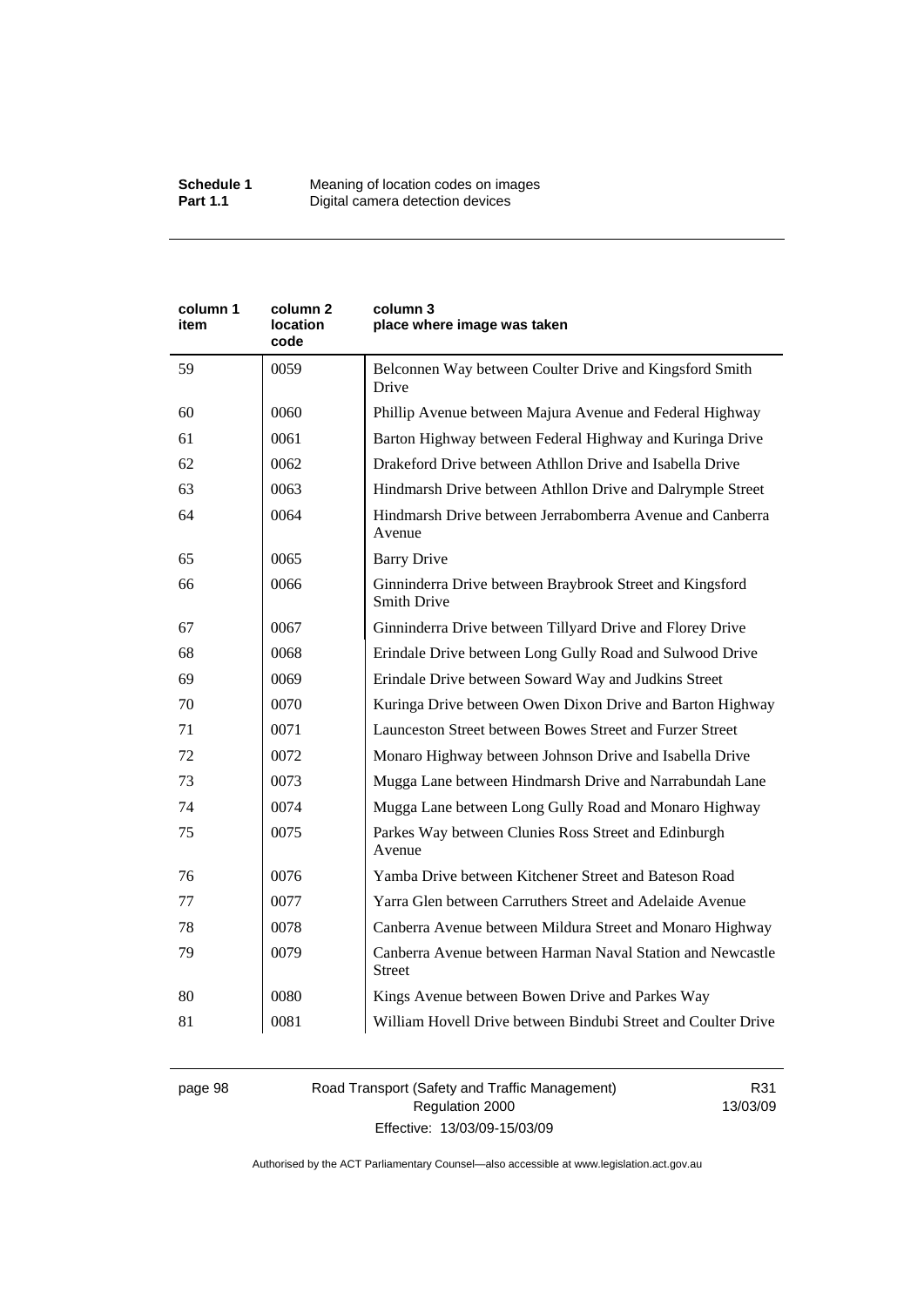| column 1<br>item | column <sub>2</sub><br>location<br>code | column 3<br>place where image was taken                                        |
|------------------|-----------------------------------------|--------------------------------------------------------------------------------|
| 82               | 0082                                    | William Hovell Drive between Coulter Drive and Drake<br><b>Brockman Drive</b>  |
| 83               | 0083                                    | Commonwealth Ave between King Edward Terrace and London<br>Circuit             |
| 84               | 0084                                    | Gundaroo Drive between Burrowa Street and Gungahlin Drive                      |
| 85               | 0085                                    | Gundaroo Drive between Barton Highway and Nudurr Drive                         |
| 86               | 0086                                    | Bindubi Street between Bandjalong Cres and Cross Street                        |
| 87               | 0087                                    | Clift Crescent between Hemmings Crescent and Rohan Street                      |
| 88               | 0088                                    | Cotter Road between Eucumbene Drive and Mount Stromlo<br>Road                  |
| 89               | 0089                                    | Federal Highway between Antill Street and Majura Road                          |
| 90               | 0090                                    | Majura Road between Federal Highway and Fairbairn Avenue                       |
| 91               | 0091                                    | Ellenborough Street between Ginninderra Drive and<br>Maribyrnong Avenue        |
| 92               | 0092                                    | Northbourne Avenue between Barton Highway and Stirling<br>Avenue               |
| 93               | 0093                                    | Southern Cross Drive between Coulter Drive and Kingsford<br><b>Smith Drive</b> |
| 94               | 0094                                    | Southern Cross Drive between Kingsford Smith Drive and<br>Spofforth Street     |
| 95               | 0095                                    | Sulwood Drive between Erindale Drive and Tuggeranong<br>Parkway                |
| 96               | 0096                                    | Coulter Drive between Belconnen Way and Lachlan Street                         |
| 97               | 0097                                    | Eastern Valley Way between Belconnen Way and College<br><b>Street</b>          |
| 98               | 0098                                    | Haydon Drive between Belconnen Way and Ginninderra Drive                       |
| 99               | 0099                                    | Yamba Drive between Hindmarsh Drive and Wisdom Street                          |
| 100              | 0100                                    | Jansz Crescent between La Perouse Street and Carnegie<br>Crescent              |
| 101              | 0101                                    | Nemarang Crescent between the north and south intersections                    |

R31 13/03/09 Road Transport (Safety and Traffic Management) Regulation 2000 Effective: 13/03/09-15/03/09

page 99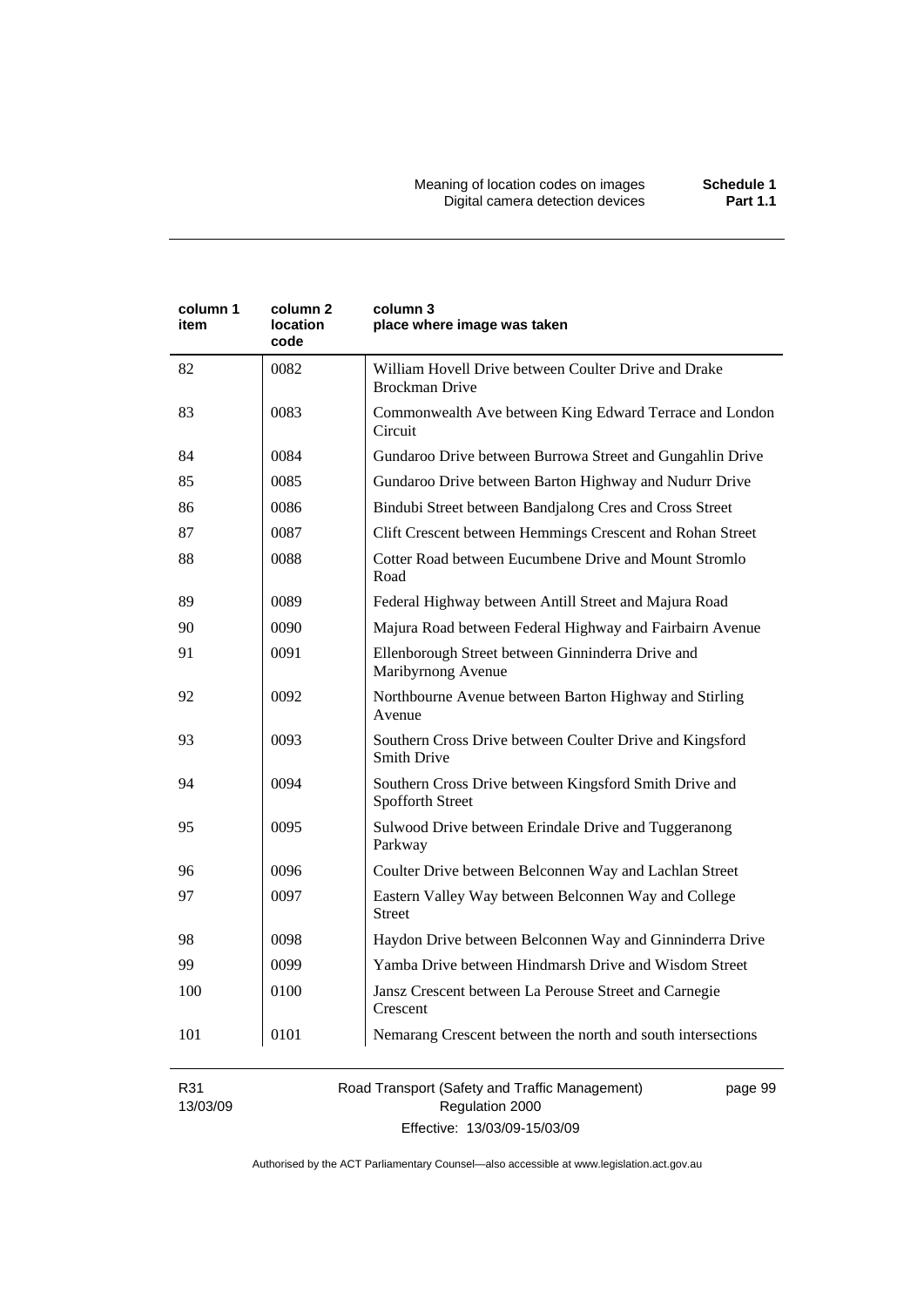| column 1<br>item | column 2<br>location<br>code | column 3<br>place where image was taken                                                |
|------------------|------------------------------|----------------------------------------------------------------------------------------|
|                  |                              | with Badimara Street                                                                   |
| 102              | 0102                         | Fairbairn Avenue between Anzac Parade and Pialligo Avenue                              |
| 103              | 0103                         | Flinders Way between Mugga Way and Canberra Avenue                                     |
| 104              | 0104                         | Mawson Drive between Athllon Drive and Yamba Drive                                     |
| 105              | 0105                         | Stonehaven Crescent between Hopetoun Circuit and Strickland<br>Crescent                |
| 106              | 0106                         | William Webb Drive between Ginninderra Drive and Owen<br>Dixon Drive                   |
| 107              | 0107                         | Ross Smith Crescent between Chewings Street and Southern<br>Cross Drive                |
| 108              | 0108                         | Spofforth Street between Drake Brockman Drive and Southern<br><b>Cross Drive</b>       |
| 109              | 0109                         | Ginninderra Drive between Florey Drive and Kerrigan Street                             |
| 110              | 0110                         | Archdall Street between Ginnninderra Drive and Osburn Drive                            |
| 111              | 0111                         | Limestone Avenue between Ainslie Avenue and Wakefield<br>Avenue                        |
| 112              | 0112                         | Copland Drive between Ginninderra Drive and Owen Dixon<br>Drive                        |
| 113              | 0113                         | Anketell Street between the north and south intersections with<br><b>Athllon Drive</b> |
| 114              | 0114                         | Groom Street between Carruthers Street and Kent Street                                 |
| 115              | 0115                         | Isabella Drive between Drakeford Drive and Monaro Highway                              |
| 116              | 0116                         | Ashley Drive between Johnson Drive and Erindale Drive                                  |
| 117              | 0117                         | Tharwa Drive between Drakeford Drive and Johnson Drive                                 |
| 118              | 0118                         | Tharwa Drive between Drakeford Drive and Knoke Avenue                                  |
| 119              | 0119                         | Horse Park Drive between Federal Highway and Katherine<br>Avenue                       |
| 120              | 0120                         | Kalgoorlie Crescent between the east and west intersections<br>with Badimara Street    |

# page 100 Road Transport (Safety and Traffic Management) Regulation 2000 Effective: 13/03/09-15/03/09

R31 13/03/09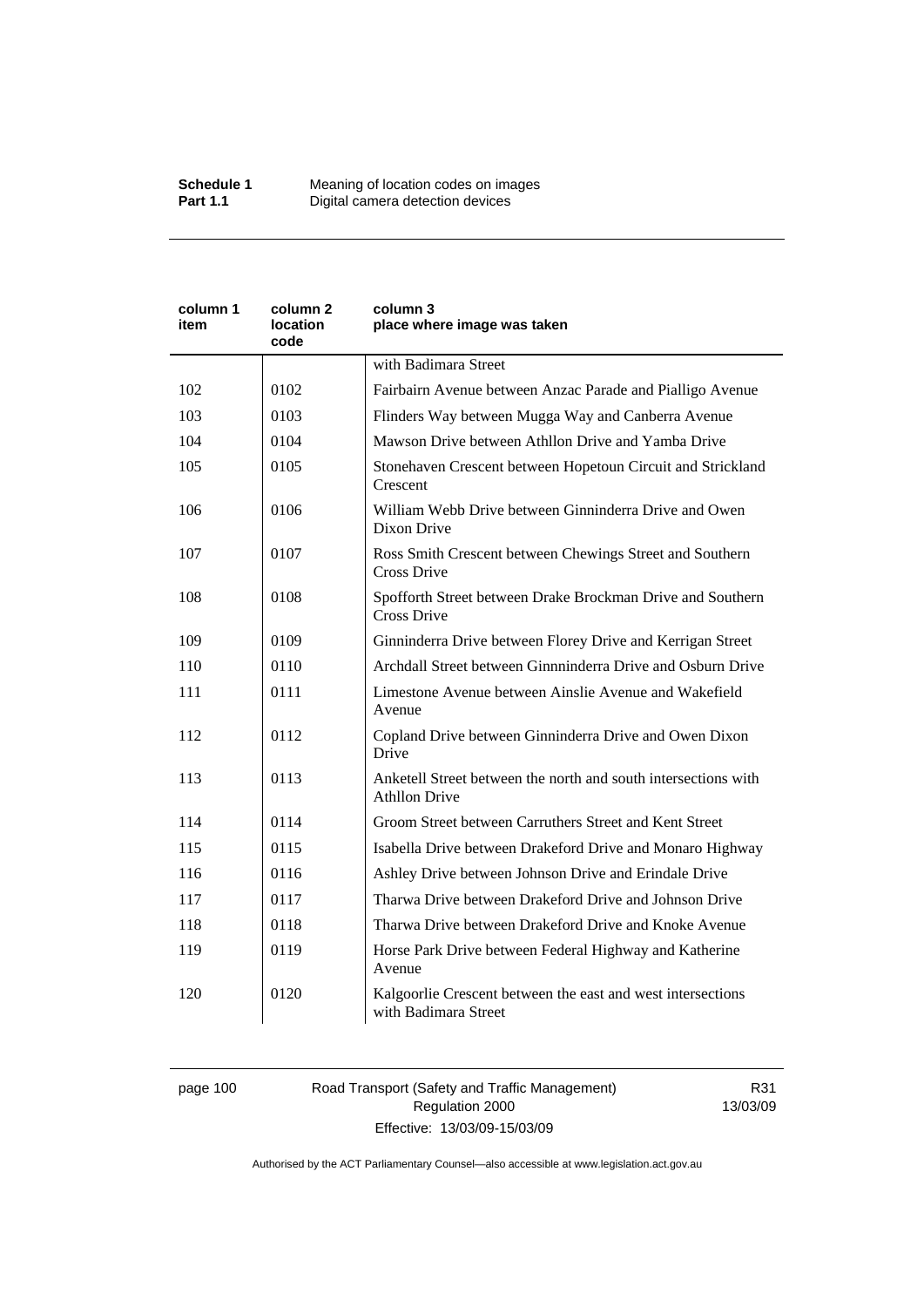# **Part 1.2 Fixed camera detection devices**

# **Table 1.2**

| column 1<br>item | column 2<br>location<br>code | column 3<br>place where image was taken               |
|------------------|------------------------------|-------------------------------------------------------|
| $\mathbf{1}$     | 1001                         | Northbourne Avenue/London Circuit                     |
| 2                | 1002                         | Northbourne Avenue/Barry Drive/Cooyong Street         |
| 3                | 1003                         | Coulter Drive/Southern Cross Drive/Luxton Street      |
| 4                | 1004                         | Drakeford Drive/Boddington Crescent/Marconi Crescent  |
| 5                | 1005                         | Benjamin Way/Chan Street/Cameron Avenue               |
| 6                | 1006                         | Northbourne Avenue/Antill Street/Mouat Street         |
| 7                | 1007                         | Ginninderra Drive/Aikman Drive                        |
| 8                | 1008                         | Hindmarsh Drive/Tuggeranong Parkway                   |
| 9                | 1009                         | Kingsford Smith Drive/Southern Cross Drive            |
| 10               | 1010                         | Belconnen Way/Bindubi Street/Eastern Valley Way       |
| 11               | 1011                         | Ginninderra Drive/Coulter Drive                       |
| 12               | 1012                         | Ginninderra Drive/Baldwin Drive/Haydon Drive          |
| 13               | 1013                         | Macarthur Avenue/David Street/Wattle Street           |
| 14               | 1014                         | Benjamin Way/College Street                           |
| 15               | 1015                         | Barry Drive/North Road/McCaughey Street               |
| 16               | 1016                         | Ginninderra Drive/Copland Drive/John Cleland Crescent |
| 17               | 1017                         | Hindmarsh Drive/Ainsworth Street                      |
| 18               | 1018                         | Monaro Highway/Newcastle Street/Dairy Road            |
| 19               | 1019                         | Belconnen Way/Caswell Drive                           |
| 20               | 1020                         | <b>Barry Drive/Marcus Clarke Street</b>               |
| 21               | 1021                         | Hindmarsh Drive/Yamba Drive                           |
| 22               | 1022                         | Hindmarsh Drive/Ball Street                           |
| 23               | 1023                         | Canberra Avenue/Hindmarsh Drive/Newcastle Street      |

R31 13/03/09

Road Transport (Safety and Traffic Management) Regulation 2000 Effective: 13/03/09-15/03/09

page 101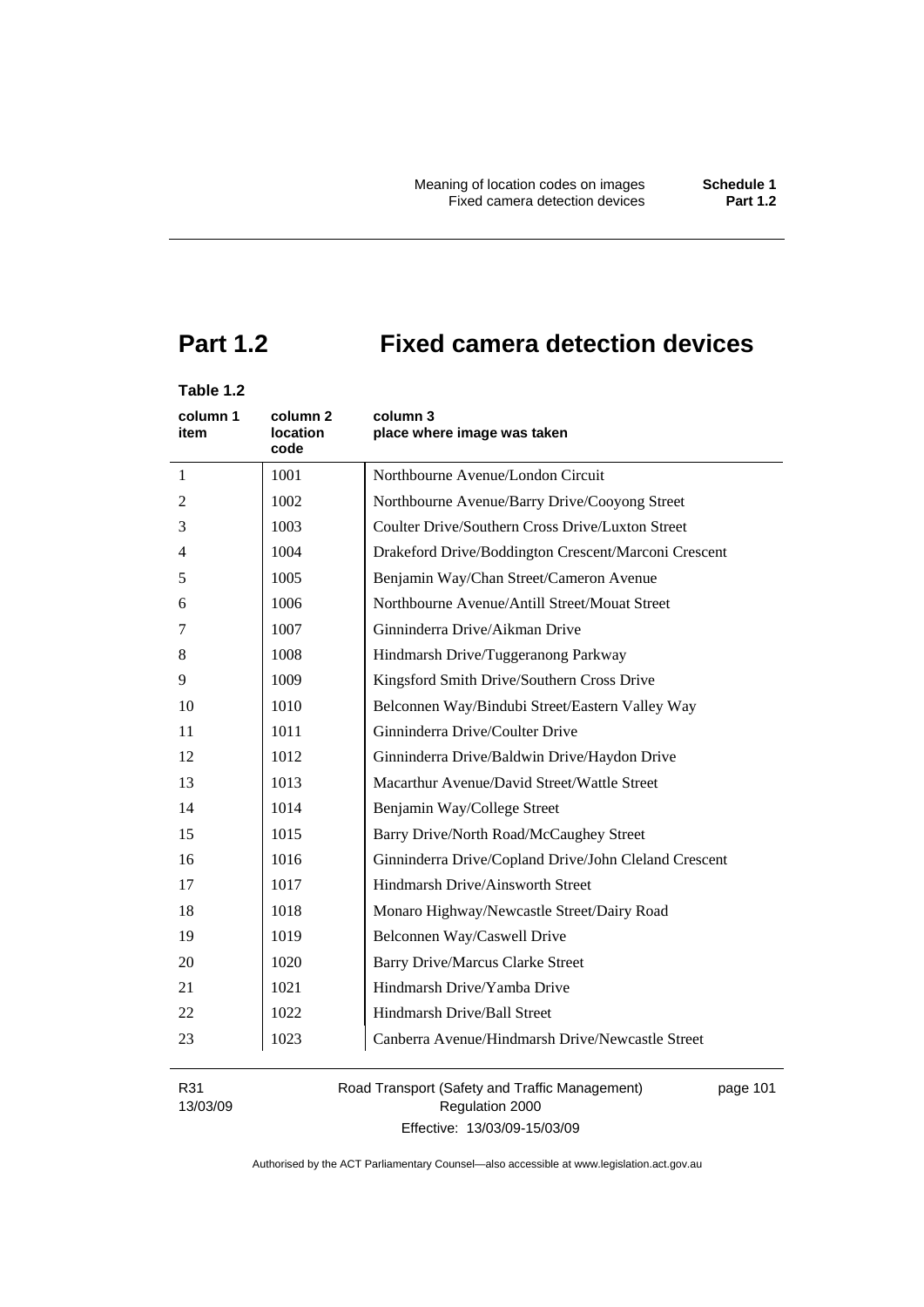| column 1<br>item | column 2<br>location<br>code | column 3<br>place where image was taken                                  |
|------------------|------------------------------|--------------------------------------------------------------------------|
| 24               | 1024                         | Canberra Avenue/Captain Cook Crescent/Manuka Circle                      |
| 25               | 1025                         | Gungahlin Drive/Gundaroo Drive                                           |
| 26               | 1026                         | Barton Highway between Curran Drive and Gold Creek Road                  |
| 27               | 1027                         | Barton Highway between Gungahlin Drive and Ellenborough<br><b>Street</b> |
| 28               | 1028                         | Monaro Highway between Lanyon Drive and Sheppard Street                  |
| 29               | 1029                         | Monaro Highway between Mugga Lane and Isabella Drive                     |
| 30               | 1030                         | Federal Highway between Zelling Street and Antill Street                 |
| 31               | 1031                         | Federal Highway between Antill Street and Majura Road                    |
| 32               | 1032                         | Monaro Highway near Hindmarsh Drive overpass                             |
| 33               | 1033                         | Tuggeranong Parkway near Hindmarsh Drive underpass                       |
| 34               | 1034                         | Tuggeranong Parkway near Cotter Road overpass, northbound                |
| 35               | 1035                         | Tuggeranong Parkway near Cotter Road overpass, southbound                |

page 102 Road Transport (Safety and Traffic Management) Regulation 2000 Effective: 13/03/09-15/03/09

R31 13/03/09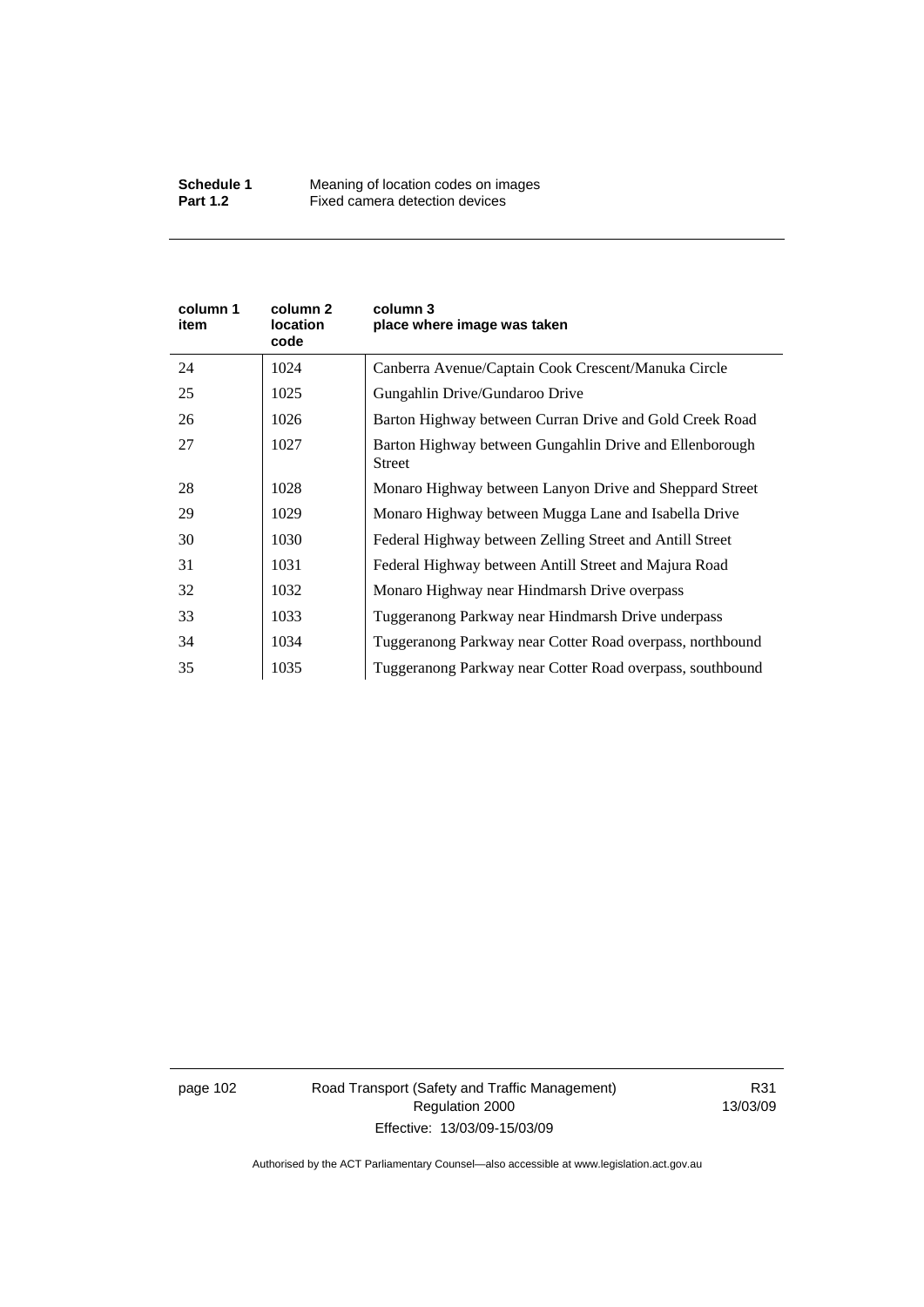# **Dictionary**

(see s 3)

*Note 1* The Legislation Act contains definitions and other provisions relevant to this regulation.

*Note 2* For example, the Legislation Act, dict, pt 1, defines the following terms:

- ambulance service
	- chief police officer
- contravene
- exercise
- fire brigade
- rural fire service
- SES
- territory plan
- the Territory.
- *Note 3* Terms used in this regulation have the same meaning that they have in the *Road Transport (Safety and Traffic Management) Act 1999* (see Legislation Act, s 148.) For example, the following terms are defined in the *Road Transport (Safety and Traffic Management) Act 1999*, dict:
	- authorised person
	- camera detection device (see s 23)
	- indicated on
	- registered interest
	- road related area
	- speed measuring device
	- traffic offence detection device.

*approved child restraint* means a child restraint approved by the road transport authority under section 66 (1) (b).

*approved police speedometer*, for chapter 4 (Traffic offence detection devices)—see section 102.

*area*—see the Australian Road Rules, dictionary.

| R31      | Road Transport (Safety and Traffic Management) | page 103 |
|----------|------------------------------------------------|----------|
| 13/03/09 | Regulation 2000                                |          |
|          | Effective: 13/03/09-15/03/09                   |          |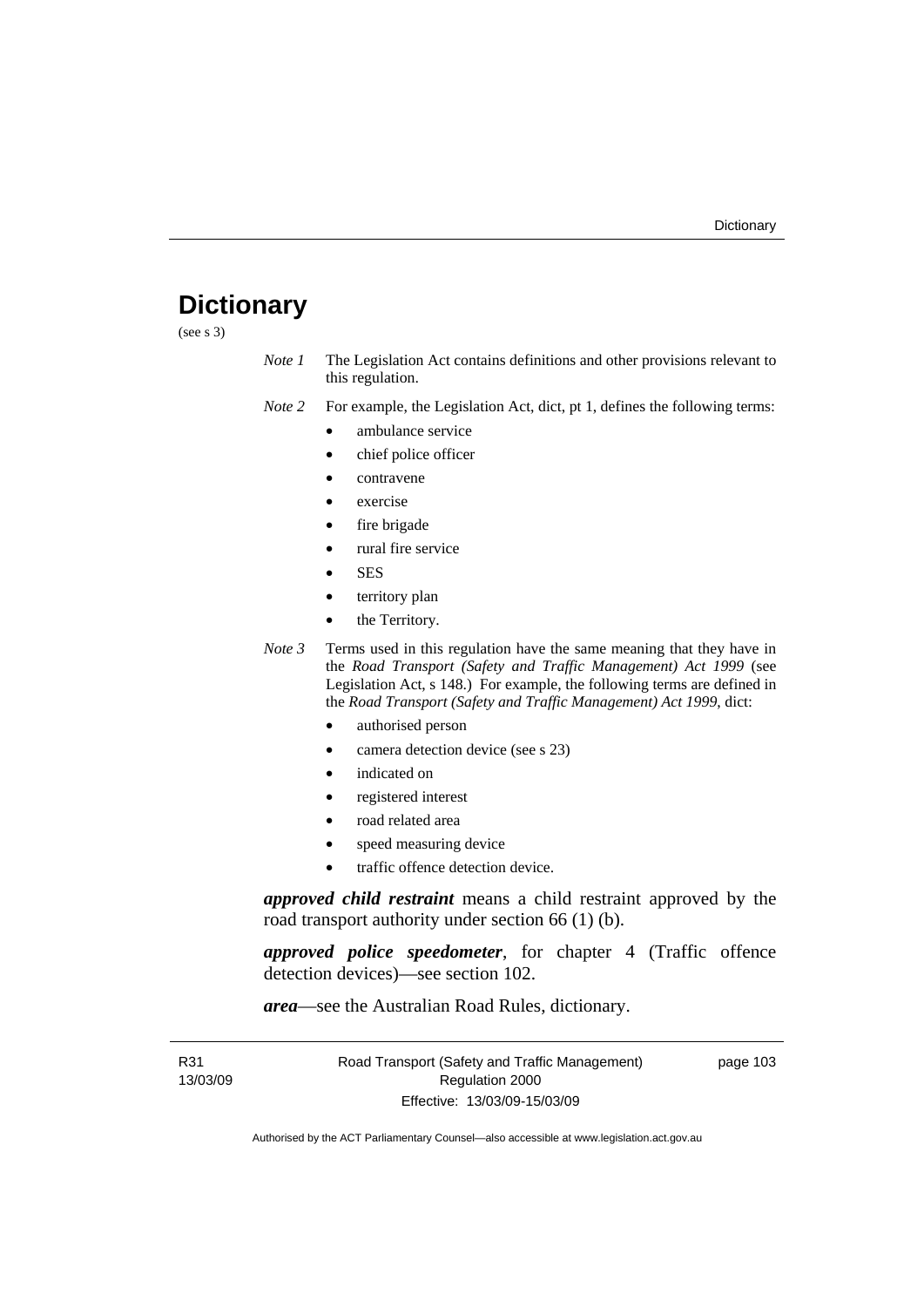*area of operations*, for a parking authority, means the area of operations declared for the parking authority under section 75A.

*ARR* means Australian Road Rules.

*articulated vehicle* means a motor vehicle with—

- (a) 2 rigid sections, each of which has wheels; and
- (b) the rear section pivoted on, and part of the rear section (other than a pole, drawbar or similar device, or an accessory of the motor vehicle) superimposed on, the front section.

*Australian driver licence*—see the *Road Transport (Driver Licensing) Act 1999*, dictionary.

*Australian Road Rules*—see section 5.

*axle group*—see the *Road Transport (Vehicle Registration) Regulation 2000*, dictionary.

*B-double*—see the *Road Transport (Vehicle Registration) Regulation 2000*, dictionary.

*bicycle*—see the Australian Road Rules, dictionary.

**built-up area**, in relation to a length of road—see the Australian Road Rules, dictionary.

*bus*—see the Australian Road Rules, dictionary.

*bus lane*—see the Australian Road Rules, rule 154.

*camera detection device*—see the Act, section 23 (1) (Use of camera detection devices).

*centre of the road*—see the Australian Road Rules, dictionary.

*clearway sign*—see the Australian Road Rules, schedule 2, rule 314, rule 315 and rule 316.

*combination*—see the *Road Transport (Vehicle Registration) Regulation 2000*, dictionary.

page 104 Road Transport (Safety and Traffic Management) Regulation 2000 Effective: 13/03/09-15/03/09

R31 13/03/09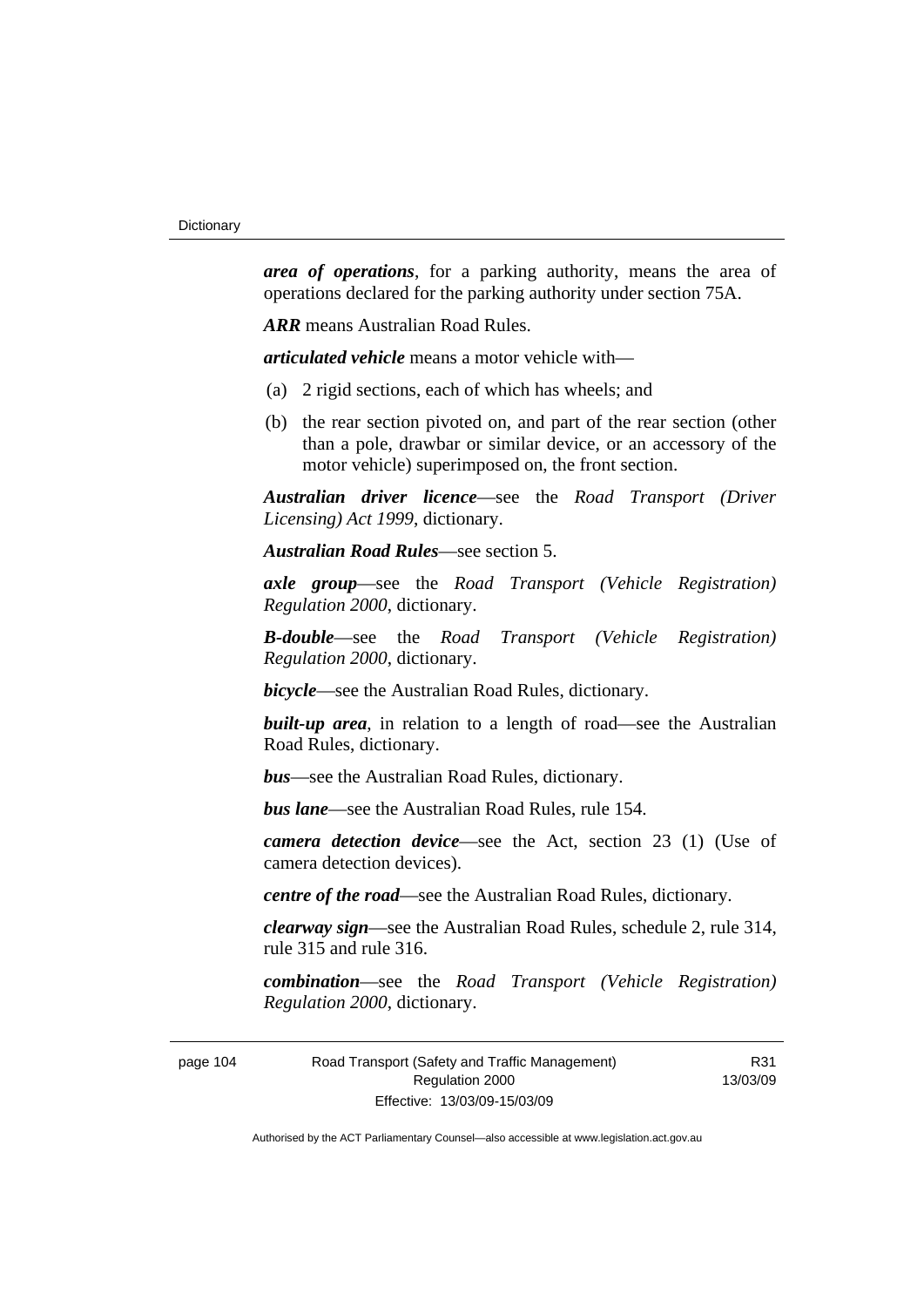*controlled parking hours*, in relation to a pay parking space, means the periods (as indicated by information on or with traffic signs applying to the space) when a vehicle may not be parked in the space unless the relevant parking fee has been paid.

*converter dolly*—see the *Road Transport (Vehicle Registration) Regulation 2000*, dictionary.

*crash*—see the Australian Road Rules, dictionary.

*demand responsive service vehicle*—see the *Road Transport (Public Passenger Services) Act 2001*, section 81.

*digital camera detection device*, for chapter 4 (Traffic offence detection devices)—see section 102.

*dog trailer*—see the *Road Transport (Vehicle Registration) Regulation 2000*, dictionary.

*do not overtake turning vehicle sign*—see the Australian Road Rules, schedule 4, rule 319 and rule 320.

*drawbar*—see the *Road Transport (Vehicle Registration) Regulation 2000*, dictionary.

*driver's vehicle*, for a driver*—*see the Australian Road Rules, dictionary.

*emergency stopping lane*—see the Australian Road Rules, rule 95.

*emergency vehicle* means any vehicle driven by a person who is—

- (a) an emergency worker; and
- (b) driving the vehicle in the course of his or her duties as an emergency worker.

*emergency worker*—see section 33 (1).

*external driver licence*—see the *Road Transport (Driver Licensing) Act 1999*, dictionary.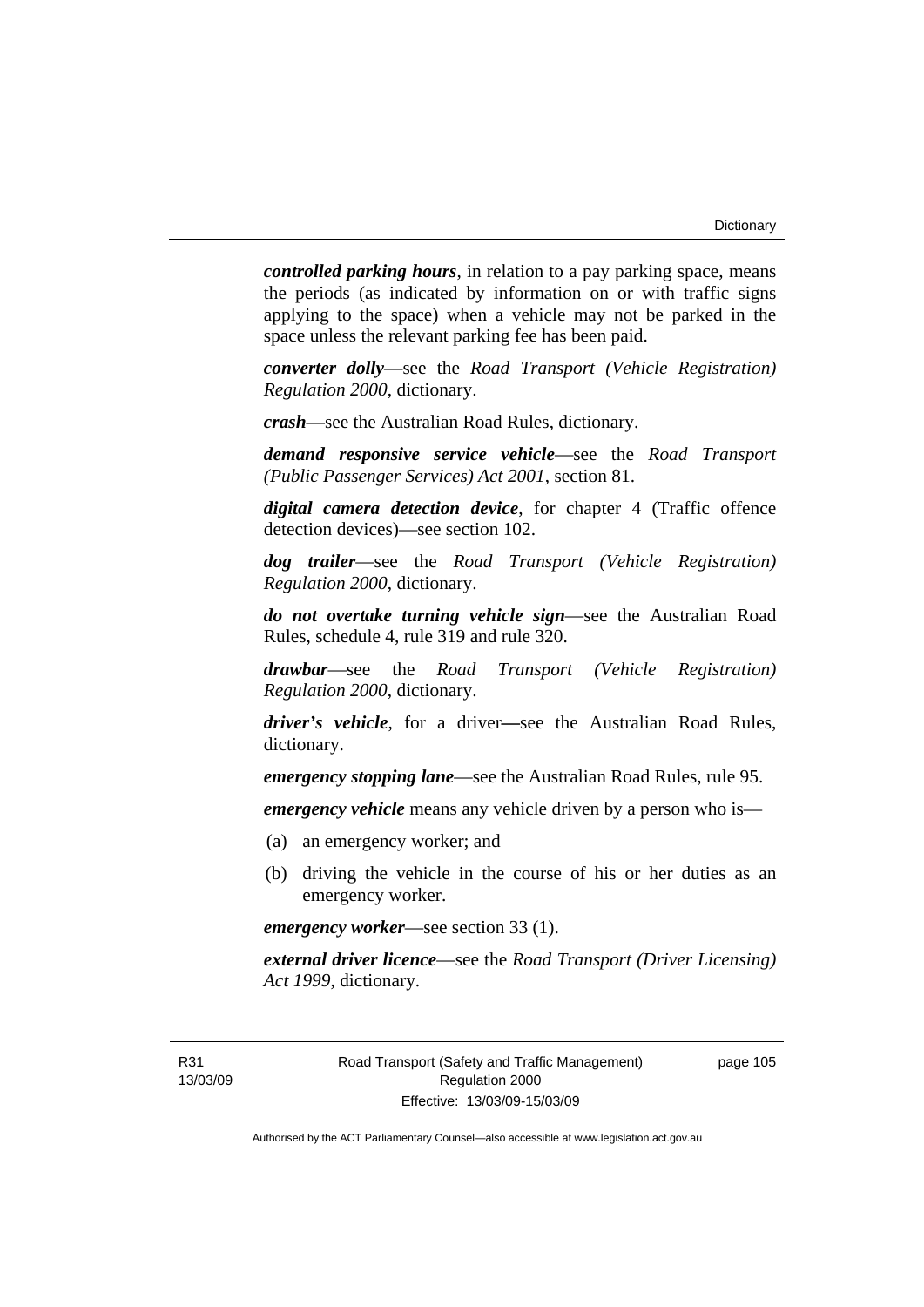*fixed camera detection device*, for chapter 4 (Traffic offence detection devices)—see section 102.

*footpath*—see the Australian Road Rules, dictionary.

*give way*—see the Australian Road Rules, dictionary.

*GVM*—see the *Road Transport (Vehicle Registration) Act 1999*, dictionary.

*heavy vehicle*, for division 3.1.3 (Heavy vehicle parking)—see section 82.

*hire car*—see the *Road Transport (Public Passenger Services) Act 2001*, section 67.

*implement*—see the *Road Transport (Vehicle Registration) Regulation 2000*, dictionary.

*land adjoining residential land*, for division 3.1.3 (Heavy vehicle parking)—see section 82.

*laser speed measuring device*, for chapter 4 (Traffic offence detection devices)—see section 102.

*length*, of road—see the Australian Road Rules, dictionary.

*lift and tow trailer* means a trailer consisting of an axle group and a drawbar designed to support 1 axle group of a vehicle under tow.

*loading zone*—see the Australian Road Rules, rule 179.

*marked foot crossing*—see the Australian Road Rules, dictionary.

*metered parking area* means a length of road or area that is set aside as a metered parking area in accordance with section 73.

*metered parking scheme* means a metered parking scheme under division 3.1.1.

*metered parking sign* means a *permissive parking sign* with the word 'meter' on or with the sign.

page 106 Road Transport (Safety and Traffic Management) Regulation 2000 Effective: 13/03/09-15/03/09

R31 13/03/09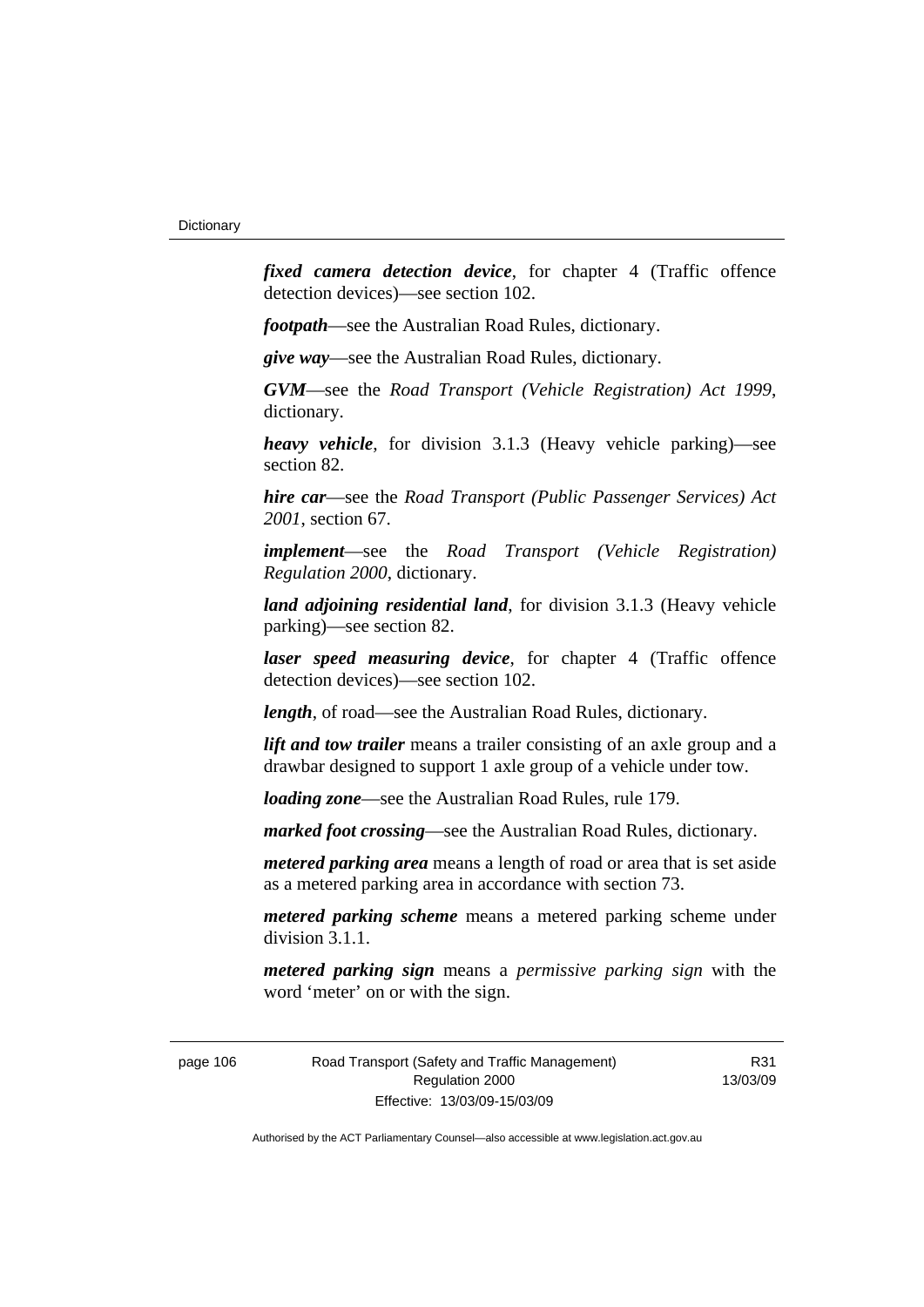*metered parking space* means an area that is a metered parking space mentioned in section 75.

*mobility parking scheme authority* means an authority issued under section 101.

*motorbike*—see the Australian Road Rules, dictionary, definition of *motor bike*.

*motor vehicle*—see the Act, dictionary.

*Note Motor vehicle* is defined in identical terms in the Australian Road Rules, dict.

*multi-space parking meter* means a parking meter that applies to 2 or more metered parking spaces.

*nature strip*—see the Australian Road Rules, dictionary.

*night*—see the Australian Road Rules, dictionary.

*no parking sign*—see the Australian Road Rules, schedule 2, schedule 3, rule 314, rule 315 and rule 316.

*no trucks sign*—see the Australian Road Rules, schedule 2, rule 314, rule 315 and rule 316.

*oncoming vehicle*, for a driver—see the Australian Road Rules, dictionary.

*park*—see section 3B.

*parking authority* means a person declared to be a parking authority under section 75A.

*parking authority guidelines*—see section 75B (1).

*parking bay*—see the Australian Road Rules, dictionary.

*parking control sign*—see the Australian Road Rules, dictionary.

R31 13/03/09 page 107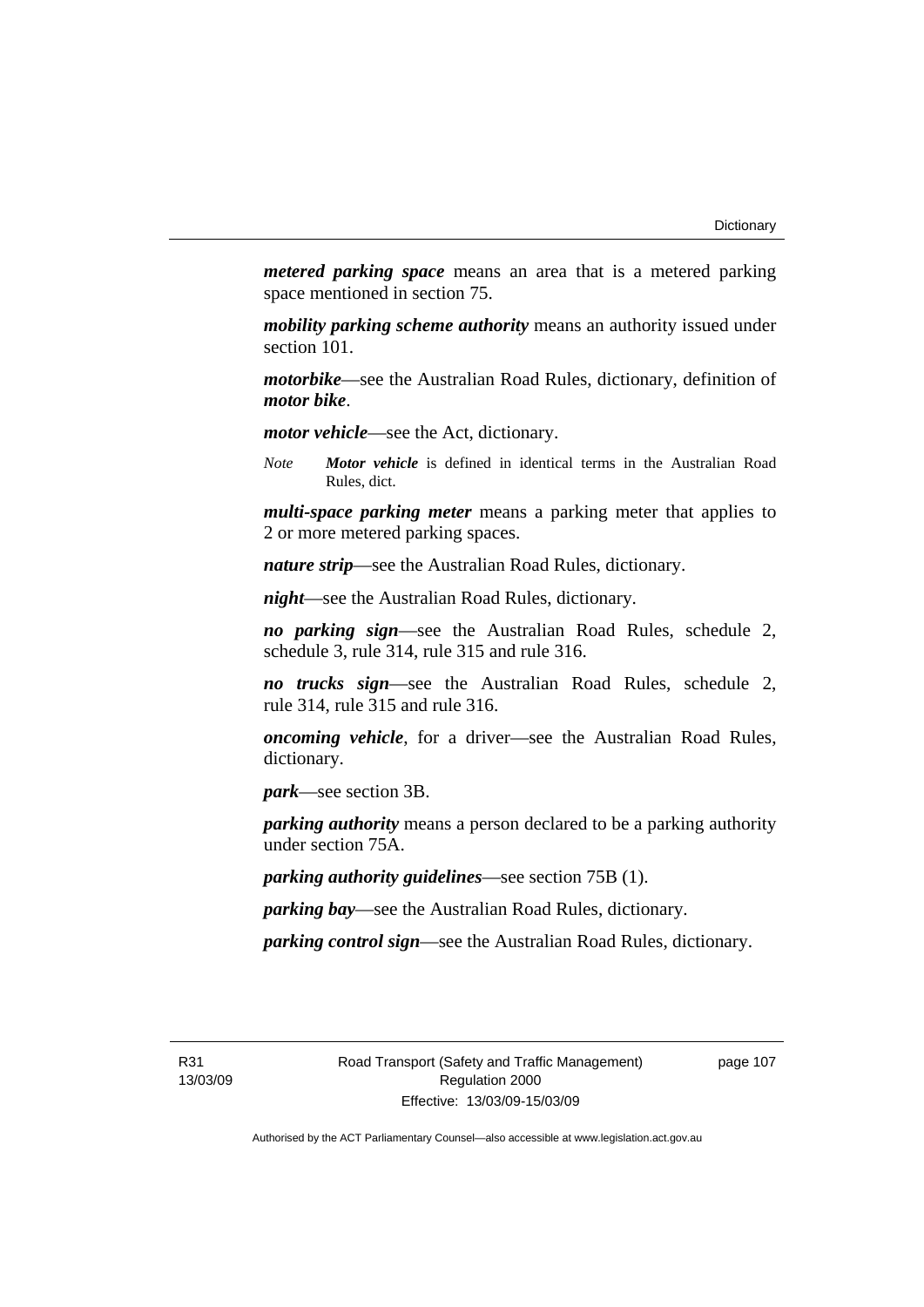*parking meter* means a device designed to indicate, or capable of indicating, whether the relevant parking fee for the parking of a vehicle in a metered parking space has been paid, and includes the stand on which the device is erected.

*parking meter hood* means a hood or other cover designed to be fitted to a parking meter and to cover the part of the meter that would normally display a sign with the word 'expired' when the meter is not in operation.

*parking permit* means a parking permit issued under section 100.

*parking ticket* means a ticket issued by the road transport authority or a parking authority (by means of a parking ticket machine) for display in or on a vehicle as evidence of the prepayment of a parking fee.

*parking ticket machine* means a device designed to issue parking tickets, and includes the stand on which the device is erected.

*pay parking area* means a metered parking area or ticket parking area.

*pay parking device* means a parking meter or parking ticket machine.

*pay parking scheme* means a metered parking scheme or ticket parking scheme.

*pay parking sign* means a metered parking sign or ticket parking sign.

*pay parking space* means a metered parking space or ticket parking space.

*pedestrian*—see the Australian Road Rules, rule 18.

*permissive parking sign*—see the Australian Road Rules, schedule 2, schedule 3, rule 314, rule 315 and rule 316.

page 108 Road Transport (Safety and Traffic Management) Regulation 2000 Effective: 13/03/09-15/03/09

R31 13/03/09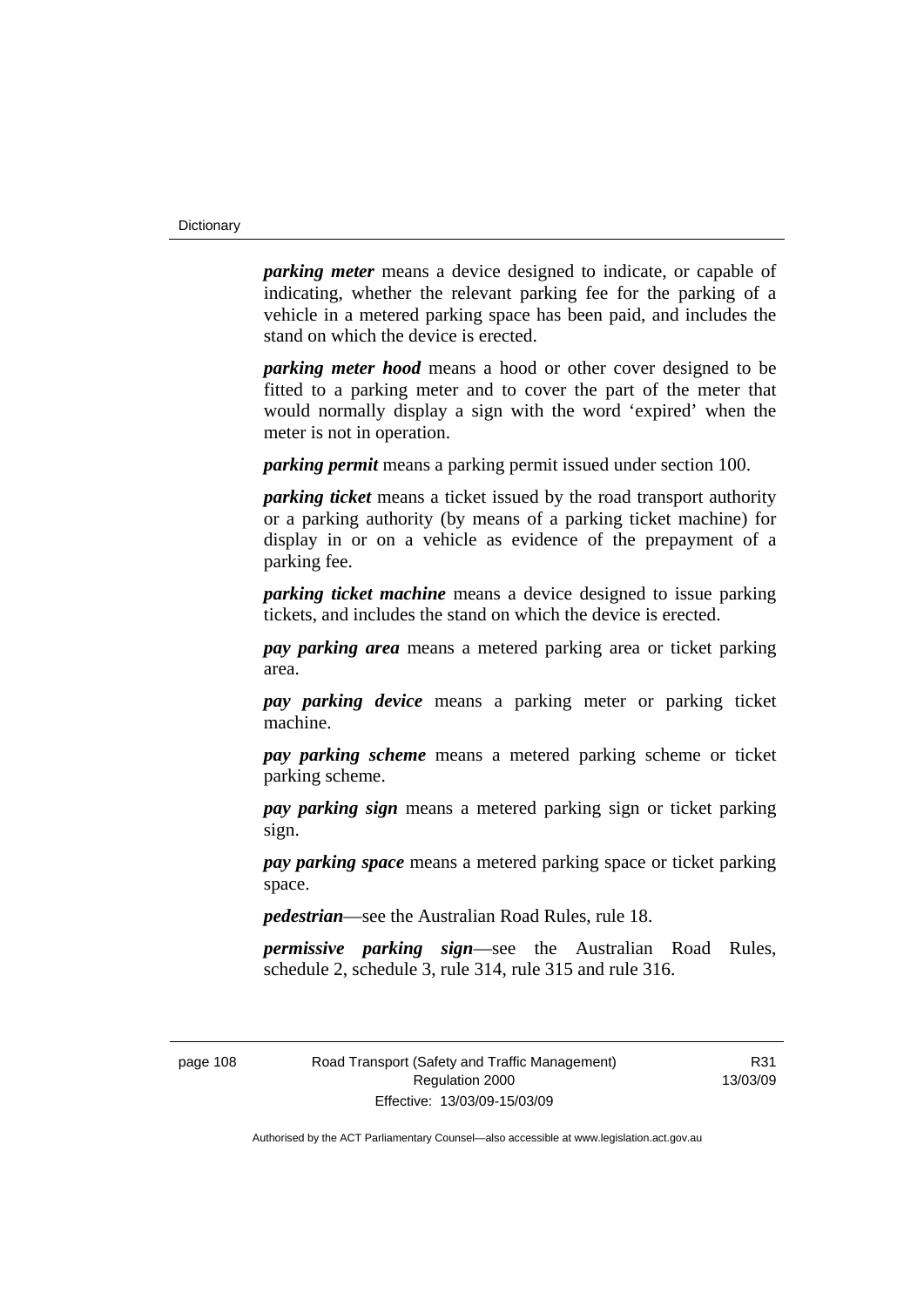*person with a disability* means a person—

- (a) who cannot walk because of permanent or temporary loss of the use of 1 or both legs or another permanent medical or physical condition; or
- (b) whose physical condition is detrimentally affected by walking 100m; or
- (c) who needs to use a walking frame, crutches, callipers, a scooter, a wheelchair or a similar mobility aid.

*piezo strip speed measuring device*, for chapter 4 (Traffic offence detection devices)—see section 102.

*police vehicle* means any vehicle driven by a person who is—

- (a) a police officer; and
- (b) driving the vehicle in the course of his or her duties as a police officer.

*postal vehicle*—see the Australian Road Rules, dictionary.

*premises* includes land.

*prime mover*—see the *Road Transport (Vehicle Registration) Regulation 2000*, dictionary.

*public bus*—see the *Road Transport (Public Passenger Services) Act 2001*, dictionary.

*radar speed measuring device*, for chapter 4 (Traffic offence detection devices)—see section 102.

*recording medium*, for chapter 4 (Traffic offence detection devices)—see section 107B (1).

*red traffic arrow*—see the Australian Road Rules, dictionary.

*red traffic light*—see the Australian Road Rules, dictionary.

R31 13/03/09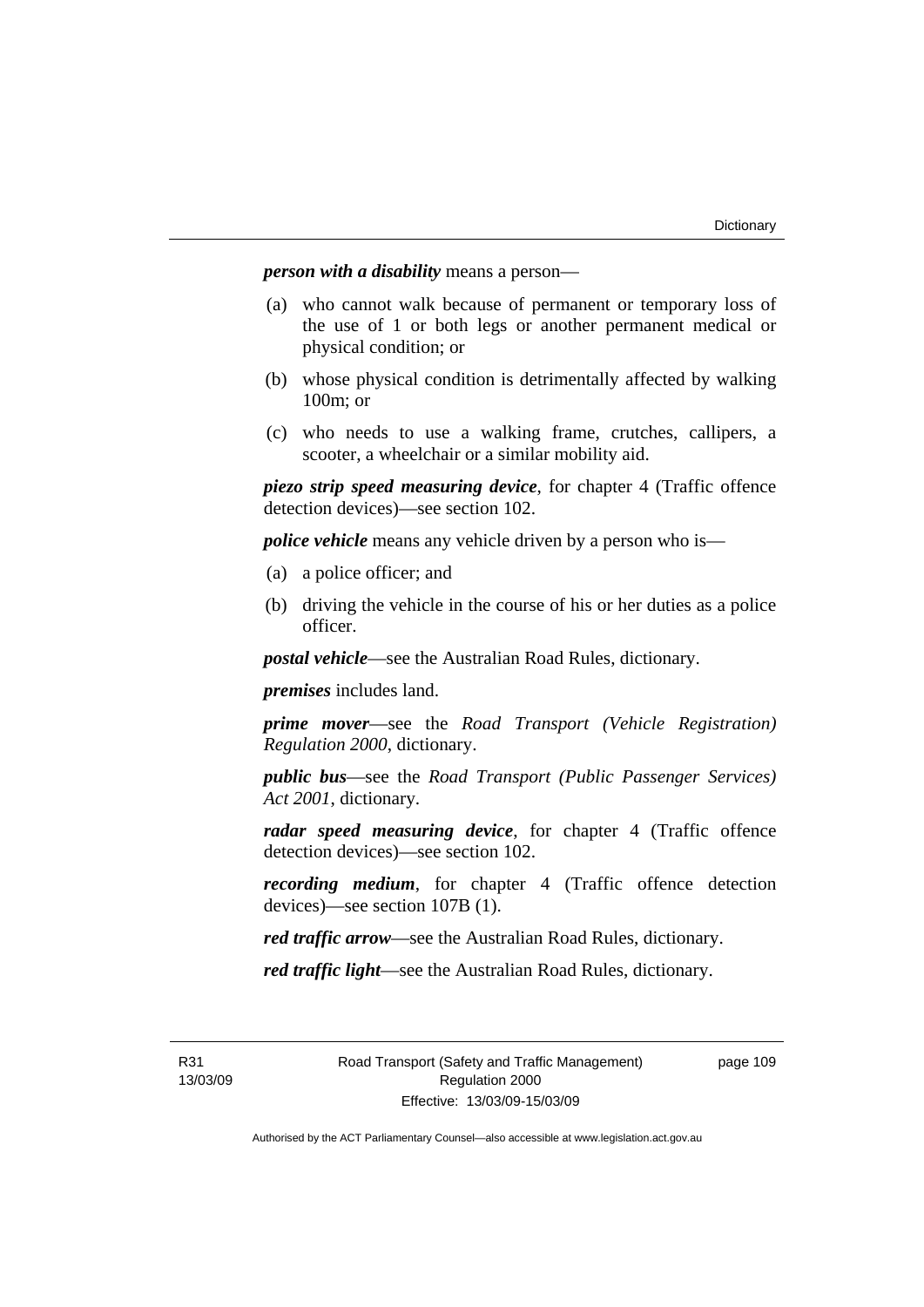*registered operator*—see the *Road Transport (Vehicle Registration) Act 1999*, dictionary.

*relevant parking fee*, for parking a vehicle in a pay parking space, means the fee for parking the vehicle in the space, for the day and time when the vehicle is parked in the space, as indicated on or with the parking meter or parking ticket machine applying to the space.

*residential land*, for division 3.1.3 (Heavy vehicle parking)—see section 82.

*ride*—see the Australian Road Rules, dictionary.

*rider*—see the Australian Road Rules, rule 17.

*road*—see section 3A.

*road marking*—see the Australian Road Rules, dictionary.

*road train*—see the *Road Transport (Vehicle Registration) Regulation 2000*, dictionary.

*road user*—see the Australian Road Rules, rule 14.

*security checksum*, for chapter 4 (Traffic offence detection devices)—see section 102.

*semitrailer*—see the *Road Transport (Vehicle Registration) Regulation 2000*, dictionary.

*stock truck*, for division 3.1.3 (Heavy vehicle parking)—see section 82.

*stop*—see section 3B.

*taxi*—see the *Road Transport (Public Passenger Services) Act 2001*, section 45.

*testing authority*, for chapter 4 (Traffic offence detection devices) see section 102.

R31 13/03/09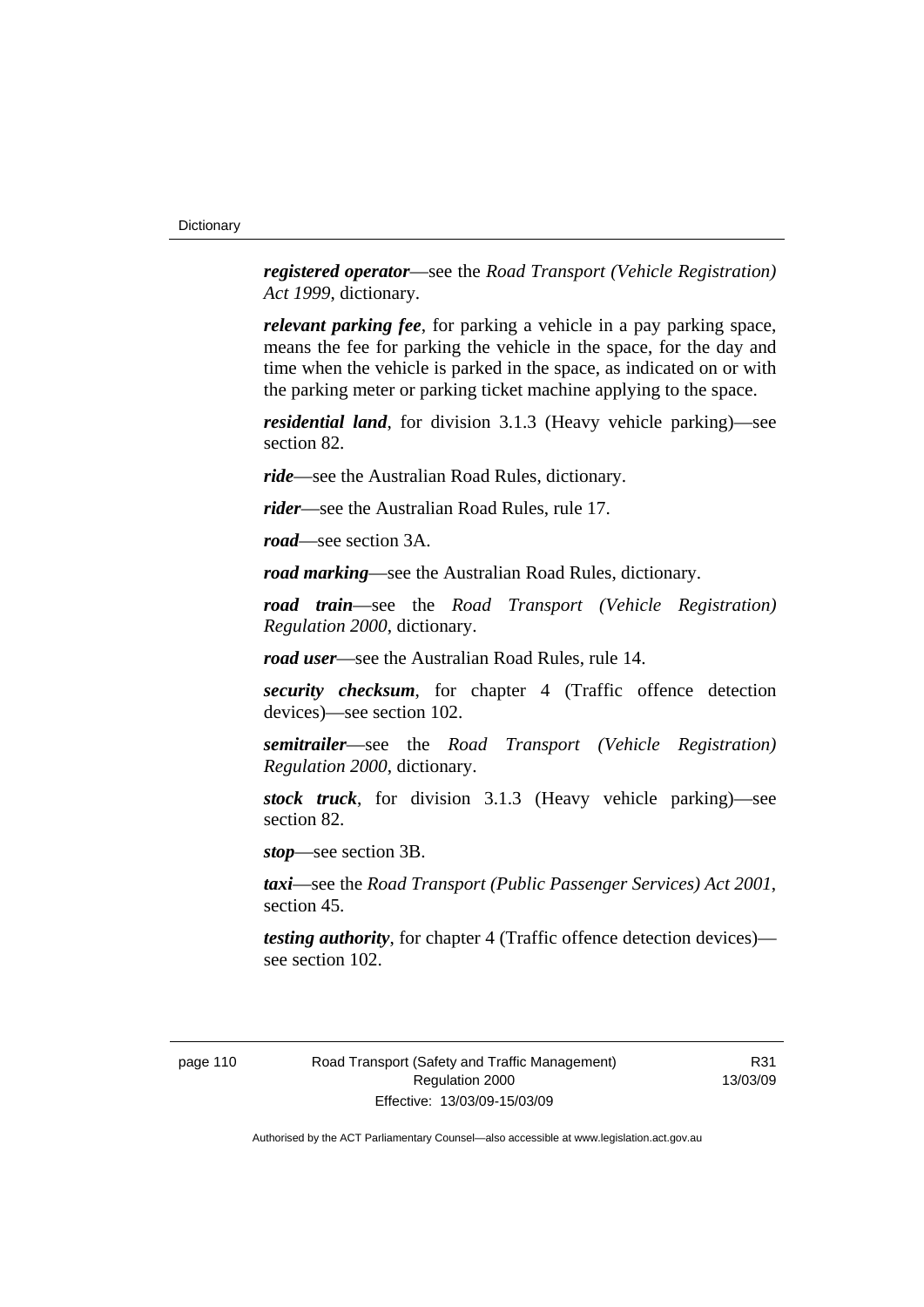### *ticket parking area*—

- (a) means a length of road or area that is set aside as a ticket parking area under section 76 (2) (a) or section 76A (2) (a); but
- (b) does not include a length of road or area that, under section 77 (2), is not taken to be included in the length of road or area set aside.

*ticket parking scheme* means a ticket parking scheme under division 3.1.2.

*ticket parking sign* means a *permissive parking sign* with the word 'ticket' on or with the sign.

*ticket parking space* means a ticket parking space under section 78.

*tow truck*—see the *Road Transport (Vehicle Registration) Regulation 2000*, dictionary.

*towing attachment* means a device fitted to a vehicle to which the drawbar of a trailer may be attached.

*tractor*—see the *Road Transport (Vehicle Registration) Regulation 2000*, dictionary.

*traffic control device*—see the Australian Road Rules, dictionary.

*traffic-related item*—see the Australian Road Rules, dictionary.

*traffic sign*—see the Australian Road Rules, dictionary.

*traffic signals*—see the Australian Road Rules, dictionary.

*trailer*—see the Act, dict.

*Note Trailer* is defined in identical terms in the Australian Road Rules, dict.

*transit lane*—see the Australian Road Rules, rule 156.

*truck lane*—see the Australian Road Rules, rule 157.

*use* a vehicle includes drive, park or stop the vehicle.

R31 13/03/09 Road Transport (Safety and Traffic Management) Regulation 2000 Effective: 13/03/09-15/03/09

page 111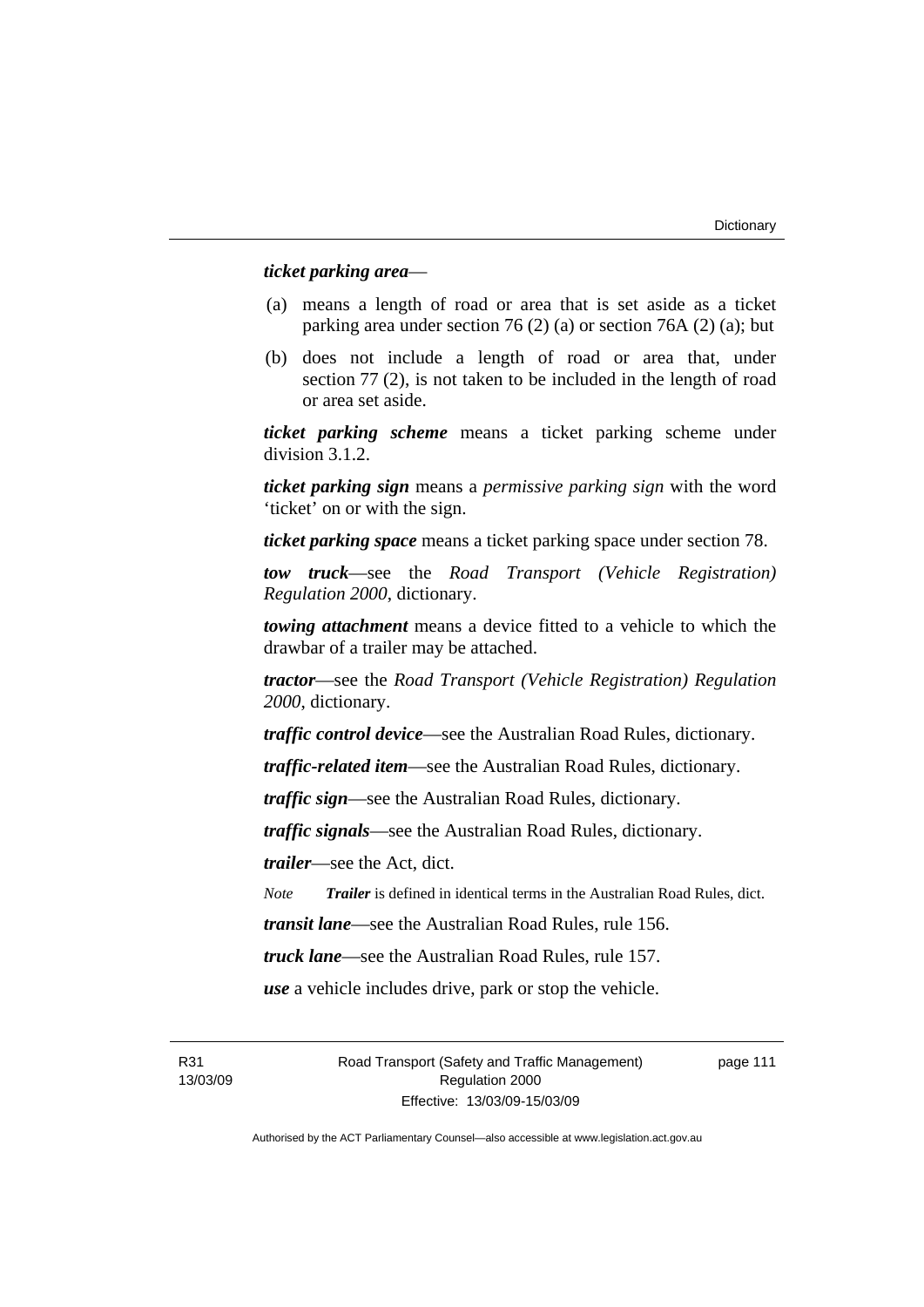*vehicle*—see the Australian Road Rules, rule 15.

*wheeled recreational device*—see the Australian Road Rules, dictionary.

*wheeled toy*—see the Australian Road Rules, dictionary.

*with*, for information about the application of a traffic control device—see the Australian Road Rules, dictionary.

*WORM disk*, for chapter 4 (Traffic offence detection devices)—see section 102.

page 112 Road Transport (Safety and Traffic Management) Regulation 2000 Effective: 13/03/09-15/03/09

R31 13/03/09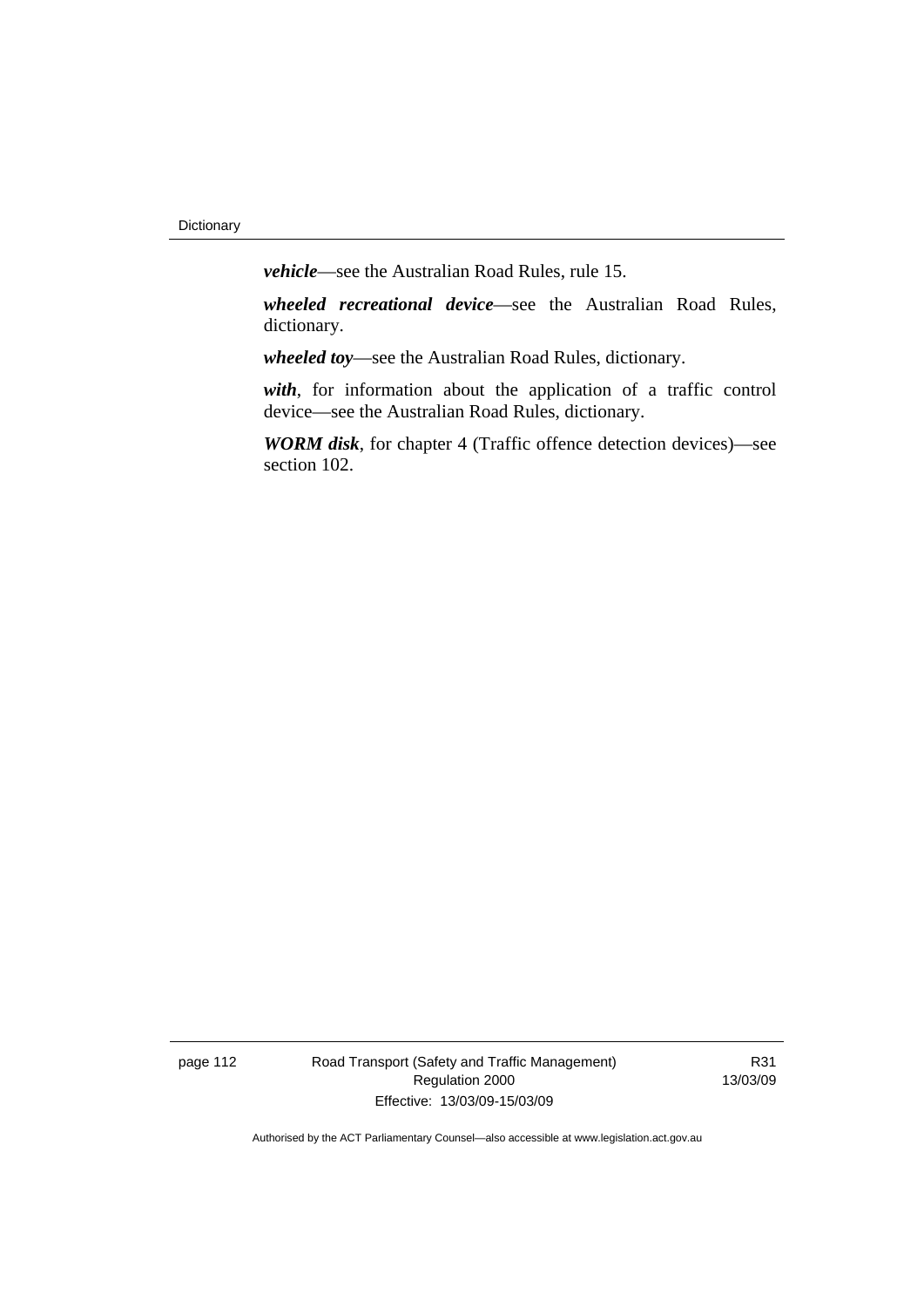# **Endnotes**

# **1 About the endnotes**

Amending and modifying laws are annotated in the legislation history and the amendment history. Current modifications are not included in the republished law but are set out in the endnotes.

Not all editorial amendments made under the *Legislation Act 2001*, part 11.3 are annotated in the amendment history. Full details of any amendments can be obtained from the Parliamentary Counsel's Office.

Uncommenced amending laws and expiries are listed in the legislation history and the amendment history. These details are underlined. Uncommenced provisions and amendments are not included in the republished law but are set out in the last endnote.

If all the provisions of the law have been renumbered, a table of renumbered provisions gives details of previous and current numbering.

The endnotes also include a table of earlier republications.

| $am = amended$                               | $ord = ordinance$                         |
|----------------------------------------------|-------------------------------------------|
| $amdt = amendment$                           | $orig = original$                         |
| $ch = chapter$                               | par = paragraph/subparagraph              |
| $def = definition$                           | $pres = present$                          |
| $dict = dictionary$                          | $prev = previous$                         |
| $disallowed = disallowed by the Legislative$ | $(\text{prev}) = \text{previously}$       |
| Assembly                                     | $pt = part$                               |
| $div = division$                             | $r = rule/subrule$                        |
| $exp = expires/expired$                      | $remum = renumbered$                      |
| $Gaz = gazette$                              | $reloc = relocated$                       |
| $hdg =$ heading                              | $R[X]$ = Republication No                 |
| $IA = Interpretation Act 1967$               | $RI = reissue$                            |
| $ins = inserted/added$                       | $s = section/subsection$                  |
| $LA =$ Legislation Act 2001                  | $sch = schedule$                          |
| $LR =$ legislation register                  | $sdiv = subdivision$                      |
| $LRA =$ Legislation (Republication) Act 1996 | $sub = substituted$                       |
| $mod = modified/modification$                | $SL = Subordinate$ Law                    |
| $o = order$                                  | underlining = whole or part not commenced |
| $om = omitted/repealed$                      | or to be expired                          |
|                                              |                                           |

# **2 Abbreviation key**

R31 13/03/09 Road Transport (Safety and Traffic Management) Regulation 2000 Effective: 13/03/09-15/03/09

page 113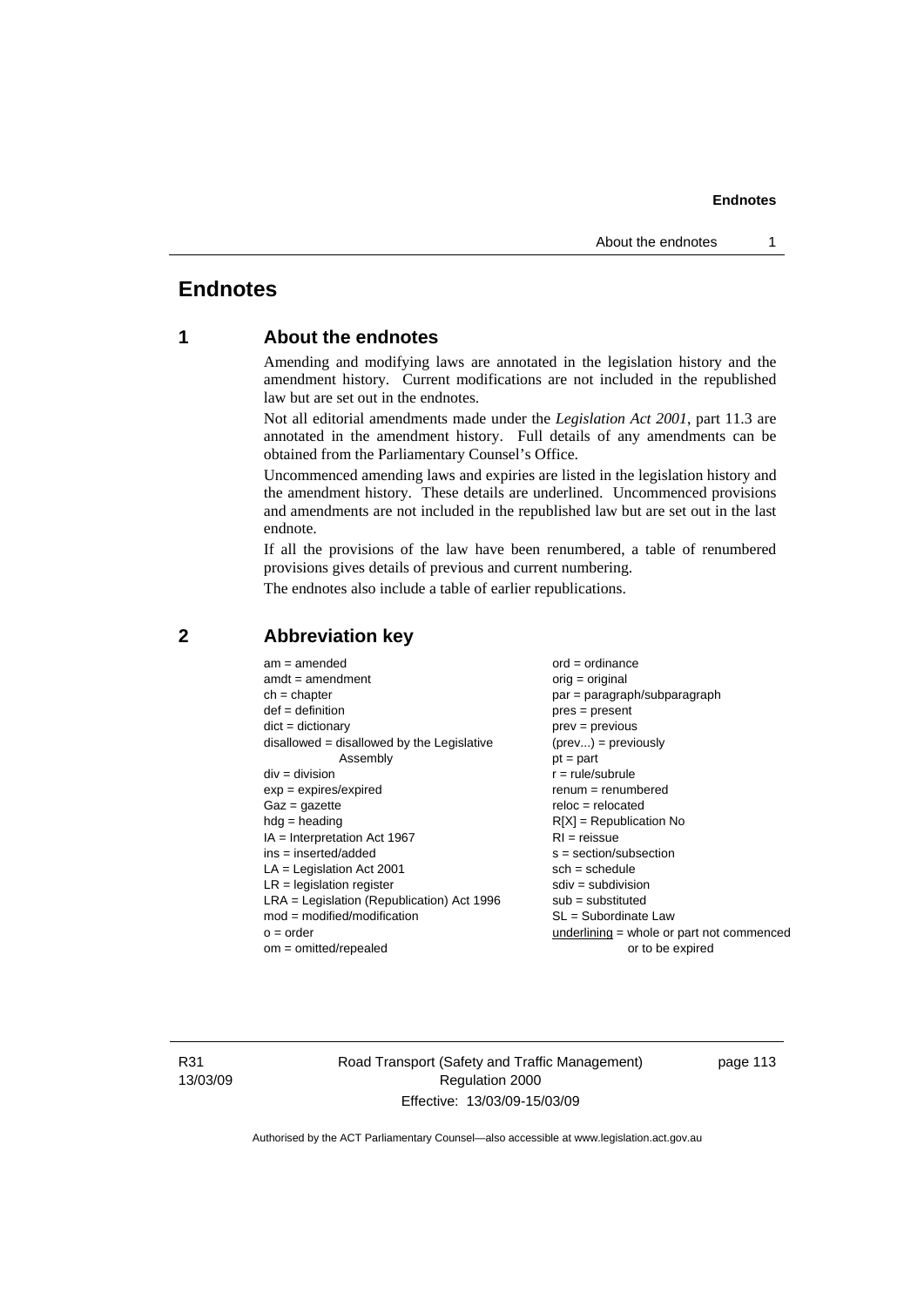| Legislation history<br>3 |
|--------------------------|
|--------------------------|

# **3 Legislation history**

This regulation was originally the *Road Transport (Safety and Traffic Management) Regulations 2000*. It was renamed under the *Legislation Act 2001*.

#### **Road Transport (Safety and Traffic Management) Regulation 2000 SL 2000 No 10**

notified 29 February 2000 (Gaz 2000 No S6)

s 1, s 2 commenced 29 February 2000 (IA 10B)

remainder commenced 1 March 2000 (s 2 and Gaz 2000 No S5)

#### as amended by

#### **Legislative Assembly AR2000-2**

notified 18 May 2000 (Gaz 2000 No 20 p 505) commenced 18 May 2000 (SLA s 6 (13))

## **Road Transport (Safety and Traffic Management) Regulations Amendment SL 2000 No 21 pt 2**

notified 18 May 2000 (Gaz 2000 No 20) commenced 18 May 2000 (s 1)

#### **Road Transport Legislation Regulations Amendment SL 2000 No 33 pt 2**

notified 2 August 2000 (Gaz 2000 No S41) commenced 2 August 2000 (s 1)

#### **Road Transport Legislation Regulations Amendment SL 2000 No 52 pt 2**

notified 14 December 2000 (Gaz 2000 No 50) commenced 14 December 2000 (s 1)

#### **Road Transport Legislation Amendment Act 2001 No 27 sch 4**

notified 24 May 2001 (Gaz 2001 No 21) s 1, s 2 commenced 24 May 2001 (IA s 10B) sch 4 commenced 24 May 2001 (s 2)

### **Road Transport (Safety and Traffic Management) Amendment Act 2001 No 29 pt 3**

notified 24 May 2001 (Gaz 2001 No 21) commenced 24 May 2001 (s 2)

page 114 Road Transport (Safety and Traffic Management) Regulation 2000 Effective: 13/03/09-15/03/09

R31 13/03/09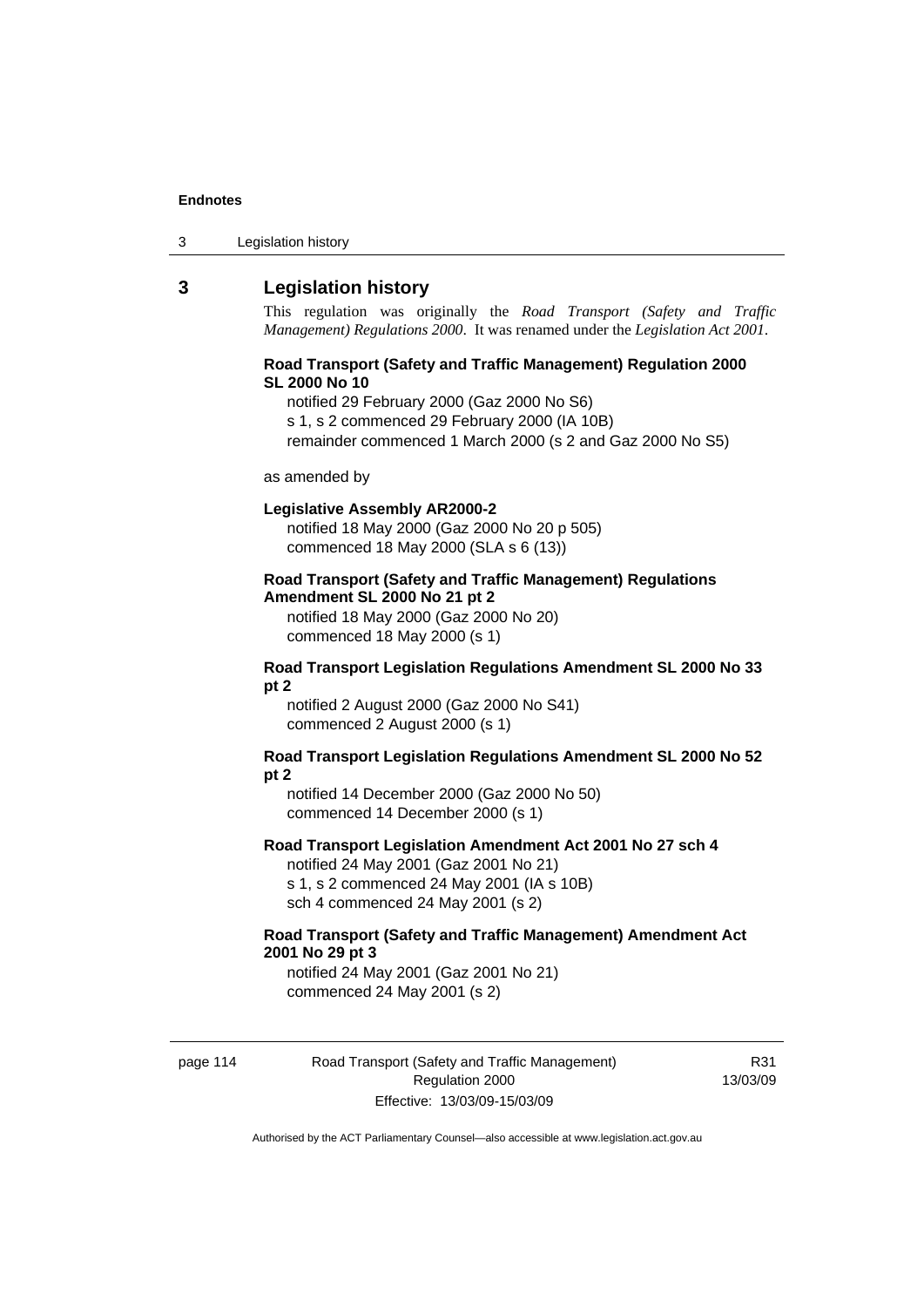# **Legislation (Consequential Amendments) Act 2001 No 44 pt 348**

notified 26 July 2001 (Gaz 2001 No 30) s 1, s 2 commenced 26 July 2001 (IA s 10B) pt 348 commenced 12 September 2001 (s 2 and see Gaz 2001 No S65)

# **Statute Law Amendment Act 2001 No 56 pt 3.46**

notified 5 September 2001 (Gaz 2001 No S 65) s 1, s 2 commenced 5 September 2001 (IA s 10B)

pt 3.46 commenced 12 September 2001 (amdt 3.475)

### **Road Transport (Safety and Traffic Management) Regulations Amendment 2001 SL 2001 No 32**

notified 11 September 2001 (Gaz 2001 No S69) commenced 11 September 2001 (s 1)

# **Road Transport (Public Passenger Services) Act 2001 No 62 pt 1.12**

notified 10 September 2001 (Gaz 2001 No S66) s 1, s 2 commenced 10 September 2001 (IA s 10B)

pt 1.12 commenced 1 December 2001 (s 2 and CN 2001 No 2)

#### **Road Transport Legislation Amendment Regulations 2002 SL No 2 pt 5**

notified LR 27 February 2002 s 1, s 2 commenced 27 February 2002 (LA s 75) pt 5 commenced 1 March 2002 (s 2 and see CN 2002 No 2)

# **Road Transport (Safety and Traffic Management) Amendment Regulations 2002 SL No 7**

notified LR 15 April 2002 commenced 16 April 2002 (s 2)

# **Statute Law Amendment Act 2002 No 30 pt 3.73**

notified LR 16 September 2002

s 1, s 2 taken to have commenced 19 May 1997 (LA s 75 (2)) pt 3.73 commenced 17 September 2002 (s 2 (1))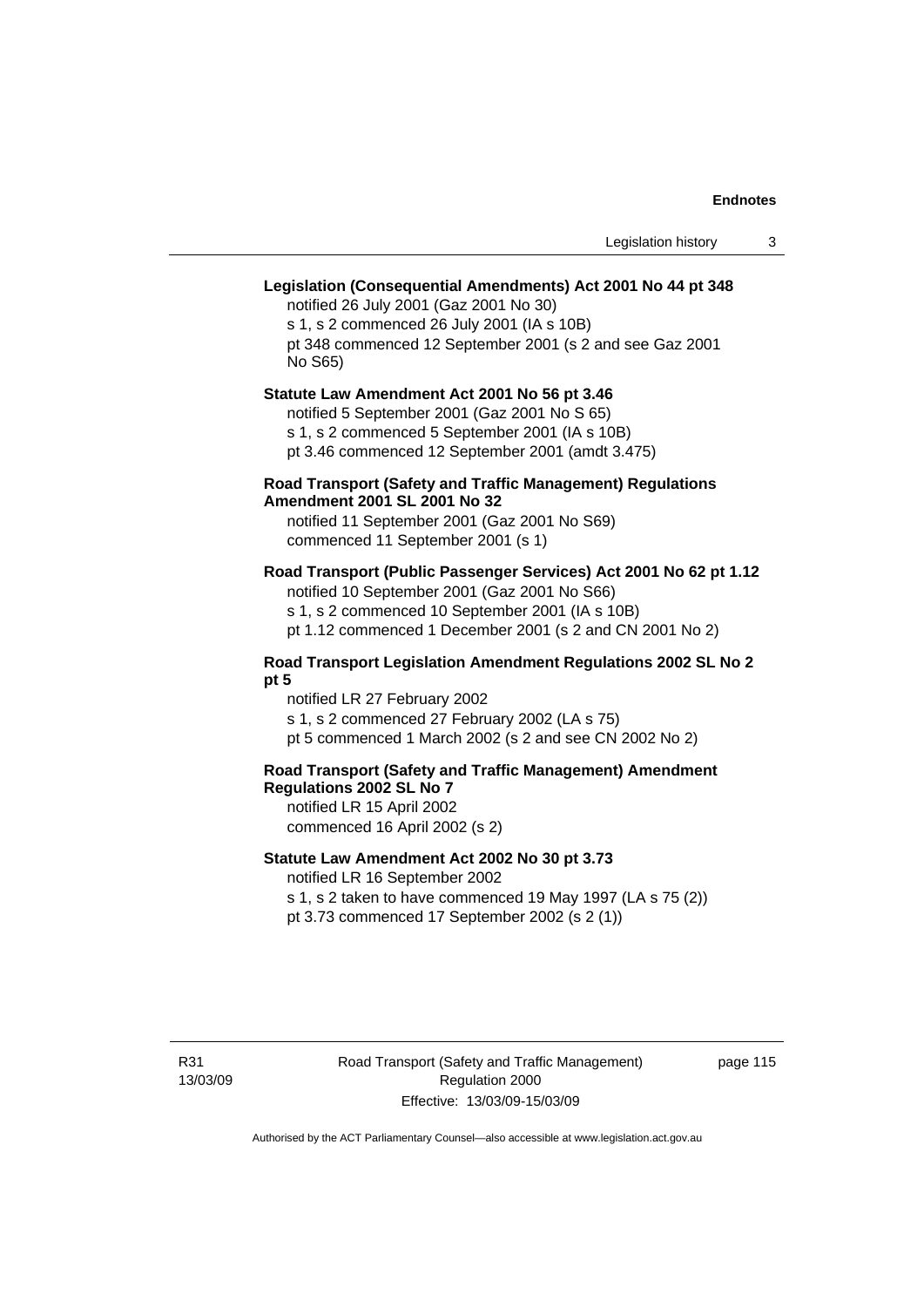3 Legislation history

# **Road Transport Legislation Amendment Regulations 2002 (No 2) SL2002-31 pt 5**

notified LR 31 October 2002 s 1, s 2 commenced 31 October 2002 (LA s 75 (1)) pt 5 commenced 1 November 2002 (s 2 (1))

#### **Criminal Code 2002 No 51 pt 1.20**

notified LR 20 December 2002 s 1, s 2 commenced 20 December 2002 (LA s 75) pt 1.20 commenced 1 January 2003 (s 2 (1))

#### **Urban Services (Application of Criminal Code) Amendment Regulations 2002 SL2003-1 pt 4**

notified LR 9 January 2003 s 1, s 2 commenced 9 January 2003 (LA s 75 (1)) pt 4 commenced 10 January 2003 (s 2 (3) and see LA s 73 (3) (b))

# **Road Transport (Safety and Traffic Management) Amendment Regulations 2003 (No 1) SL2003-12**

notified LR 22 May 2003 s 1, s 2 commenced 22 May 2003 (LA s 75 (1)) remainder commenced 1 June 2003 (s 2 and CN2003-3)

### **Road Transport (Safety and Traffic Management) Amendment Regulations 2003 (No 2) SL2003-14**

notified LR 10 June 2003 s 1, s 2 commenced 10 June 2003 (LA s 75 (1)) remainder commenced 11 June 2003 (s 2)

#### **Dangerous Substances Act 2004 A2004-7 sch 1 pt 1.8**

notified LR 19 March 2004 s 1, s 2 commenced 19 March 2004 (LA s 75 (1)) sch 1 pt 1.8 commenced 5 April 2004 (s 2 and CN2004-6)

# **Road Transport Legislation (Australian Road Rules) Amendment Regulations 2004 (No 1) SL2004-16 pt 3**

notified LR 24 May 2004 s 1, s 2 commenced 24 May 2004 (LA s 75 (1)) pt 3 commenced 19 July 2004 (s 2 and CN2004-10)

page 116 Road Transport (Safety and Traffic Management) Regulation 2000 Effective: 13/03/09-15/03/09

R31 13/03/09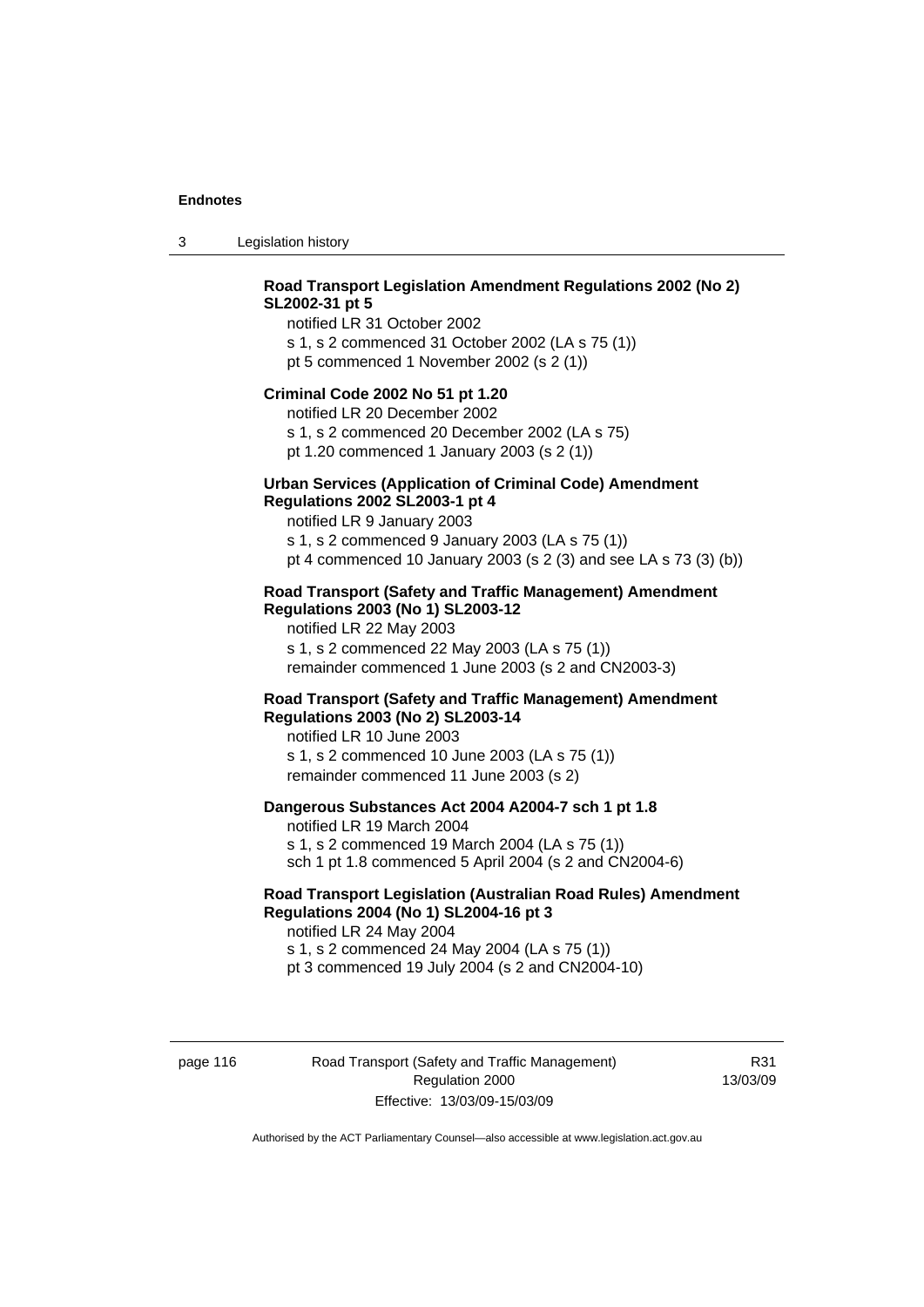#### **Emergencies Act 2004 A2004-28 sch 3 pt 3.20**

notified LR 29 June 2004

s 1, s 2 commenced 29 June 2004 (LA s 75 (1)) sch 3 pt 3.20 commenced 1 July 2004 (s 2 (1) and CN2004-11)

#### **Road Transport Legislation Amendment Regulations 2004 (No 1) SL2004-47 pt 5**

notified LR 9 September 2004

s 1, s 2 commenced 9 September 2004 (LA s 75 (1))

pt 5 commenced 10 September 2004 (s 2)

### **Road Transport Legislation (Hire Cars) Amendment Regulation 2005 (No 1) SL2005-4 sch 2 pt 2.4**

notified LR 7 March 2005

s 1, s 2 commenced 7 March 2005 (LA s 75 (1)) sch 2 pt 2.4 commenced 9 March 2005 (s 2 and see Road Transport (Public Passenger Services) (Hire Cars) Amendment Act 2004 A2004-69, s 2 and LA s 79)

#### **Road Transport (Safety and Traffic Management) Amendment Regulation 2005 (No 1) SL2005-7**

notified LR 8 April 2005 s 1, s 2 commenced 8 April 2005 (LA s 75 (1)) remainder commenced 9 April 2005 (s 2)

#### **Road Transport (Safety and Traffic Management) Amendment Regulation 2005 (No 2) SL2005-22**

notified LR 15 September 2005 s 1, s 2 commenced 15 September 2005 (LA s 75 (1)) remainder commenced 16 September 2005 (s 2)

#### **Statute Law Amendment Act 2005 (No 2) A2005-62 sch 1 pt 1.4**  notified LR 21 December 2005

s 1, s 2 commenced 21 December 2005 (LA s 75 (1)) sch 1 pt 1.4 commenced 11 January 2006 (s 2 (1))

# **Road Transport (Safety and Traffic Management) Amendment Regulation 2006 (No 1) SL2006-4**

notified LR 16 January 2006 s 1, s 2 commenced 16 January 2006 (LA s 75 (1))

remainder commenced 17 January 2006 (s 2)

R31 13/03/09 Road Transport (Safety and Traffic Management) Regulation 2000 Effective: 13/03/09-15/03/09

page 117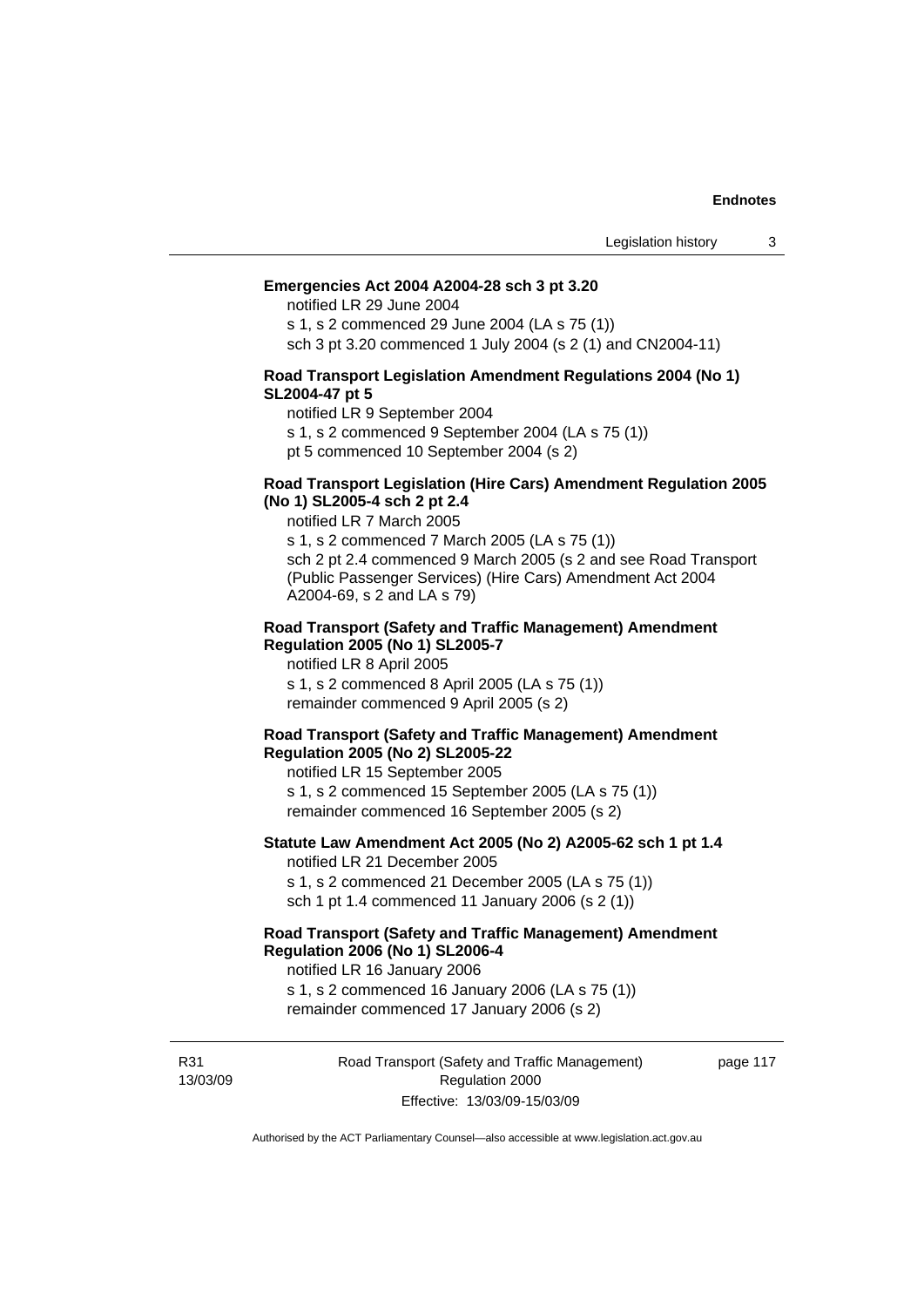3 Legislation history

# **Road Transport (Public Passenger Services) Amendment Regulation 2006 (No 1) SL2006-32 sch 1 pt 1.5**

notified LR 26 June 2006

s 1, s 2 commenced 26 June 2006 (LA s 75 (1)) sch 1 pt 1.5 commenced 3 July 2006 (s 2 (2))

#### **Road Transport (Safety and Traffic Management) Amendment Regulation 2006 (No 2) SL2006-51**

notified LR 4 December 2006

s 1, s 2 commenced 4 December 2006 (LA s 75 (1)) remainder commenced 5 December 2006 (s 2)

# **Road Transport (Safety and Traffic Management) Amendment Regulation 2007 (No 1) SL2007-20**

notified LR 30 July 2007 s 1, s 2 commenced 30 July 2007 (LA s 75 (1)) remainder commenced 31 July 2007 (s 2)

## **Planning and Development (Consequential Amendments) Act 2007 A2007-25 sch 1 pt 1.29**

notified LR 13 September 2007

s 1, s 2 commenced 13 September 2007 (LA s 75 (1)) sch 1 pt 1.29 commenced 31 March 2008 (s 2 and see Planning and Development Act 2007 A2007-24, s 2 and CN2008-1)

#### **Road Transport (Safety and Traffic Management) Amendment Regulation 2008 (No 1) SL2008-40**

notified LR 11 September 2008 s 1, s 2 commenced 11 September 2008 (LA s 75 (1)) remainder commenced 11 March 2009 (s 2 and LA s 79)

### **Road Transport Legislation Amendment Regulation 2008 (No 2) SL2008-47 sch 1 pt 1.3**

notified LR 1 December 2008 s 1, s 2 commenced 1 December 2008 (LA s 75 (1)) sch 1 pt 1.3 commenced 2 December 2008 (s 2)

page 118 Road Transport (Safety and Traffic Management) Regulation 2000 Effective: 13/03/09-15/03/09

R31 13/03/09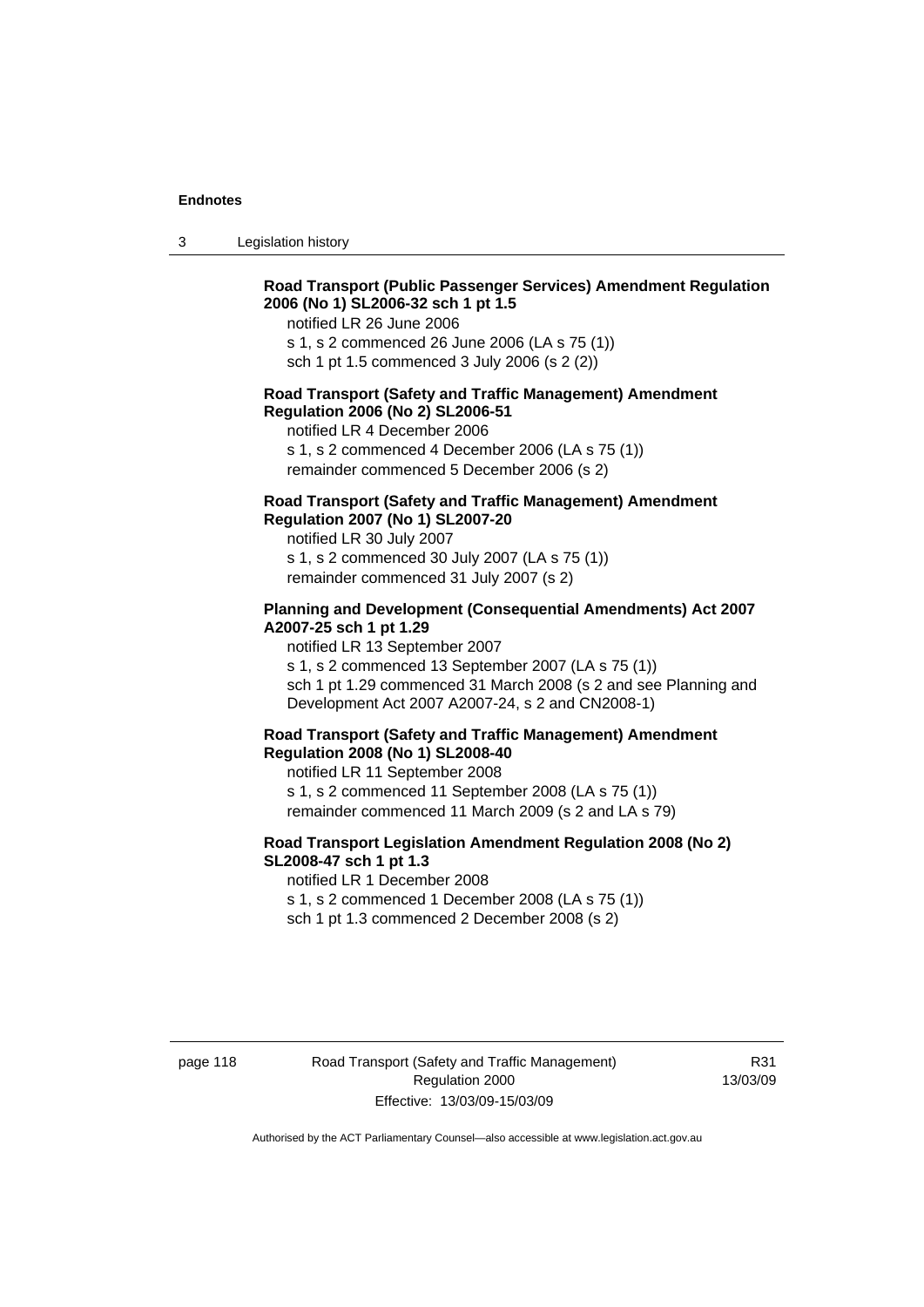# **Road Transport Legislation Amendment Regulation 2009 (No 1) SL2009-6 pt 4**

notified LR 11 March 2009

s 1, s 2 commenced 11 March 2009 (LA s 75 (1)) pt 4 commences 16 March 2009 (s 2 and CN2009-7)

#### **Road Transport (Safety and Traffic Management) Amendment Regulation 2009 (No 1) SL2009-7**

notified LR 12 March 2009

s 1, s 2 commenced 12 March 2009 (LA s 75 (1)) remainder commenced 13 March 2009 (s 2)

# **4 Amendment history**

# **Name of regulation**

s 1 am R18 LA

**Dictionary** 

s 2 om Act 2001 No 27 amdt 4.24

 ins SL2005-22 amdt 1.1 **Dictionary—application to Australian Road Rules**  s 3 hdg bracketed note exp 17 September 2002 (s 4 (3))

| $\mathbf{s}$ 3 | am Act 2001 No 44 amdt 1.3793<br>sub SL2005-22 amdt 1.1 |  |
|----------------|---------------------------------------------------------|--|
|                | Road includes road related area                         |  |
| s 3A           | ins SL2005-22 amdt 1.1                                  |  |

**Meaning of** *park* **and** *stop*

s 3B ins SL2005-22 amdt 1.1

# **Notes**

| s 4 hda | bracketed note exp 17 September 2002 (s 4 (3))           |
|---------|----------------------------------------------------------|
| s 4     | am Act 2001 No 44 amdt 1.3794; Act 2002 No 30 amdt 3.769 |
|         | $(2)$ , $(3)$ exp 17 September 2002 (s $(4 \, (3))$ )    |

**Offences against regulation—application of Criminal Code etc**  s 4A ins SL2003-1 s 16

**Offences against regulation are strict liability offences**  s 4B ins SL2003-1 s 16

**General defence of accident or reasonable effort**  s 4C ins SL2003-1 s 16

R31 13/03/09 Road Transport (Safety and Traffic Management) Regulation 2000 Effective: 13/03/09-15/03/09

page 119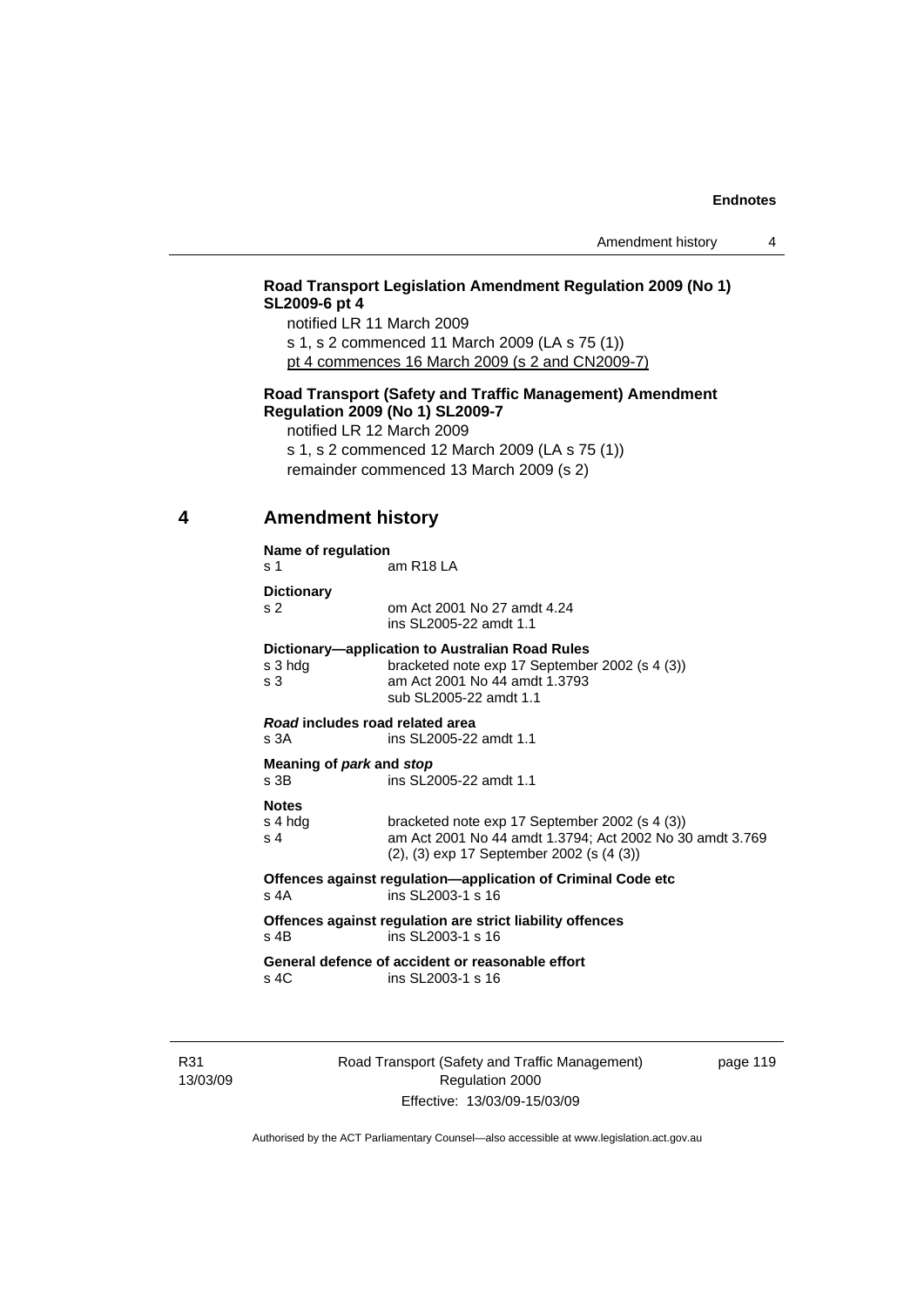4 Amendment history

| s 5 hda<br>s <sub>5</sub>                               | What are the Australian Road Rules<br>bracketed note exp 17 September 2002 (s 4 (3))<br>sub SL2004-16 s 25<br>am SL2005-22 amdt 1.2                                                      |
|---------------------------------------------------------|------------------------------------------------------------------------------------------------------------------------------------------------------------------------------------------|
| s 6 hda                                                 | Incorporation of Australian Road Rules into ACT law<br>bracketed note exp 17 September 2002 (s 4 (3))                                                                                    |
| General<br>div 2.2.1 note 2<br>$div 2.2.1$ note 3       | am 2000 No 52 s 3; 2001 No 32 s 3; 2002 No 31 s 22;<br>SL2003-12 s 4: SL2004-16 ss 26-30<br>sub SL2005-22 s 4<br>am SL2006-32 amdt 1.92; items renum R24 LA<br>sub SL2005-22 s 4         |
| s 7 hdg<br>s 7                                          | References to another law of this jurisdiction etc<br>bracketed note exp 17 September 2002 (s 4 (3))<br>am Act 2001 No 44 amdt 1.3795, amdt 1.3796                                       |
| s 8 hda                                                 | ARR r 10 (2)-penalties for offences<br>bracketed note exp 17 September 2002 (s 4 (3))                                                                                                    |
| s 8A                                                    | ARR r 25 (2)-default speed-limit in built-up area<br>ins SL2003-12 s 5<br>om SL2004-16 s 31                                                                                              |
| s 9 hdg<br>s 9                                          | ARR r 95-emergency stopping lane only signs<br>bracketed note exp 17 September 2002 (s 4 (3))<br>am SL2005-22 amdt 1.3                                                                   |
| ARR r 104-no truck signs<br>s 10 hda<br>s <sub>10</sub> | bracketed note exp 17 September 2002 (s 4 (3))<br>am SL2005-22 amdt 1.4                                                                                                                  |
| s 12 hdg<br>s 12                                        | ARR r 158 (2) (c)-other vehicles permitted to travel in bus lanes<br>bracketed note exp 17 September 2002 (s 4 (3))<br>sub 2002 No 31 s 23; SL2005-4 amdt 2.38<br>am SL2006-32 amdt 1.93 |
| s 12A                                                   | ARR r 170 (1)-driver not to stop in intersection unless permitted<br>ins SL2004-16 s 32                                                                                                  |
| s 13 hdg<br>s 13                                        | ARR r 179 (1) (c)-stopping in a loading zone-goods and permit vehicles<br>bracketed note exp 17 September 2002 (s 4 (3))<br>sub SL2005-22 s 5                                            |
| s 13A                                                   | ARR r 179 (1) (c) and (2) (c)-stopping in loading zone-taxis<br>ins SL2005-22 s 5                                                                                                        |
| ARR r 183-stopping in a bus zone<br>s 13B               | ins SL2006-32 amdt 1.94                                                                                                                                                                  |

page 120 Road Transport (Safety and Traffic Management) Regulation 2000 Effective: 13/03/09-15/03/09

R31 13/03/09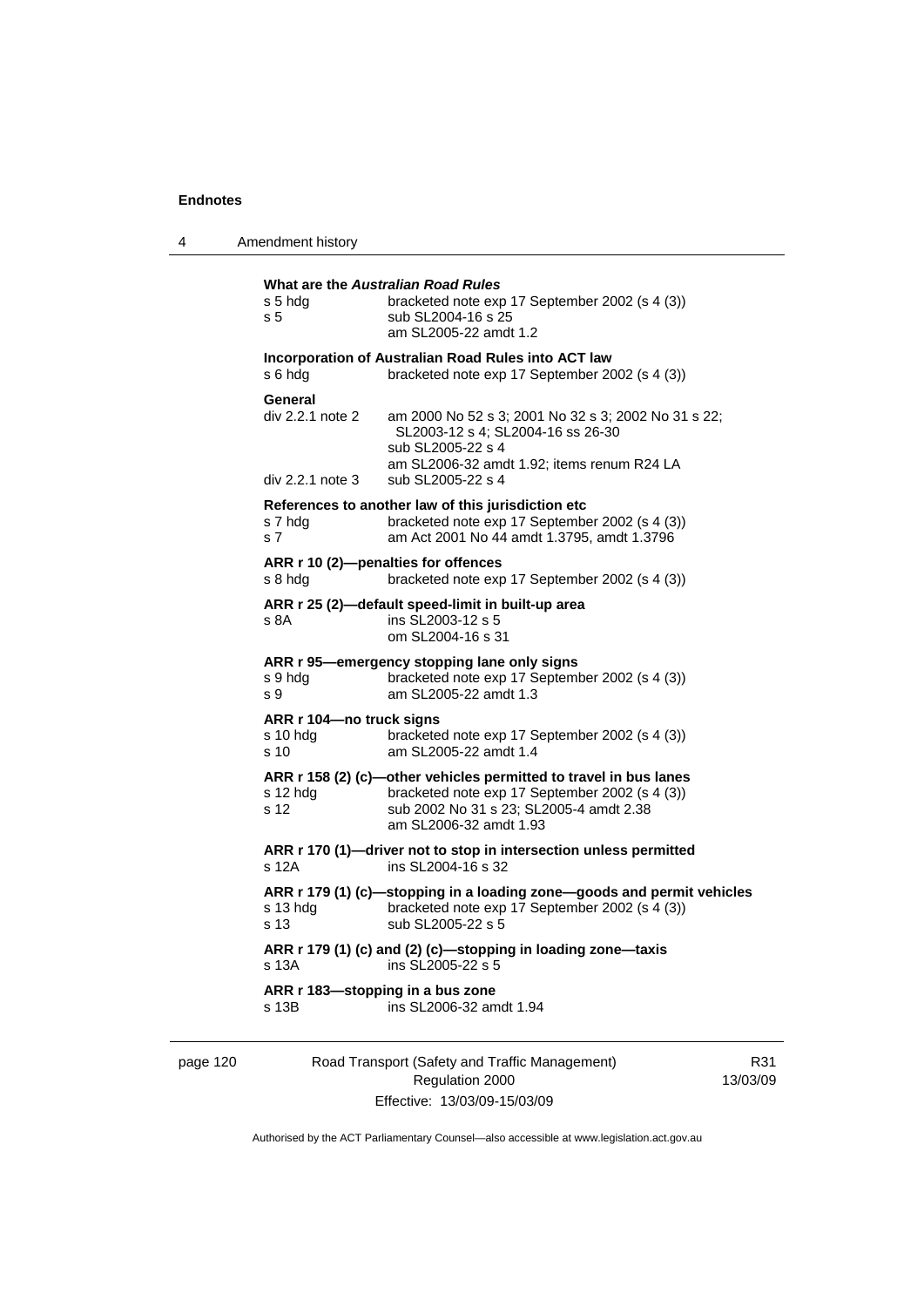|                                              |                                                                                                                                                                | Amendment history | 4 |
|----------------------------------------------|----------------------------------------------------------------------------------------------------------------------------------------------------------------|-------------------|---|
| s 13C                                        | ARR r 195-stopping at or near a bus stop<br>ins SL2006-32 amdt 1.94                                                                                            |                   |   |
| s 14 hdg                                     | ARR r 199 (2)—stopping near postbox<br>bracketed note exp 17 September 2002 (s 4 (3))                                                                          |                   |   |
| s 15 hdg                                     | ARR r 206 (2) (b), (c)-time extension for people with disabilities permit<br>bracketed note exp 17 September 2002 (s 4 (3))<br>sub SL2005-22 amdt 1.5          |                   |   |
| s 16 hdg                                     | ARR r 207 (2) (a)-fees for parking in pay parking spaces<br>bracketed note exp 17 September 2002 (s 4 (3))                                                     |                   |   |
| s 16A                                        | ARR r 213 (5)-making a motor vehicle secure-exception<br>ins Legislative Assembly AR2000-2 (see Gaz 2000 No 20)<br>am SL2004-16 s 33<br>sub SL2005-22 amdt 1.6 |                   |   |
| s 18 hdg                                     | ARR r 216 (3)—towing a vehicle at night or in hazardous weather conditions<br>bracketed note exp 17 September 2002 (s 4 (3))                                   |                   |   |
| ARR r 225-use of radar detectors<br>s 22 hda | bracketed note exp 17 September 2002 (s 4 (3))                                                                                                                 |                   |   |
| s 22A                                        | ARR r 236 (6)-hitchhiking, roadside commerce etc permitted<br>ins SL2004-16 s 34                                                                               |                   |   |
| certain roads                                | ARR r 240 (2)-wheeled recreational devices and toys not to be used on                                                                                          |                   |   |
| s 23 hdg                                     | bracketed note exp 17 September 2002 (s 4 (3))                                                                                                                 |                   |   |
| s 23A                                        | ARR r 248-bicycle rider may ride across marked foot crossing if authorised<br>ins 2000 No 21 s 3<br>om SL2004-16 s 35                                          |                   |   |
|                                              | ARR r 266 (3) (b)-wearing of seatbelts by passengers under 16 years old                                                                                        |                   |   |
| s 23B                                        | ins 2001 No 32 s 4<br>am 2002 No 2 s 28; Act 2002 No 51 amdt 1.38; SL2005-4<br>amdt 2.39, amdt 2.40; SL2006-32 amdt 1.95                                       |                   |   |
| s 24 hdg                                     | ARR r 266 (7)-wearing of seatbelts by passengers under 16 years old<br>bracketed note exp 17 September 2002 (s 4 (3))                                          |                   |   |
| s 25 hdg                                     | ARR r 267 (3)-certificates of exemption from wearing seatbelts<br>bracketed note exp 17 September 2002 (s 4 (3))                                               |                   |   |
| $s$ 26 hdg                                   | ARR r 270 (3)-wearing motorbike helmets<br>bracketed note exp 17 September 2002 (s 4 (3))                                                                      |                   |   |
| s 27 hdg                                     | ARR r 271 (6)-riding on motorbikes<br>bracketed note exp 17 September 2002 (s 4 (3))                                                                           |                   |   |

R31 13/03/09 Road Transport (Safety and Traffic Management) Regulation 2000 Effective: 13/03/09-15/03/09

page 121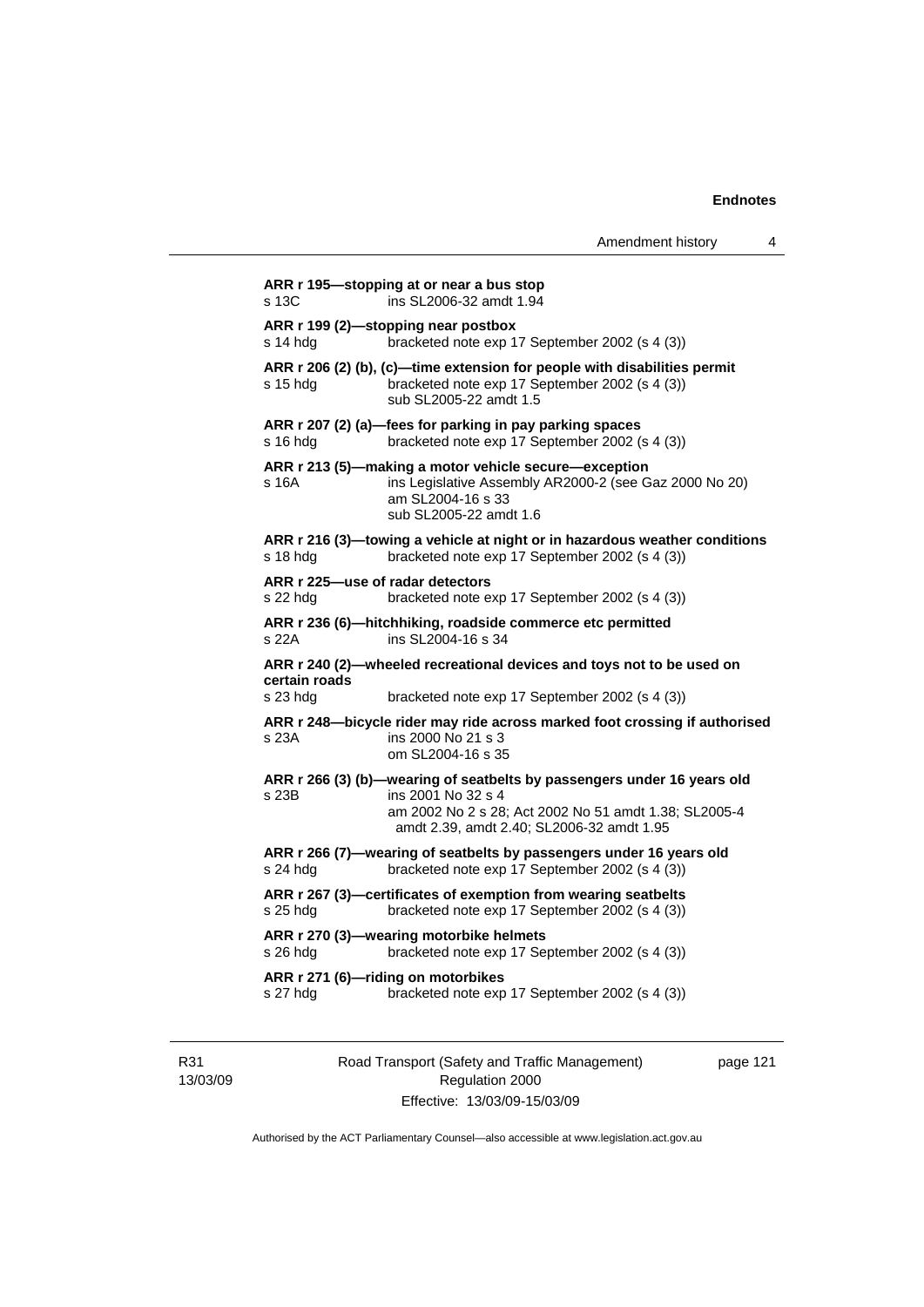| 4 | Amendment history                                          |                                                                                                                                                                                                                                                                                                                                                                                                                                                 |
|---|------------------------------------------------------------|-------------------------------------------------------------------------------------------------------------------------------------------------------------------------------------------------------------------------------------------------------------------------------------------------------------------------------------------------------------------------------------------------------------------------------------------------|
|   | s 27A                                                      | ARR r 280 (2) (a)-other vehicles to which B light rules apply<br>ins 2002 No 31 s 24<br>sub SL2005-4 amdt 2.41; SL2006-32 amdt 1.96                                                                                                                                                                                                                                                                                                             |
|   | s 28 hdg<br>s 28                                           | ARR r 287 (3), (4)-duties of participants in crashes<br>bracketed note exp 17 September 2002 (s 4 (3))<br>sub SL2008-40 s 4                                                                                                                                                                                                                                                                                                                     |
|   | s 29 hdg<br>s 29                                           | ARR r 289 (1) (g)-driving on nature strip<br>bracketed note exp 17 September 2002 (s 4 (3))<br>am SL2004-16 s 36; pars renum R16 LA (see<br>SL2004-16 s 37); SL2005-22 amdt 1.7                                                                                                                                                                                                                                                                 |
|   | s 30                                                       | ARR r 298-driving with a person in or on trailer<br>am SL2005-22 amdt 1.8                                                                                                                                                                                                                                                                                                                                                                       |
|   | ARR r 313-postal workers<br>s 32 hdg                       | bracketed note exp 17 September 2002 (s 4 (3))                                                                                                                                                                                                                                                                                                                                                                                                  |
|   | ARR dict-definitions for dictionary<br>s 33 hda<br>s 33    | bracketed note exp 17 September 2002 (s 4 (3))<br>am SL2005-22 amdt 1.9<br>def emergency worker am A2004-28 amdt 3.61<br>def <i>hire car</i> ins SL2005-4 amdt 2.43<br>def police officer sub Act 2001 No 56 amdt 3.475<br>def private hire car om SL2005-4 amdt 2.44<br>def <i>public bus</i> sub Act 2001 No 62 amdt 1.38<br>def restricted hire vehicle om SL2005-4 amdt 2.44<br>def <i>taxi</i> sub 2002 No 2 s 29<br>am SL2005-4 amdt 2.42 |
|   | div 2.2.3 hdg                                              | <b>Offences against the Australian Road Rules</b><br>om SL2003-1 s 17                                                                                                                                                                                                                                                                                                                                                                           |
|   | <b>Application of Criminal Code</b><br>s 34 hdg<br>s 34    | bracketed note exp 17 September 2002 (s 4 (3))<br>sub Act 2002 No 51 amdt 1.39<br>om SL2003-1 s 17                                                                                                                                                                                                                                                                                                                                              |
|   | Offences are strict liability offences<br>s 35 hdg<br>s 35 | bracketed note exp 17 September 2002 (s 4 (3))<br>am Act 2002 No 51 amdt 1.40<br>om SL2003-1 s 17                                                                                                                                                                                                                                                                                                                                               |
|   | s 36 hda<br>s 36                                           | General defence of accident or reasonable effort<br>bracketed note exp 17 September 2002 (s 4 (3))<br>am Act 2002 No 51 amdt 1.41<br>om SL2003-1 s 17                                                                                                                                                                                                                                                                                           |

| page |  |  |
|------|--|--|
|------|--|--|

122 Road Transport (Safety and Traffic Management) Regulation 2000 Effective: 13/03/09-15/03/09

R31 13/03/09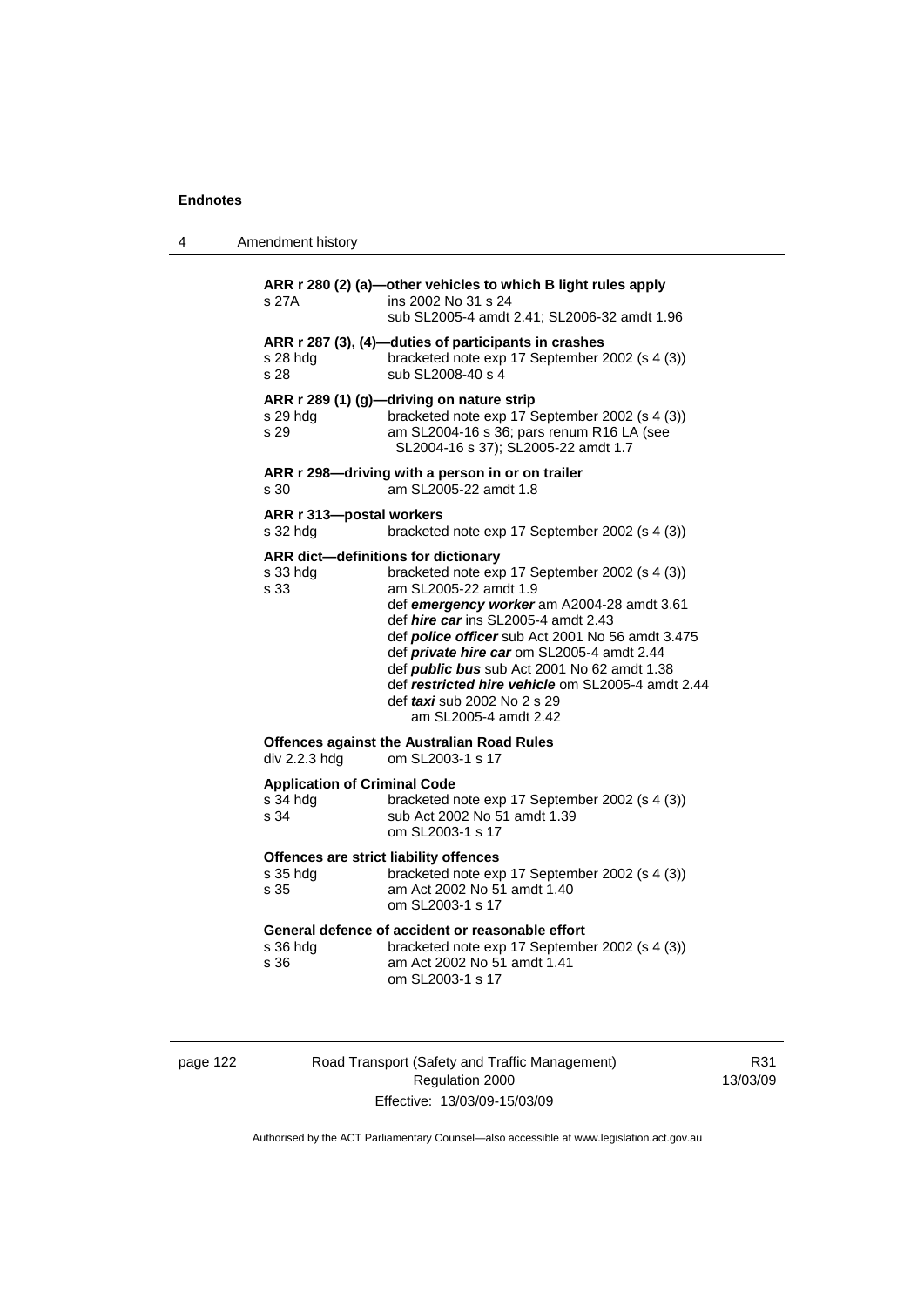| s 37 hdg                                          | bracketed note exp 17 September 2002 (s 4 (3))                                                                       |
|---------------------------------------------------|----------------------------------------------------------------------------------------------------------------------|
| Emission of waste oil or grease<br>s 38 hdg       | bracketed note exp 17 September 2002 (s 4 (3))                                                                       |
| Safety of persons on trailers<br>s 39 hdg<br>s 39 | bracketed note exp 17 September 2002 (s 4 (3))<br>am SL2005-22 amdt 1.10, amdt 1.11                                  |
| s 40 hdg                                          | Passengers in sidecars to be seated<br>bracketed note exp 17 September 2002 (s 4 (3))                                |
| s 41 hdg                                          | Number of vehicles that may be drawn<br>bracketed note exp 17 September 2002 (s 4 (3))                               |
| Towing by vehicles under 4.5t<br>s 42 hdg         | bracketed note exp 17 September 2002 (s 4 (3))                                                                       |
| s 43 hdg                                          | Lights on motor vehicles generally<br>bracketed note exp 17 September 2002 (s 4 (3))                                 |
| <b>Metered parking</b><br>div 2.3.5 hdg           | sub SL2005-22 s 6                                                                                                    |
| s 44 hdg<br>s 44                                  | Metered parking-parking in spaces<br>bracketed note exp 17 September 2002 (s 4 (3))<br>sub SL2005-22 s 7             |
| Metered parking-parking fees<br>s 44A             | ins SL2005-22 s 7                                                                                                    |
| s 44B                                             | Metered parking-maximum length of stay<br>ins SL2005-22 s 7                                                          |
| s 45 hdg<br>s 45                                  | Metered parking-exceptions to s 44A and s 44B<br>bracketed note exp 17 September 2002 (s 4 (3))<br>sub SL2005-22 s 7 |
| s 46 hdg                                          | Temporary closure of metered parking spaces<br>bracketed note exp 17 September 2002 (s 4 (3))                        |
| <b>Misuse of parking meters</b><br>s 47 hdg       | bracketed note exp 17 September 2002 (s 4 (3))                                                                       |
| s 48 hdg                                          | Interfering with parking meters etc<br>bracketed note exp 17 September 2002 (s 4 (3))                                |
| <b>Ticket parking</b><br>div 2.3.6 hdg            | orig div 2.3.6 hdg renum as div 2.3.8 hdg<br>ins by SL2005-22 s 8                                                    |

R31 13/03/09 Road Transport (Safety and Traffic Management) Regulation 2000 Effective: 13/03/09-15/03/09

page 123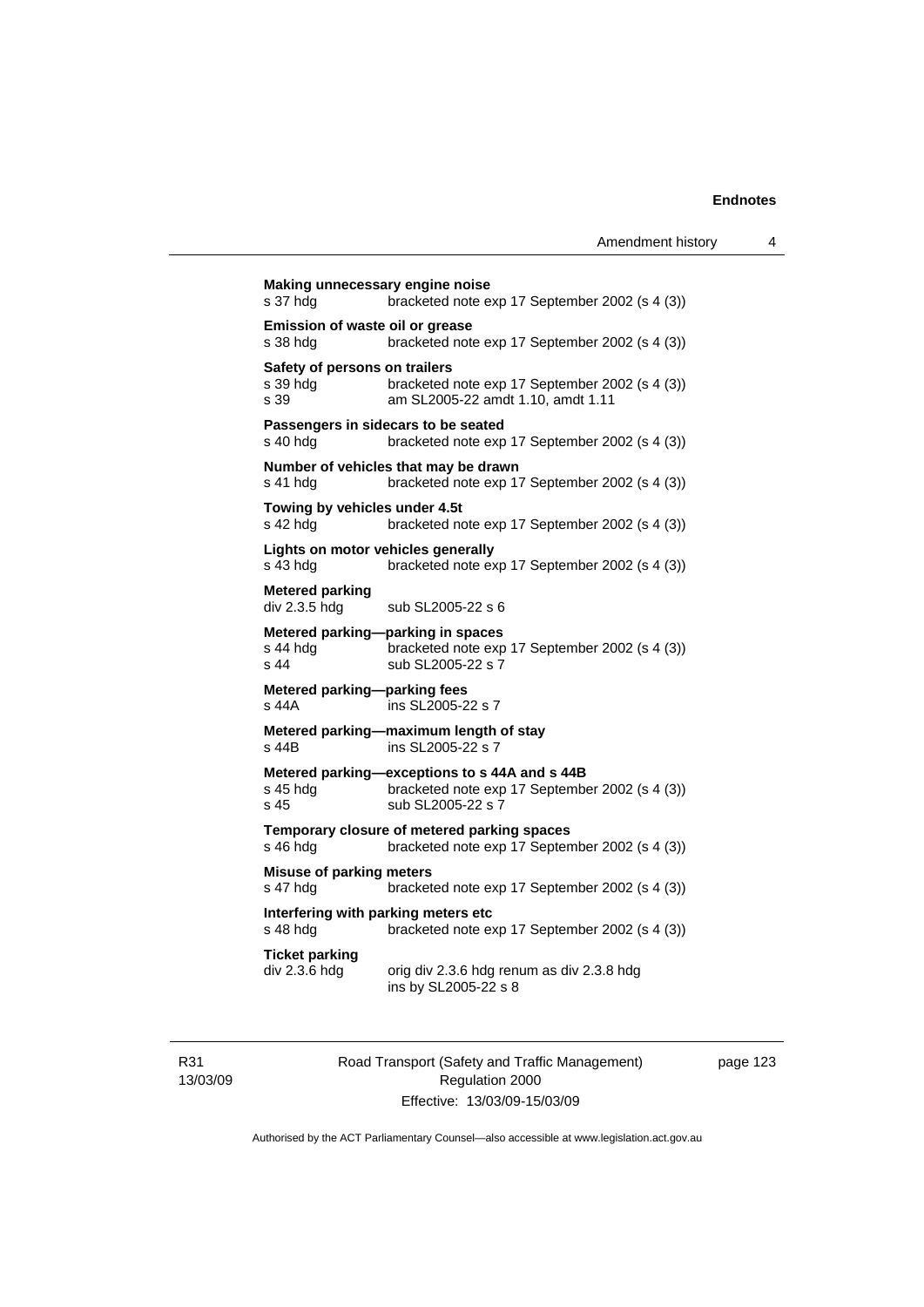| 4 | Amendment history |
|---|-------------------|
|---|-------------------|

**Ticket parking—parking in spaces**  s 49 hdg bracketed note exp 17 September 2002 (s 4 (3)) s 49 sub SL2005-22 s 8 **Ticket parking—display of tickets**  s 49A ins SL2005-22 s 8 **Ticket parking—maximum length of stay**  s 49B ins SL2005-22 s 8 **Ticket parking—exceptions to s 49A and s 49B**  s 50 hdg bracketed note exp 17 September 2002 (s 4 (3)) s 50 sub SL2005-22 s 8 **Temporary closure of ticket parking spaces and areas**  s 51 hdg bracketed note exp 17 September 2002 (s 4 (3)) sub SL2005-22 amdt 1.12 s 51 am 2002 No 7 s 4, s 5; regs renum R6 LA (see 2002 No 7 s 6) **Use of false or damaged parking tickets etc**  s 52 hdg bracketed note exp 17 September 2002 (s 4 (3)) s 52 sub SL2005-22 s 9 **Misuse of parking ticket machines**  s 53 hdg bracketed note exp 17 September 2002 (s 4 (3)) s 53 sub SL2005-22 s 9 **Interfering with parking ticket machines etc**  s 54 hdg bracketed note exp 17 September 2002 (s 4 (3)) **Interfering with parking tickets**<br>s 55 hda<br>bracketed no bracketed note exp 17 September 2002 (s 4 (3)) s 55 sub SL2005-22 s 10 **Other ACT road rules about stopping and parking**  div 2.3.7 hdg ins SL2005-22 s 10 **Unauthorised use of parking permits and mobility parking scheme authorities**  s 56 hdg bracketed note exp 17 September 2002 (s 4 (3))<br>s 56 **by** am Act 2002 No 30 amdt 3.770 am Act 2002 No 30 amdt 3.770 sub SL2005-22 s 10 **Interfering with parking permits and mobility parking scheme authorities**  s 56A ins SL2005-22 s 10 **No stopping on a road with a red kerb**  s 57 am 2001 No 32 s 5 exp 1 December 2002 (s 57 (2))

page 124 Road Transport (Safety and Traffic Management) Regulation 2000 Effective: 13/03/09-15/03/09

R31 13/03/09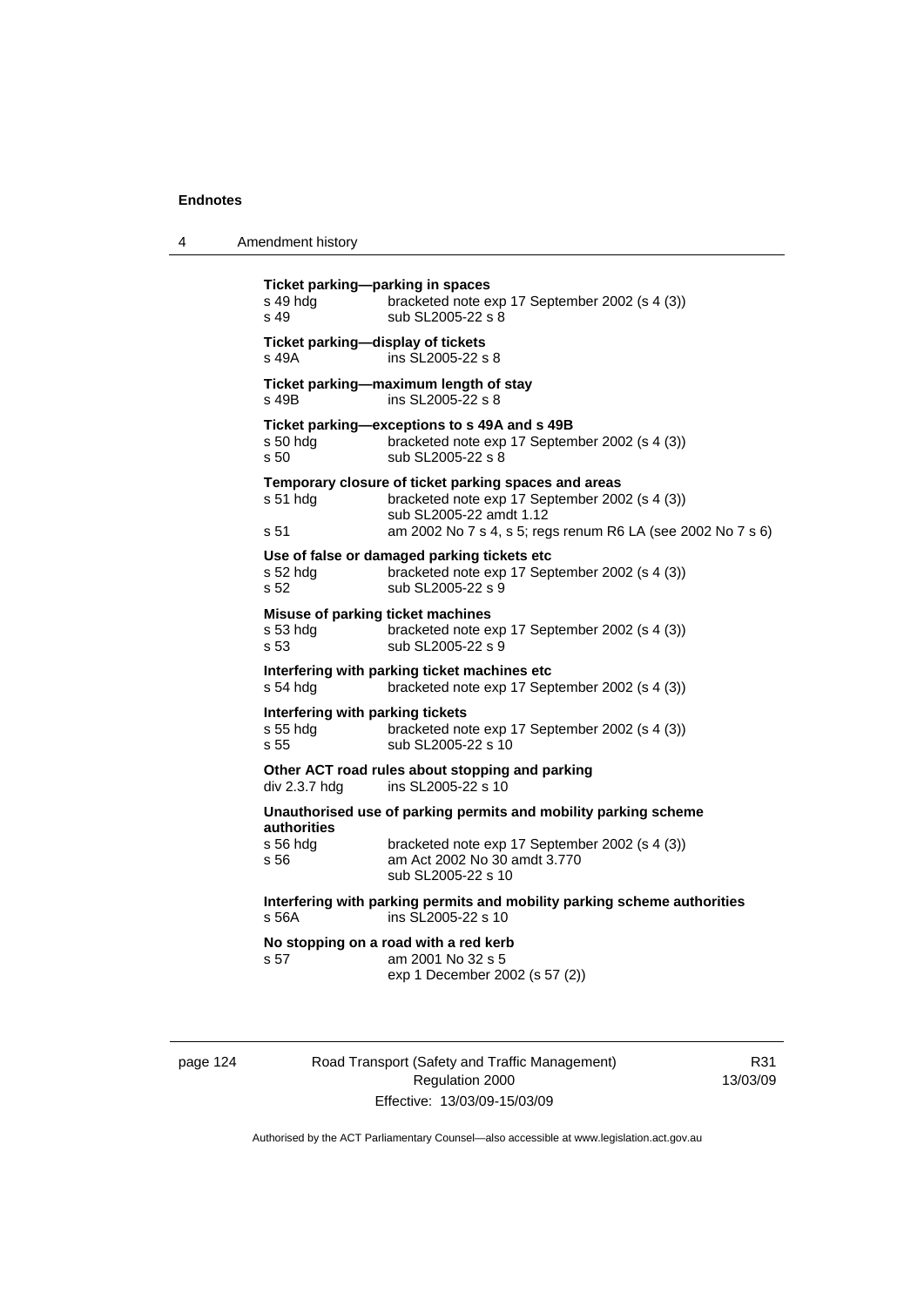| s 57A hdg<br>s 57A                           | bracketed note exp 17 September 2002 (s 4 (3))<br>ins 2000 No 33 s 3<br>am 2001 Act No 62 amdts 1.39-1.41                                             |
|----------------------------------------------|-------------------------------------------------------------------------------------------------------------------------------------------------------|
| s 58 hdg<br>s 58                             | Stopping in an emergency etc or to comply with another law<br>bracketed note exp 17 September 2002 (s 4 (3))<br>am SL2005-22 s 11, s 12               |
| <b>Other ACT road rules</b><br>div 2.3.8 hdg | (prev div 2.3.6 hdg) ins SL2005-22 s 13                                                                                                               |
| s 59 hdg<br>s 59                             | <b>Carrying dangerous substances</b><br>bracketed note exp 17 September 2002 (s 4 (3))<br>sub A2004-7 amdt 1.14<br>am A2004-7 amdt 1.15, amdt 1.16    |
| s 60 hdg                                     | Interrupting funeral processions etc<br>bracketed note exp 17 September 2002 (s 4 (3))                                                                |
| s 61 hdg                                     | Driving on roads closed to traffic<br>bracketed note exp 17 September 2002 (s 4 (3))                                                                  |
| s 62 hdg                                     | Use of wheeled recreational devices and wheeled toys on roads<br>bracketed note exp 17 September 2002 (s 4 (3))                                       |
| traffic control device<br>s 63 hdg<br>s 63   | Devices that are prescribed traffic control devices-Act, dict, def prescribed<br>bracketed note exp 17 September 2002 (s 4 (3))<br>sub SL2005-22 s 14 |
| s 64 hdg                                     | Preventing prescribed traffic control devices being clearly visible<br>bracketed note exp 17 September 2002 (s 4 (3))                                 |
| s 65 hdg                                     | Use of do not overtake turning vehicle sign<br>bracketed note exp 17 September 2002 (s 4 (3))                                                         |
| s 66                                         | Approvals etc by road transport authority<br>am Act 2001 No 44 amdt 1.3797, amdt 1.3798                                                               |
| s 68 hdg                                     | Defence of complying with direction of police officer or authorised person<br>bracketed note exp 17 September 2002 (s 4 (3))                          |
|                                              | <b>Exemption for driver of police vehicles</b>                                                                                                        |
| s 69 hdg                                     | bracketed note exp 17 September 2002 (s 4 (3))                                                                                                        |

R31 13/03/09 Road Transport (Safety and Traffic Management) Regulation 2000 Effective: 13/03/09-15/03/09

page 125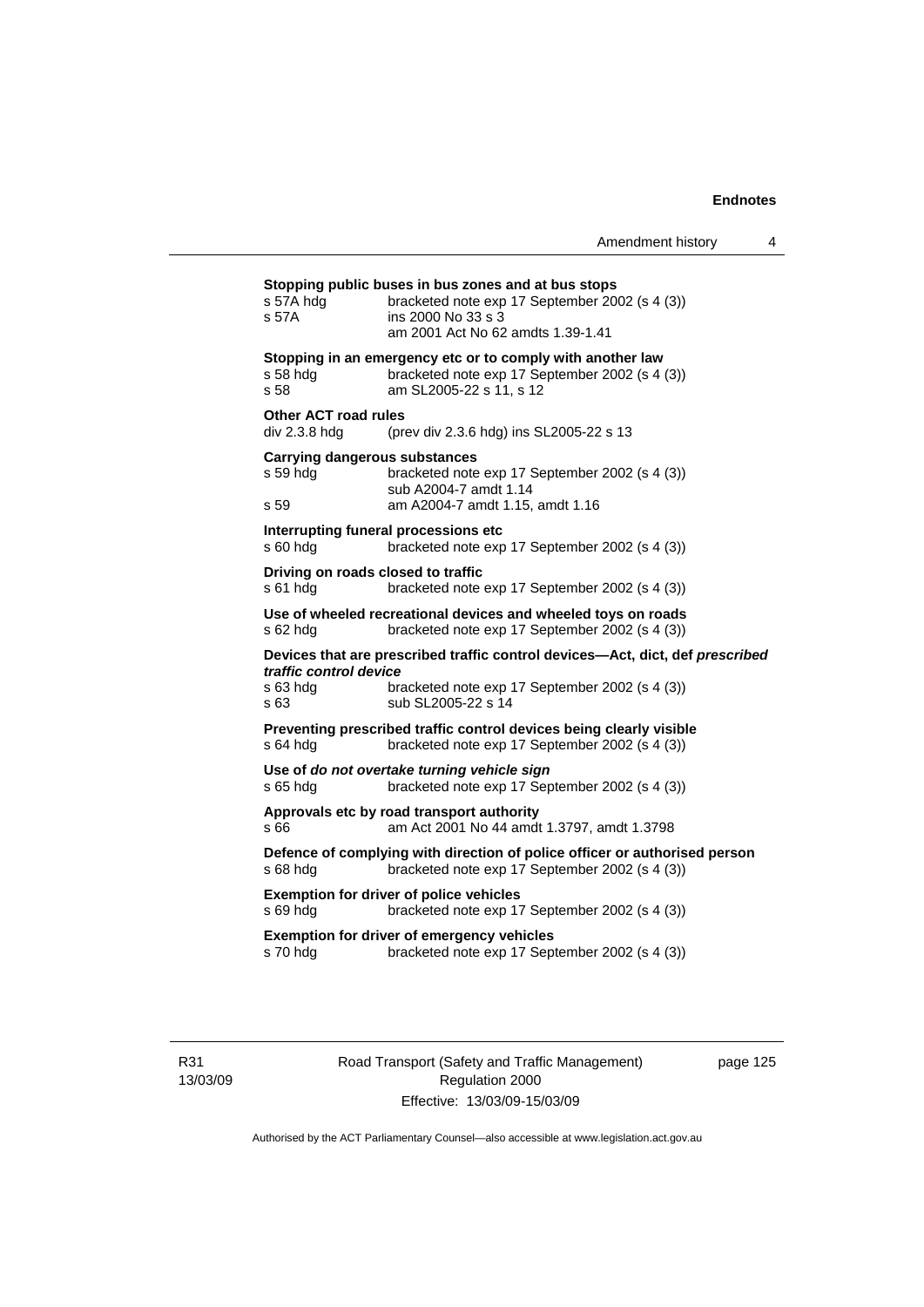4 Amendment history

| Parking<br>ch 3 hdg                                       |                                                                                                                                               |
|-----------------------------------------------------------|-----------------------------------------------------------------------------------------------------------------------------------------------|
|                                                           | ins 2001 No 32 s 6                                                                                                                            |
| <b>Metered parking schemes</b><br>s 72 hda                | bracketed note exp 17 September 2002 (s 4 (3))                                                                                                |
| <b>Metered parking areas</b><br>s 73 hda<br>s 73          | bracketed note exp 17 September 2002 (s 4 (3))<br>am SL2005-22 amdt 1.13                                                                      |
| <b>Parking meters</b><br>s 74 hdg                         | bracketed note exp 17 September 2002 (s 4 (3))                                                                                                |
| <b>Metered parking spaces</b><br>s 75 hda<br>s 74         | bracketed note exp 17 September 2002 (s 4 (3))<br>am SL2005-22 s 16                                                                           |
| <b>Parking authorities</b><br>s 75A                       | ins 2002 No 7 s 8                                                                                                                             |
| <b>Parking authority guidelines</b><br>s 75B hda<br>s 75B | bracketed note exp 17 September 2002 (s 4 (3))<br>ins 2002 No 7 s 8                                                                           |
| s 76 hdg<br>s 76                                          | Ticket parking schemes-road transport authority<br>sub 2002 No 7 s 9<br>bracketed note exp 17 September 2002 (s 4 (3))<br>am SL2005-22 s 17   |
| s 76A hdg<br>s 76A                                        | Ticket parking schemes—parking authorities<br>bracketed note exp 17 September 2002 (s 4 (3))<br>sub SL2005-22 amdt 1.14<br>ins 2002 No 7 s 10 |
| <b>Ticket parking areas</b><br>s 77 hdg<br>s 77           | bracketed note exp 17 September 2002 (s 4 (3))<br>am SL2005-22 amdt 1.15, amdt 1.16<br>(3), (4) exp 1 December 2006 (s 77 (4))                |
| <b>Ticket parking spaces</b><br>s 78 hdg                  | bracketed note exp 17 September 2002 (s 4 (3))                                                                                                |
| <b>Ticket machines</b><br>s 79 hdg                        | bracketed note exp 17 September 2002 (s 4 (3))                                                                                                |

page 126 Road Transport (Safety and Traffic Management) Regulation 2000 Effective: 13/03/09-15/03/09

R31 13/03/09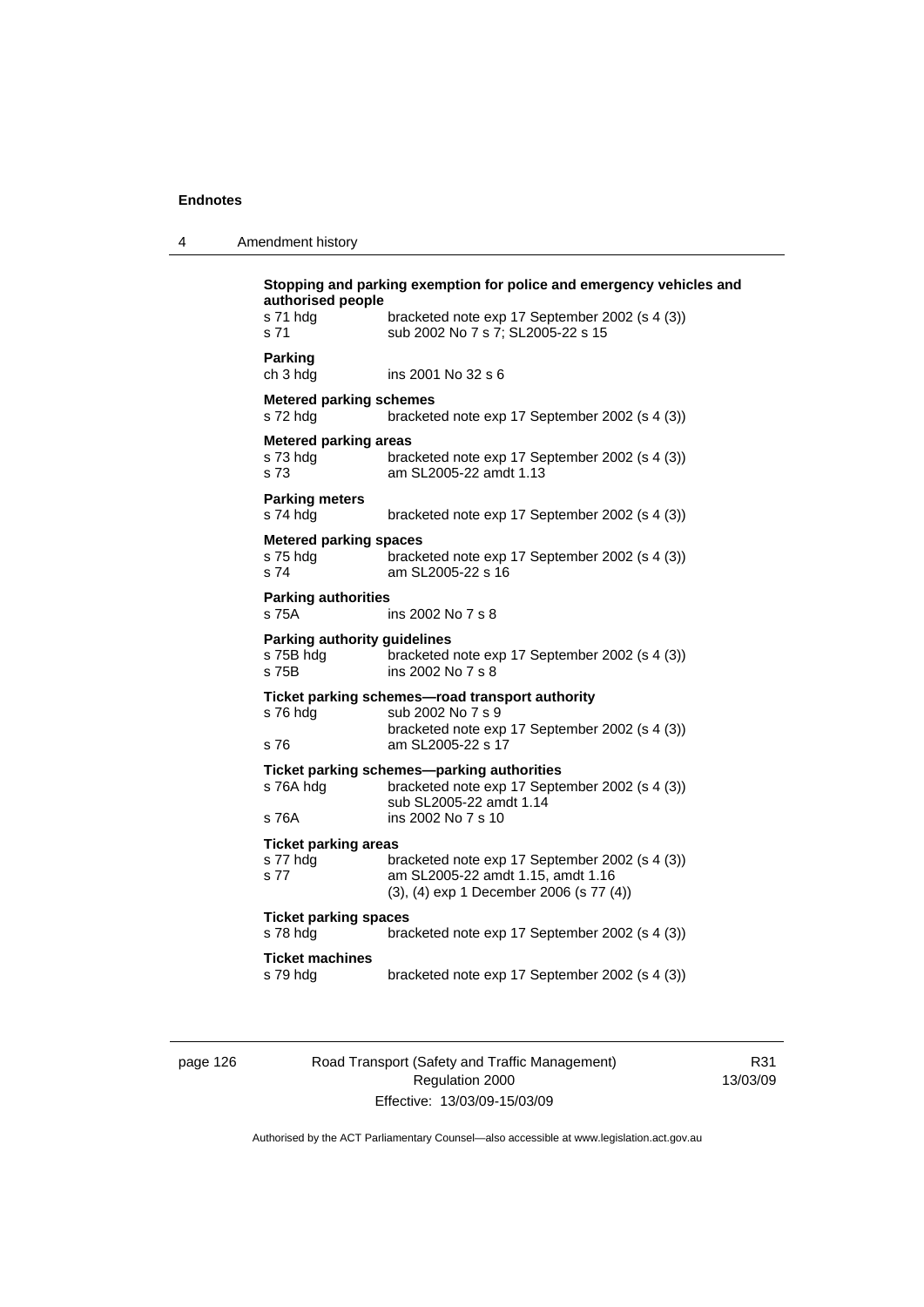| <b>Parking tickets</b><br>s 80 hdg<br>s 80     | bracketed note exp 17 September 2002 (s 4 (3))<br>am 2002 No 7 s 11; SL2005-22 ss 18-20                                                                                                                                                                                              |
|------------------------------------------------|--------------------------------------------------------------------------------------------------------------------------------------------------------------------------------------------------------------------------------------------------------------------------------------|
| <b>Duration of parking tickets</b><br>s 81 hdg | bracketed note exp 17 September 2002 (s 4 (3))                                                                                                                                                                                                                                       |
| Definitions-div 3.1.3<br>s 82 hda<br>s 82      | bracketed note exp 17 September 2002 (s 4 (3))<br>def code of practice om SL2008-47 amdt 1.4<br>def exemption om SL2008-47 amdt 1.4<br>def existing operator om SL2008-47 amdt 1.4<br>def existing operator's certificate om SL2008-47 amdt 1.4                                      |
| s 83 hdg                                       | References in div 3.1.3 to land adjoining residential land<br>bracketed note exp 17 September 2002 (s 4 (3))                                                                                                                                                                         |
| s 84 hdg                                       | Vehicle parked partly on residential land<br>bracketed note exp 17 September 2002 (s 4 (3))                                                                                                                                                                                          |
| s 85 hda<br>s 85                               | Parking of certain vehicles on residential land prohibited<br>bracketed note exp 17 September 2002 (s 4 (3))<br>am SL2005-22 amdt 1.17; SL2008-47 amdt 1.5                                                                                                                           |
| s 85A                                          | No more than 1 heavy vehicle on residential land<br>ins SL2008-47 amdt 1.6                                                                                                                                                                                                           |
| s 85B                                          | Heavy vehicles to be parked away from residential land boundaries<br>ins SL2008-47 amdt 1.6                                                                                                                                                                                          |
| s 86 hda<br>s 86                               | Parking of certain vehicles on land adjoining residential land prohibited<br>bracketed note exp 17 September 2002 (s 4 (3))<br>am SL2005-22 amdt 1.17; SL2008-47 amdt 1.7, amdt 1.8;<br>ss renum R29 LA                                                                              |
| s 87 hdg<br>s 87                               | Parking of certain commercial vehicles on land with multi-unit housing<br>bracketed note exp 17 September 2002 (s 4 (3))<br>sub A2007-25 amdt 1.165<br>am Act 2002 No 30 amdt 3.771; SL2005-22 amdt 1.17;<br>A2007-25 amdt 1.166, amdt 1.167; SL2008-47 amdt 1.9;<br>ss renum R29 LA |
| s 87A                                          | No offence if reasonable necessity etc<br>ins SL2008-47 amdt 1.10                                                                                                                                                                                                                    |
| s 87B                                          | Heavy vehicle refrigeration units not to be operated on residential land<br>ins SL2008-47 amdt 1.10                                                                                                                                                                                  |
|                                                | Prohibition on night operation of heavy vehicle                                                                                                                                                                                                                                      |

R31 13/03/09 Road Transport (Safety and Traffic Management) Regulation 2000 Effective: 13/03/09-15/03/09

page 127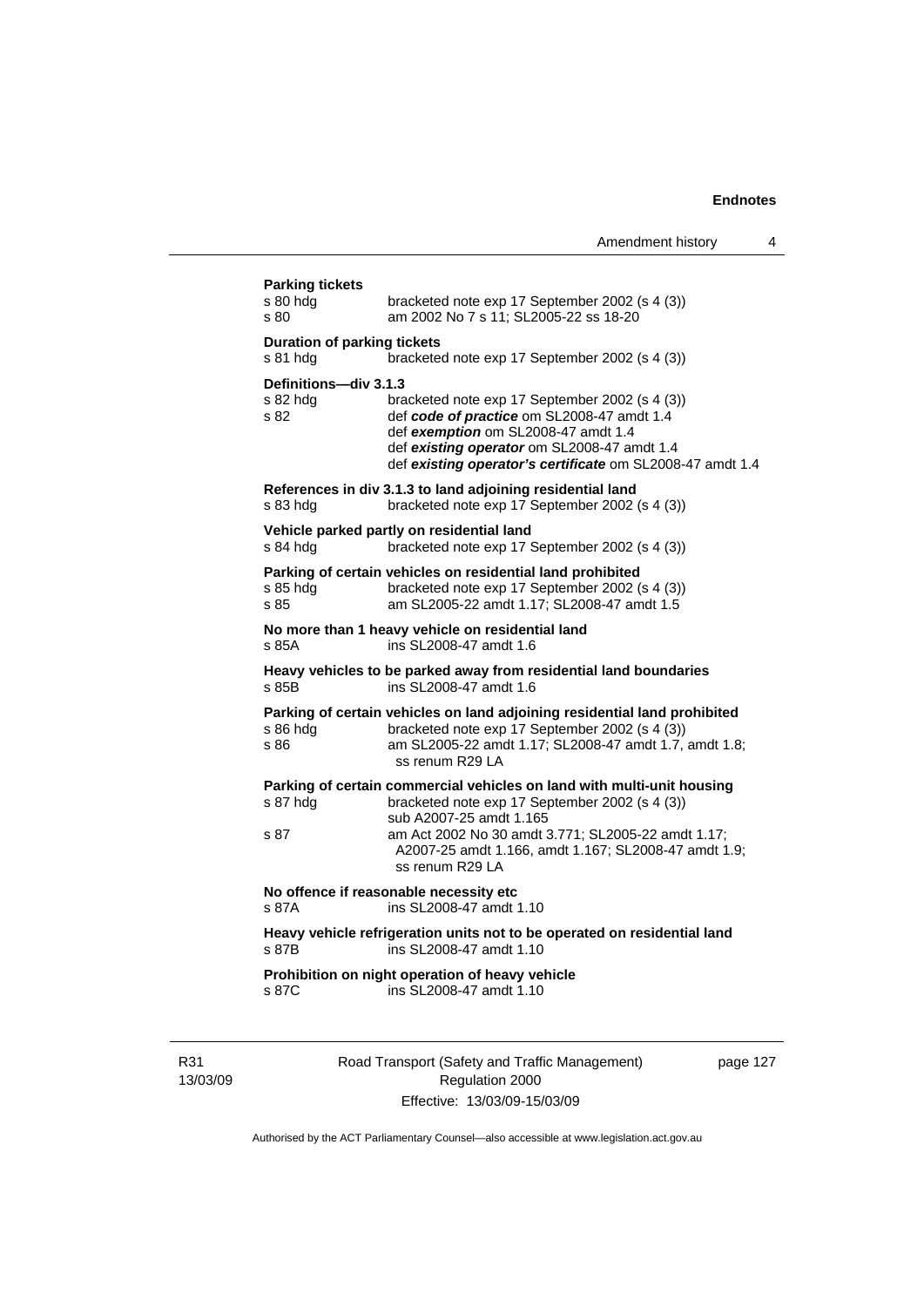| 4 | Amendment history |
|---|-------------------|
|---|-------------------|

# page 128 Road Transport (Safety and Traffic Management) Regulation 2000 **Daily infringement**  bracketed note exp 17 September 2002 (s 4 (3)) s 88 am A2007-25 amdt 1.168 sub SL2008-47 amdt 1.11 **Heavy vehicle parking—enforcement**  div 3.1.3A hdg ins SL2008-47 amdt 1.13 **Meaning of** *occupier***—div 3.1.3A**  s 89 hdg bracketed note exp 17 September 2002 (s 4 (3))<br>s 89 am Act 2001 No 44 amdt 1.3799. amdt 1.3800 am Act 2001 No 44 amdt 1.3799, amdt 1.3800 om SL2008-47 amdt 1.12 ins SL2008-47 amdt 1.13 **Power to enter premises**  bracketed note exp 17 September 2002 (s 4 (3)) s 90 am Act 2001 No 44 amdts 1.3801-1.3803 def *the code of practice* om Act 2001 No 44 amdt 1.3803 om SL2008-47 amdt 1.12 ins SL2008-47 amdt 1.13 **Production of identity card**  s 91 hdg bracketed note exp 17 September 2002 (s 4 (3)) s 91 om SL2008-47 amdt 1.12 ins SL2008-47 amdt 1.13 **Consent to entry**  bracketed note exp 17 September 2002 (s 4 (3)) s 92 am SL2005-22 s 21 om SL2008-47 amdt 1.12 ins SL2008-47 amdt 1.13 **General powers on entry to premises**  s 93 hdg<br>s 93 hdg<br>om SI 2008-47 amdt 1.12 om SL2008-47 amdt 1.12 ins SL2008-47 amdt 1.13 **Damage etc to be minimised**  s 94 hdg bracketed note exp 17 September 2002 (s 4 (3))<br>s 94 om SL2008-47 amdt 1.12 om SL2008-47 amdt 1.12 ins SL2008-47 amdt 1.13 **Compensation for exercise of enforcement powers**  s 95 hdg bracketed note exp 17 September 2002 (s 4 (3)) s 95 om SL2008-47 amdt 1.12 ins SL2008-47 amdt 1.13 **Loss etc of existing operator's certificate**  s 96 hdg bracketed note exp 17 September 2002 (s 4 (3))<br>s 96 om SL2008-47 amdt 1.12 om SL2008-47 amdt 1.12

Effective: 13/03/09-15/03/09

R31 13/03/09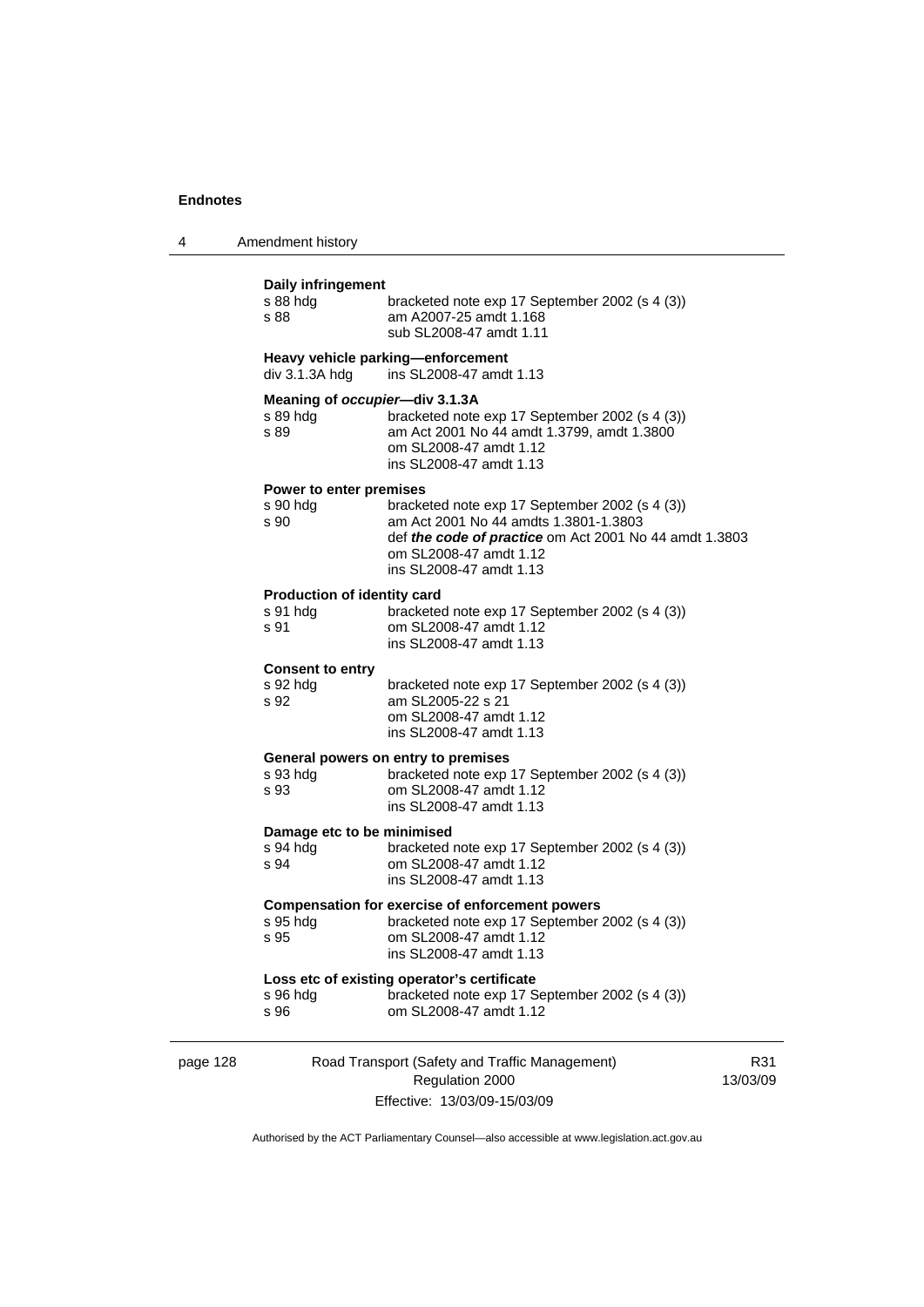| s 97 hdg<br>s 97                               | bracketed note exp 17 September 2002 (s 4 (3))<br>am Act 2002 No 30 amdt 3.772<br>om SL2008-47 amdt 1.12                                                                                                              |
|------------------------------------------------|-----------------------------------------------------------------------------------------------------------------------------------------------------------------------------------------------------------------------|
| s 97A hdq<br>s 97A                             | Other powers to provide pay parking<br>bracketed note exp 17 September 2002 (s 4 (3))<br>ins 2002 No 7 s 12                                                                                                           |
| <b>Overlapping schemes</b><br>s 98 hdg<br>s 98 | bracketed note exp 17 September 2002 (s 4 (3))<br>am 2002 No 7 s 13                                                                                                                                                   |
| s 98A hdg<br>s 98A                             | Income from ticket parking scheme<br>bracketed note exp 17 September 2002 (s 4 (3))<br>ins 2002 No 7 s 14                                                                                                             |
| s 98B hdg<br>s 98B                             | Costs of ticket parking scheme<br>bracketed note exp 17 September 2002 (s 4 (3))<br>ins 2002 No 7 s 14                                                                                                                |
| s 99 hdg                                       | Trailers not separately chargeable<br>bracketed note exp 17 September 2002 (s 4 (3))                                                                                                                                  |
| <b>Parking permits</b><br>s 100 hdg<br>s 100   | bracketed note exp 17 September 2002 (s 4 (3))<br>sub SL2005-22 s 22                                                                                                                                                  |
| s 101 hdg<br>s 101                             | Mobility parking scheme authorities<br>bracketed note exp 17 September 2002 (s 4 (3))<br>sub SL2005-22 s 22                                                                                                           |
| s 101A                                         | Parking permits and mobility parking scheme authorities-cancellation<br>ins SL2005-22 s 22                                                                                                                            |
| cancelled                                      | Parking permits and mobility parking scheme authorities-return when                                                                                                                                                   |
| s 101B                                         | ins SL2005-22 s 22                                                                                                                                                                                                    |
| Parking-other provisions<br>pt 3.3 hdg         | ins SL2006-51 s 4                                                                                                                                                                                                     |
| s 101C                                         | Marking tyres by parking inspectors<br>ins SL2006-51 s 4                                                                                                                                                              |
| Definitions-ch 4<br>s 102 hdg<br>s 102         | bracketed note exp 17 September 2002 (s 4 (3))<br>am 2000 No 33 s 4; 2000 No 52 s 4<br>def approved police speedometer ins 2001 No 32 s 7<br>def digital camera detection device sub 2001 No 32 s 8;<br>SL2007-20 s 4 |

R31 13/03/09 Road Transport (Safety and Traffic Management) Regulation 2000 Effective: 13/03/09-15/03/09

page 129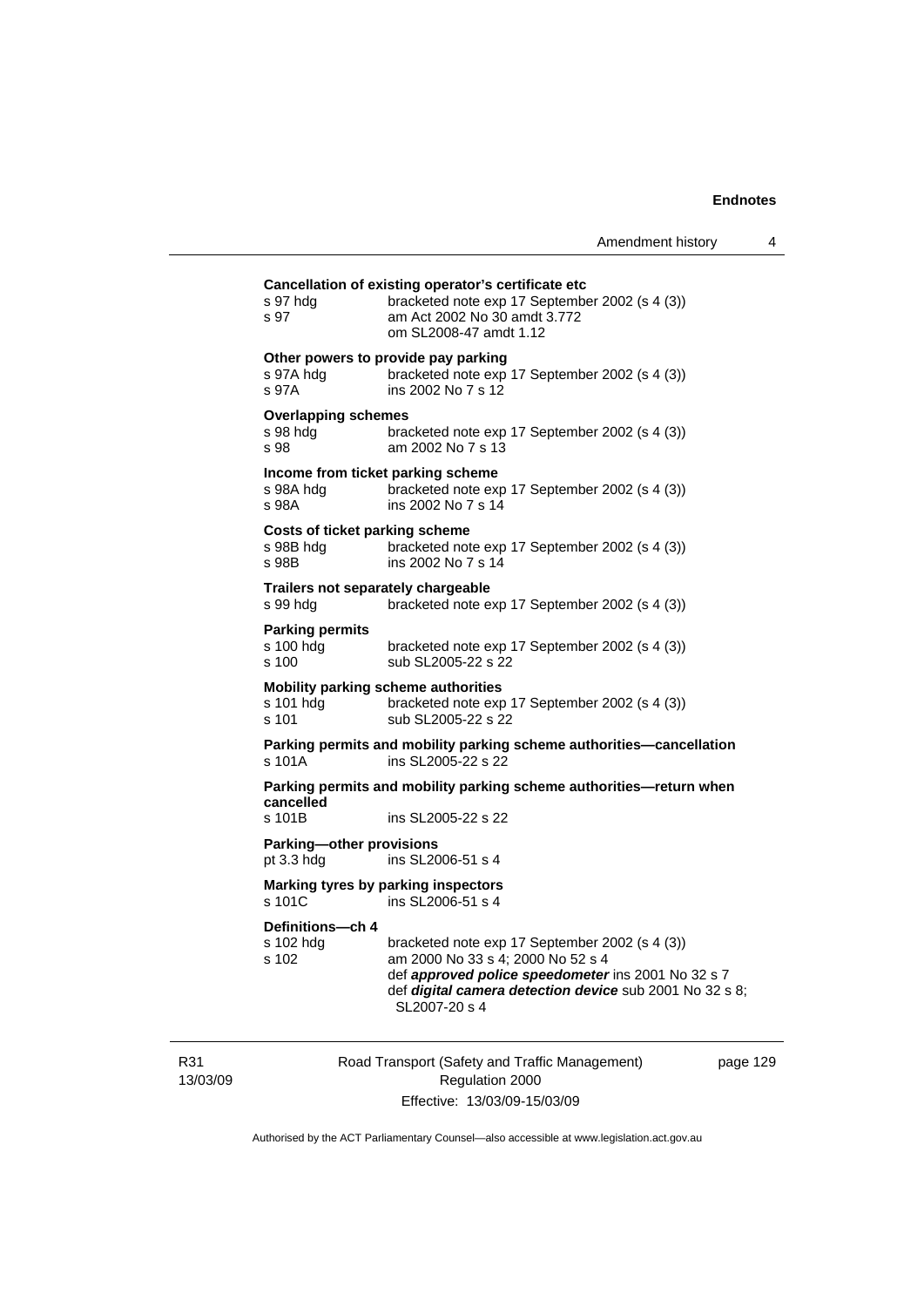| 4 | Amendment history    |                                                                                                                                                                                                                                                                                                                                                                                                                                                                                                                                                                                                                |
|---|----------------------|----------------------------------------------------------------------------------------------------------------------------------------------------------------------------------------------------------------------------------------------------------------------------------------------------------------------------------------------------------------------------------------------------------------------------------------------------------------------------------------------------------------------------------------------------------------------------------------------------------------|
|   |                      | def <i>fixed camera detection device</i> ins SL2007-20 s 5<br>def laser speed measuring device sub SL2004-47 s 40<br>am SL2009-7 s 4<br>def loop detector speed measuring device ins SL2006-51<br>s 5<br>def piezo strip speed measuring device sub SL2006-51 s 6<br>def radar speed measuring device sub SL2004-47 s 41;<br>SL2007-20 s 6<br>am SL2009-7 s 5<br>def security checksum ins 2001 No 32 s 9<br>def testing authority am 2001 No 32 s 10; SL2004-47 s 42;<br>SL2009-6 s 33<br>def traffic lights camera detection device am SL2006-51 s 7<br>om SL2007-20 s 7<br>def WORM disk ins SL2004-47 s 43 |
|   | s 103 hdg<br>s 103   | Approved traffic offence detection devices<br>bracketed note exp 17 September 2002 (s 4 (3))<br>sub 2000 No 52 s 5<br>am 2001 No 32 s 11; SL2006-51 s 8; SL2007-20 s 8                                                                                                                                                                                                                                                                                                                                                                                                                                         |
|   | s 103A               | Approval of police vehicle speedometers<br>ins 2001 No 32 s 12                                                                                                                                                                                                                                                                                                                                                                                                                                                                                                                                                 |
|   | s 104 hdg<br>s 104   | Major testing of laser speed measuring devices<br>bracketed note exp 17 September 2002 (s 4 (3))<br>am 2000 No 33 s 5<br>sub 2000 No 52 s 5<br>am 2001 No 32 regs 13-17<br>sub SL2004-47 s 44                                                                                                                                                                                                                                                                                                                                                                                                                  |
|   | s 104A               | Major testing of other traffic offence detection devices<br>ins SL2004-47 s 44<br>am SL2006-51 ss 9-11; ss renum R26 LA<br>sub SL2007-20 s 9                                                                                                                                                                                                                                                                                                                                                                                                                                                                   |
|   | s 104B               | Certification and sealing of traffic offence detection devices<br>ins SL2004-47 s 44                                                                                                                                                                                                                                                                                                                                                                                                                                                                                                                           |
|   | s 105 hdg<br>s 105   | Use of certain digital camera detection devices<br>bracketed note exp 17 September 2002 (s 4 (3))<br>sub 2001 No 32 s 18; SL2007-20 s 10                                                                                                                                                                                                                                                                                                                                                                                                                                                                       |
|   | s 105A hdg<br>s 105A | Use of certain laser speed measuring devices<br>bracketed note exp 17 September 2002 (s 4 (3))<br>sub SL2007-20 s 11<br>ins 2001 No 32 s 18<br>am SL2007-20 s 11; ss renum R27 LA                                                                                                                                                                                                                                                                                                                                                                                                                              |

page 130 Road Transport (Safety and Traffic Management) Regulation 2000 Effective: 13/03/09-15/03/09

R31 13/03/09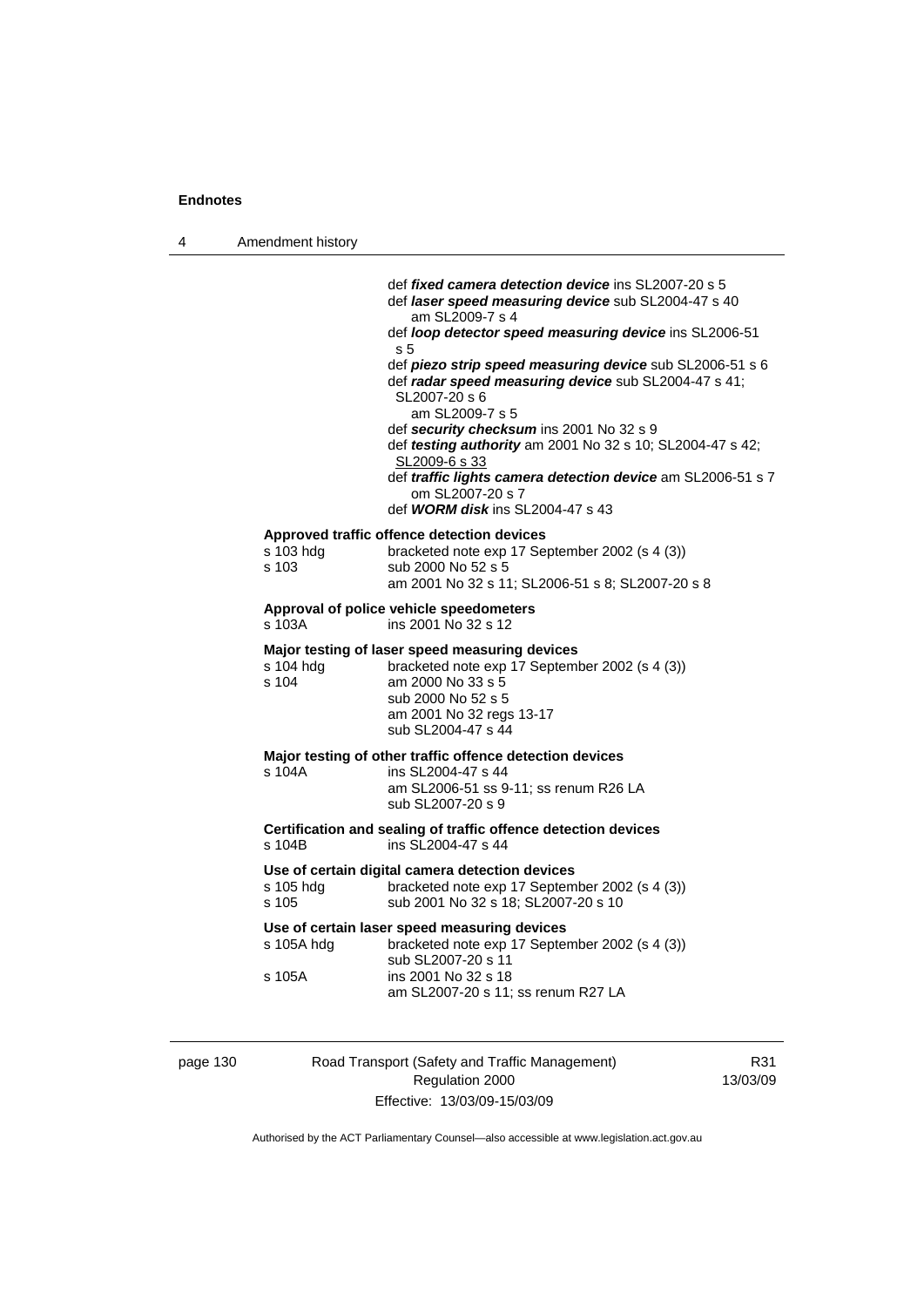|                 | s 105B hdg                                           | Use of certain radar speed measuring devices<br>bracketed note exp 17 September 2002 (s 4 (3))<br>sub SL2007-20 s 12                                                       |          |
|-----------------|------------------------------------------------------|----------------------------------------------------------------------------------------------------------------------------------------------------------------------------|----------|
|                 | s 105B                                               | ins 2001 No 32 s 18<br>am SL2007-20 s 12; ss renum R27 LA                                                                                                                  |          |
|                 | s 106 hdg                                            | Approved people-testing and sealing<br>bracketed note exp 17 September 2002 (s 4 (3))                                                                                      |          |
|                 | Approved people-use<br>s 107 hdg<br>s 107            | bracketed note exp 17 September 2002 (s 4 (3))<br>am 2000 No 52 s 6; SL2007-20 s 13                                                                                        |          |
|                 | s 107A                                               | Recording of camera detection device image files-Act, s 23 (2) (c) (ii)<br>ins 2001 No 32 s 19<br>am SL2004-47 s 45<br>sub SL2007-20 s 14                                  |          |
|                 | s 107B                                               | Verification of camera detection device image files-Act, s 23 (2) (c) (iii)<br>ins 2001 No 32 s 19<br>sub SL2007-20 s 14                                                   |          |
|                 |                                                      | Verification of traffic lights camera detection device image files-Act,                                                                                                    |          |
|                 | s 23 (2) (c) (iii)<br>s 107C                         | ins 2001 No 32 s 19<br>om SL2007-20 s 14                                                                                                                                   |          |
|                 | Meaning of vehicle image codes<br>s 108 hdg<br>s 108 | bracketed note exp 17 September 2002 (s 4 (3))<br>sub 2000 No 33 s 6; 2000 No 52 s 7<br>am 2001 No 32 regs 20-22; SL2005-7 ss 4-6; SL2006-51 s 12;<br>SL2007-20 s 15, s 16 |          |
|                 | <b>Additional powers of police</b><br>s 109 hdg      | bracketed note exp 17 September 2002 (s 4 (3))                                                                                                                             |          |
|                 | <b>Prohibition on car minding</b><br>s 110 hdg       | bracketed note exp 17 September 2002 (s 4 (3))                                                                                                                             |          |
|                 | s 111 hdg<br>s 111                                   | Removal of unattended vehicles—Act, s 32 (1) (c)<br>bracketed note exp 17 September 2002 (s 4 (3))<br>sub SL2005-22 amdt 1.18                                              |          |
|                 | s 112 hdg<br>s 112                                   | Disposal of impounded or forfeited vehicles<br>bracketed note exp 17 September 2002 (s 4 (3))<br>am Act 2001 No 29 s 14<br>sub 2001 No 32 s 23                             |          |
|                 | s 112A hdg<br>s 112A                                 | Disposal of forfeited vehicles-Act, s 10J<br>bracketed note exp 17 September 2002 (s 4 (3))<br>ins 2001 No 32 s 23                                                         |          |
| R31<br>13/03/09 |                                                      | Road Transport (Safety and Traffic Management)<br>Regulation 2000                                                                                                          | page 131 |

Effective: 13/03/09-15/03/09

Authorised by the ACT Parliamentary Counsel—also accessible at www.legislation.act.gov.au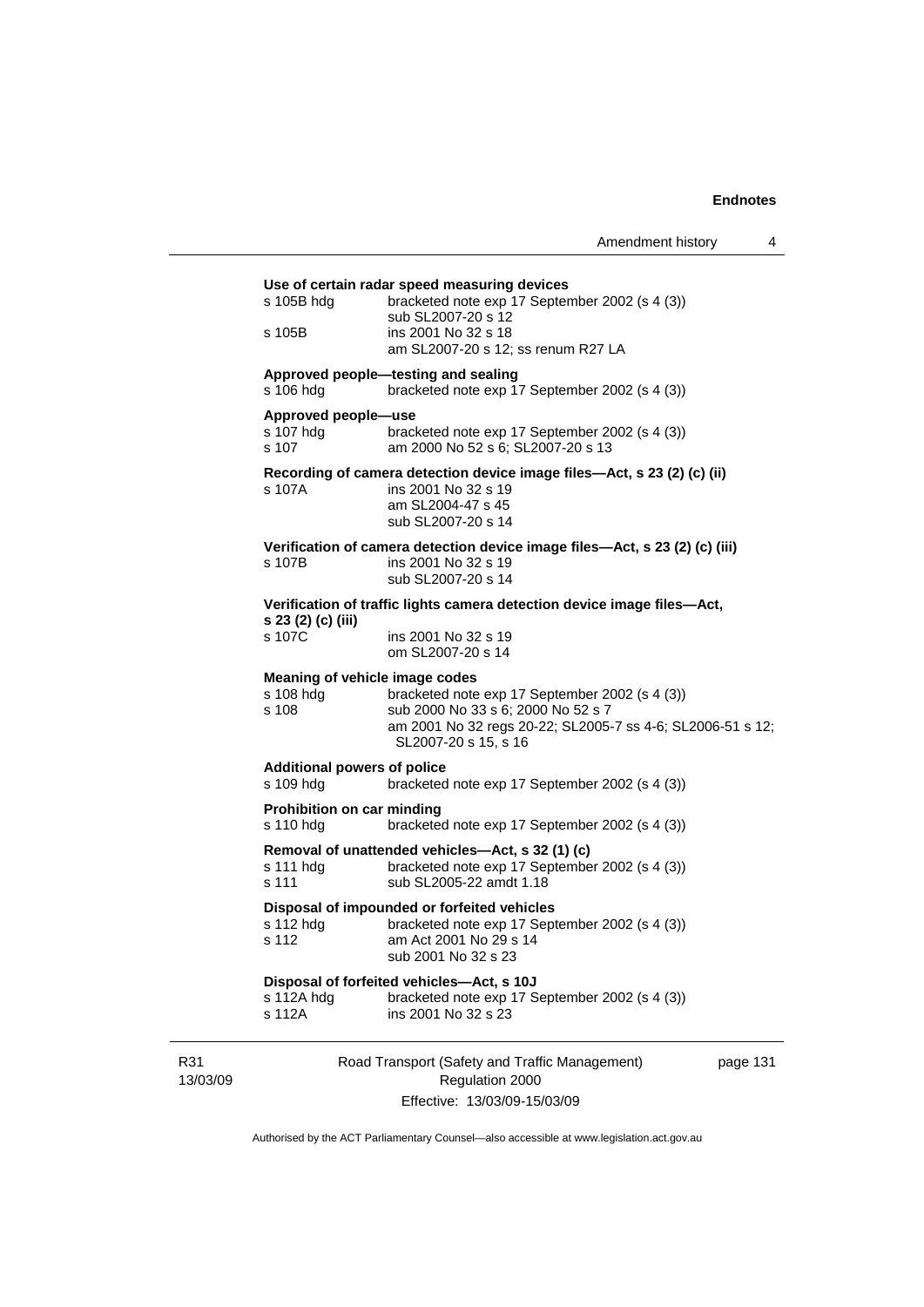|  | Amendment history |
|--|-------------------|
|--|-------------------|

```
Responsible person to inspect driver licence 
s 113 hdg bracketed note exp 17 September 2002 (s 4 (3)) 
Responsible person's consent 
s 114 hdg bracketed note exp 17 September 2002 (s 4 (3)) 
Standards for safe carriage of loads—Act, s 14 (2) 
s 115 hdg bracketed note exp 17 September 2002 (s 4 (3)) 
s 115 sub Act 2002 No 51 amdt 1.42 
                  om SL2003-1 s 18 
                  ins A2005-62 amdt 1.6 
Offences against regulation are strict liability offences 
s 116 hdg bracketed note exp 17 September 2002 (s 4 (3)) 
s 116 am Act 2002 No 51 amdt 1.43 
                  om SL2003-1 s 18 
General defence of accident or reasonable effort 
                 bracketed note exp 17 September 2002 (s 4 (3))
s 117 am Act 2002 No 51 amdt 1.44 
                  om SL2003-1 s 18 
Transitional 
ch 6 hdg exp 1 March 2002 (s 128) 
Parking 
pt 6.1 hdg exp 1 March 2002 (s 128) 
Existing Class A and Class B parking spaces 
s 118 exp 1 March 2002 (s 128) 
Existing parking labels 
s 119 exp 1 March 2002 (s 128) 
Existing disability labels 
s 120 exp 1 June 2000 (s 120) 
Existing codes of practice 
s 121 exp 1 March 2002 (s 128) 
Existing exemptions 
s 122 exp 1 March 2002 (s 128) 
Existing applications for exemptions and variation of conditions 
s 123 exp 1 March 2002 (s 128) 
Existing notices to show cause 
s 124 exp 1 March 2002 (s 128) 
Traffic offence detection devices<br>pt 6.2 hdg exp 1 March 20
                 exp 1 March 2002 (s 128)
```
page 132 Road Transport (Safety and Traffic Management) Regulation 2000 Effective: 13/03/09-15/03/09

R31 13/03/09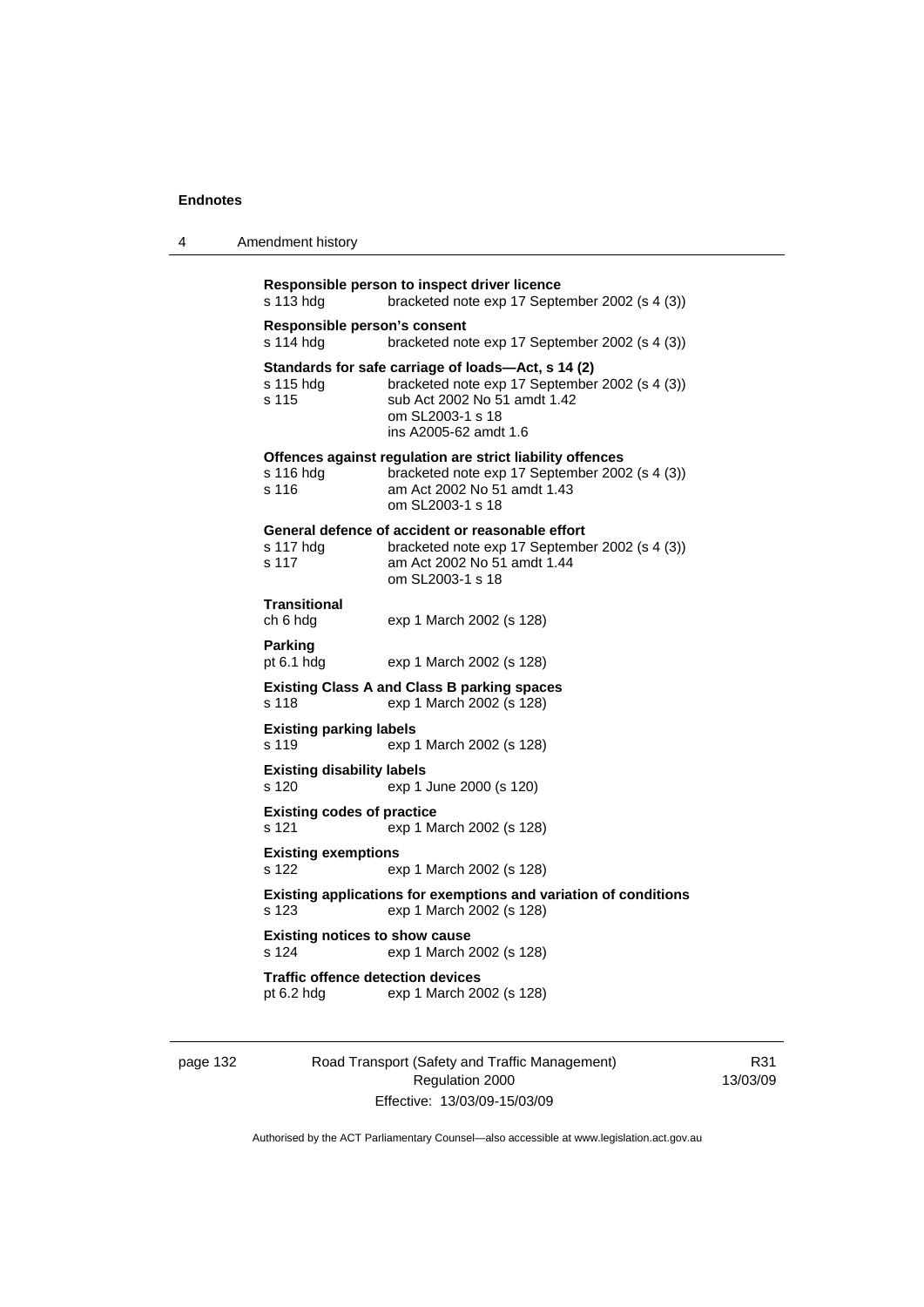|                 | <b>Existing tests and certificates</b>                      |                                                                                                                                                                                                                                                                                                                                                                                                                                                                                                                                                                                                    |        |
|-----------------|-------------------------------------------------------------|----------------------------------------------------------------------------------------------------------------------------------------------------------------------------------------------------------------------------------------------------------------------------------------------------------------------------------------------------------------------------------------------------------------------------------------------------------------------------------------------------------------------------------------------------------------------------------------------------|--------|
|                 | s 125                                                       | am 2001 No 32 s 24<br>exp 1 March 2002 (s 128)                                                                                                                                                                                                                                                                                                                                                                                                                                                                                                                                                     |        |
|                 | <b>Existing approved people-use</b><br>s 126                | exp 1 March 2002 (s 128)                                                                                                                                                                                                                                                                                                                                                                                                                                                                                                                                                                           |        |
|                 | <b>Other transitional provisions</b><br>pt $6.3$ hdg        | exp 1 March 2002 (s 128)                                                                                                                                                                                                                                                                                                                                                                                                                                                                                                                                                                           |        |
|                 | s 127                                                       | <b>Existing medical certificate about seatbelts</b><br>exp 1 March 2002 (s 128)                                                                                                                                                                                                                                                                                                                                                                                                                                                                                                                    |        |
|                 | Expiry of ch 6<br>s 128                                     | am Act 2001 No 27 amdt 4.25<br>am Act 2001 No 44 amdt 1.3804<br>exp 1 March 2002 (s 128)                                                                                                                                                                                                                                                                                                                                                                                                                                                                                                           |        |
|                 | sch 1                                                       | <b>Meaning of location codes on images</b><br>sub 2000 No 33 s 8                                                                                                                                                                                                                                                                                                                                                                                                                                                                                                                                   |        |
|                 | <b>Digital camera detection devices</b><br>sch 1 pt 1.1 hdg | (prev sch 1 pt 1 hdg) ins SL2000-52 s 8<br>renum R4 LA                                                                                                                                                                                                                                                                                                                                                                                                                                                                                                                                             |        |
|                 | sch 1 pt 1.1                                                | am SL2000-52 s 8; SL2005-7 s 7; SL2006-4 s 4; SL2006-51<br>ss 13-15                                                                                                                                                                                                                                                                                                                                                                                                                                                                                                                                |        |
|                 | <b>Fixed camera detection devices</b><br>sch 1 pt 1.2 hdg   | (prev sch 1 pt 2 hdg) ins SL2000-52 s 8<br>renum R4 LA                                                                                                                                                                                                                                                                                                                                                                                                                                                                                                                                             |        |
|                 | sch 1 pt 1.2                                                | sub SL2007-20 s 17<br>ins SL2000-52 s 8<br>am SL2003-14 s 4; items renum SL2005-7 s 8; SL2006-51<br>s 16; SL2007-20 s 18                                                                                                                                                                                                                                                                                                                                                                                                                                                                           |        |
|                 | <b>Dictionary</b><br>dict                                   | am A2004-28 amdt 3.62; SL2007-20 s 19; A2007-25<br>amdt 1.169; SL2008-47 amdt 1.14<br>def approved police speedometer ins 2001 No 32 s 26<br>def area of operations ins 2002 No 7 s 15<br>def <i>ARR</i> ins SL2003-12 s 6<br>def camera detection device ins 2000 No 52 s 9<br>sub 2001 No 32 s 25<br>def centre of the road ins 2000 No 52 s 9<br>def code of practice om SL2008-47 amdt 1.15<br>def demand responsive service vehicle ins SL2006-32<br>amdt 1.97<br>def digital camera detection device ins 2000 No 52 s 9<br>def emergency worker om SL2004-16 s 38<br>ins SL2005-22 amdt 1.19 |        |
| R31<br>13/03/09 |                                                             | Road Transport (Safety and Traffic Management)<br>Regulation 2000                                                                                                                                                                                                                                                                                                                                                                                                                                                                                                                                  | page 1 |

Effective: 13/03/09-15/03/09

page 133

Authorised by the ACT Parliamentary Counsel—also accessible at www.legislation.act.gov.au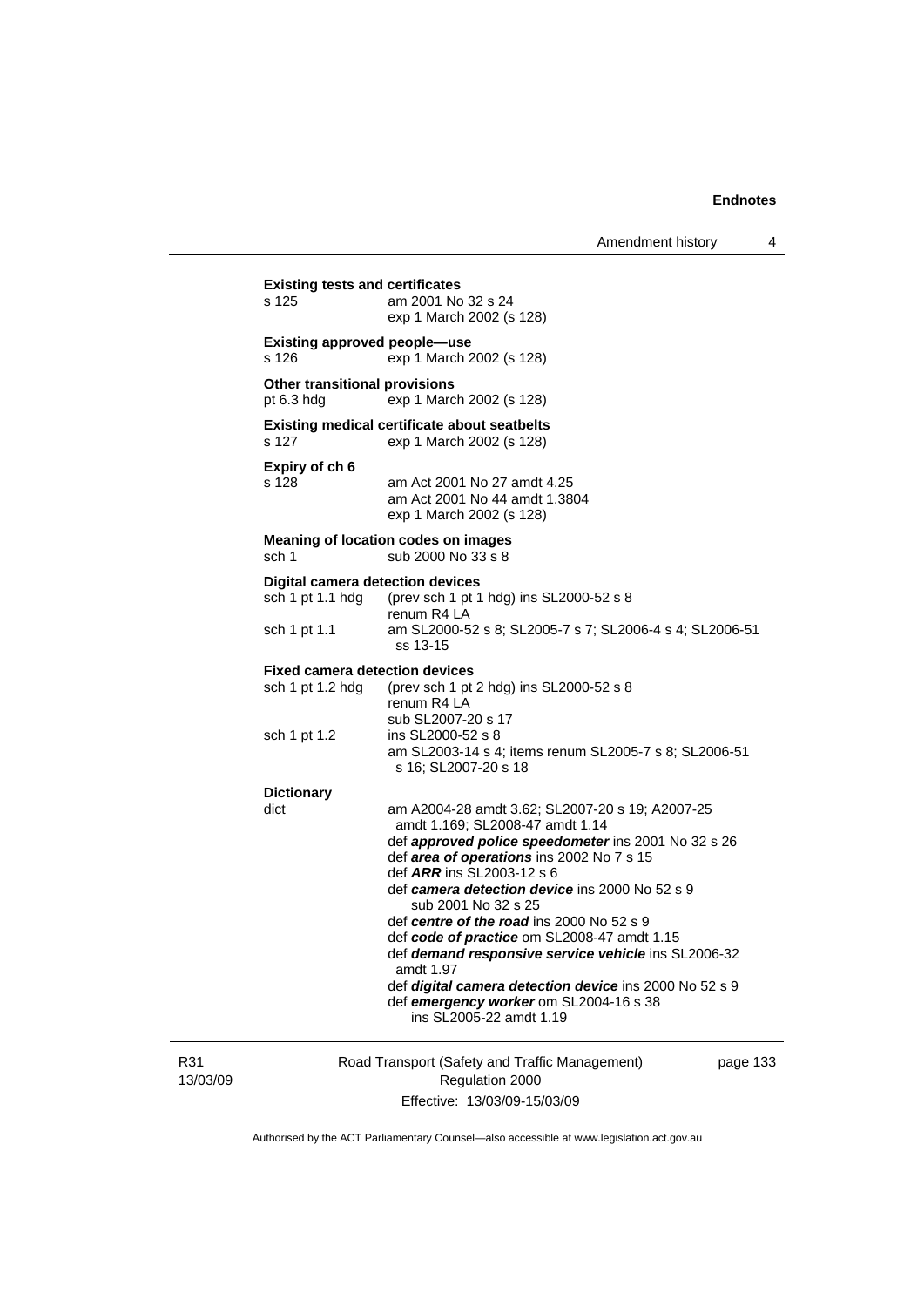4 Amendment history

 def *exemption* om SL2008-47 amdt 1.15 def *existing operator's certificate* om SL2008-47 amdt 1.15 def *fixed camera detection device* ins SL2007-20 s 20 def *give way* ins 2000 No 21 s 4 def *hire car* ins SL2005-4 amdt 2.43 def *indicated on* ins 2001 No 32 s 26 om R18 LA def *laser speed measuring device* ins 2000 No 52 s 9 def *length* ins 2000 No 52 s 9 def *length of road* om 2000 No 52 s 9 def *loading zone permit* om SL2005-22 s 23 def *marked foot crossing* ins 2000 No 21 s 4 def *motor vehicle* ins 2000 No 52 s 9 def *park* sub SL2005-22 amdt 1.10 def *parking authority* ins 2002 No 7 s 15 def *parking authority guidelines* ins 2002 No 7 s 15 def *parking meter* am SL2005-22 s 24 def *parking permit* sub SL2005-22 s 25 def *parking ticket* am 2002 No 7 s 16 def *pay parking device* sub SL2005-22 s 25 def *pay parking sign* ins SL2005-22 s 26 def *pedestrian* ins 2000 No 21 s 4 def *piezo strip speed measuring device* ins 2000 No 52 s 9 def *postal vehicle* am SL2004-16 s 39 def *premises* ins SL2008-47 amdt 1.16 def *private hire car* om SL2005-4 amdt 2.44 def *public bus* sub Act 2001 No 62 amdt 1.42 def *radar speed measuring device* ins 2000 No 52 s 9 def *recording medium* ins 2001 No 32 s 26 def *red traffic arrow* ins 2000 No 52 s 9 def *red traffic light* ins 2000 No 52 s 9 def *registered interest* om R18 LA def *relevant parking fee* sub SL2005-22 s 27 def *restricted hire vehicle* om SL2005-4 amdt 2.44 def *restricted taxi* om 2002 No 2 s 30 def *ride* ins 2000 No 21 s 4 def *rider* ins 2000 No 21 s 4 def *road* sub Act 2002 No 30 amdt 3.773; SL2005-22 amdt 1.20 def *road related area* ins Act 2002 No 30 amdt 3.774 om R18 LA def *security checksum* ins 2001 No 32 s 26 def *speed measuring device* ins 2000 No 52 s 9 om R18 LA def *stop* sub SL2005-22 amdt 1.20 def *taxi* sub 2002 No 2 s 31

page 134 Road Transport (Safety and Traffic Management) Regulation 2000 Effective: 13/03/09-15/03/09

R31 13/03/09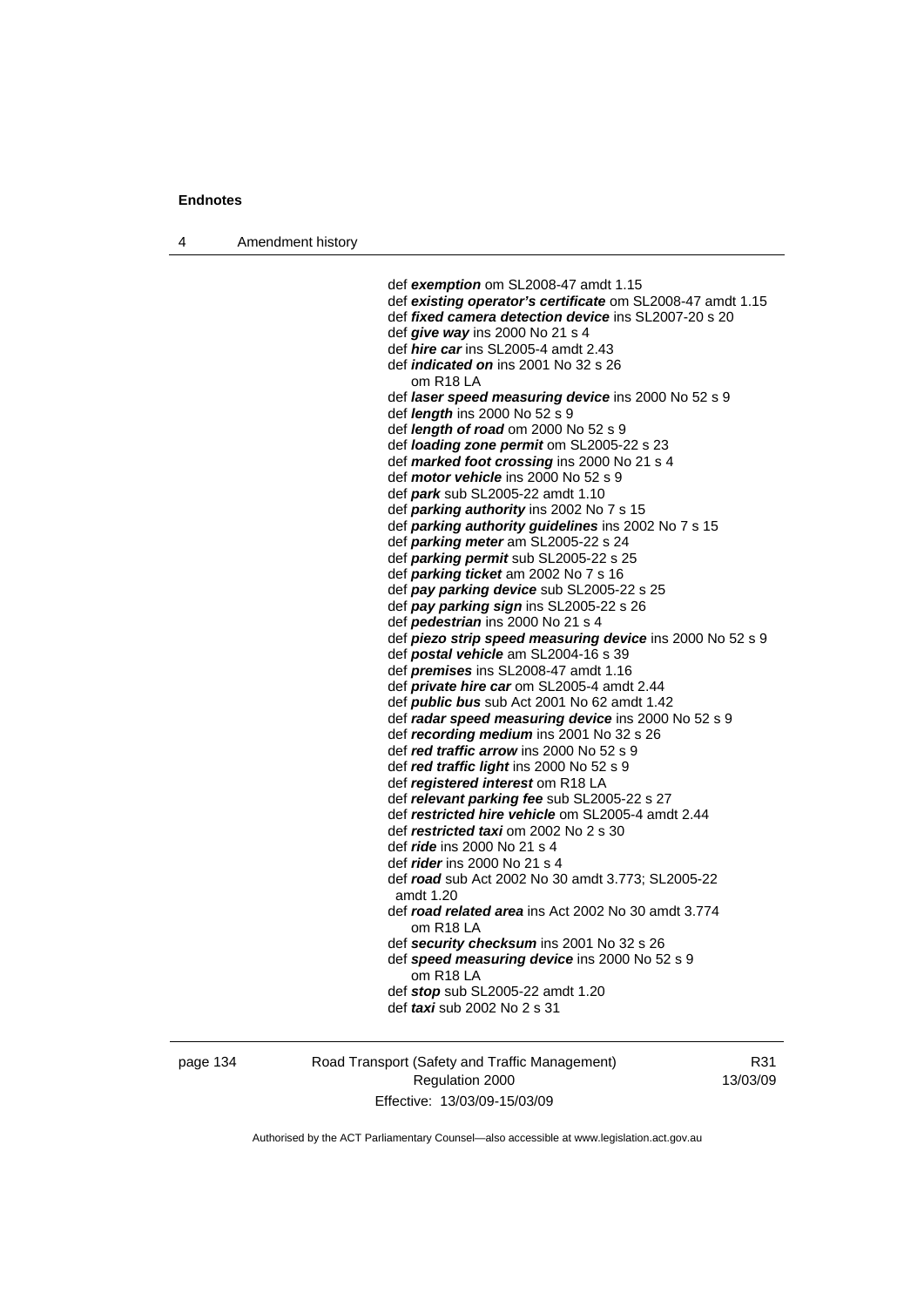#### **Endnotes**

```
 def testing authority ins 2000 No 52 s 9 
def the Act om Act 2001 No 44 amdt 1.3805 
def ticket parking area sub SL2005-22 s 27 
def ticket parking space sub SL2005-22 s 27 
def traffic lights camera detection device ins 2000 No 52 
s 9 
   om SL2007-20 s 21 
def trailer ins 2000 No 52 s 9 
def vehicle ins 2000 No 52 s 9 
def WORM disk ins 2001 No 32 s 26 
   sub SL2004-47 s 46
```
## **5 Earlier republications**

Some earlier republications were not numbered. The number in column 1 refers to the publication order.

Since 12 September 2001 every authorised republication has been published in electronic pdf format on the ACT legislation register. A selection of authorised republications have also been published in printed format. These republications are marked with an asterisk (\*) in column 1. Electronic and printed versions of an authorised republication are identical.

| <b>Republication No Amendments to</b> |                | <b>Republication date</b> |
|---------------------------------------|----------------|---------------------------|
| 1                                     | not amended    | 1 March 2000              |
| 2                                     | Act 2001 No 56 | 12 September 2001         |
| 3                                     | Act 2001 No 62 | 3 December 2001           |
| 4                                     | SL 2002 No 2   | 1 March 2002              |
| $5^*$                                 | SL 2002 No 2   | 2 March 2002              |
| 6                                     | SL 2002 No 7   | 16 April 2002             |
| 7                                     | Act 2002 No 30 | 10 October 2002           |
| 8                                     | SL2002-31      | 1 November 2002           |
| 9                                     | SL2002-31      | 2 December 2002           |
| 10                                    | Act 2002 No 51 | 1 January 2003            |
| 11                                    | SL2003-1       | 10 January 2003           |
| $12*$                                 | SL2003-12      | 1 June 2003               |
| 13                                    | SL2003-14      | 11 June 2003              |
|                                       |                |                           |

R31 13/03/09 Road Transport (Safety and Traffic Management) Regulation 2000 Effective: 13/03/09-15/03/09

page 135

Authorised by the ACT Parliamentary Counsel—also accessible at www.legislation.act.gov.au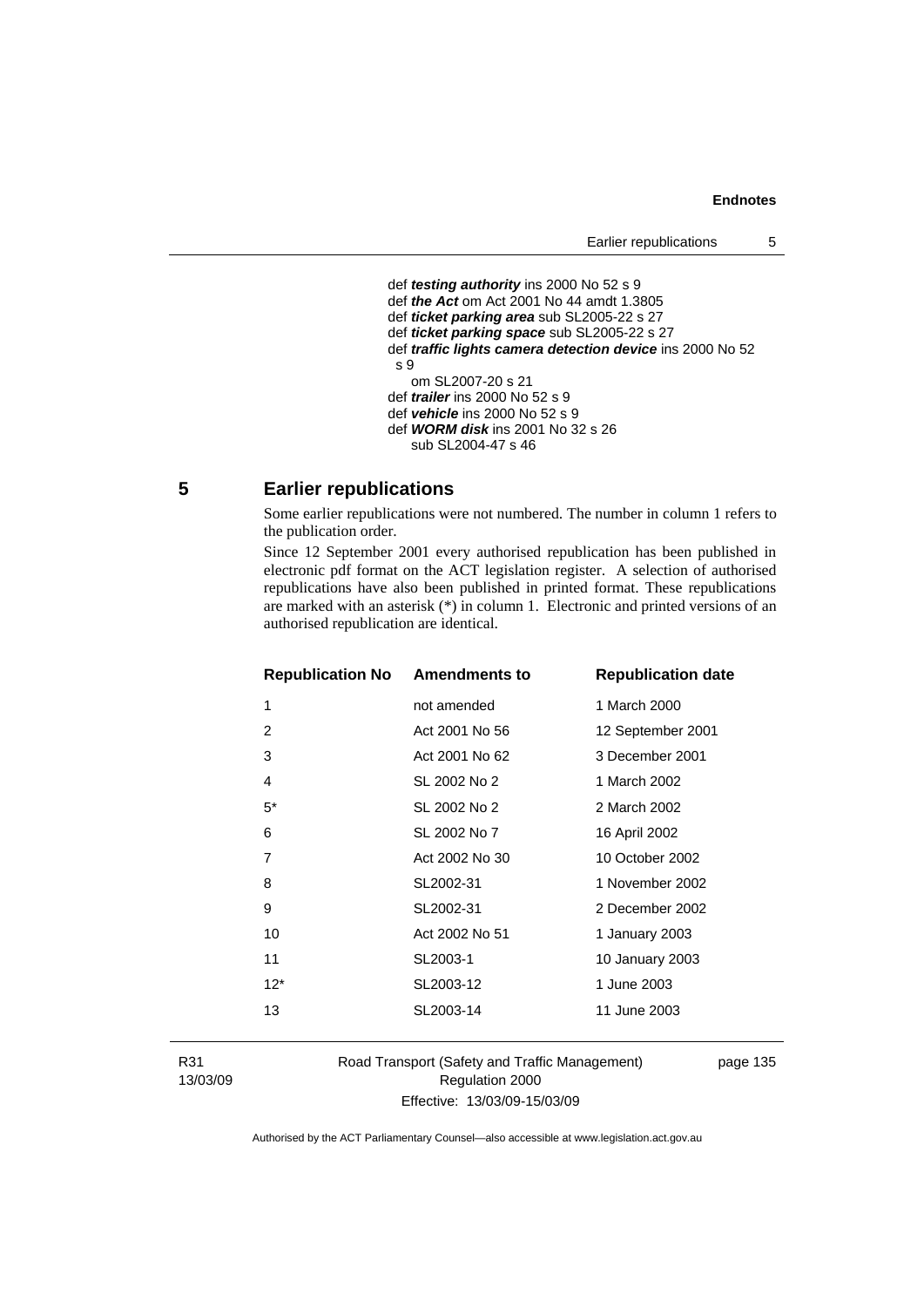## **Endnotes**

| <b>Republication No Amendments to</b> |           | <b>Republication date</b> |
|---------------------------------------|-----------|---------------------------|
| 14                                    | A2004-7   | 5 April 2004              |
| 15                                    | A2004-28  | 1 July 2004               |
| 16                                    | A2004-28  | 19 July 2004              |
| 17                                    | SL2004-47 | 10 September 2004         |
| 18                                    | SL2004-47 | 2 November 2004           |
| 19                                    | SL2005-4  | 9 March 2005              |
| 20                                    | SL2005-7  | 9 April 2005              |
| $21*$                                 | SL2005-22 | 16 September 2005         |
| 22                                    | A2005-62  | 11 January 2006           |
| 23                                    | SL2006-4  | 17 January 2006           |
| 24                                    | SL2006-32 | 3 July 2006               |
| 25                                    | SL2006-32 | 2 December 2006           |
| 26                                    | SL2006-51 | 5 December 2006           |
| 27                                    | SL2007-20 | 31 July 2007              |
| 28                                    | A2007-25  | 31 March 2008             |
| 29                                    | SL2008-47 | 2 December 2008           |
| 30                                    | SL2008-47 | 11 March 2009             |

5 Earlier republications

page 136 Road Transport (Safety and Traffic Management) Regulation 2000 Effective: 13/03/09-15/03/09

R31 13/03/09

Authorised by the ACT Parliamentary Counsel—also accessible at www.legislation.act.gov.au